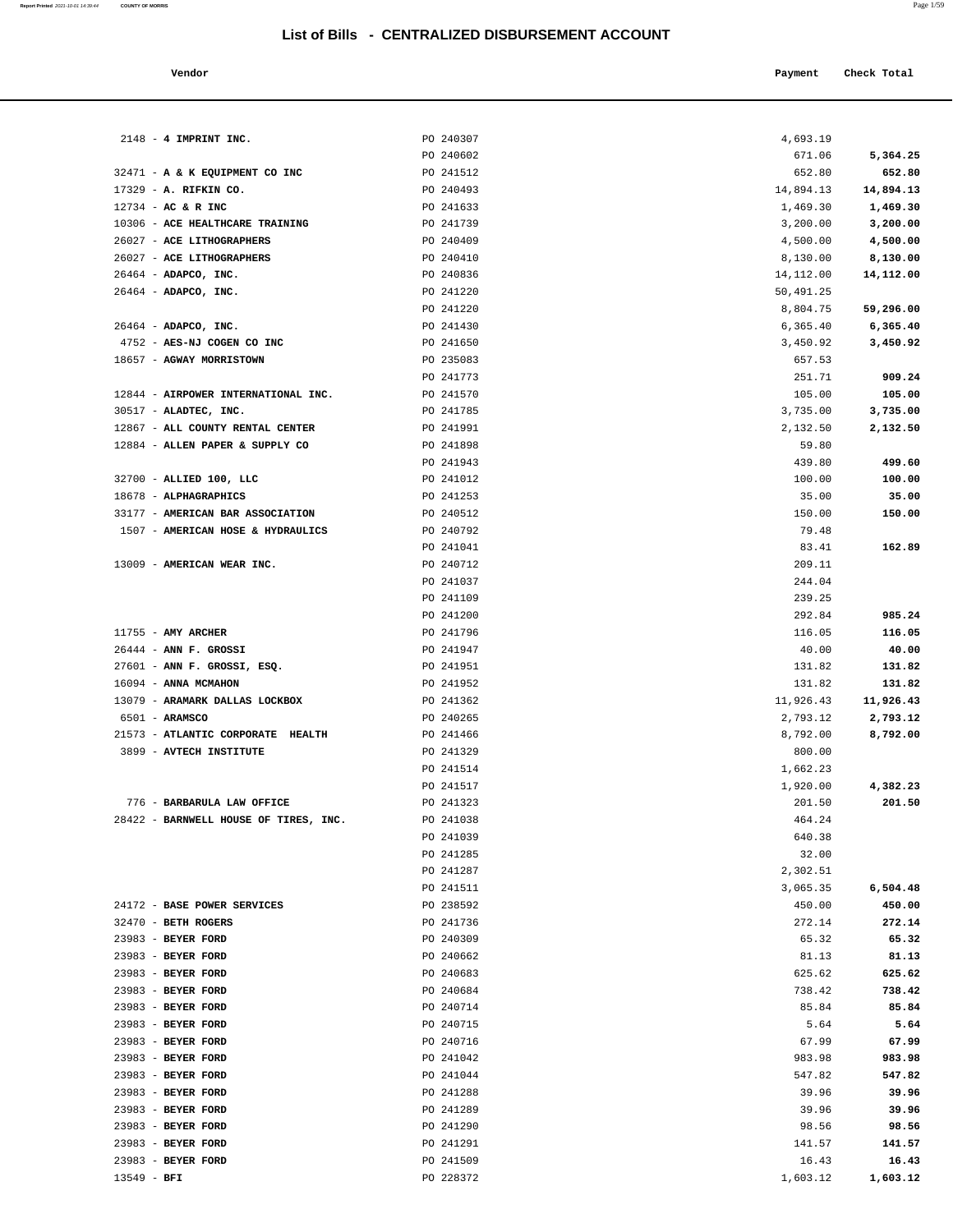| Report Printed 2021-10-01 14:39:44 COUNTY OF MORRIS |  | Page 2/59 |
|-----------------------------------------------------|--|-----------|
|                                                     |  |           |

| Vendor |  | Payment Check Total |
|--------|--|---------------------|
|--------|--|---------------------|

| $2723 - BFI$                                                          | PO 236394              | 1,458.98           | 1,458.98           |
|-----------------------------------------------------------------------|------------------------|--------------------|--------------------|
| 32625 - BIBLIOTHECA, LLC                                              | PO 240538              | 6,083.26           | 6,083.26           |
| 9476 - BINSKY SERVICE LLC                                             | PO 241614              | 975.00             | 975.00             |
| 33201 - BOB BICKLEY                                                   | PO 241670              | 79.99              | 79.99              |
| 13413 - BOONTON AUTO PARTS                                            | PO 241292              | 67.85              | 67.85              |
| 32364 - BOUND TREE MEDICAL LLC                                        | PO 241026              | 69.12              | 69.12              |
| 13494 - BROOKDALE COMMUNITY                                           | PO 242265              | 1,671.75           | 1,671.75           |
| 30691 - BUY WISE AUTO PARTS                                           | PO 240685              | 459.39             | 459.39             |
| 26965 - CABLEVISION LIGHTPATH INC.                                    | PO 241904              | 5,081.21           | 5,081.21           |
| 29247 - CABLEVISION LIGHTPATH NJ LLC                                  | PO 241750              | 5,025.89           | 5,025.89           |
| 29247 - CABLEVISION LIGHTPATH NJ LLC                                  | PO 241751              | 8,391.78           | 8,391.78           |
| 32430 - CAROLE A. HUDSON                                              | PO 241504              | 2,590.00           | 2,590.00           |
| 4598 - CDW GOVERNMENT                                                 | PO 227860              | 1,022.07           | 1,022.07           |
| 4598 - CDW GOVERNMENT                                                 | PO 228220              | 506.40             | 506.40             |
| 4598 - CDW GOVERNMENT                                                 | PO 237960              | 280.05             | 280.05             |
| 4598 - CDW GOVERNMENT                                                 | PO 238207              | 3,091.20           | 3,091.20           |
| 31717 - CHAMPION ENERGY                                               | PO 241653              | 43,866.72          | 43,866.72          |
| 29506 - CHASAN, LAMPARELLO, MALLON                                    | PO 241034              | 3,126.55           | 3,126.55           |
| 28373 - CHLIC                                                         | PO 241389              | 379,456.65         | 379,456.65         |
| 21857 - CITYSIDE ARCHIVES, LLC                                        | PO 241752              | 5,347.82           | 5,347.82           |
| 26531 - CLARKE MOSQUITO CONTROL                                       | PO 237904              | 3,881.35           | 3,881.35           |
| 26531 - CLARKE MOSQUITO CONTROL                                       | PO 238355              | 3,881.35           | 3,881.35           |
| 26531 - CLARKE MOSQUITO CONTROL                                       | PO 240841              | 5,118.00           | 5,118.00           |
| 25571 - CLEARY GIACOBBE ALFIERI &                                     | PO 241144              | 18,829.20          | 18,829.20          |
| 29110 - CMS CONSTRUCTION INC.                                         | PO 242109              | 15,135.53          | 15, 135. 53        |
| 8549 - COMMERCIAL FURNITURE RESOURCE INC. PO 241672                   |                        | 395.00             | 395.00             |
| 13976 - CONSOLIDATED STEEL &                                          | PO 241346              | 583.00             | 583.00             |
| 27936 - CONTINENTAL TRADING & HARDWARE, INC.                          | PO 241822              | 16,150.87          | 16,150.87          |
| 8043 - CONTRACT PHARMACY SERVICES INC<br>21755 - CORE PROMOTIONS, LLC | PO 241827<br>PO 240865 | 7,796.28<br>406.00 | 7,796.28<br>406.00 |
| 21755 - CORE PROMOTIONS, LLC                                          | PO 241960              | 239.00             | 239.00             |
| 14022 - COUNTY COLLEGE OF MORRIS                                      | PO 242271              | 417,576.59         | 417,576.59         |
| 14029 - COUNTY COLLEGE OF MORRIS                                      | PO 242272              | 17,732.33          | 17,732.33          |
| 14027 - COUNTY COLLEGE OF MORRIS                                      | PO 242274              | 2,750.00           | 2,750.00           |
| 13 - COUNTY OF MORRIS                                                 | PO 242231              | 68,415.63          | 68,415.63          |
| 13 - COUNTY OF MORRIS                                                 | PO 242275              | 19,007.98          | 19,007.98          |
| 13 - COUNTY OF MORRIS                                                 | PO 242278              | 446.20             | 446.20             |
| 24342 - CROSSTOWN PLUMBING SUPPLY INC.                                | PO 241597              | 589.27             | 589.27             |
| 24867 - CUTTING EDGE ACADEMY                                          | PO 241523              | 1,026.78           | 1,026.78           |
| 14102 - CY DRAKE LOCKSMITHS, INC.                                     | PO 241046              | 169.00             |                    |
|                                                                       | PO 241436              | 33.96              |                    |
|                                                                       | PO 241437              | 10.00              | 212.96             |
| 27941 - D & M AUTO BODY                                               | PO 240680              | 5,396.31           |                    |
|                                                                       | PO 241105              | 6,263.00           | 11,659.31          |
| 12523 - D&B AUTO SUPPLY                                               | PO 241048              | 4,202.54           |                    |
|                                                                       | PO 241052              | 83.49              |                    |
|                                                                       | PO 241295              | 37.21              |                    |
|                                                                       | PO 241309              | 1,698.97           |                    |
|                                                                       | PO 241482              | 5,645.62           | 11,667.83          |
| 12523 - D&B AUTO SUPPLY                                               | PO 241484              | 15.92              |                    |
|                                                                       | PO 241931              | 4,916.27           | 4,932.19           |
| 33213 - DAN CARTER                                                    | PO 241916              | 449.61             | 449.61             |
| 32395 - DANIEL DRAKE                                                  | PO 241296              | 75.00              | 75.00              |
| 8934 - DARREN COSTANZA                                                | PO 241636              | 90.00              | 90.00              |
| 11434 - DAWN CENTER FOR INDEPENDENT                                   | PO 241938              | 5,868.00           |                    |
|                                                                       | PO 241985              | 903.00             |                    |
|                                                                       | PO 241986              | 81.00              |                    |
|                                                                       | PO 241988              | 9,482.00           |                    |
|                                                                       | PO 242102              | 1,300.00           | 17,634.00          |
| 11372 - DAWN STIFTER                                                  | PO 241257              | 22.56              | 22.56              |
| 32748 - DeBOER'S AUTO, INC.                                           | PO 241618              | 2,660.00           |                    |
|                                                                       | PO 241740              | 1,890.00           | 4,550.00           |
| 5414 - DEENA LEARY                                                    | PO 241684              | 99.00              | 99.00              |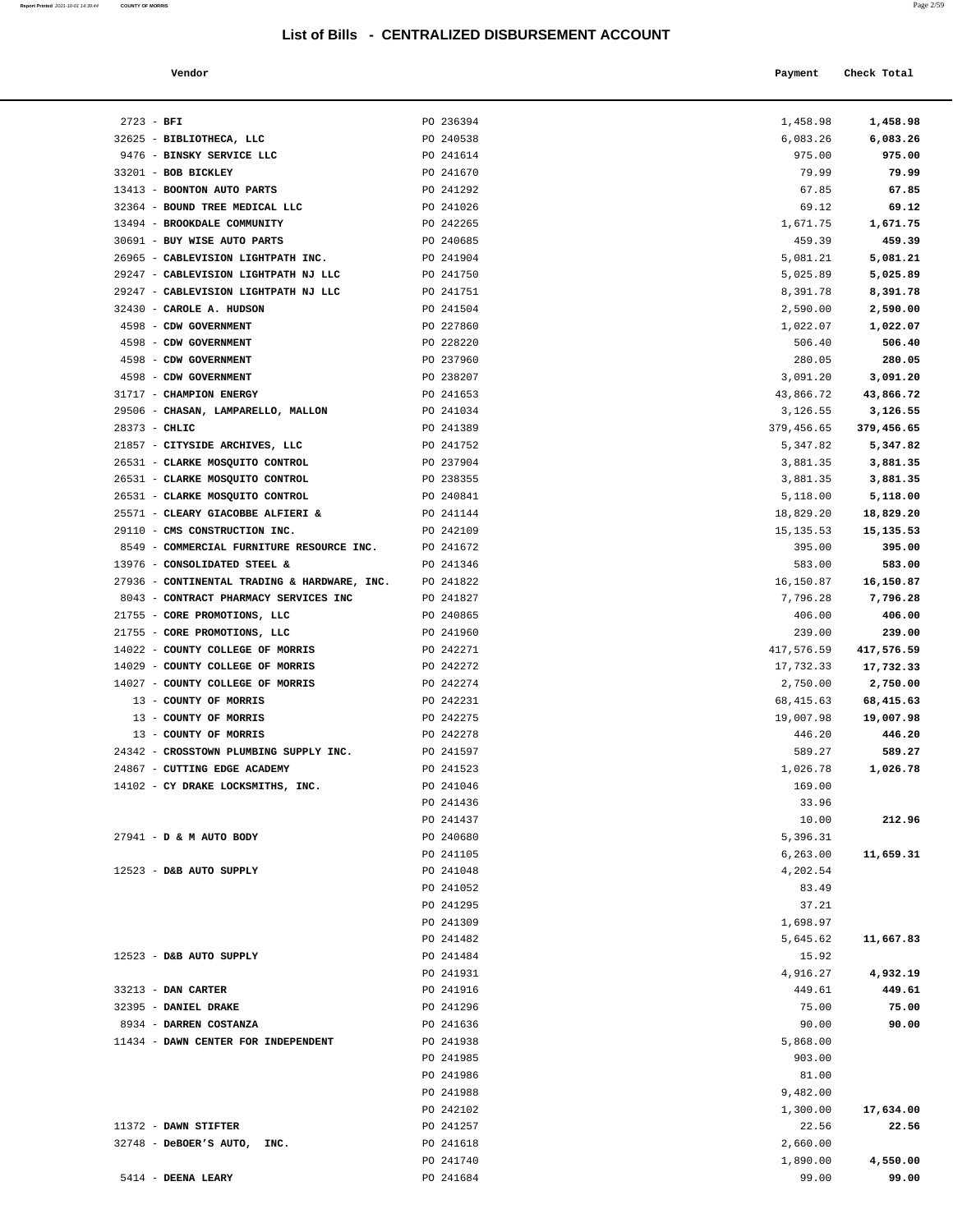| Vendor                                                |                        | Payment            | Check Total        |
|-------------------------------------------------------|------------------------|--------------------|--------------------|
| 32459 - DEER CARCASS REMOVAL SERVICE, LLC             | PO 240864              | 2,784.00           | 2,784.00           |
| 14228 - DELL MARKETING L.P.                           | PO 230900              | 32,076.12          |                    |
|                                                       | PO 236807              | 5,134.29           |                    |
|                                                       | PO 237482              | 5,923.87           |                    |
|                                                       | PO 237812              | 10,898.94          | 54,033.22          |
| 28719 - DELTA DENTAL INSURANCE COMPANY                | PO 241380              | 2,700.81           | 2,700.81           |
| 28637 - DELTA DENTAL OF NEW JERSEY, INC.              | PO 241383              | 1,602.22           | 1,602.22           |
| 32844 - DELTA-T GROUP NORTH JERSEY, INC.              | PO 241023              | 4,801.30           |                    |
|                                                       | PO 241262              | 985.34             |                    |
|                                                       | PO 241578              | 974.32             | 6,760.96           |
| 13038 - DEMCO                                         | PO 235042              | 76.92              | 76.92              |
| 25169 - DENISE THORNTON                               | PO 241475              | 42.23              | 42.23              |
| 26412 - DENNIS L. SNYDER                              | PO 241654              | 25.00              | 25.00              |
| 14267 - DENVILLE LINE PAINTING INC                    | PO 240848              | 202,047.36         | 202,047.36         |
| 30344 - DI WANG<br>3292 - DICK BLICK                  | PO 241783<br>PO 237290 | 1,270.00<br>232.47 | 1,270.00<br>232.47 |
| 33106 - DIRECT ENERGY BUSINESS                        | PO 241489              | 23,807.41          |                    |
|                                                       | PO 241998              | 1,166.03           |                    |
|                                                       | PO 242030              | 10,967.24          | 35,940.68          |
| 3152 - DIVITA BALANCE SERVICE CO LLC                  | PO 237551              | 2,380.00           | 2,380.00           |
| 29063 - DM MEDICAL BILLINGS, LLC                      | PO 242024              | 3,051.72           | 3,051.72           |
| 2032 - DOLORES VICENTE                                | PO 239430              | 2,180.40           | 2,180.40           |
| 30656 - DOUGLAS A. BALLAN                             | PO 242065              | 700.00             | 700.00             |
| 14379 - DOVER BRAKE & CLUTCH CO INC                   | PO 241310              | 64.54              |                    |
|                                                       | PO 241311              | 1,149.67           |                    |
|                                                       | PO 241481              | 244.08             | 1,458.29           |
| 14393 - DOVER WATER COMMISSIONERS                     | PO 241435              | 42.46              |                    |
|                                                       | PO 241602              | 31.67              | 74.13              |
| 14505 - ELIZABETHTOWN GAS COMPANY                     | PO 241768              | 27.88              | 27.88              |
| 25853 - ELTON WALLACE                                 | PO 239445              | 1,524.00           | 1,524.00           |
| 21093 - EMERGENCY PEST CONTROL                        | PO 241818              | 1,270.00           | 1,270.00           |
| 27176 - EMERGENCY REPORTING                           | PO 241903              | 115.00             | 115.00             |
| 2047 - EMPLOYMENT HORIZONS ENTERPRISES INC            | PO 241575              | 987.00             |                    |
|                                                       | PO 241996              | 397.54             | 1,384.54           |
| 31558 - ENVISIONWARE, INC.                            | PO 241349              | 2,481.75           | 2,481.75           |
| 14551 - EQUIFAX INFORMATIO SVCS LLC                   | PO 241673              | 6.87               | 6.87               |
| 30241 - ERIKA HAUSER                                  | PO 240550              | 31.98              | 31.98              |
| 6007 - ESPOSITO'S ICE SERVICE                         | PO 241638              | 200.00             | 200.00             |
| 27678 - ESSEX TRAVEL SERVICE<br>6576 - ESTHER ROBERTS | PO 241264<br>PO 239259 | 2,950.77<br>629.40 | 2,950.77<br>629.40 |
| 33192 - EVA ANGERMUND                                 | PO 241737              | 234.00             | 234.00             |
| 14604 - EXTEL COMMUNICATIONS                          | PO 240782              | 4,975.00           | 4,975.00           |
| 3549 - EZ WHEELS DRIVING SCHOOL                       | PO 241515              | 1,546.28           |                    |
|                                                       | PO 241521              | 2,815.00           |                    |
|                                                       | PO 241524              | 1,652.92           |                    |
|                                                       | PO 241525              | 1,428.00           |                    |
|                                                       | PO 241529              | 714.00             |                    |
|                                                       | PO 241530              | 1,599.60           |                    |
|                                                       | PO 241531              | 2,915.00           |                    |
|                                                       | PO 241738              | 714.00             | 13,384.80          |
| 12515 - FASTENAL COMPANY                              | PO 241599              | 989.98             | 989.98             |
| 4860 - FBI NATIONAL ACADEMY ASSOC.                    | PO 240506              | 900.00             | 900.00             |
| $5088$ - FBI/LEEDA                                    | PO 240133              | 2,085.00           |                    |
|                                                       | PO 240511              | 695.00             | 2,780.00           |
| 14668 - FEDEX                                         | PO 241494              | 210.70             | 210.70             |
| $14668$ - FEDEX                                       | PO 241645              | 329.56             | 329.56             |
| $14668$ - FEDEX                                       | PO 241875              | 247.22             | 247.22             |
| 32492 - FERNANDEZ GARCIA, LLC                         | PO 241594              | 465.00             | 465.00             |
| 25548 - FIRST PRIORITY EMERGENCY                      | PO 239529              | 275.00             | 275.00             |
| 28666 - FLAGSHIP HEALTH SYSTEMS, INC.                 | PO 241384              | 354.75             | 354.75             |
| 12151 - FLEMINGTON BUICK CHEVROLET                    | PO 241047              | 153.75             |                    |
|                                                       | PO 241480              | 431.45             | 585.20             |
| 2147 - FLEMINGTON DEPT STORE INC                      | PO 237523              | 1,325.30           | 1,325.30           |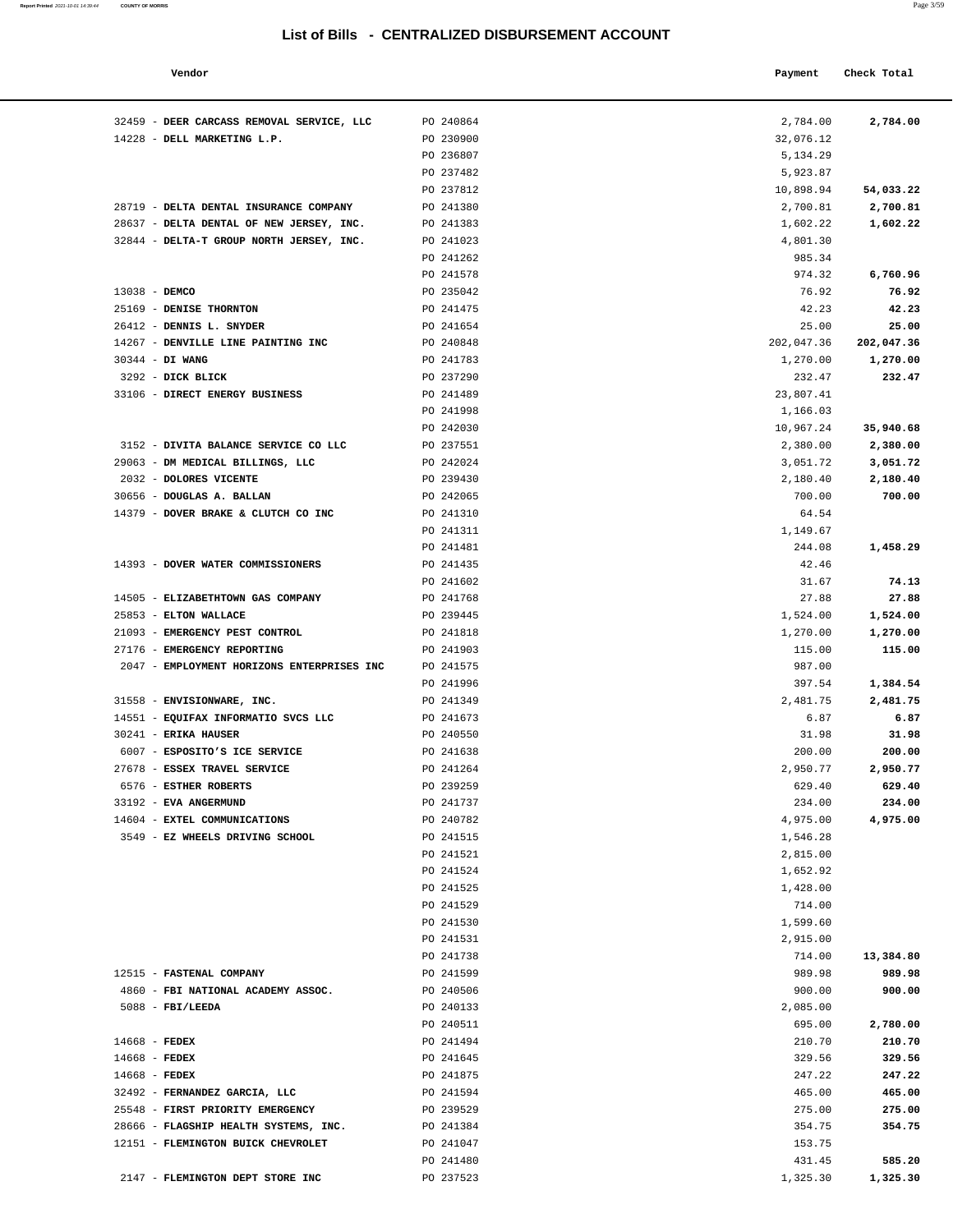**Report Printed** 2021-10-01 14:39:44 **COUNTY OF MORRIS** Page 4/59

#### **Vendor Check Total**   $\blacksquare$  **Payment** Check Total  $\blacksquare$

| 25330 - FLEMINGTON DEPT STORE INC                              | PO 238555              | 664.50           | 664.50           |
|----------------------------------------------------------------|------------------------|------------------|------------------|
| 32060 - FLOORMAT MANAGEMENT, INC.                              | PO 241492              | 125.01           | 125.01           |
| 28060 - FORENSIC NURSE COORDINATORS'                           | PO 240797              | 100.00           | 100.00           |
| 30554 - FORESTRY SUPPLIERS, INC.                               | PO 241241              | 59.36            | 59.36            |
| 14786 - FRED PRYOR SEMINARS                                    | PO 233095              | 149.00           |                  |
|                                                                | PO 238029              | 179.00           | 328.00           |
| 14795 - FRENCH & PARRELLO ASSOCIATES                           | PO 232645              | 5,000.00         |                  |
|                                                                | PO 241860              | 4,980.75         | 9,980.75         |
| $714$ - GALLS, LLC                                             | PO 234726              | 296.18           | 296.18           |
| $714$ - GALLS, LLC                                             | PO 234958              | 70.00            | 70.00            |
| $714$ - GALLS, LLC                                             | PO 235815              | 256.50           | 256.50           |
| $714$ - GALLS, LLC                                             | PO 236375              | 455.83           | 455.83           |
| $714$ - GALLS, LLC                                             | PO 237069              | 221.00           | 221.00           |
| $714$ - GALLS, LLC<br>$714$ - GALLS, LLC                       | PO 237213<br>PO 237805 | 511.44<br>109.77 | 511.44<br>109.77 |
| $714$ - GALLS, LLC                                             | PO 238026              | 80.00            | 80.00            |
| $714$ - GALLS, LLC                                             | PO 238397              | 169.96           | 169.96           |
| $714$ - GALLS, LLC                                             | PO 238398              | 80.00            | 80.00            |
| 714 - GALLS, LLC                                               | PO 238489              | 80.00            | 80.00            |
| $714$ - GALLS, LLC                                             | PO 240319              | 47.61            | 47.61            |
| $714$ - GALLS, LLC                                             | PO 241106              | 142.83           | 142.83           |
| $714$ - GALLS, LLC                                             | PO 241609              | 103.00           | 103.00           |
| 14123 - GANNETT NJ NEWSPAPERS                                  | PO 240902              | 757.40           | 757.40           |
| 14123 - GANNETT NJ NEWSPAPERS                                  | PO 241581              | 65.10            | 65.10            |
| 14123 - GANNETT NJ NEWSPAPERS                                  | PO 241754              | 54.78            | 54.78            |
| 14123 - GANNETT NJ NEWSPAPERS                                  | PO 241756              | 153.68           | 153.68           |
| 14123 - GANNETT NJ NEWSPAPERS                                  | PO 241757              | 97.78            | 97.78            |
| 14123 - GANNETT NJ NEWSPAPERS                                  | PO 241758              | 111.54           | 111.54           |
| 14123 - GANNETT NJ NEWSPAPERS                                  | PO 241759              | 61.92            | 61.92            |
| 14123 - GANNETT NJ NEWSPAPERS                                  | PO 241760              | 96.92            | 96.92            |
| 14123 - GANNETT NJ NEWSPAPERS<br>14123 - GANNETT NJ NEWSPAPERS | PO 241761              | 65.36<br>49.62   | 65.36            |
| 14123 - GANNETT NJ NEWSPAPERS                                  | PO 241813<br>PO 241915 | 56.50            | 49.62<br>56.50   |
| 14123 - GANNETT NJ NEWSPAPERS                                  | PO 242020              | 56.50            | 56.50            |
| 14123 - GANNETT NJ NEWSPAPERS                                  | PO 242055              | 57.36            | 57.36            |
| 14887 - GENERAL PLUMBING SUPPLY INC.                           | PO 241819              | 117.59           | 117.59           |
| 14916 - GILL ID SYSTEMS                                        | PO 240950              | 472.00           | 472.00           |
| 14936 - GLOBAL KNOWLEDGE TRANING LLC                           | PO 237894              | 6,360.25         |                  |
|                                                                | PO 240784              | 3,892.50         | 10,252.75        |
| $14983$ - GRAINGER                                             | PO 231581              | 555.59           |                  |
|                                                                | PO 240176              | 1,123.06         |                  |
|                                                                | PO 240199              | 1,160.01         | 2,838.66         |
| $14984$ - GRAINGER                                             | PO 240065              | 375.91           |                  |
|                                                                | PO 240619              | 120.16           |                  |
|                                                                | PO 240642              | 237.87           |                  |
|                                                                | PO 240679              | 271.69           |                  |
|                                                                | PO 241009<br>PO 241010 | 59.02            |                  |
|                                                                | PO 241143              | 109.82<br>106.22 |                  |
|                                                                | PO 241175              | 30.40            | 1,311.09         |
| $24884$ - GRAINGER                                             | PO 240840              | 444.10           | 444.10           |
| $14984$ - GRAINGER                                             | PO 241664              | 3,927.34         |                  |
|                                                                | PO 241786              | 8,244.44         | 12,171.78        |
| 19122 - GRASS ROOTS TURF PRODUCTS INC                          | PO 241611              | 250.80           | 250.80           |
| 15007 - GREENMAN PEDERSEN INC                                  | PO 226967              | 9,750.00         |                  |
|                                                                | PO 241553              | 2,898.00         |                  |
|                                                                | PO 241554              | 8,882.50         |                  |
|                                                                | PO 242218              | 9,137.66         | 30,668.16        |
| 8732 - GREGORIO RONDON                                         | PO 242018              | 90.00            | 90.00            |
| 20320 - HANNON FLOOR COVERING CORPORATION                      | PO 241622              | 8,130.00         | 8,130.00         |
| 9668 - HANOVER POWER SPORTS                                    | PO 238071              | 101.98           | 101.98           |
| 31987 - HARVARD STUDIO PHOTOGRAPHY LLC                         | PO 241690              | 1,500.00         | 1,500.00         |
| 8685 - HENRY SCHEIN INC                                        | PO 241755              | 68.24            |                  |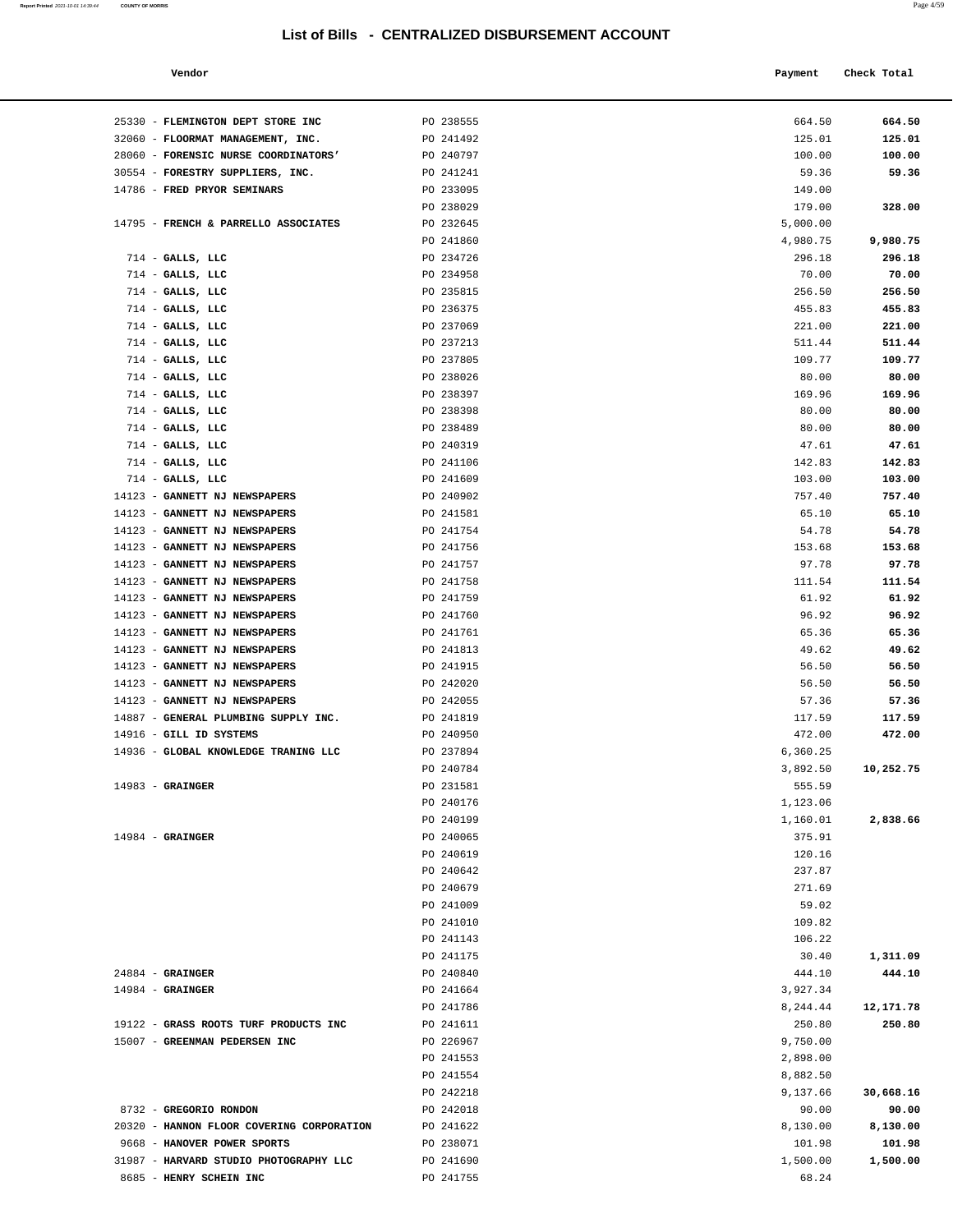**Report Printed 2021-10-01 14:39:44** COUNTY OF MORRIS

|                                          |                                                  |            | $1 \text{ age}$ |  |
|------------------------------------------|--------------------------------------------------|------------|-----------------|--|
|                                          | List of Bills - CENTRALIZED DISBURSEMENT ACCOUNT |            |                 |  |
| Vendor                                   |                                                  | Payment    | Check Total     |  |
|                                          | PO 241897                                        | 1,489.93   | 1,558.17        |  |
| <b>HHH SERVICES</b>                      | PO 241451                                        | 225.00     | 225.00          |  |
| HIPPO FACILITY MANAGEMENT INC.           | PO 240205                                        | 1,753.75   | 1,753.75        |  |
| HOME DEPOT CREDIT SERVICES               | PO 241505                                        | 1,064.90   | 1,064.90        |  |
| HOME DEPOT USA, INC.                     | PO 241074                                        | 3,858.30   | 3,858.30        |  |
| HOOVER TRUCK CENTERS INC                 | PO 241053                                        | 910.97     | 910.97          |  |
| <b>HOOVER TRUCK CENTERS INC</b>          | PO 241313                                        | 152.55     | 152.55          |  |
| HUNAN WOK                                | PO 241948                                        | 227.04     | 227.04          |  |
| IAN SPITZER                              | PO 241965                                        | 175.00     | 175.00          |  |
| ILIFF-RUGGIERO FUNERAL HOME INC.         | PO 241635                                        | 8,700.00   | 8,700.00        |  |
| <b>INFORMATION TODAY INC</b>             | PO 239639                                        | 407.53     |                 |  |
|                                          | PO 241351                                        | 689.53     | 1,097.06        |  |
| INGLESINO, WEBSTER,                      | PO 241237                                        | 5,912.61   | 5,912.61        |  |
| INGRAM LIBRARY SERVICES                  | PO 241460                                        | 892.54     |                 |  |
|                                          | PO 241461                                        | 2,061.33   |                 |  |
|                                          | PO 241462                                        | 1,911.25   | 4,865.12        |  |
| INGRAM LIBRARY SERVICES                  | PO 241463                                        | 1,203.76   |                 |  |
|                                          | PO 241546                                        | 1,247.50   | 2,451.26        |  |
| INGRAM LIBRARY SERVICES                  | PO 241547                                        | 982.92     | 982.92          |  |
| INSTITUTE FOR FORENSIC PSYCHOLOGY        | PO 241680                                        | 182.75     | 182.75          |  |
| INTAB LLC                                | PO 240668                                        | 1,585.00   | 1,585.00        |  |
| INTAPOL INDUSTRIES, INC.                 | PO 241234                                        | 597.96     | 597.96          |  |
| INTER CITY TIRE                          | PO 241479                                        | 589.01     | 589.01          |  |
| <b>INTERNATIONAL ACADEMIES OF</b>        | PO 241655                                        | 30.00      | 30.00           |  |
| <b>INTERNATIONAL ACADEMIES OF</b>        | PO 241791                                        | 30.00      | 30.00           |  |
| <b>INTERNATIONAL ACADEMIES OF</b>        | PO 241909                                        | 60.00      | 60.00           |  |
| INVESTIGATIVE FORENSICS CONSULTING       | PO 241721                                        | 855.00     |                 |  |
|                                          | PO 241722                                        | 513.00     |                 |  |
|                                          | PO 242048                                        | 912.00     | 2,280.00        |  |
| <b>J &amp; D SALES &amp; SERVICE LLC</b> | PO 240700                                        | 375.00     | 375.00          |  |
| J FLETCHER CREAMER & SON, INC            | PO 241501                                        | 6,700.00   | 6,700.00        |  |
| J.A. ALEXANDER INC.                      | PO 241445                                        | 28,982.02  |                 |  |
|                                          | PO 241445                                        | 294,161.32 | 323, 143. 34    |  |
| <b>JACK ROZIK</b>                        | PO 239275                                        | 1,782.00   | 1,782.00        |  |
| <b>JACQUELINE MONDERO</b>                | PO 241720                                        | 22.90      | 22.90           |  |
| <b>JANWAY COMPANY</b>                    | PO 237293                                        | 1,541.44   | 1,541.44        |  |
| <b>JEFFREY PAUL</b>                      | PO 240548                                        | 642.00     | 642.00          |  |
| <b>JEFFREY PAUL</b>                      | PO 241784                                        | 25.56      | 25.56           |  |
| <b>JERSEY CENTRAL POWER &amp; LIGHT</b>  | PO 241166                                        | 96.86      | 96.86           |  |
| <b>JERSEY CENTRAL POWER &amp; LIGHT</b>  | PO 241442                                        | 47.73      | 47.73           |  |
| <b>JERSEY CENTRAL POWER &amp; LIGHT</b>  | PO 241443                                        | 14.62      | 14.62           |  |
| <b>JERSEY CENTRAL POWER &amp; LIGHT</b>  | PO 241502                                        | 2,643.16   | 2,643.16        |  |
| <b>JERSEY CENTRAL POWER &amp; LIGHT</b>  | PO 241604                                        | 16,054.21  | 16,054.21       |  |
| <b>JERSEY CENTRAL POWER &amp; LIGHT</b>  | PO 241607                                        | 24,786.05  | 24,786.05       |  |
| <b>JERSEY CENTRAL POWER &amp; LIGHT</b>  | PO 241619                                        | 37.72      | 37.72           |  |
|                                          |                                                  |            |                 |  |

| 31914 - HOME DEPOT USA, INC.                                               | PO 241074              | 3,858.30           | 3,858.30           |
|----------------------------------------------------------------------------|------------------------|--------------------|--------------------|
| 20737 - HOOVER TRUCK CENTERS INC                                           | PO 241053              | 910.97             | 910.97             |
| 20737 - HOOVER TRUCK CENTERS INC                                           | PO 241313              | 152.55             | 152.55             |
| 10636 - HUNAN WOK                                                          | PO 241948              | 227.04             | 227.04             |
| 33214 - IAN SPITZER                                                        | PO 241965              | 175.00             | 175.00             |
| 26660 - ILIFF-RUGGIERO FUNERAL HOME INC.                                   | PO 241635              | 8,700.00           | 8,700.00           |
| 15337 - INFORMATION TODAY INC                                              | PO 239639              | 407.53             |                    |
|                                                                            | PO 241351              | 689.53             | 1,097.06           |
| 12041 - INGLESINO, WEBSTER,                                                | PO 241237              | 5,912.61           | 5,912.61           |
| 1664 - INGRAM LIBRARY SERVICES                                             | PO 241460              | 892.54             |                    |
|                                                                            | PO 241461              | 2,061.33           |                    |
|                                                                            | PO 241462              | 1,911.25           | 4,865.12           |
| 1664 - INGRAM LIBRARY SERVICES                                             | PO 241463              | 1,203.76           |                    |
|                                                                            | PO 241546              | 1,247.50           | 2,451.26           |
| 1664 - INGRAM LIBRARY SERVICES<br>4859 - INSTITUTE FOR FORENSIC PSYCHOLOGY | PO 241547              | 982.92             | 982.92             |
| 15373 - INTAB LLC                                                          | PO 241680<br>PO 240668 | 182.75<br>1,585.00 | 182.75<br>1,585.00 |
| 30036 - INTAPOL INDUSTRIES, INC.                                           | PO 241234              | 597.96             | 597.96             |
| 6100 - INTER CITY TIRE                                                     | PO 241479              | 589.01             | 589.01             |
| 25455 - INTERNATIONAL ACADEMIES OF                                         | PO 241655              | 30.00              | 30.00              |
| 25455 - INTERNATIONAL ACADEMIES OF                                         | PO 241791              | 30.00              | 30.00              |
| 25455 - INTERNATIONAL ACADEMIES OF                                         | PO 241909              | 60.00              | 60.00              |
| 30135 - INVESTIGATIVE FORENSICS CONSULTING                                 | PO 241721              | 855.00             |                    |
|                                                                            | PO 241722              | 513.00             |                    |
|                                                                            | PO 242048              | 912.00             | 2,280.00           |
| 15433 - J & D SALES & SERVICE LLC                                          | PO 240700              | 375.00             | 375.00             |
| 11533 - J FLETCHER CREAMER & SON, INC                                      | PO 241501              | 6,700.00           | 6,700.00           |
| 29583 - J.A. ALEXANDER INC.                                                | PO 241445              | 28,982.02          |                    |
|                                                                            | PO 241445              | 294,161.32         | 323, 143. 34       |
| 32825 - JACK ROZIK                                                         | PO 239275              | 1,782.00           | 1,782.00           |
| 33187 - JACQUELINE MONDERO                                                 | PO 241720              | 22.90              | 22.90              |
| 2760 - JANWAY COMPANY                                                      | PO 237293              | 1,541.44           | 1,541.44           |
| 20591 - JEFFREY PAUL                                                       | PO 240548              | 642.00             | 642.00             |
| 20591 - JEFFREY PAUL                                                       | PO 241784              | 25.56              | 25.56              |
| 960 - JERSEY CENTRAL POWER & LIGHT                                         | PO 241166              | 96.86              | 96.86              |
| 960 - JERSEY CENTRAL POWER & LIGHT                                         | PO 241442              | 47.73              | 47.73              |
| 960 - JERSEY CENTRAL POWER & LIGHT                                         | PO 241443              | 14.62              | 14.62              |
| 960 - JERSEY CENTRAL POWER & LIGHT                                         | PO 241502              | 2,643.16           | 2,643.16           |
| 960 - JERSEY CENTRAL POWER & LIGHT                                         | PO 241604              | 16,054.21          | 16,054.21          |
| 960 - JERSEY CENTRAL POWER & LIGHT                                         | PO 241607              | 24,786.05          | 24,786.05          |
| 960 - JERSEY CENTRAL POWER & LIGHT                                         | PO 241619              | 37.72              | 37.72              |
| 960 - JERSEY CENTRAL POWER & LIGHT                                         | PO 241648              | 653.98             | 653.98             |
| 960 - JERSEY CENTRAL POWER & LIGHT<br>960 - JERSEY CENTRAL POWER & LIGHT   | PO 241694<br>PO 241744 | 52.48<br>15,158.08 | 52.48<br>15,158.08 |
| 960 - JERSEY CENTRAL POWER & LIGHT                                         | PO 241769              | 941.30             | 941.30             |
| 960 - JERSEY CENTRAL POWER & LIGHT                                         | PO 242192              | 22.26              | 22.26              |
| 32484 - JERSEY MAIL SYSTEMS, LLC                                           | PO 241245              | 1,695.00           | 1,695.00           |
| $1815$ - JESCO, INC.                                                       | PO 240721              | 27.44              | 27.44              |
| 31634 - JESSICA JIMENEZ                                                    | PO 241540              | 47.98              | 47.98              |
| 29911 - JO ANN FANELLI                                                     | PO 238809              | 804.00             | 804.00             |
| 12452 - JOHNSON & JOHNSON, ESQS                                            | PO 239604              | 3,813.00           |                    |
|                                                                            | PO 241601              | 2,170.00           | 5,983.00           |
| 26888 - JOHNSON CONTROLS INC.                                              | PO 241076              | 450.90             | 450.90             |
| 21614 - JOHNSON MIRMIRAN AND THOMPSON, INC.                                | PO 242172              | 6,616.17           | 6,616.17           |
| 8131 - JOHNSTONE SUPPLY                                                    | PO 240952              | 282.52             | 282.52             |
| 28347 - JOSEPH SOULIAS                                                     | PO 241870              | 200.00             | 200.00             |
| 33204 - JUAN MOLINA                                                        | PO 241658              | 74.99              | 74.99              |
| 15539 - JUST JIM CLEANING SERVICE                                          | PO 242053              | 275.00             | 275.00             |

5007 - **KARL ZELIFF** PO 241964 401.33 **401.33** 

30396 - **HHH SERVICES** PO 241451 27466 - **HIPPO FACILITY MANAGEMENT INC.** PO 240205 28404 - **HOME DEPOT CREDIT SERVICES** PO 241505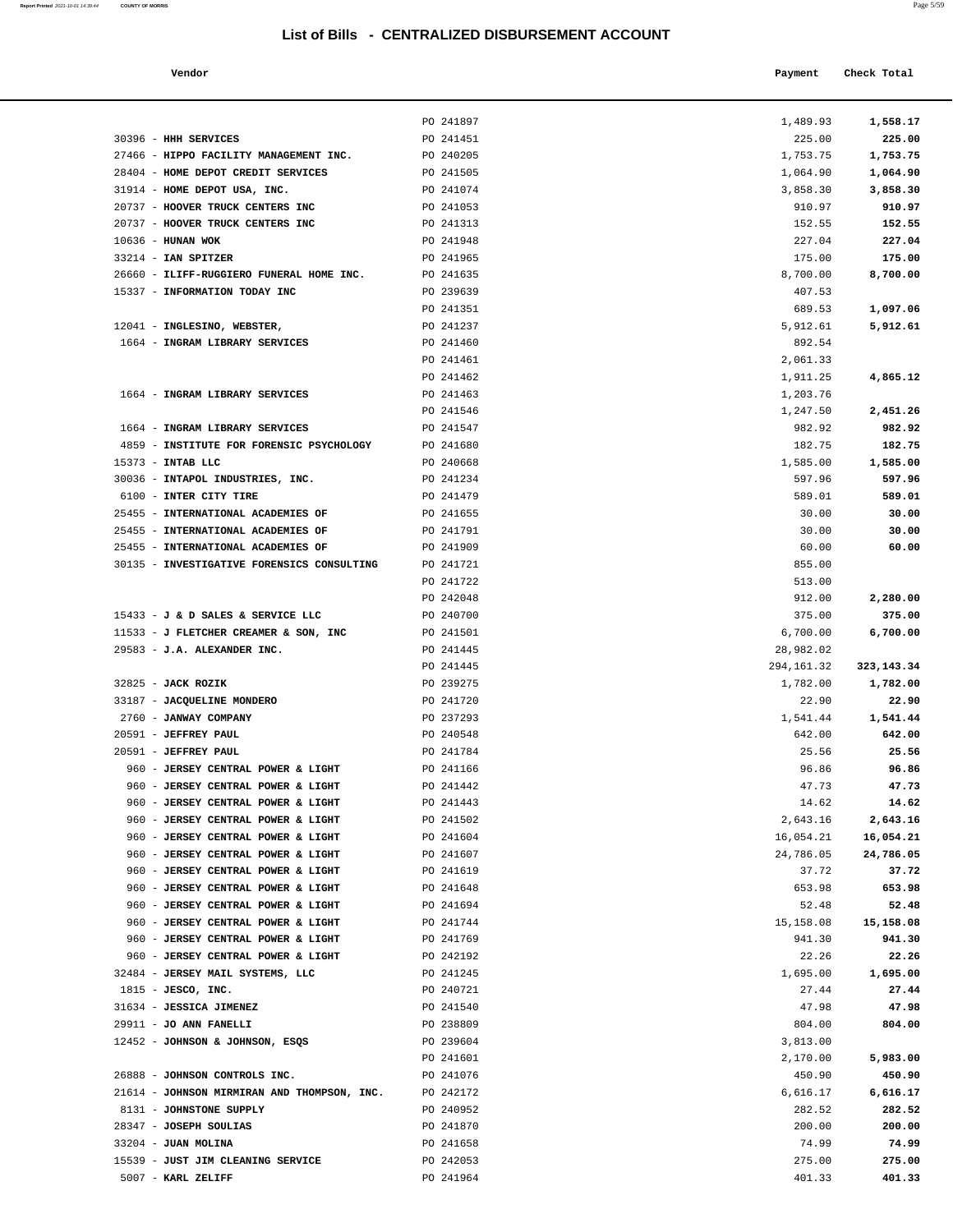| Vendor | Payment Check Total<br>. |
|--------|--------------------------|
|        |                          |

| 33207 - KEITH HEIMBURG                       | PO 241474              | 25.00              | 25.00            |
|----------------------------------------------|------------------------|--------------------|------------------|
| 24310 - KEITH LARSEN                         | PO 241766              | 90.00              | 90.00            |
| 30046 - KENNETH THEILER                      | PO 242056              | 90.00              | 90.00            |
| 15574 - KENVIL POWER EQUIPMENT, INC.         | PO 241211              | 236.99             | 236.99           |
| 15587 - KEYSTONE PUBLIC SAFETY INC.          | PO 240663              | 750.00             | 750.00           |
| 32833 - KIRBY K9 LLC                         | PO 235751              | 2,900.00           | 2,900.00         |
| $4083$ - KYLE DORR                           | PO 241560              | 14.84              | 14.84            |
| 15671 - LABCORP OF AMERICA HOLDINGS          | PO 241024              | 339.50             | 339.50           |
| 15674 - LAKE SHORE INDUSTRIES, INC.          | PO 240904              | 2,052.49           | 2,052.49         |
| 12726 - LANGUAGE LINE SERVICES               | PO 240649              | 212.50             |                  |
|                                              | PO 241596              | 314.50             | 527.00           |
| 20143 - LASCOMP INSTITUTE OF IT              | PO 241516              | 3,200.00           |                  |
|                                              | PO 241519              | 3,200.00           |                  |
|                                              | PO 241538              | 3,200.00           | 9,600.00         |
| 27904 - LEERBURG ENTERPRISES, INC.           | PO 241032              | 2,877.90           | 2,877.90         |
| 21665 - LESTER JOSEPH                        | PO 238947              | 629.40             | 629.40           |
| 857 - LEVITT'S LLC<br>15775 - LIFESAVERS INC | PO 241299<br>PO 241051 | 192.40<br>325.00   | 192.40<br>325.00 |
| 15816 - LONGFELLOWS SANDWICH DELI            | PO 240673              | 76.00              | 76.00            |
| 15816 - LONGFELLOWS SANDWICH DELI            | PO 241961              | 276.70             | 276.70           |
| 31187 - LORA K RAYNER                        | PO 241696              | 500.00             | 500.00           |
| 53 - LOVEYS PIZZA & GRILL                    | PO 241123              | 420.00             |                  |
|                                              | PO 241427              | 181.00             | 601.00           |
| 28911 - M-TEC CONSTRUCTION SERVICE LLC       | PO 241681              | 17,137.50          | 17,137.50        |
| 28911 - M-TEC CONSTRUCTION SERVICE LLC       | PO 241682              | 35,925.00          | 35,925.00        |
| 28251 - MAGIC TOUCH CONSTRUCTION CO., INC.   | PO 240593              | 2,850.00           | 2,850.00         |
| 27924 - MAJOR AUTOMOTIVE INSTALLATIONS       | PO 241495              | 125.00             | 125.00           |
| 32236 - MARIO'S FAMOUS ITALIAN               | PO 241789              | 185.75             | 185.75           |
| 4132 - MAYO MEDICAL LABORATORIES             | PO 241697              | 238.80             | 238.80           |
| 32453 - MC LEAGUE OF MUNICIPALITIES          | PO 241280              | 150.00             | 150.00           |
| 16065 - MC VOCATIONAL SCHOOL DISTRICT        | PO 242266              | 143,404.00         | 143,404.00       |
| 16065 - MC VOCATIONAL SCHOOL DISTRICT        | PO 242267              | 107,953.44         | 107,953.44       |
| 16065 - MC VOCATIONAL SCHOOL DISTRICT        | PO 242268              | 1,404.00           | 1,404.00         |
| 32274 - MCCLOSKEY MECHANICAL INC.            | PO 240951              | 1,707.76           |                  |
|                                              | PO 240971              | 1,885.36           |                  |
|                                              | PO 241018              | 2,203.71           |                  |
|                                              | PO 241077              | 1,742.40           | 7,539.23         |
| 16096 - MCMASTER-CARR SUPPLY CO              | PO 240734              | 69.13              | 69.13            |
| 12460 - MEDIA SUPPLY, INC.                   | PO 241232              | 689.00             | 689.00           |
| 33168 - MEDICAL STAFFING SERVICES, INC.      | PO 241070              | 4,550.00           |                  |
|                                              | PO 241072              | 975.00             | 5,525.00         |
| 16129 - MENTAL HEALTH ASSOCIATION OF         | PO 241781<br>PO 240804 | 150.00<br>5,145.00 | 150.00           |
| 6518 - METALS USA PLATES &                   | PO 241097              | 1,240.00           | 6,385.00         |
| 16158 - MGL PRINTING SOLUTIONS               | PO 240620              | 2,269.50           | 2,269.50         |
| 27110 - MICHAEL MCGUIRE                      | PO 241591              | 246.98             | 246.98           |
| 32130 - MICHELLE LYNN WALKER                 | PO 240503              | 228.70             | 228.70           |
| 14544 - MICROSYSTEMS-NJ COM, LLC             | PO 240959              | 8,000.00           | 8,000.00         |
| 295 - MID-ATLANTIC TRUCK CENTRE INC          | PO 241312              | 3,190.20           |                  |
|                                              | PO 241314              | 142.08             |                  |
|                                              | PO 241315              | 429.56             |                  |
|                                              | PO 241714              | 10.23              | 3,772.07         |
| 11863 - MIKE CHERECHES                       | PO 241359              | 241.07             | 241.07           |
| 30165 - MJM CONTRACTING SERVICES, LLC        | PO 241771              | 5,500.00           | 5,500.00         |
| 7131 - MORRIS COUNTY AFTER CARE CENTER       | PO 235097              | 1,240.00           | 1,240.00         |
| 19478 - MORRIS COUNTY CHAMBER OF             | PO 241434              | 65.00              | 65.00            |
| 12676 - MORRIS COUNTY TOURISM BUREAU         | PO 241543              | 56,500.00          | 56,500.00        |
| 16321 - MORRISTOWN LUMBER &                  | PO 240839              | 113.96             |                  |
|                                              | PO 240993              | 42.99              |                  |
|                                              | PO 241054              | 14.99              |                  |
|                                              | PO 241574              | 5.99               |                  |
|                                              | PO 241595              | 92.56              | 270.49           |
| 16340 - MORRISTOWN PARKING AUTHORITY         | PO 242076              | 5,882.00           | 5,882.00         |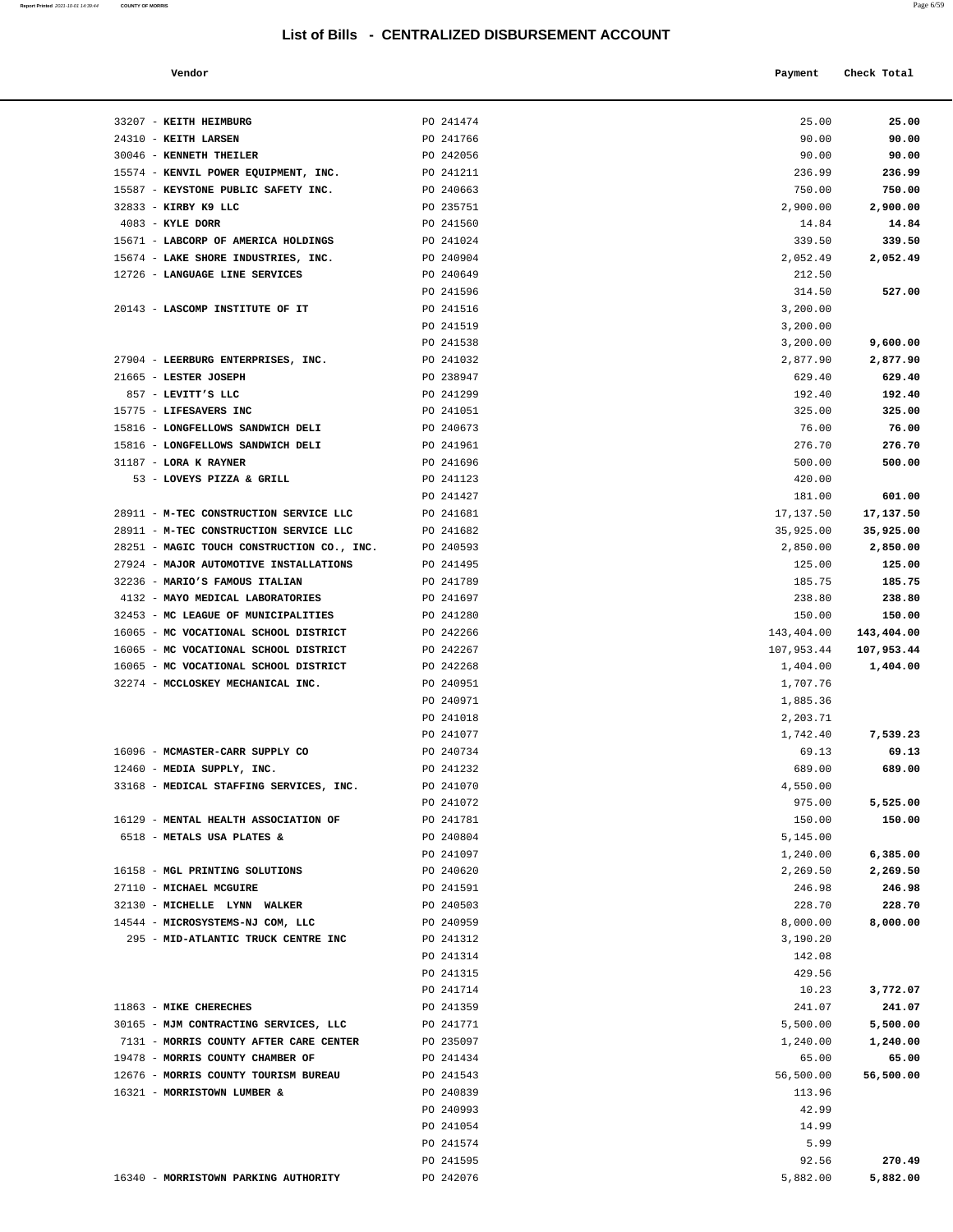| Vendor |  | Payment Check Total |
|--------|--|---------------------|
|--------|--|---------------------|

| 19523 - N.J. NATURAL GAS COMPANY                       | PO 241629              | 34.85              |                 |
|--------------------------------------------------------|------------------------|--------------------|-----------------|
|                                                        | PO 241639              | 38.50              |                 |
|                                                        | PO 241640              | 34.85              |                 |
|                                                        | PO 241641              | 36.08              |                 |
|                                                        | PO 241644              | 273.48             |                 |
|                                                        | PO 241646              | 328.35             |                 |
|                                                        | PO 241647              | 34.85              |                 |
|                                                        | PO 241997              | 278.99             | 1,059.95        |
| 28785 - NAPA OF ROCKAWAY                               | PO 241317              | 251.50             |                 |
|                                                        | PO 241318              | 275.17             | 526.67          |
| 4678 - NECI, INC.                                      | PO 241571              | 3,277.14           | 3,277.14        |
| 28330 - NESTLE WATERS NORTH AMERICA INC.               | PO 241321              | 175.95             | 175.95          |
| 16533 - NEW HOPE FOUNDATION INC.                       | PO 241777              | 2,800.00           |                 |
|                                                        | PO 241778              | 1,900.00           |                 |
|                                                        | PO 241779              | 1,450.00           | 6,150.00        |
| 28348 - NEW JERSEY OVERHEAD DOOR LLC                   | PO 241376              | 572.00             | 572.00          |
| 16552 - NEWBRIDGE SERVICES INC                         | PO 241527              | 5,325.00           |                 |
|                                                        | PO 241528              | 141.25             |                 |
|                                                        | PO 241937              | 451.00             | 5,917.25        |
| 23981 - NIELSEN DODGE - C-J-R                          | PO 241055              | 55.66              | 55.66           |
| 23981 - NIELSEN DODGE - C-J-R                          | PO 241142              | 139.20             | 139.20          |
| 23981 - NIELSEN DODGE - C-J-R                          | PO 241316              | 3,524.00           | 3,524.00        |
| 19919 - NJ ADVANCE MEDIA                               | PO 241742              | 128.80             | 128.80          |
| 30253 - NJ HOUSING & MORTGAGE FINANCE AGENCY           | PO 241767              | 13,000.00          | 13,000.00       |
| 8349 - NMS LABS                                        | PO 241588              | 6,942.20           | 6,942.20        |
| 26357 - NORTHEAST COMMUNICATIONS, INC.                 | PO 238530              | 135.00             | 135.00          |
| 26357 - NORTHEAST COMMUNICATIONS, INC.                 | PO 241112              | 33,666.00          | 33,666.00       |
| 16738 - NORTHEASTERN HARDWARE CO INC                   | PO 240817              | 107.90             | 107.90          |
| 16764 - NU-WAY CONCESSIONAIRES INC                     | PO 241216<br>PO 241223 | 5,139.06<br>902.45 |                 |
|                                                        | PO 241657              | 21, 217.56         |                 |
|                                                        | PO 241661              | 7,616.56           |                 |
|                                                        | PO 241663              | 127,525.31         | 162,400.94      |
| $19739 - NV5$                                          | PO 241302              | 11,386.63          | 11,386.63       |
| 26726 - OFFICE CONCEPTS GROUP, INC.                    | PO 240518              | 44.93              | 44.93           |
| 26726 - OFFICE CONCEPTS GROUP, INC.                    | PO 241019              | 449.64             | 449.64          |
| 26726 - OFFICE CONCEPTS GROUP, INC.                    | PO 241387              | 680.76             | 680.76          |
| 26726 - OFFICE CONCEPTS GROUP, INC.                    | PO 241660              | 187.80             | 187.80          |
| 26726 - OFFICE CONCEPTS GROUP, INC.                    | PO 241698              | 176.71             | 176.71          |
| 26726 - OFFICE CONCEPTS GROUP, INC.                    | PO 241709              | 301.41             | 301.41          |
| 26726 - OFFICE CONCEPTS GROUP, INC.                    | PO 241719              | 108.70             | 108.70          |
| 26726 - OFFICE CONCEPTS GROUP, INC.                    | PO 241723              | 39.92              | 39.92           |
| 10246 - OFFICE OF TEMPORARY ASSISTANCE                 | PO 241627              | 6,000.00           | 6,000.00        |
| 10246 - OFFICE OF TEMPORARY ASSISTANCE                 | PO 241628              | 70,000.00          | 70,000.00       |
| 25021 - ONE SOURCE OF NEW JERSEY LLC                   | PO 240703              | 169.80             | 169.80          |
| 25021 - ONE SOURCE OF NEW JERSEY LLC                   | PO 241056              | 690.07             | 690.07          |
| 8451 - OPTIMUM                                         | PO 241503              | 347.12             | 347.12          |
| 8451 - OPTIMUM                                         | PO 241642              | 298.91             | 298.91          |
| 8451 - OPTIMUM                                         | PO 241643              | 236.18             | 236.18          |
| 8451 - OPTIMUM                                         | PO 241700              | 126.47             | 126.47          |
| 8451 - OPTIMUM                                         | PO 241701              | 407.04             | 407.04          |
| 8451 - OPTIMUM                                         | PO 241871              | 128.90             | 128.90          |
| 8451 - OPTIMUM                                         | PO 241872              | 211.80             | 211.80          |
| 8451 - OPTIMUM                                         | PO 241873              | 202.30             | 202.30          |
| 2929 - ORIENTAL TRADING COMPANY INC.                   | PO 241342              | 346.19             | 346.19          |
| 30058 - OXFORD ELECTRICAL CONTRACTORS INC.             | PO 236953              | 3,707.48           | 3,707.48        |
| 16887 - PAPER MART INC                                 | PO 241030              | 319.00             | 319.00          |
| 16899 - PARK UNION LUMBER COMPANY LLC                  | PO 240997              | 334.88             | 334.88<br>42.50 |
| 21678 - PATRICIA PETRILLO<br>21678 - PATRICIA PETRILLO | PO 241465<br>PO 241712 | 42.50<br>42.97     | 42.97           |
| 25411 - PATRICIA W. GIBBONS                            | PO 241385              | 281.61             | 281.61          |
| 17019 - PHILLIPSBURG SCHOOL BASED                      | PO 240525              | 105.25             | 105.25          |
| 8691 - PINE ENVIRONMENTAL SERVICES                     | PO 234186              | 540.50             |                 |
|                                                        |                        |                    |                 |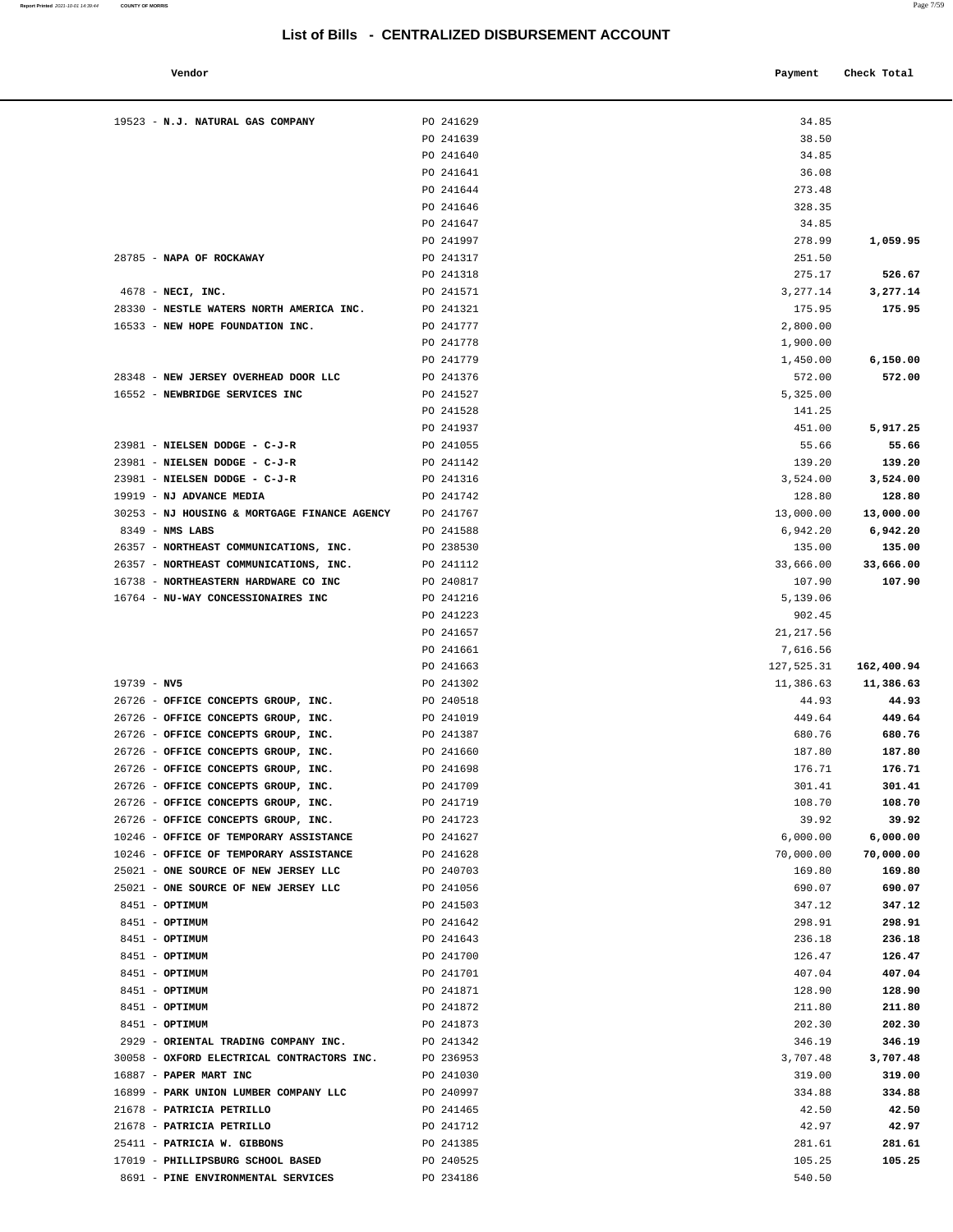|  | ۰ |
|--|---|
|  |   |
|  |   |
|  |   |
|  |   |
|  |   |

| Vendor                 |           | Payment  | Check Total |
|------------------------|-----------|----------|-------------|
|                        | PO 237555 | 536.00   | 1,076.50    |
| POMPTON SPORT CENTER   | PO 240608 | 8,744.28 | 8,744.28    |
| <b>POWER PLACE INC</b> | PO 234215 | 1,877.43 |             |

|                                      | PO 237555 | 536.00    | 1,076.50  |
|--------------------------------------|-----------|-----------|-----------|
| 33178 - POMPTON SPORT CENTER         | PO 240608 | 8,744.28  | 8,744.28  |
| 17117 - POWER PLACE INC              | PO 234215 | 1,877.43  |           |
|                                      | PO 240705 | 115.18    |           |
|                                      | PO 241057 | 12.41     |           |
|                                      | PO 241772 | 166.94    | 2,171.96  |
| 26363 - PRAXAIR DISTRIBUTION         | PO 241326 | 335.01    | 335.01    |
| 17126 - PRESENTA PLAQUE CORP         | PO 241428 | 573.74    | 573.74    |
| 24230 - PRIORITY DISPATCH CORP.      | PO 241910 | 6,400.00  | 6,400.00  |
| 24230 - PRIORITY DISPATCH CORP.      | PO 242041 | 508.00    | 508.00    |
| 4811 - PROJECT LIFESAVER, INC.       | PO 241803 | 4,526.42  | 4,526.42  |
| 17189 - PSE&G CO                     | PO 241488 | 4,349.40  | 4,349.40  |
| 264 - R & J CONTROL, INC.            | PO 241363 | 1,509.00  | 1,509.00  |
| 17215 - R.S. KNAPP CO. INC.          | PO 240911 | 75.00     |           |
|                                      | PO 241631 | 156.75    | 231.75    |
| 17255 - RARITAN VALLEY COMMUNITY     | PO 242264 | 550.60    | 550.60    |
| 29982 - REDICARE LLC                 | PO 240733 | 14.21     | 14.21     |
| 20346 - REIVAX CONTRACTING CORP      | PO 241702 | 85,231.58 | 85,231.58 |
| 29053 - RESCUE PRODUCTS              | PO 241932 | 5,470.00  |           |
|                                      | PO 241968 | 750.00    |           |
|                                      | PO 241969 | 295.00    |           |
|                                      | PO 242036 | 1,500.00  | 8,015.00  |
| 29925 - RHEA YOUNG                   | PO 242176 | 12.00     |           |
|                                      | PO 242177 | 17.60     | 29.60     |
| 29466 - RICCIARDI BROTHERS, INC      | PO 241286 | 49.97     |           |
|                                      | PO 241377 | 720.67    | 770.64    |
| 28336 - RICHARD JOHNSON              | PO 241458 | 27.49     | 27.49     |
| 19765 - RICOH AMERICAS CORPORATION   | PO 241567 | 221.66    |           |
|                                      | PO 241568 | 970.21    |           |
|                                      | PO 241699 | 1,298.26  |           |
|                                      | PO 241743 | 897.53    | 3,387.66  |
| 28741 - RICOH USA, INC.              | PO 241218 | 964.53    | 964.53    |
| 28741 - RICOH USA, INC.              | PO 241222 | 8,743.48  | 8,743.48  |
| 28741 - RICOH USA, INC.              | PO 241224 | 869.57    | 869.57    |
| 28741 - RICOH USA, INC.              | PO 241338 | 1,120.59  | 1,120.59  |
| 28741 - RICOH USA, INC.              | PO 241367 | 2,826.22  | 2,826.22  |
| 28741 - RICOH USA, INC.              | PO 241382 | 1,106.61  | 1,106.61  |
| 28741 - RICOH USA, INC.              | PO 241500 | 1,275.00  | 1,275.00  |
| 28741 - RICOH USA, INC.              | PO 241510 | 546.55    | 546.55    |
| 28741 - RICOH USA, INC.              | PO 241532 | 1,144.46  | 1,144.46  |
| 28741 - RICOH USA, INC.              | PO 241573 | 1,240.60  | 1,240.60  |
| 28741 - RICOH USA, INC.              | PO 241776 | 1,120.59  | 1,120.59  |
| 21788 - ROAD SAFETY SYSTEMS LLC      | PO 240283 | 5,080.00  | 5,080.00  |
| 28455 - ROBERT & SON, INC.           | PO 241059 | 574.00    | 574.00    |
| 32618 - ROBERT HOFFMAN               | PO 241706 | 15.30     | 15.30     |
| 20498 - ROSETTA STONE LTD            | PO 240533 | 2,290.00  | 2,290.00  |
| 5345 - ROUTE 23 AUTOMALL LLC         | PO 236441 | 48,354.00 |           |
|                                      | PO 237752 | 24,452.00 |           |
|                                      | PO 240071 | 24,452.00 | 97,258.00 |
| 20822 - ROWMAN & LITTLEFIELD         | PO 239643 | 141.33    | 141.33    |
| 20822 - ROWMAN & LITTLEFIELD         | PO 239644 | 384.31    | 384.31    |
| 9938 - RUTGERS CENTER FOR CONTINUING | PO 241518 | 2,696.00  |           |
|                                      | PO 241522 | 2,065.00  |           |
|                                      | PO 241526 | 675.00    | 5,436.00  |
| 19806 - RUTGERS-THE STATE UNIVERSITY | PO 242269 | 944.00    | 944.00    |
| 31598 - SANCHEZ ENGRAVING LLC        | PO 239811 | 45.00     | 45.00     |
| 28307 - SASHA GOULD                  | PO 241453 | 471.42    | 471.42    |
| 3032 - SCIENTIFIC BOILER WATER       | PO 241665 | 2,283.00  | 2,283.00  |
| 32622 - SCOTT CRAWFORD               | PO 241775 | 59.00     | 59.00     |
| 21852 - SETON HALL UNIVERSITY        | PO 240995 | 75.00     | 75.00     |
| 17621 - SHEAFFER SUPPLY, INC.        | PO 241014 | 266.10    |           |
|                                      | PO 241491 | 289.00    | 555.10    |
| 17635 - SHERWIN WILLIAMS             | PO 240963 | 129.74    | 129.74    |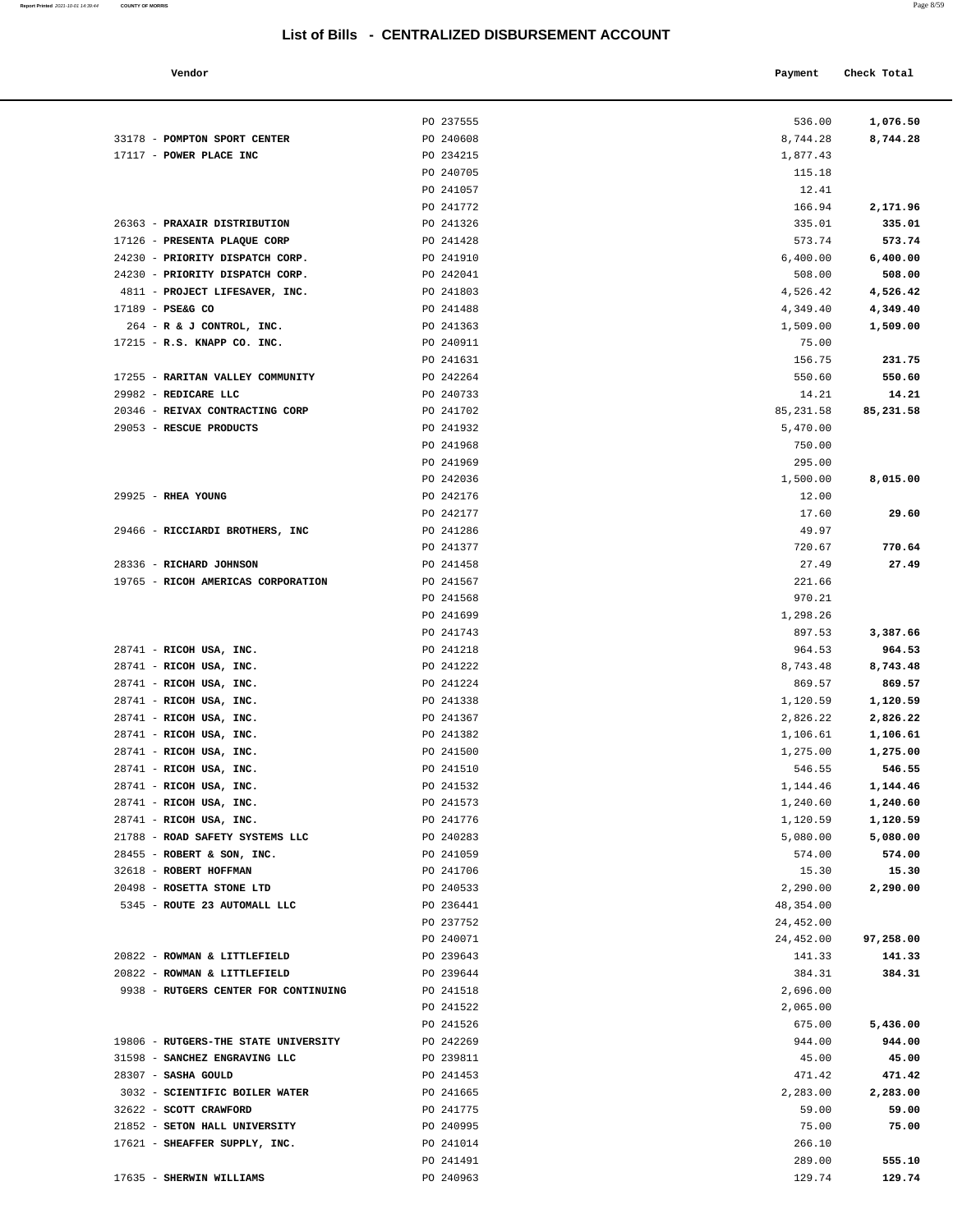**Report Printed 2021-10-01 14:39:44** COUNTY OF MORRIS

| <b>COUNTY OF MORRIS</b>               |                                                  |            | Page 9/59   |  |
|---------------------------------------|--------------------------------------------------|------------|-------------|--|
|                                       | List of Bills - CENTRALIZED DISBURSEMENT ACCOUNT |            |             |  |
| Vendor                                |                                                  | Payment    | Check Total |  |
| 19858 - SHERWIN WILLIAMS              | PO 241075                                        | 372.03     | 372.03      |  |
| 17726 - SHI INTERNATIONAL CORP        | PO 238586                                        | 8,047.64   | 8,047.64    |  |
| 17726 - SHI INTERNATIONAL CORP        | PO 238590                                        | 11,017.39  | 11,017.39   |  |
| 17726 - SHI INTERNATIONAL CORP        | PO 240777                                        | 337.00     | 337.00      |  |
| 17726 - SHI INTERNATIONAL CORP        | PO 241021                                        | 4,676.66   | 4,676.66    |  |
| 17726 - SHI INTERNATIONAL CORP        | PO 241027                                        | 29,196.98  | 29,196.98   |  |
| 17726 - SHI INTERNATIONAL CORP        | PO 241086                                        | 115,846.00 | 115,846.00  |  |
| 17726 - SHI INTERNATIONAL CORP        | PO 241281                                        | 27,072.16  | 27,072.16   |  |
| 29041 - SIGN A RAMA LEDGEWOOD         | PO 241360                                        | 329.00     | 329.00      |  |
| 29041 - SIGN A RAMA LEDGEWOOD         | PO 241592                                        | 42.15      | 42.15       |  |
| 20879 - SIGN-A-RAMA LEDGEWOOD         | PO 240330                                        | 1,440.00   | 1,440.00    |  |
| 33093 - SLADE INDUSTRIES, INC.        | PO 241364                                        | 9,723.00   | 9,723.00    |  |
| 17699 - SMITH MOTOR CO., INC.         | PO 240809                                        | 94.61      |             |  |
|                                       | PO 241015                                        | 632.96     |             |  |
|                                       | PO 241062                                        | 170.16     |             |  |
|                                       | PO 241063                                        | 111.50     |             |  |
|                                       | PO 241064                                        | 250.20     |             |  |
|                                       | PO 241319                                        | 517.66     | 1,777.09    |  |
| 8503 - SMITH TRACTOR & EQUIPMENT INC. | PO 241061                                        | 428.66     | 428.66      |  |
| 6981 - SODEXO INC & AFFILIATES        | PO 241634                                        | 53,134.00  | 53,134.00   |  |
| 6062 - SONIA PALACIOS                 | PO 242021                                        | 90.00      | 90.00       |  |
| 17755 - SOUTHEAST MORRIS COUNTY       | PO 241589                                        | 9,511.12   | 9,511.12    |  |
| 17755 - SOUTHEAST MORRIS COUNTY       | PO 241590                                        | 4, 143. 11 | 4,143.11    |  |

| 17726 - SHI INTERNATIONAL CORP                           | PO 238590              | 11,017.39          | 11,017.39          |
|----------------------------------------------------------|------------------------|--------------------|--------------------|
| 17726 - SHI INTERNATIONAL CORP                           | PO 240777              | 337.00             | 337.00             |
| 17726 - SHI INTERNATIONAL CORP                           | PO 241021              | 4,676.66           | 4,676.66           |
| 17726 - SHI INTERNATIONAL CORP                           | PO 241027              | 29,196.98          | 29,196.98          |
| 17726 - SHI INTERNATIONAL CORP                           | PO 241086              | 115,846.00         | 115,846.00         |
| 17726 - SHI INTERNATIONAL CORP                           | PO 241281              | 27,072.16          | 27,072.16          |
| 29041 - SIGN A RAMA LEDGEWOOD                            | PO 241360              | 329.00             | 329.00             |
| 29041 - SIGN A RAMA LEDGEWOOD                            | PO 241592              | 42.15              | 42.15              |
| 20879 - SIGN-A-RAMA LEDGEWOOD                            | PO 240330              | 1,440.00           | 1,440.00           |
| 33093 - SLADE INDUSTRIES, INC.                           | PO 241364              | 9,723.00           | 9,723.00           |
| 17699 - SMITH MOTOR CO., INC.                            | PO 240809              | 94.61              |                    |
|                                                          | PO 241015              | 632.96             |                    |
|                                                          | PO 241062              | 170.16             |                    |
|                                                          | PO 241063              | 111.50             |                    |
|                                                          | PO 241064              | 250.20             |                    |
|                                                          | PO 241319              | 517.66             | 1,777.09           |
| 8503 - SMITH TRACTOR & EQUIPMENT INC.                    | PO 241061              | 428.66             | 428.66             |
| 6981 - SODEXO INC & AFFILIATES                           | PO 241634              | 53,134.00          | 53,134.00          |
| 6062 - SONIA PALACIOS                                    | PO 242021              | 90.00              | 90.00              |
| 17755 - SOUTHEAST MORRIS COUNTY                          | PO 241589              | 9,511.12           | 9,511.12           |
| 17755 - SOUTHEAST MORRIS COUNTY                          | PO 241590              | 4,143.11           | 4,143.11           |
| 17755 - SOUTHEAST MORRIS COUNTY                          | PO 241651              | 5,357.82           | 5,357.82           |
| 17755 - SOUTHEAST MORRIS COUNTY                          | PO 241652              | 7,250.86           | 7,250.86           |
| 17755 - SOUTHEAST MORRIS COUNTY                          | PO 241671              | 1,060.35           | 1,060.35           |
| 17762 - SPARWICK CONTRACTING, INC.                       | PO 241542              | 77,469.07          | 77,469.07          |
| 30040 - SPEEDWELL TARGETS                                | PO 240799              | 234.00             | 234.00             |
| 4298 - STERICYCLE INC                                    | PO 240945              | 354.80             |                    |
|                                                          | PO 240947              | 354.80             | 709.60             |
| 27298 - STEVE PIATTI                                     | PO 241452              | 11.49              | 11.49              |
| 14685 - STORAGE SYSTEMS USA<br>17874 - STORR TRACTOR CO. | PO 233387              | 34,918.29          | 34,918.29          |
| 8621 - SUBURBAN PROPANE -2347                            | PO 241327<br>PO 241572 | 1,379.13           | 1,379.13<br>211.31 |
| 18009 - SUDESH THAPAR                                    | PO 239389              | 211.31<br>2,316.60 | 2,316.60           |
| 28733 - SULLIVAN AND GRABER                              | PO 241598              | 387.50             | 387.50             |
| 26682 - SUSAN BOND                                       | PO 242006              | 25.45              | 25.45              |
| 11429 - SUSSEX COUNTY MUA                                | PO 241649              | 1,039.35           |                    |
|                                                          | PO 241729              | 878.10             | 1,917.45           |
| 17936 - SUSSEX CTY CHAMBER OF COMMERCE                   | PO 241520              | 4,999.95           | 4,999.95           |
| 17173 - SWAG ENVY                                        | PO 237235              | 200.00             | 200.00             |
| $11231 - T-MOBILE$                                       | PO 241674              | 120.00             | 120.00             |
| 20814 - T.Y. LIN INTERNATIONAL                           | PO 241558              | 126, 151.41        | 126, 151.41        |
| 20814 - T.Y. LIN INTERNATIONAL                           | PO 241559              | 1,488.88           | 1,488.88           |
| 26030 - TABB INC                                         | PO 241304              | 38.00              | 38.00              |
| 5611 - TBS CONTROLS LLC                                  | PO 241666              | 3,186.00           | 3,186.00           |
| 7574 - TELE-MEASUREMENTS, INC.                           | PO 241708              | 270.00             | 270.00             |
| 17990 - TELESEARCH INC                                   | PO 240557              | 343.20             |                    |
|                                                          | PO 241345              | 1,701.70           |                    |
|                                                          | PO 241535              | 2,057.07           | 4,101.97           |
| 21294 - TETRA TECH INC                                   | PO 242254              | 17, 173.93         | 17,173.93          |
| 32329 - THE BAGELRY INC.                                 | PO 241496              | 97.00              | 97.00              |
| 27366 - THE GODFATHER OF MORRISTOWN                      | PO 241950              | 456.47             | 456.47             |
| 33203 - THOMAS P MCENROE                                 | PO 241467              | 3,120.98           | 3,120.98           |
| 10812 - THOMSON REUTER-WEST                              | PO 240377              | 566.63             | 566.63             |
| 18437 - THOMSON REUTERS-WEST                             | PO 239640              | 1,549.99           | 1,549.99           |
| 122 - TILCON NEW YORK INC.                               | PO 240849              | 1,456.12           |                    |
|                                                          | PO 240862              | 686.29             |                    |
|                                                          | PO 241171              | 992.12             | 3,134.53           |
| 21479 - TIOGA SOLAR MORRIS COUNTY 1 LLC                  | PO 241610              | 2,310.11           | 2,310.11           |
| 3973 - TOM POLLIO                                        | PO 241899              | 49.09              | 49.09              |
| 281 - TOMAR INDUSTRIES INC                               | PO 240472              | 832.00             | 832.00             |
| 11350 - TOMCO CONSTRUCTION                               | PO 241703              | 18,791.66          | 18,791.66          |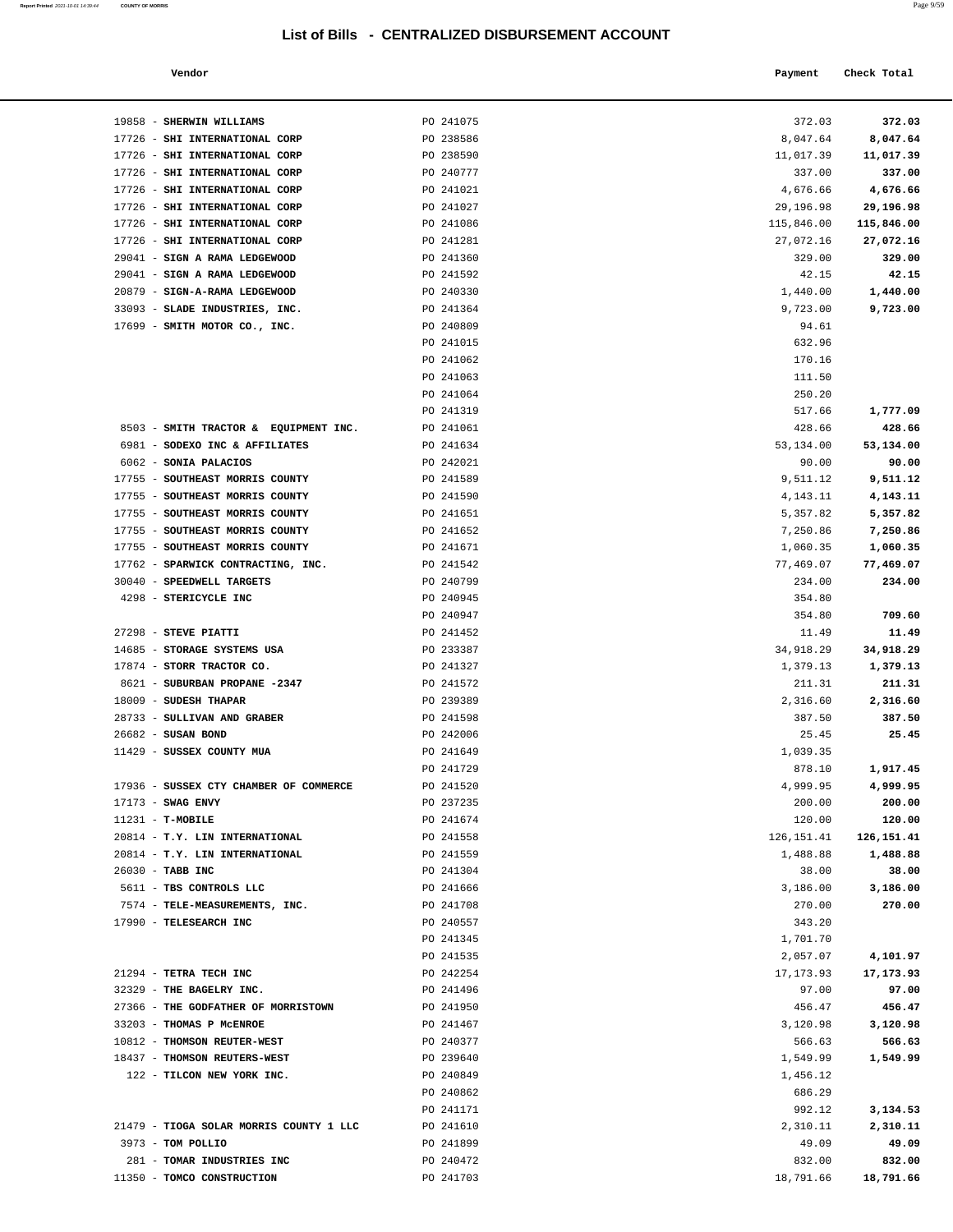**Report Printed 2021-10-01 14:39:44** COUNTY OF MORRIS

| Vendor                                                 |                        | Payment   | Check Total |
|--------------------------------------------------------|------------------------|-----------|-------------|
| <b>TONY SANCHEZ LTD</b>                                | PO 241065              | 356.18    | 356.18      |
| TOWNE PHARMACY & SURGICAL                              | PO 240531              | 166.00    | 166.00      |
| TRANE                                                  | PO 241600              | 958.13    | 958.13      |
| TRANSOURCE SERVICES CORP                               | PO 237475              | 20,710.00 | 20,710.00   |
| <b>TREASURER, STATE OF NEW JERSEY</b>                  | PO 241541              | 3,260.00  | 3,260.00    |
| TRI-DIM FILTER CORPORATION                             | PO 235850              | 818.00    | 818.00      |
| TRIMBOLI & PRUSINOWSKI, LLC                            | PO 241593              | 899.00    |             |
|                                                        | PO 241662              | 77.50     | 976.50      |
| TRIUS, INC.                                            | PO 240710              | 1,602.27  |             |
|                                                        | PO 241066              | 3,214.00  |             |
|                                                        | PO 241322              | 31.40     | 4,847.67    |
| <b>TRUGREEN</b>                                        | PO 241603              | 335.87    | 335.87      |
| TURN OUT UNIFORMS, INC.                                | PO 234428              | 969.19    | 969.19      |
| TURN OUT UNIFORMS, INC.                                | PO 241566              | 47.99     | 47.99       |
| TYDEN BROOKS LOCKBOX #88124                            | PO 240866              | 552.09    | 552.09      |
| U-LINE SHIPPING SUPPLY                                 | PO 240394              | 1,079.72  |             |
|                                                        | PO 240408              | 908.09    |             |
|                                                        | PO 240445              | 907.87    |             |
|                                                        | PO 240498              | 643.48    |             |
|                                                        | PO 240551              | 938.09    |             |
|                                                        | PO 240554              | 2,076.95  |             |
|                                                        | PO 241108              | 2,752.73  |             |
|                                                        | PO 241179              | 2,670.86  | 11,977.79   |
| U-LINE SHIPPING SUPPLY                                 | PO 241577              | 675.82    |             |
|                                                        | PO 241962              | 495.00    | 1,170.82    |
| <b>U.S. BANK OPERATIONS CENTER</b>                     | PO 241624              | 13,393.84 | 13,393.84   |
| U.S. SECURITY ASSOCIATES                               | PO 236354              | 13,767.29 |             |
|                                                        | PO 237105              | 13,854.60 |             |
|                                                        | PO 239920              | 14,806.92 |             |
|                                                        | PO 241386              | 1,470.76  | 43,899.57   |
| UNITED PARCEL SERVICE                                  | PO 241944              | 132.00    | 132.00      |
| UNITED SITE SERVICES NORTHEAST, INC.                   | PO 241612              | 819.45    | 819.45      |
| UNITRONIX DATA SYSTEMS INC                             | PO 240774              | 9,195.55  |             |
|                                                        | PO 241632              | 9,195.55  | 18,391.10   |
| USA ARCHITECTS PLANNERS &                              | PO 240594              | 7,504.97  | 7,504.97    |
|                                                        |                        |           | 7,040.00    |
| USA ARCHITECTS PLANNERS &<br>USA ARCHITECTS PLANNERS & | PO 240761<br>PO 240762 | 7,040.00  |             |
|                                                        |                        | 186.53    | 186.53      |
| V.E. RALPH & SON INC.                                  | PO 240977              | 850.17    |             |
|                                                        | PO 241565              | 1,896.78  | 2,746.95    |
| VAN CLEEF ENGINEERING ASSOC                            | PO 220119              | 13,349.00 |             |
|                                                        | PO 225407              | 7,245.00  |             |
|                                                        | PO 241683              | 3,975.00  | 24,569.00   |
| VANASSE HANGEN BRUSTLIN INC.                           | PO 241849              | 4,234.73  | 4,234.73    |
| VANASSE HANGEN BRUSTLIN INC.                           | PO 241850              | 3,345.00  | 3,345.00    |
| <b>VERIZON CABS</b>                                    | PO 241695              | 839.89    | 839.89      |
| <b>VERIZON WIRELESS</b>                                | PO 241333              | 187.97    |             |
|                                                        | PO 241333              | 30.280.20 | 30.468.17   |

| 9099 - TONY SANCHEZ LTD                                                      | PO 241065              | 356.18                | 356.18                |
|------------------------------------------------------------------------------|------------------------|-----------------------|-----------------------|
| 8234 - TOWNE PHARMACY & SURGICAL                                             | PO 240531              | 166.00                | 166.00                |
| $3049$ - TRANE                                                               | PO 241600              | 958.13                | 958.13                |
| 32068 - TRANSOURCE SERVICES CORP                                             | PO 237475              | 20,710.00             | 20,710.00             |
| 3486 - TREASURER, STATE OF NEW JERSEY                                        | PO 241541              | 3,260.00              | 3,260.00              |
| 2773 - TRI-DIM FILTER CORPORATION                                            | PO 235850              | 818.00                | 818.00                |
| 12333 - TRIMBOLI & PRUSINOWSKI, LLC                                          | PO 241593              | 899.00                |                       |
|                                                                              | PO 241662              | 77.50                 | 976.50                |
| $2181$ - TRIUS, INC.                                                         | PO 240710              | 1,602.27              |                       |
|                                                                              | PO 241066              | 3,214.00              |                       |
|                                                                              | PO 241322              | 31.40                 | 4,847.67              |
| 20009 - TRUGREEN                                                             | PO 241603              | 335.87                | 335.87                |
| 25209 - TURN OUT UNIFORMS, INC.                                              | PO 234428              | 969.19                | 969.19                |
| 25209 - TURN OUT UNIFORMS, INC.                                              | PO 241566              | 47.99                 | 47.99                 |
| 13496 - TYDEN BROOKS LOCKBOX #88124                                          | PO 240866              | 552.09                | 552.09                |
| 4144 - U-LINE SHIPPING SUPPLY                                                | PO 240394              | 1,079.72              |                       |
|                                                                              | PO 240408              | 908.09                |                       |
|                                                                              | PO 240445              | 907.87                |                       |
|                                                                              | PO 240498              | 643.48                |                       |
|                                                                              | PO 240551              | 938.09                |                       |
|                                                                              | PO 240554              | 2,076.95              |                       |
|                                                                              | PO 241108              | 2,752.73              |                       |
|                                                                              | PO 241179              | 2,670.86              | 11,977.79             |
| 4144 - U-LINE SHIPPING SUPPLY                                                | PO 241577              | 675.82                |                       |
|                                                                              | PO 241962              | 495.00                | 1,170.82              |
| 29540 - U.S. BANK OPERATIONS CENTER                                          | PO 241624              | 13,393.84             | 13,393.84             |
| 31502 - U.S. SECURITY ASSOCIATES                                             | PO 236354              | 13,767.29             |                       |
|                                                                              | PO 237105              | 13,854.60             |                       |
|                                                                              | PO 239920              | 14,806.92             |                       |
|                                                                              | PO 241386              | 1,470.76              | 43,899.57             |
| 18232 - UNITED PARCEL SERVICE                                                | PO 241944              | 132.00                | 132.00                |
| 31713 - UNITED SITE SERVICES NORTHEAST, INC.                                 | PO 241612              | 819.45                | 819.45                |
| 446 - UNITRONIX DATA SYSTEMS INC                                             | PO 240774              | 9,195.55              |                       |
|                                                                              | PO 241632              | 9,195.55              | 18,391.10             |
| 20989 - USA ARCHITECTS PLANNERS &                                            | PO 240594              | 7,504.97              | 7,504.97              |
| 20989 - USA ARCHITECTS PLANNERS &                                            | PO 240761              | 7,040.00              | 7,040.00              |
| 20989 - USA ARCHITECTS PLANNERS &                                            | PO 240762              | 186.53                | 186.53                |
| $20042$ - V.E. RALPH & SON INC.                                              | PO 240977              | 850.17                |                       |
|                                                                              | PO 241565              | 1,896.78              | 2,746.95              |
| 18285 - VAN CLEEF ENGINEERING ASSOC                                          | PO 220119              |                       |                       |
|                                                                              | PO 225407              | 13,349.00<br>7,245.00 |                       |
|                                                                              |                        | 3,975.00              |                       |
|                                                                              | PO 241683              |                       | 24,569.00<br>4,234.73 |
| 23944 - VANASSE HANGEN BRUSTLIN INC.<br>23944 - VANASSE HANGEN BRUSTLIN INC. | PO 241849<br>PO 241850 | 4,234.73              | 3,345.00              |
| 10668 - VERIZON CABS                                                         | PO 241695              | 3,345.00<br>839.89    | 839.89                |
|                                                                              |                        |                       |                       |
| 1348 - VERIZON WIRELESS                                                      | PO 241333              | 187.97                |                       |
| 1348 - VERIZON WIRELESS                                                      | PO 241333              | 30,280.20             | 30,468.17             |
|                                                                              | PO 241335              | 187.97                |                       |
| 10311 - VERNAY MOVING INC                                                    | PO 241335              | 31,184.80<br>712.50   | 31,372.77<br>712.50   |
| 28202 - VILLAGE SHOP RITE                                                    | PO 241613<br>PO 242219 |                       |                       |
|                                                                              |                        | 184.24                | 184.24                |
| 6146 - W.B. MASON COMPANY INC                                                | PO 229038<br>PO 229039 | 1,238.26              | 1,238.26              |
| 6146 - W.B. MASON COMPANY INC                                                |                        | 1,611.73              | 1,611.73              |
| 6146 - W.B. MASON COMPANY INC                                                | PO 239799              | 24.45                 | 24.45                 |
| 6146 - W.B. MASON COMPANY INC                                                | PO 239821              | 140.99                |                       |
|                                                                              | PO 239821              | 479.98                | 620.97                |
| 6146 - W.B. MASON COMPANY INC                                                | PO 239893              | 437.54                | 437.54                |
| 6146 - W.B. MASON COMPANY INC                                                | PO 239901              | 72.41                 | 72.41                 |
| 6146 - W.B. MASON COMPANY INC                                                | PO 240535              | 23.99                 | 23.99                 |
| 6146 - W.B. MASON COMPANY INC                                                | PO 240914              | 165.91                | 165.91                |
| 6146 - W.B. MASON COMPANY INC                                                | PO 240961              | 51.58                 | 51.58                 |
| 6146 - W.B. MASON COMPANY INC                                                | PO 241078              | 79.67                 | 79.67                 |
| 6146 - W.B. MASON COMPANY INC                                                | PO 241098              | 343.50                | 343.50                |
|                                                                              |                        |                       |                       |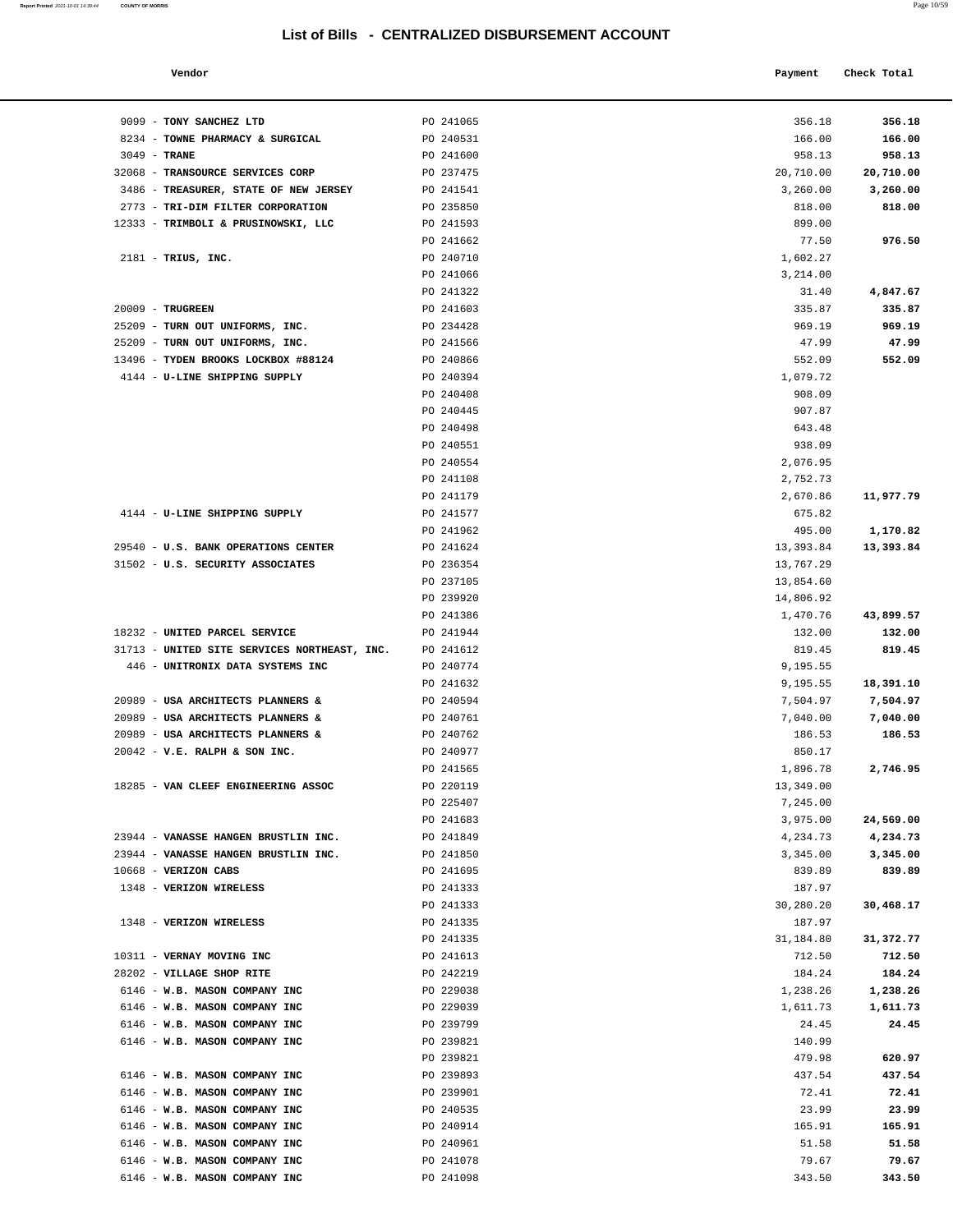| Vendor |  | Payment Check Total |
|--------|--|---------------------|
|--------|--|---------------------|

| 6146 - W.B. MASON COMPANY INC                                                        | PO 241207              | 121.75               | 121.75               |
|--------------------------------------------------------------------------------------|------------------------|----------------------|----------------------|
| 6146 - W.B. MASON COMPANY INC                                                        | PO 241235              | 158.81               | 158.81               |
| 6146 - W.B. MASON COMPANY INC                                                        | PO 241246              | 176.31               | 176.31               |
| 6146 - W.B. MASON COMPANY INC                                                        | PO 241247              | 164.03               | 164.03               |
| 6146 - W.B. MASON COMPANY INC                                                        | PO 241248              | 44.91                | 44.91                |
| 6146 - W.B. MASON COMPANY INC                                                        | PO 241249              | 24.95                | 24.95                |
| 6146 - W.B. MASON COMPANY INC                                                        | PO 241250              | 372.41               | 372.41               |
| 6146 - W.B. MASON COMPANY INC                                                        | PO 241251              | 27.80                | 27.80                |
| 6146 - W.B. MASON COMPANY INC                                                        | PO 241284              | 53.64                | 53.64                |
| 6146 - W.B. MASON COMPANY INC                                                        | PO 241328              | 11.99                | 11.99                |
| 6146 - W.B. MASON COMPANY INC                                                        | PO 241347              | 275.30               | 275.30               |
| 6146 - W.B. MASON COMPANY INC                                                        | PO 241357              | 329.57               | 329.57               |
| 6146 - W.B. MASON COMPANY INC                                                        | PO 241358              | 901.36               | 901.36               |
| 6146 - W.B. MASON COMPANY INC                                                        | PO 241446              | 79.98                | 79.98                |
| 6146 - W.B. MASON COMPANY INC                                                        | PO 241447              | 18.92                | 18.92                |
| 6146 - W.B. MASON COMPANY INC                                                        | PO 241448              | 16.00                | 16.00                |
| 6146 - W.B. MASON COMPANY INC                                                        | PO 241449              | 4.51                 | 4.51                 |
| 6146 - W.B. MASON COMPANY INC                                                        | PO 241464              | 13.41                | 13.41                |
| 6146 - W.B. MASON COMPANY INC                                                        | PO 241506              | 332.46               | 332.46               |
| 6146 - W.B. MASON COMPANY INC                                                        | PO 241563              | 147.08               | 147.08               |
| 6146 - W.B. MASON COMPANY INC                                                        | PO 241569              | 0.95                 | 0.95                 |
| 6146 - W.B. MASON COMPANY INC                                                        | PO 241605              | 8.19                 | 8.19                 |
| 6146 - W.B. MASON COMPANY INC                                                        | PO 241616              | 27.73                | 27.73                |
| 6146 - W.B. MASON COMPANY INC                                                        | PO 241668              | 47.98                | 47.98                |
| 6146 - W.B. MASON COMPANY INC                                                        | PO 241704              | 969.38               | 969.38               |
| 6146 - W.B. MASON COMPANY INC                                                        | PO 241795              | 0.95                 | 0.95                 |
| 6146 - W.B. MASON COMPANY INC                                                        | PO 241797              | 8.58                 | 8.58                 |
| 6146 - W.B. MASON COMPANY INC                                                        | PO 241812              | 0.95                 | 0.95                 |
| 6146 - W.B. MASON COMPANY INC                                                        | PO 241861              | 586.30               | 586.30               |
| 6146 - W.B. MASON COMPANY INC                                                        | PO 241896              | 653.73               | 653.73               |
| 6146 - W.B. MASON COMPANY INC                                                        | PO 241935              | 362.07               | 362.07               |
| 6146 - W.B. MASON COMPANY INC                                                        | PO 242022              | 111.75               | 111.75               |
| 24231 - WATERS, MCPHERSON, MCNEILL, P.C.<br>24231 - WATERS, MCPHERSON, MCNEILL, P.C. | PO 241036<br>PO 241040 | 5,675.02             | 5,675.02<br>3,456.50 |
| 24231 - WATERS, MCPHERSON, MCNEILL, P.C.                                             | PO 241043              | 3,456.50<br>1,075.39 | 1,075.39             |
| 24231 - WATERS, MCPHERSON, MCNEILL, P.C.                                             | PO 241120              | 25,929.50            | 25,929.50            |
| 4620 - WAYNE SPEARS                                                                  | PO 241444              | 90.00                | 90.00                |
| 30359 - WHITE CAP, L.P.                                                              | PO 241325              | 2,899.50             | 2,899.50             |
| 13246 - WILLIAM F. BARNISH                                                           | PO 242201              | 4,949.76             | 4,949.76             |
| 21189 - WITMER-PUBLIC SAFETY GROUP                                                   | PO 240374              | 296.56               | 296.56               |
| 29685 - WURTH USA INC.                                                               | PO 238277              | 402.00               |                      |
|                                                                                      | PO 241320              | 759.60               |                      |
|                                                                                      | PO 241728              | 251.92               |                      |
|                                                                                      | PO 241731              | 260.50               |                      |
|                                                                                      | PO 241732              | 619.52               | 2,293.54             |
|                                                                                      |                        |                      |                      |

TOTAL **4,110,784.06**

Total to be paid from Fund 01 Current Fund 2,762,533.87  **Total to be paid from Fund 02 Grant Fund 553,454.72 Total to be paid from Fund 04 County Capital 708,789.02** Total to be paid from Fund 13 Dedicated Trust **86,006.45 -------------**

**4,110,784.06**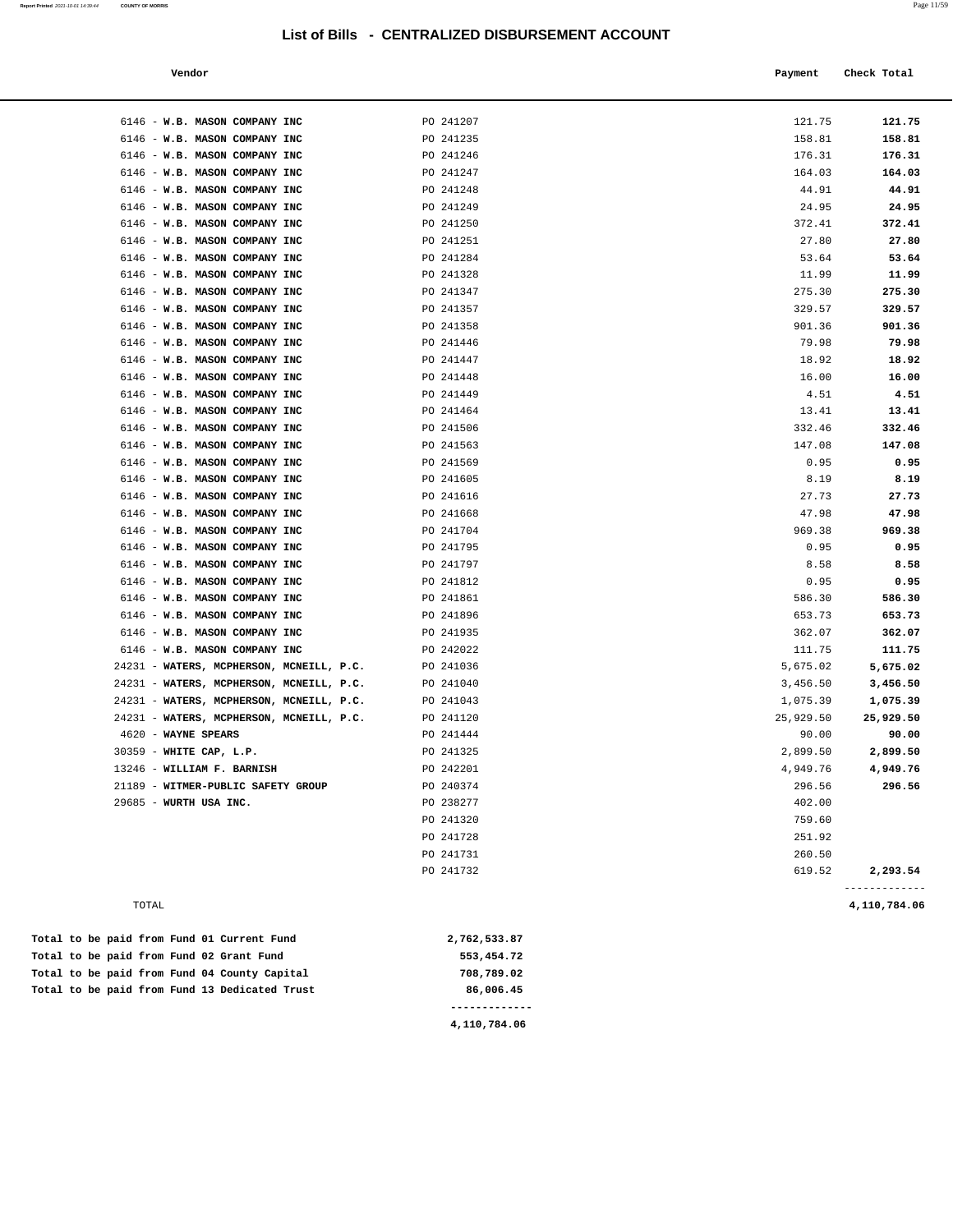| Account<br>. | P <sub>0</sub> | --<br>Vendor | Description<br>$\sim$ $\sim$ | Payment | Account Total |
|--------------|----------------|--------------|------------------------------|---------|---------------|
|              |                |              |                              |         |               |

#### **Current Fund**

# **County Administrator**

|                      | 241175 GRAINGER                       |                   | 30.40     |              |
|----------------------|---------------------------------------|-------------------|-----------|--------------|
|                      | 241563 W.B. MASON COMPANY INC         |                   | 147.08    |              |
| 01-201-20-100100-058 | Office Supplies & Stationery          | TOTAL FOR ACCOUNT |           | 177.48       |
|                      |                                       |                   |           |              |
|                      | 241684 DEENA LEARY                    |                   | 99.00     |              |
|                      | 241304 TABB INC                       |                   | 38.00     |              |
| 01-201-20-100100-059 | Other General Expenses                | TOTAL FOR ACCOUNT |           | 137.00       |
|                      | 241690 HARVARD STUDIO PHOTOGRAPHY LLC |                   | 1,500.00  |              |
| 01-201-20-100100-084 | Other Outside Services                |                   |           | 1,500.00     |
|                      |                                       | TOTAL FOR ACCOUNT |           |              |
|                      | 240608 POMPTON SPORT CENTER           |                   | 6,299.00  |              |
|                      | 240608 POMPTON SPORT CENTER           |                   | 230.00    |              |
|                      | 240608 POMPTON SPORT CENTER           |                   | 260.00    |              |
|                      | 240608 POMPTON SPORT CENTER           |                   | 417.99    |              |
|                      | 240608 POMPTON SPORT CENTER           |                   | 102.29    |              |
|                      | 240608 POMPTON SPORT CENTER           |                   | 200.00    |              |
|                      | 240608 POMPTON SPORT CENTER           |                   | 250.00    |              |
|                      | 240608 POMPTON SPORT CENTER           |                   | 495.00    |              |
|                      | 240608 POMPTON SPORT CENTER           |                   | 395.00    |              |
|                      | 240608 POMPTON SPORT CENTER           |                   | 95.00     |              |
|                      | 237752 ROUTE 23 AUTOMALL LLC          |                   | 23,690.00 |              |
|                      | 237752 ROUTE 23 AUTOMALL LLC          |                   | 487.00    |              |
|                      | 237752 ROUTE 23 AUTOMALL LLC          |                   | 275.00    |              |
| 01-201-20-100100-167 | Transportation Vehicles               | TOTAL FOR ACCOUNT |           | 33,196.28    |
|                      |                                       |                   |           | ============ |
|                      | TOTAL for County Administrator        |                   |           | 35,010.76    |
|                      |                                       |                   |           |              |

#### **Personnel**

| 242275 COUNTY OF MORRIS                          |                   | 12.16        |
|--------------------------------------------------|-------------------|--------------|
| Postage & Metered Mail<br>01-201-20-105100-068   | TOTAL FOR ACCOUNT | 12.16        |
|                                                  |                   |              |
| 241338 RICOH USA, INC.                           |                   | 1,120.59     |
| 241776 RICOH USA, INC.                           |                   | 1,120.59     |
| Office Machines - Rental<br>01-201-20-105100-164 | TOTAL FOR ACCOUNT | 2,241.18     |
|                                                  |                   | ------------ |
| TOTAL for Personnel                              |                   | 2,253.34     |

#### **Board of Chosen Freeholders**

| 239811 SANCHEZ ENGRAVING LLC                         |                   | 45.00  |
|------------------------------------------------------|-------------------|--------|
| Office Supplies & Stationery<br>01-201-20-110100-058 | TOTAL FOR ACCOUNT | 45.00  |
| 242275 COUNTY OF MORRIS                              |                   | 11.73  |
| 242275 COUNTY OF MORRIS                              |                   | 58.32  |
| Postage & Metered Mail<br>01-201-20-110100-068       | TOTAL FOR ACCOUNT | 70.05  |
| 241427 LOVEYS PIZZA & GRILL                          |                   | 181.00 |
| 242219 VILLAGE SHOP RITE                             |                   | 184.24 |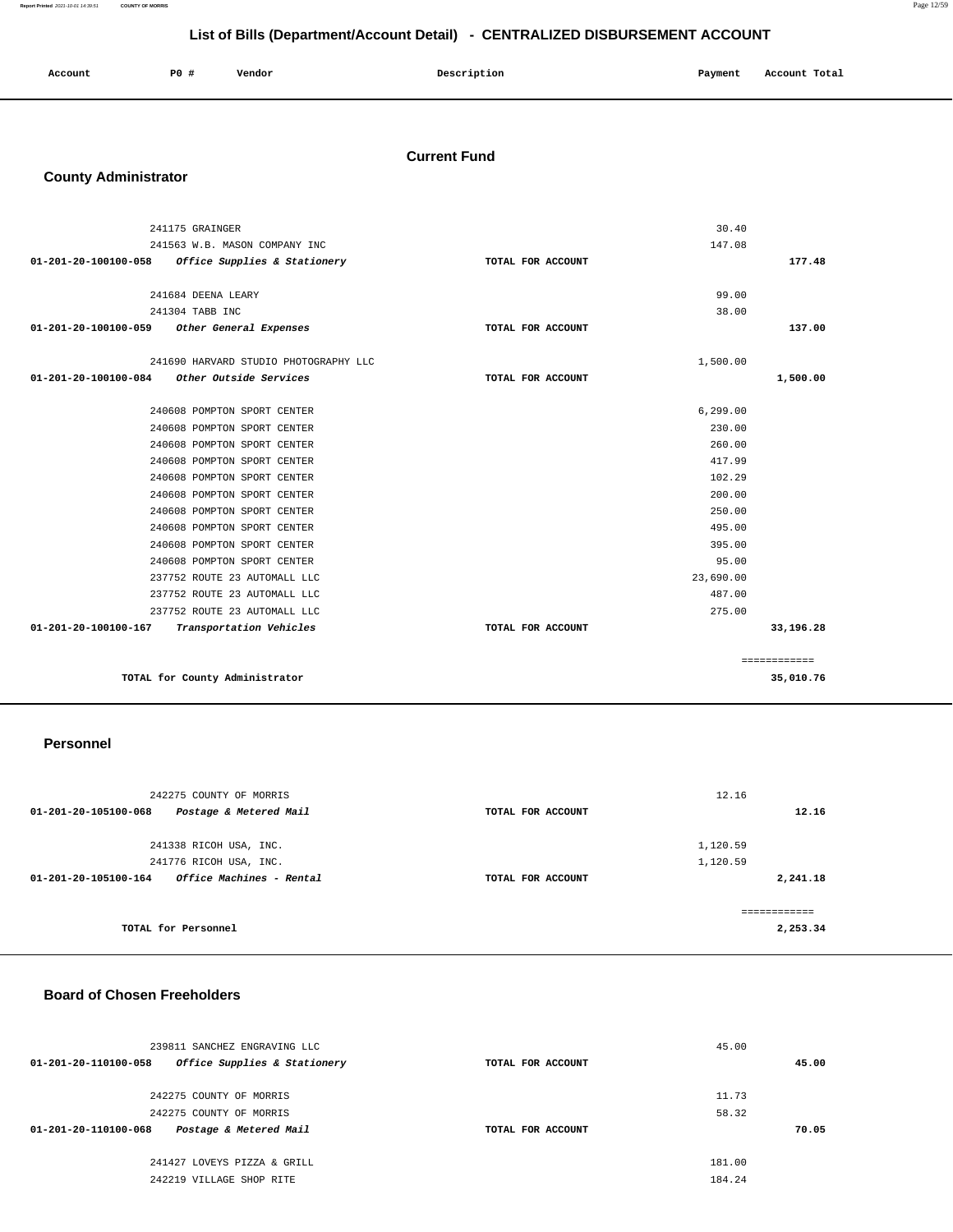| Account                            | P0#              | Vendor                                | Description       | Payment | Account Total |
|------------------------------------|------------------|---------------------------------------|-------------------|---------|---------------|
| <b>Board of Chosen Freeholders</b> |                  |                                       |                   |         |               |
| 01-201-20-110100-079               | Special Projects |                                       | TOTAL FOR ACCOUNT |         | 365.24        |
|                                    |                  |                                       |                   |         | ============  |
|                                    |                  | TOTAL for Board of Chosen Freeholders |                   |         | 480.29        |

#### **Clerk of the Board**

| 812.34 |
|--------|
|        |
|        |
|        |
|        |
|        |
|        |
|        |
|        |
|        |
|        |
|        |
|        |
|        |

# **County Clerk**

|                                     | 241333 VERIZON WIRELESS                            |                   | 539.82           |          |
|-------------------------------------|----------------------------------------------------|-------------------|------------------|----------|
|                                     | 241335 VERIZON WIRELESS                            |                   | 539.82           |          |
|                                     | 01-201-20-120100-031 Cellular Phones/Pagers        | TOTAL FOR ACCOUNT |                  | 1,079.64 |
|                                     | 241947 ANN F. GROSSI                               |                   | 7.00             |          |
|                                     | 242275 COUNTY OF MORRIS                            |                   | 1,580.07         |          |
|                                     |                                                    |                   |                  |          |
|                                     | 01-201-20-120100-068 Postage & Metered Mail        | TOTAL FOR ACCOUNT |                  | 1,587.07 |
|                                     | 241704 W.B. MASON COMPANY INC                      |                   | 969.38           |          |
|                                     | 240409 ACE LITHOGRAPHERS                           |                   | 3,040.00         |          |
|                                     | 240409 ACE LITHOGRAPHERS                           |                   | 1,460.00         |          |
| 01-201-20-120100-069                | Printing                                           | TOTAL FOR ACCOUNT |                  | 5,469.38 |
|                                     |                                                    |                   | 15.30            |          |
|                                     | 241706 ROBERT HOFFMAN                              |                   |                  |          |
|                                     | 241951 ANN F. GROSSI, ESQ.                         |                   | 131.82<br>131.82 |          |
| 01-201-20-120100-082 Travel Expense | 241952 ANNA MCMAHON                                | TOTAL FOR ACCOUNT |                  | 278.94   |
|                                     |                                                    |                   |                  |          |
|                                     | 241944 UNITED PARCEL SERVICE                       |                   | 132.00           |          |
|                                     | $01-201-20-120100-084$ Other Outside Services      | TOTAL FOR ACCOUNT |                  | 132.00   |
|                                     | 242022 W.B. MASON COMPANY INC                      |                   | 111.75           |          |
|                                     | 01-201-20-120100-095 Other Administrative Supplies | TOTAL FOR ACCOUNT |                  | 111.75   |
|                                     |                                                    |                   |                  |          |
|                                     | 241500 RICOH USA, INC.                             |                   | 637.50           |          |
|                                     | 241500 RICOH USA, INC.                             |                   | 637.50           |          |
|                                     | $01-201-20-120100-164$ Office Machines - Rental    | TOTAL FOR ACCOUNT |                  | 1,275.00 |
|                                     | 241280 MC LEAGUE OF MUNICIPALITIES                 |                   | 150.00           |          |
|                                     | 241947 ANN F. GROSSI                               |                   | 33.00            |          |
|                                     | 241961 LONGFELLOWS SANDWICH DELI                   |                   | 105.50           |          |
| 01-201-20-120100-185                | Food                                               | TOTAL FOR ACCOUNT |                  | 288.50   |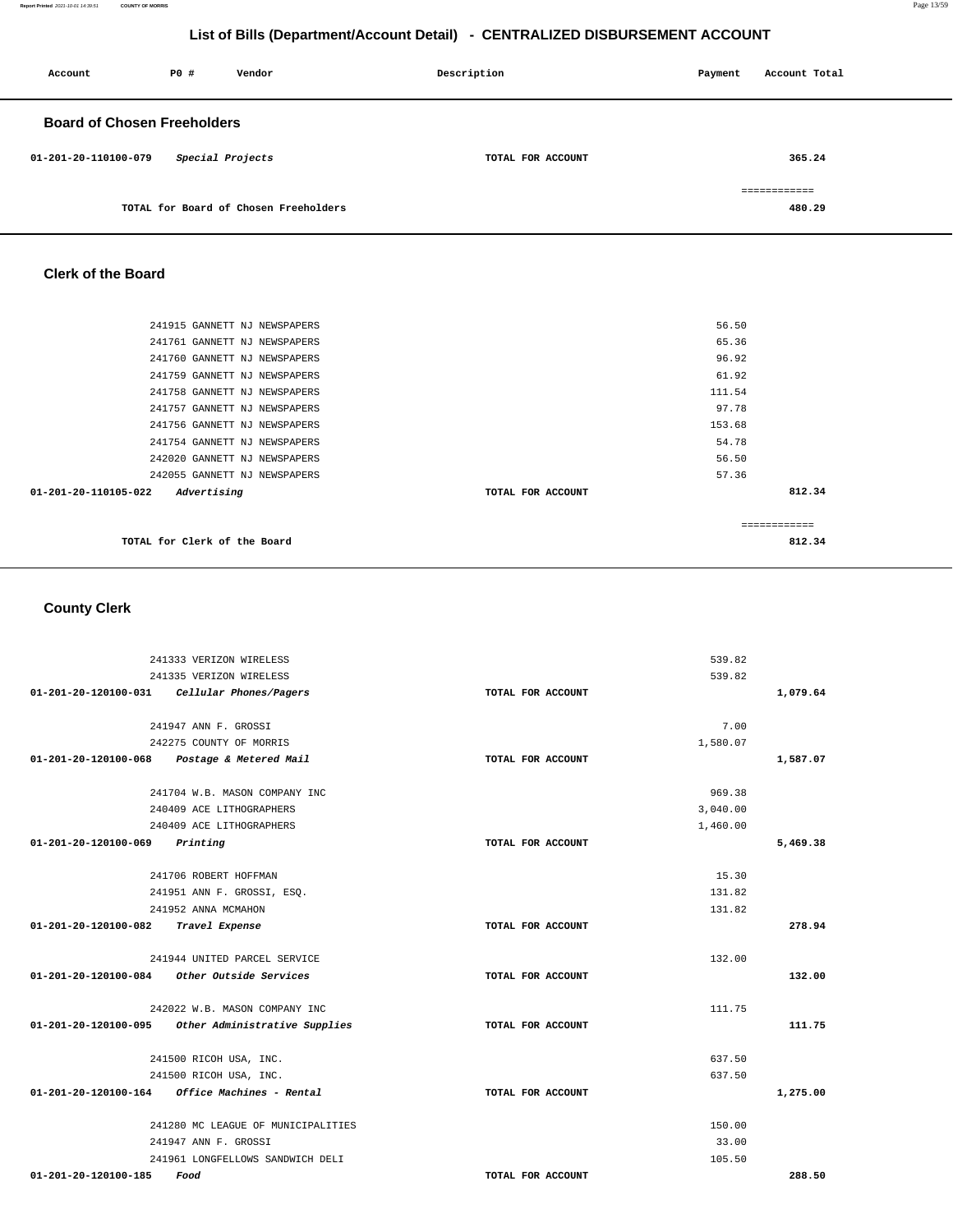#### **Report Printed** 2021-10-01 14:39:51 **COUNTY OF MORRIS** Page 14/59

# **List of Bills (Department/Account Detail) - CENTRALIZED DISBURSEMENT ACCOUNT**

| Account             | P0 #                   | Vendor | Description | Account Total<br>Payment  |
|---------------------|------------------------|--------|-------------|---------------------------|
| <b>County Clerk</b> |                        |        |             |                           |
|                     | TOTAL for County Clerk |        |             | ============<br>10,222.28 |

#### **County Board of Elections**

|                                         | 241813 GANNETT NJ NEWSPAPERS                      |                   | 14.62     |              |
|-----------------------------------------|---------------------------------------------------|-------------------|-----------|--------------|
|                                         | 241813 GANNETT NJ NEWSPAPERS                      |                   | 35.00     |              |
| 01-201-20-121100-022 Advertising        |                                                   | TOTAL FOR ACCOUNT |           | 49.62        |
|                                         | 241797 W.B. MASON COMPANY INC                     |                   | 8.58      |              |
|                                         | 01-201-20-121100-058 Office Supplies & Stationery | TOTAL FOR ACCOUNT |           | 8.58         |
|                                         |                                                   |                   |           |              |
|                                         | 242275 COUNTY OF MORRIS                           |                   | 228.50    |              |
|                                         | 01-201-20-121100-068 Postage & Metered Mail       | TOTAL FOR ACCOUNT |           | 228.50       |
|                                         | 241245 JERSEY MAIL SYSTEMS, LLC                   |                   | 1,695.00  |              |
| $01 - 201 - 20 - 121100 - 069$ Printing |                                                   | TOTAL FOR ACCOUNT |           | 1,695.00     |
|                                         |                                                   |                   |           |              |
|                                         | 240498 U-LINE SHIPPING SUPPLY                     |                   | 574.00    |              |
|                                         | 240498 U-LINE SHIPPING SUPPLY                     |                   | 69.48     |              |
|                                         | 240408 U-LINE SHIPPING SUPPLY                     |                   | 831.00    |              |
|                                         | 240408 U-LINE SHIPPING SUPPLY                     |                   | 77.09     |              |
|                                         | 240493 A. RIFKIN CO.                              |                   | 14,381.10 |              |
|                                         | 240493 A. RIFKIN CO.                              |                   | 513.03    |              |
|                                         | 240866 TYDEN BROOKS LOCKBOX #88124                |                   | 223.46    |              |
|                                         | 240866 TYDEN BROOKS LOCKBOX #88124                |                   | 16.31     |              |
|                                         | 240866 TYDEN BROOKS LOCKBOX #88124                |                   | 223.46    |              |
|                                         | 240866 TYDEN BROOKS LOCKBOX #88124                |                   | 16.31     |              |
|                                         | 240866 TYDEN BROOKS LOCKBOX #88124                |                   | 72.55     |              |
|                                         | 240554 U-LINE SHIPPING SUPPLY                     |                   | 831.00    |              |
|                                         | 240554 U-LINE SHIPPING SUPPLY                     |                   | 1,125.00  |              |
|                                         | 240554 U-LINE SHIPPING SUPPLY                     |                   | 120.95    |              |
|                                         | 240551 U-LINE SHIPPING SUPPLY                     |                   | 831.00    |              |
|                                         | 240551 U-LINE SHIPPING SUPPLY                     |                   | 107.09    |              |
|                                         | 240394 U-LINE SHIPPING SUPPLY                     |                   | 831.00    |              |
|                                         | 240394 U-LINE SHIPPING SUPPLY                     |                   | 170.00    |              |
|                                         | 240394 U-LINE SHIPPING SUPPLY                     |                   | 78.72     |              |
|                                         | 240445 U-LINE SHIPPING SUPPLY                     |                   | 831.00    |              |
|                                         | 240445 U-LINE SHIPPING SUPPLY                     |                   | 76.87     |              |
| 01-201-20-121100-096 Election Officer   |                                                   | TOTAL FOR ACCOUNT |           | 22,000.42    |
|                                         |                                                   |                   |           | ============ |
|                                         | TOTAL for County Board of Elections               |                   |           | 23,982.12    |

#### **Superintendent of Elections**

| 241510 RICOH USA, INC.                              |                   | 546.55 |        |
|-----------------------------------------------------|-------------------|--------|--------|
| National Voter Registration<br>01-201-20-121105-057 | TOTAL FOR ACCOUNT |        | 546.55 |
|                                                     |                   |        |        |
| 242275 COUNTY OF MORRIS                             |                   | 428.87 |        |
| Postage & Metered Mail<br>01-201-20-121105-068      | TOTAL FOR ACCOUNT |        | 428.87 |
|                                                     |                   |        |        |
| 241581 GANNETT NJ NEWSPAPERS                        |                   | 30.10  |        |
| 241581 GANNETT NJ NEWSPAPERS                        |                   | 35.00  |        |
| School Board Elections<br>01-201-20-121105-076      | TOTAL FOR ACCOUNT |        | 65.10  |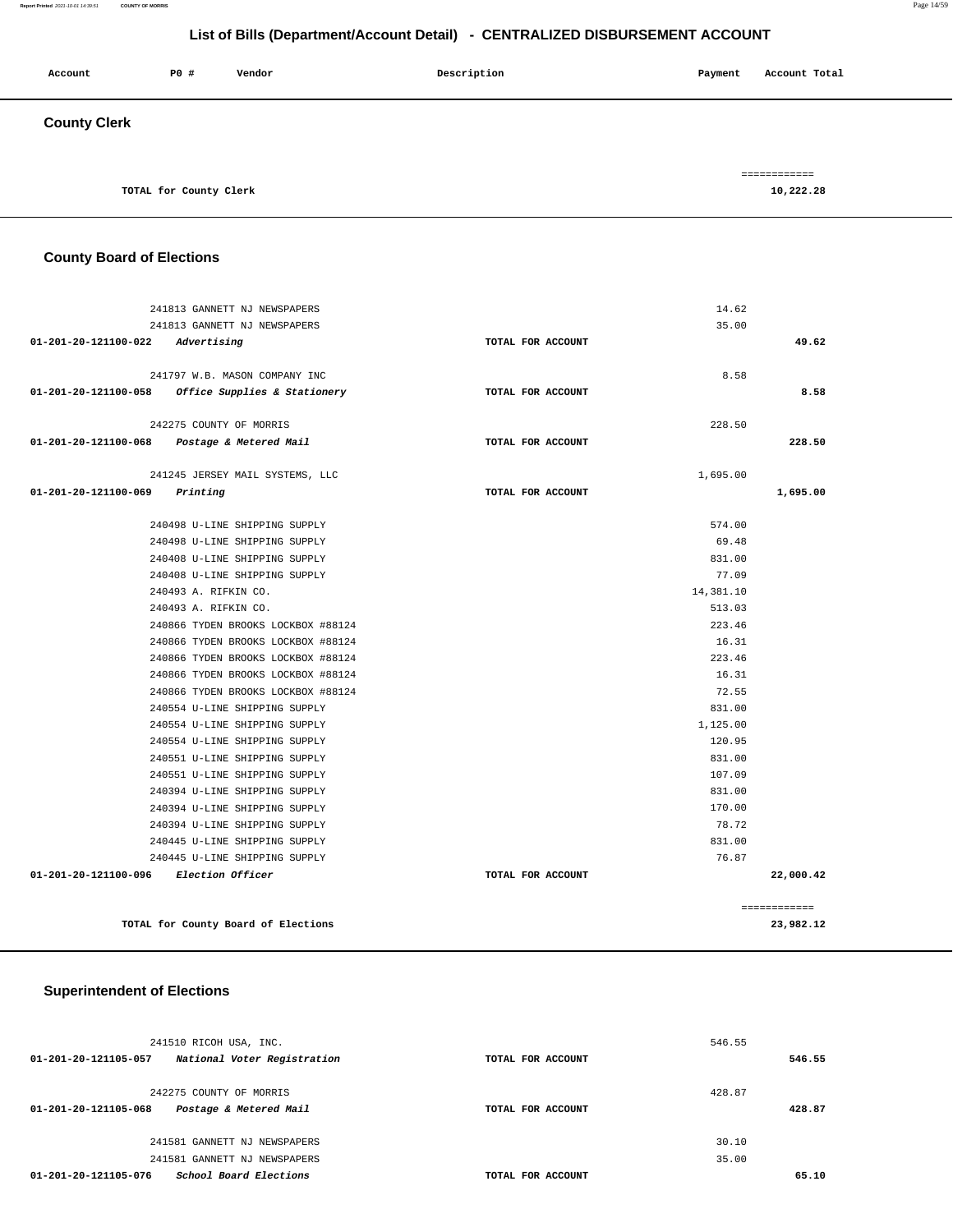| Account                            | P0 # | Vendor                                                         | Description       | Payment      | Account Total |  |
|------------------------------------|------|----------------------------------------------------------------|-------------------|--------------|---------------|--|
| <b>Superintendent of Elections</b> |      |                                                                |                   |              |               |  |
|                                    |      | 241812 W.B. MASON COMPANY INC<br>241795 W.B. MASON COMPANY INC |                   | 0.95<br>0.95 |               |  |
| 01-201-20-121105-095               |      | Other Administrative Supplies                                  | TOTAL FOR ACCOUNT |              | 1.90          |  |
|                                    |      | 241179 U-LINE SHIPPING SUPPLY                                  |                   | 831.00       |               |  |
|                                    |      | 241179 U-LINE SHIPPING SUPPLY                                  |                   | 1,700.00     |               |  |
|                                    |      | 241179 U-LINE SHIPPING SUPPLY                                  |                   | 139.86       |               |  |
| 01-201-20-121105-104               |      | Electronic Voting Machine                                      | TOTAL FOR ACCOUNT |              | 2,670.86      |  |
|                                    |      |                                                                |                   |              | ============  |  |
|                                    |      | TOTAL for Superintendent of Elections                          |                   |              | 3,713.28      |  |
|                                    |      |                                                                |                   |              |               |  |

# **County Elections (Cty Clerk)**

|                                         | 240902 GANNETT NJ NEWSPAPERS                      |                   | 757.40    |              |
|-----------------------------------------|---------------------------------------------------|-------------------|-----------|--------------|
| 01-201-20-121110-022                    | Advertising                                       | TOTAL FOR ACCOUNT |           | 757.40       |
|                                         |                                                   |                   |           |              |
|                                         | 241577 U-LINE SHIPPING SUPPLY                     |                   | 675.82    |              |
|                                         | 241962 U-LINE SHIPPING SUPPLY                     |                   | 495.00    |              |
| 01-201-20-121110-030                    | Cartage                                           | TOTAL FOR ACCOUNT |           | 1,170.82     |
|                                         | 240668 INTAB LLC                                  |                   | 1,585.00  |              |
|                                         | 01-201-20-121110-058 Office Supplies & Stationery | TOTAL FOR ACCOUNT |           | 1,585.00     |
|                                         | 242275 COUNTY OF MORRIS                           |                   | 13,950.61 |              |
|                                         | 01-201-20-121110-068 Postage & Metered Mail       | TOTAL FOR ACCOUNT |           | 13,950.61    |
|                                         |                                                   |                   |           |              |
|                                         | 240410 ACE LITHOGRAPHERS                          |                   | 8,130.00  |              |
| $01 - 201 - 20 - 121110 - 069$ Printing |                                                   | TOTAL FOR ACCOUNT |           | 8,130.00     |
|                                         | 240914 W.B. MASON COMPANY INC                     |                   | 165.91    |              |
| 01-201-20-121110-163 Office Machines    |                                                   | TOTAL FOR ACCOUNT |           | 165.91       |
|                                         | 241948 HUNAN WOK                                  |                   | 227.04    |              |
|                                         | 241961 LONGFELLOWS SANDWICH DELI                  |                   | 171.20    |              |
|                                         | 241950 THE GODFATHER OF MORRISTOWN                |                   | 219.14    |              |
|                                         | 241950 THE GODFATHER OF MORRISTOWN                |                   | 237.33    |              |
| 01-201-20-121110-185                    | Food                                              | TOTAL FOR ACCOUNT |           | 854.71       |
|                                         |                                                   |                   |           | ============ |
|                                         | TOTAL for County Elections (Cty Clerk)            |                   |           | 26,614.45    |

# **County Treasurer**

| 242269 RUTGERS-THE STATE UNIVERSITY                  |                   | 944.00   |
|------------------------------------------------------|-------------------|----------|
| Education Schools & Training<br>01-201-20-130100-039 | TOTAL FOR ACCOUNT | 944.00   |
| 242275 COUNTY OF MORRIS                              |                   | 136.80   |
| Postage & Metered Mail<br>01-201-20-130100-068       | TOTAL FOR ACCOUNT | 136.80   |
|                                                      |                   |          |
| TOTAL for County Treasurer                           |                   | 1,080.80 |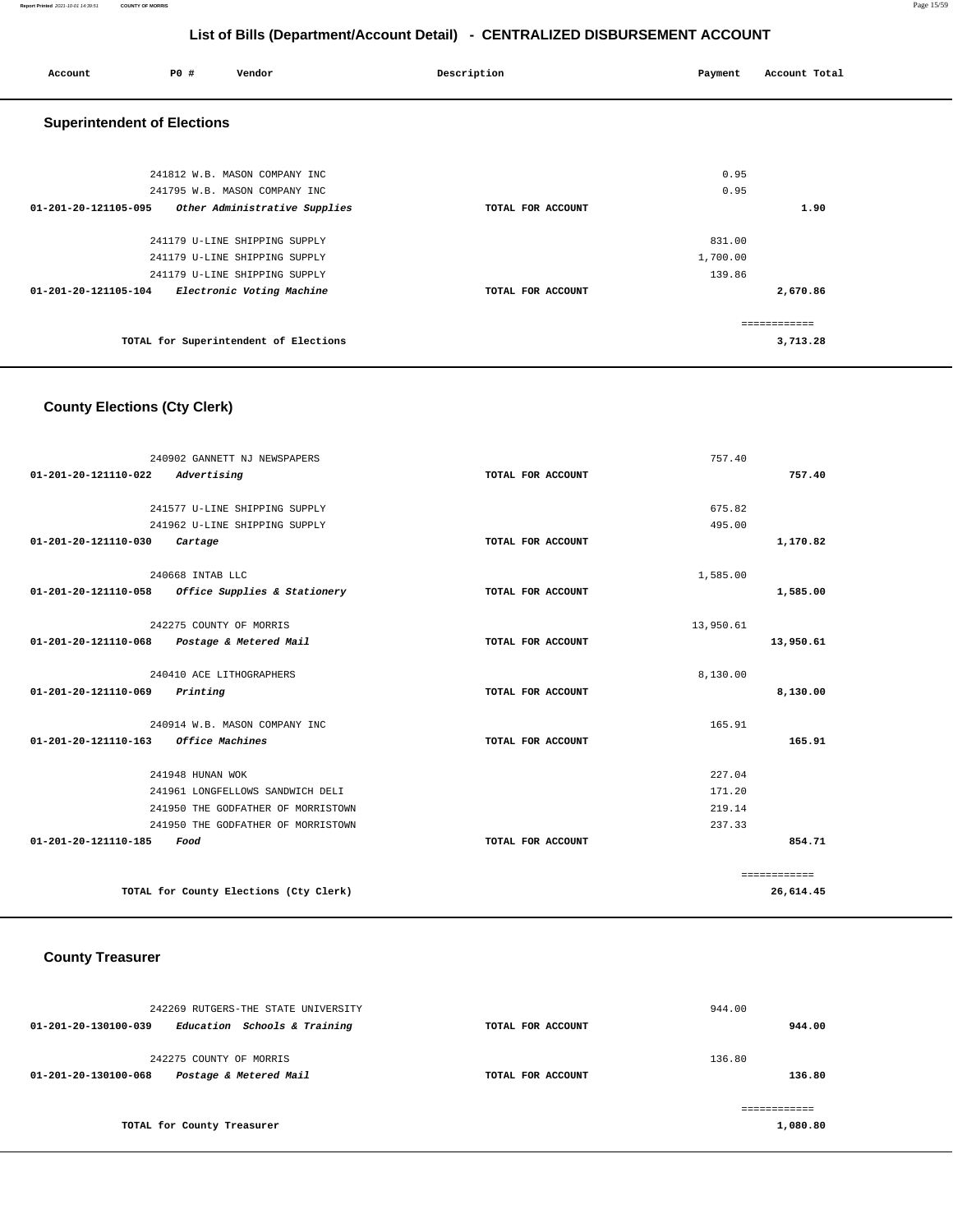#### **Report Printed** 2021-10-01 14:39:51 **COUNTY OF MORRIS** Page 16/59

# **List of Bills (Department/Account Detail) - CENTRALIZED DISBURSEMENT ACCOUNT**

| Account                    | <b>PO #</b>             | Vendor                        | Description       | Payment | Account Total |
|----------------------------|-------------------------|-------------------------------|-------------------|---------|---------------|
| <b>Purchasing Division</b> |                         |                               |                   |         |               |
|                            | 242275 COUNTY OF MORRIS |                               |                   | 156.63  |               |
| 01-201-20-130105-068       |                         | Postage & Metered Mail        | TOTAL FOR ACCOUNT |         | 156.63        |
|                            | 241224 RICOH USA, INC.  |                               |                   | 869.57  |               |
| 01-201-20-130105-164       |                         | Office Machines - Rental      | TOTAL FOR ACCOUNT |         | 869.57        |
|                            |                         |                               |                   |         | ------------  |
|                            |                         | TOTAL for Purchasing Division |                   |         | 1,026.20      |

 **Office Services** 

| 242272 COUNTY COLLEGE OF MORRIS  |                   | 17,732.33 |
|----------------------------------|-------------------|-----------|
| Printing<br>01-201-20-130110-069 | TOTAL FOR ACCOUNT | 17,732.33 |
|                                  |                   |           |
|                                  |                   |           |
| TOTAL for Office Services        |                   | 17,732.33 |

# **Information Technology Div**

|                      | 240784 GLOBAL KNOWLEDGE TRANING LLC                 |                   | 1,946.25   |              |
|----------------------|-----------------------------------------------------|-------------------|------------|--------------|
|                      | 240784 GLOBAL KNOWLEDGE TRANING LLC                 |                   | 1,946.25   |              |
|                      | 237894 GLOBAL KNOWLEDGE TRANING LLC                 |                   | 3,510.25   |              |
|                      | 237894 GLOBAL KNOWLEDGE TRANING LLC                 |                   | 2,850.00   |              |
|                      | $01-201-20-140100-039$ Education Schools & Training | TOTAL FOR ACCOUNT |            | 10,252.75    |
|                      | 238592 BASE POWER SERVICES                          |                   | 450.00     |              |
| 01-201-20-140100-044 | Equipment Service Agreements                        | TOTAL FOR ACCOUNT |            | 450.00       |
|                      |                                                     |                   |            |              |
|                      | 242275 COUNTY OF MORRIS                             |                   | 1.16       |              |
| 01-201-20-140100-068 | Postage & Metered Mail                              | TOTAL FOR ACCOUNT |            | 1.16         |
|                      | 241752 CITYSIDE ARCHIVES, LLC                       |                   | 4,579.11   |              |
|                      | 01-201-20-140100-073 Records Managment Services     | TOTAL FOR ACCOUNT |            | 4,579.11     |
|                      |                                                     |                   |            |              |
|                      | 240777 SHI INTERNATIONAL CORP                       |                   | 337.00     |              |
|                      | 241021 SHI INTERNATIONAL CORP                       |                   | 3, 272.26  |              |
|                      | 241021 SHI INTERNATIONAL CORP                       |                   | 1,404.40   |              |
|                      | 238586 SHI INTERNATIONAL CORP                       |                   | 540.77     |              |
|                      | 238586 SHI INTERNATIONAL CORP                       |                   | 5,613.64   |              |
|                      | 238586 SHI INTERNATIONAL CORP                       |                   | 1,893.23   |              |
|                      | 237812 DELL MARKETING L.P.                          |                   | 7,173.44   |              |
|                      | 237812 DELL MARKETING L.P.                          |                   | 2,978.50   |              |
|                      | 237812 DELL MARKETING L.P.                          |                   | 747.00     |              |
|                      | 241027 SHI INTERNATIONAL CORP                       |                   | 29,196.98  |              |
|                      | 241086 SHI INTERNATIONAL CORP                       |                   | 115,846.00 |              |
| 01-201-20-140100-078 | <i>Software Maintenance</i>                         | TOTAL FOR ACCOUNT |            | 169,003.22   |
|                      |                                                     |                   |            | ============ |
|                      | TOTAL for Information Technology Div                |                   |            | 184,286.24   |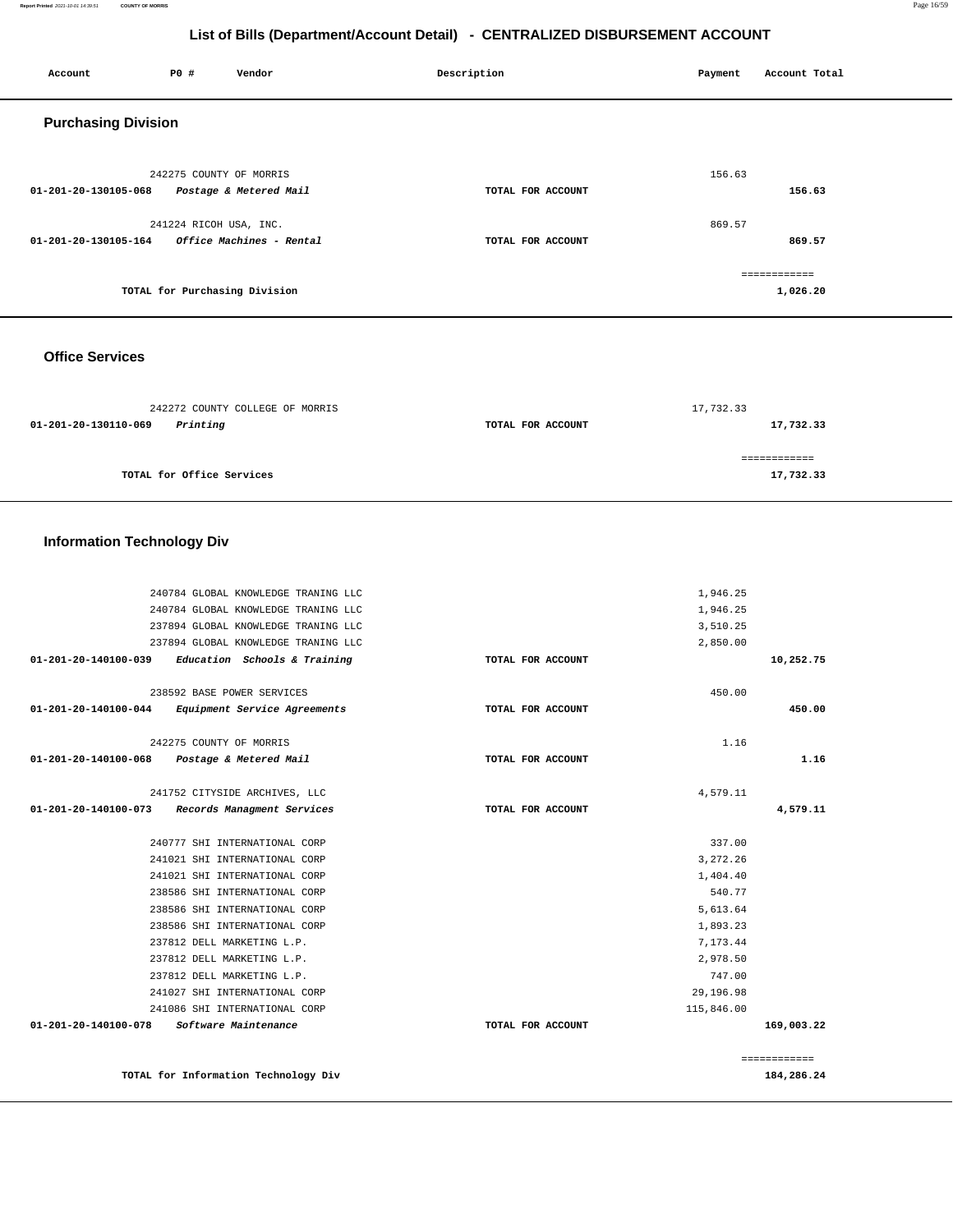| Account                         | P0 #                    | Vendor                             | Description       | Payment  | Account Total |
|---------------------------------|-------------------------|------------------------------------|-------------------|----------|---------------|
| <b>County Board of Taxation</b> |                         |                                    |                   |          |               |
|                                 |                         | 240959 MICROSYSTEMS-NJ COM, LLC    |                   | 8,000.00 |               |
| 01-201-20-150100-040            |                         | Electronic Data Processing         | TOTAL FOR ACCOUNT |          | 8,000.00      |
|                                 |                         | 240961 W.B. MASON COMPANY INC      |                   | 25.79    |               |
|                                 |                         | 240961 W.B. MASON COMPANY INC      |                   | 25.79    |               |
| 01-201-20-150100-058            |                         | Office Supplies & Stationery       | TOTAL FOR ACCOUNT |          | 51.58         |
|                                 | 242275 COUNTY OF MORRIS |                                    |                   | 94.18    |               |
| 01-201-20-150100-068            |                         | Postage & Metered Mail             | TOTAL FOR ACCOUNT |          | 94.18         |
|                                 |                         |                                    |                   |          | ------------- |
|                                 |                         | TOTAL for County Board of Taxation |                   |          | 8,145.76      |

# **County Counsel**

| 240377 THOMSON REUTER-WEST                  | 566.63            |              |
|---------------------------------------------|-------------------|--------------|
| 01-201-20-155100-050<br>Law Books           | TOTAL FOR ACCOUNT | 566.63       |
|                                             |                   |              |
| 241598 SULLIVAN AND GRABER                  | 387.50            |              |
| 241662 TRIMBOLI & PRUSINOWSKI, LLC          | 77.50             |              |
| 241593 TRIMBOLI & PRUSINOWSKI, LLC          | 31.00             |              |
| 241593 TRIMBOLI & PRUSINOWSKI, LLC          | 31.00             |              |
| 241593 TRIMBOLI & PRUSINOWSKI, LLC          | 728.50            |              |
| 241593 TRIMBOLI & PRUSINOWSKI, LLC          | 108.50            |              |
| 241594 FERNANDEZ GARCIA, LLC                | 465.00            |              |
| 241601 JOHNSON & JOHNSON, ESOS              | 1,891.00          |              |
| 241601 JOHNSON & JOHNSON, ESOS              | 279.00            |              |
| 241144 CLEARY GIACOBBE ALFIERI &            | 17,153.00         |              |
| 241144 CLEARY GIACOBBE ALFIERI &            | 1,598.70          |              |
| 241144 CLEARY GIACOBBE ALFIERI &            | 77.50             |              |
| 241323 BARBARULA LAW OFFICE                 | 201.50            |              |
| 241034 CHASAN, LAMPARELLO, MALLON           | 1,651.45          |              |
| 241034 CHASAN, LAMPARELLO, MALLON           | 31.00             |              |
| 241034 CHASAN, LAMPARELLO, MALLON           | 1,444.10          |              |
| 01-201-20-155100-051<br>Legal               | TOTAL FOR ACCOUNT | 26,156.25    |
| 242275 COUNTY OF MORRIS                     | 8.39              |              |
| 01-201-20-155100-068 Postage & Metered Mail | TOTAL FOR ACCOUNT | 8.39         |
|                                             |                   | ============ |
| TOTAL for County Counsel                    |                   | 26,731.27    |

# **County Surrogate**

| 241434 MORRIS COUNTY CHAMBER OF                                |                   | 65.00  |        |
|----------------------------------------------------------------|-------------------|--------|--------|
| Associations and Memberships<br>$01 - 201 - 20 - 160100 - 023$ | TOTAL FOR ACCOUNT |        | 65.00  |
|                                                                |                   |        |        |
| 241218 RICOH USA, INC.                                         |                   | 964.53 |        |
| Equipment Service Agreements<br>$01 - 201 - 20 - 160100 - 044$ | TOTAL FOR ACCOUNT |        | 964.53 |
|                                                                |                   |        |        |
| 241861 W.B. MASON COMPANY INC                                  |                   | 395.10 |        |
| 241861 W.B. MASON COMPANY INC                                  |                   | 190.25 |        |
| 241861 W.B. MASON COMPANY INC                                  |                   | 0.95   |        |
| 01-201-20-160100-058<br>Office Supplies & Stationery           | TOTAL FOR ACCOUNT |        | 586.30 |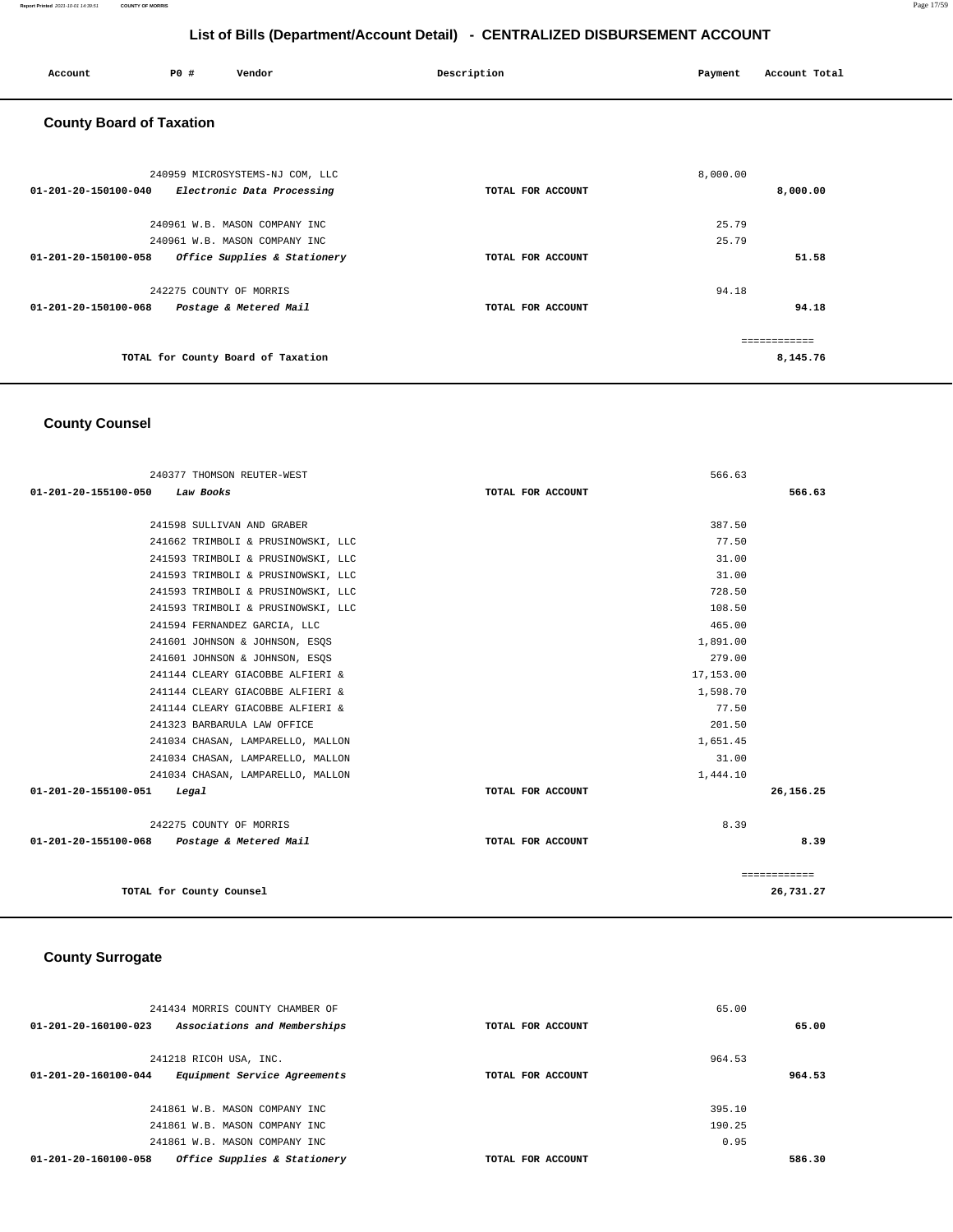| Account                 | P0#                        | Vendor                 | Description       | Payment | Account Total |
|-------------------------|----------------------------|------------------------|-------------------|---------|---------------|
| <b>County Surrogate</b> |                            |                        |                   |         |               |
|                         | 242275 COUNTY OF MORRIS    |                        |                   | 301.58  |               |
| 01-201-20-160100-068    |                            | Postage & Metered Mail | TOTAL FOR ACCOUNT |         | 301.58        |
|                         |                            |                        |                   |         | ============  |
|                         | TOTAL for County Surrogate |                        |                   |         | 1,917.41      |

# **Engineering**

|                      | 242275 COUNTY OF MORRIS                                 |                   | 0.73     |              |
|----------------------|---------------------------------------------------------|-------------------|----------|--------------|
|                      | 242275 COUNTY OF MORRIS                                 |                   | 5.97     |              |
|                      | 242275 COUNTY OF MORRIS                                 |                   | 17.29    |              |
| 01-201-20-165100-068 | Postage & Metered Mail                                  | TOTAL FOR ACCOUNT |          | 23.99        |
|                      |                                                         |                   |          |              |
|                      | 241458 RICHARD JOHNSON                                  |                   | 7.53     |              |
|                      | 241458 RICHARD JOHNSON                                  |                   | 3.29     |              |
|                      | 241458 RICHARD JOHNSON                                  |                   | 11.59    |              |
|                      | 241458 RICHARD JOHNSON                                  |                   | 5.08     |              |
| 01-201-20-165100-082 | Travel Expense                                          | TOTAL FOR ACCOUNT |          | 27.49        |
|                      |                                                         |                   |          |              |
|                      | 241541 TREASURER, STATE OF NEW JERSEY                   |                   | 3,260.00 |              |
|                      | 01-201-20-165100-084 Other Outside Services             | TOTAL FOR ACCOUNT |          | 3,260.00     |
|                      |                                                         |                   |          |              |
|                      | 240911 R.S. KNAPP CO. INC.                              |                   | 75.00    |              |
|                      | 241631 R.S. KNAPP CO. INC.                              |                   | 156.75   |              |
|                      | $01 - 201 - 20 - 165100 - 164$ Office Machines - Rental | TOTAL FOR ACCOUNT |          | 231.75       |
|                      |                                                         |                   |          |              |
|                      | 241591 MICHAEL MCGUIRE                                  |                   | 246.98   |              |
| 01-201-20-165100-207 | Uniform & Clothing Allowance                            | TOTAL FOR ACCOUNT |          | 246.98       |
|                      | 226967 GREENMAN PEDERSEN INC                            |                   | 9,750.00 |              |
|                      | 01-203-20-165100-084 (2020) Other Outside Services      | TOTAL FOR ACCOUNT |          | 9,750.00     |
|                      |                                                         |                   |          |              |
|                      |                                                         |                   |          | ============ |
|                      | TOTAL for Engineering                                   |                   |          | 13,540.21    |
|                      |                                                         |                   |          |              |

#### **Heritage Commission**

| 242275 COUNTY OF MORRIS                                  |                   | 1.56     |
|----------------------------------------------------------|-------------------|----------|
| $01 - 201 - 20 - 175100 - 068$<br>Postage & Metered Mail | TOTAL FOR ACCOUNT | 1.56     |
|                                                          |                   |          |
| 240904 LAKE SHORE INDUSTRIES, INC.                       |                   | 1,568.41 |
| 240904 LAKE SHORE INDUSTRIES, INC.                       |                   | 241.80   |
| 240904 LAKE SHORE INDUSTRIES, INC.                       |                   | 242.28   |
| Special Projects<br>$01 - 201 - 20 - 175100 - 079$       | TOTAL FOR ACCOUNT | 2,052.49 |
|                                                          |                   |          |
|                                                          |                   |          |
| TOTAL for Heritage Commission                            |                   | 2,054.05 |
|                                                          |                   |          |

#### **Planning Board**

242275 COUNTY OF MORRIS 69.37  **01-201-20-180100-068 Postage & Metered Mail TOTAL FOR ACCOUNT 69.37**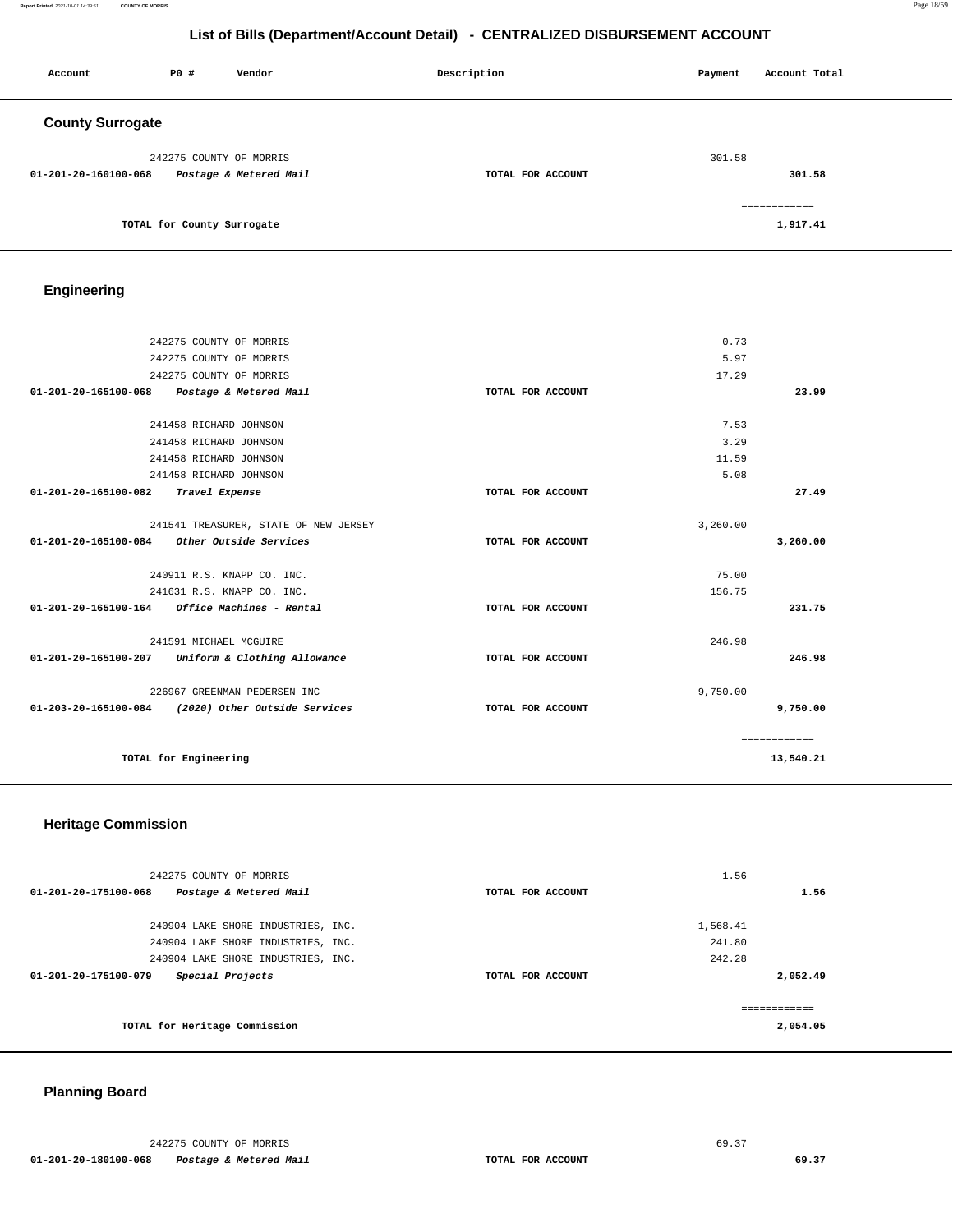| Account               | P0 #                     | Vendor                              | Description       | Payment   | Account Total |
|-----------------------|--------------------------|-------------------------------------|-------------------|-----------|---------------|
| <b>Planning Board</b> |                          |                                     |                   |           |               |
|                       |                          | 241543 MORRIS COUNTY TOURISM BUREAU |                   | 56,500.00 |               |
| 01-201-20-180100-084  |                          | Other Outside Services              | TOTAL FOR ACCOUNT |           | 56,500.00     |
|                       | 241382 RICOH USA, INC.   |                                     |                   | 1,106.61  |               |
| 01-201-20-180100-164  |                          | Office Machines - Rental            | TOTAL FOR ACCOUNT |           | 1,106.61      |
|                       |                          |                                     |                   |           | ============  |
|                       | TOTAL for Planning Board |                                     |                   |           | 57,675.98     |

# **County Weights & Measures**

| 241296 DANIEL DRAKE                                |                   | 75.00    |              |
|----------------------------------------------------|-------------------|----------|--------------|
| 01-201-22-201100-023 Associations and Memberships  | TOTAL FOR ACCOUNT |          | 75.00        |
| 241333 VERIZON WIRELESS                            |                   | 458.96   |              |
| 241335 VERIZON WIRELESS                            |                   | 458.96   |              |
| 01-201-22-201100-031 Cellular Phones/Pagers        | TOTAL FOR ACCOUNT |          | 917.92       |
| 241347 W.B. MASON COMPANY INC                      |                   | 288.61   |              |
| 241347 W.B. MASON COMPANY INC                      |                   | $-13.31$ |              |
| 01-201-22-201100-058 Office Supplies & Stationery  | TOTAL FOR ACCOUNT |          | 275.30       |
| 242275 COUNTY OF MORRIS                            |                   | 48.81    |              |
| 01-201-22-201100-068 Postage & Metered Mail        | TOTAL FOR ACCOUNT |          | 48.81        |
| 241575 EMPLOYMENT HORIZONS ENTERPRISES INC         |                   | 987.00   |              |
| 01-201-22-201100-084 Other Outside Services        | TOTAL FOR ACCOUNT |          | 987.00       |
| 241744 JERSEY CENTRAL POWER & LIGHT                |                   | 343.10   |              |
| 01-201-22-201100-137 Electricity                   | TOTAL FOR ACCOUNT |          | 343.10       |
| 241488 PSE&G CO                                    |                   | 158.79   |              |
| 01-201-22-201100-141 Natural Gas                   | TOTAL FOR ACCOUNT |          | 158.79       |
| 234428 TURN OUT UNIFORMS, INC.                     |                   | 755.45   |              |
| 234428 TURN OUT UNIFORMS, INC.                     |                   | 213.74   |              |
| 241286 RICCIARDI BROTHERS, INC                     |                   | 49.97    |              |
| 241566 TURN OUT UNIFORMS, INC.                     |                   | 47.99    |              |
| 237551 DIVITA BALANCE SERVICE CO LLC               |                   | 1,296.00 |              |
| 237551 DIVITA BALANCE SERVICE CO LLC               |                   | 457.00   |              |
| 237551 DIVITA BALANCE SERVICE CO LLC               |                   | 627.00   |              |
| 241574 MORRISTOWN LUMBER &                         |                   | 5.99     |              |
| 01-201-22-201100-258<br>Equipment                  | TOTAL FOR ACCOUNT |          | 3,453.14     |
| 241346 CONSOLIDATED STEEL &                        |                   | 583.00   |              |
| 241573 RICOH USA, INC.                             |                   | 1,227.09 |              |
| 241573 RICOH USA, INC.                             |                   | 13.51    |              |
| 01-201-22-201100-262 Machinery Repairs & Parts     | TOTAL FOR ACCOUNT |          | 1,823.60     |
| 241284 W.B. MASON COMPANY INC                      |                   | 53.64    |              |
| 01-203-22-201100-084 (2020) Other Outside Services | TOTAL FOR ACCOUNT |          | 53.64        |
|                                                    |                   |          | ============ |
| TOTAL for County Weights & Measures                |                   |          | 8,136.30     |

**Report Printed** 2021-10-01 14:39:51 **COUNTY OF MORRIS** Page 19/59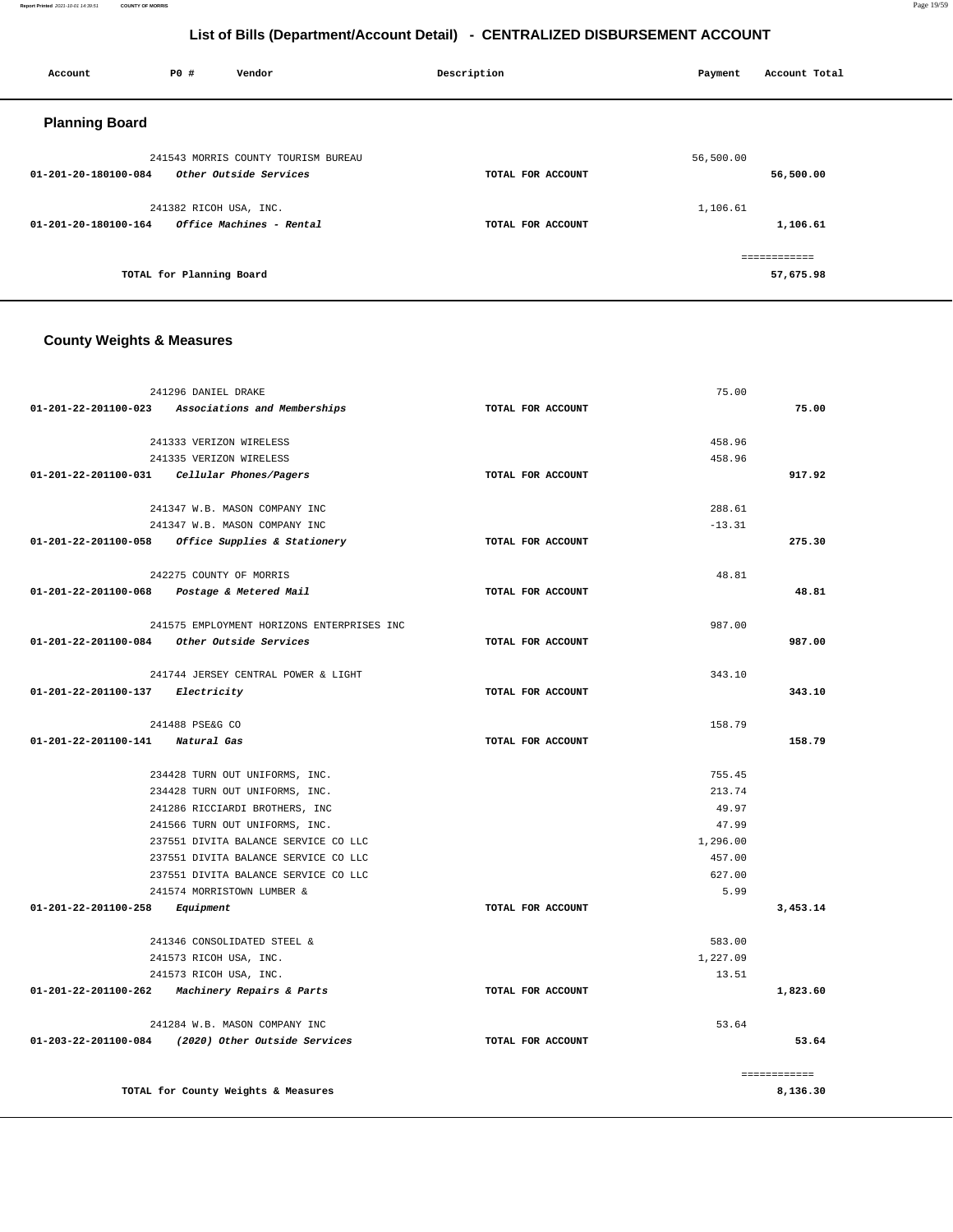#### **Report Printed** 2021-10-01 14:39:51 **COUNTY OF MORRIS** Page 20/59

# **List of Bills (Department/Account Detail) - CENTRALIZED DISBURSEMENT ACCOUNT**

| Account                         | P0 #                   | Vendor                                | Description       | Payment  | Account Total |
|---------------------------------|------------------------|---------------------------------------|-------------------|----------|---------------|
| <b>Employee Group Insurance</b> |                        |                                       |                   |          |               |
|                                 |                        |                                       |                   |          |               |
|                                 | 239275 JACK ROZIK      |                                       |                   | 1,782.00 |               |
|                                 | 239430 DOLORES VICENTE |                                       |                   | 2,180.40 |               |
|                                 | 239259 ESTHER ROBERTS  |                                       |                   | 629.40   |               |
|                                 | 238947 LESTER JOSEPH   |                                       |                   | 629.40   |               |
|                                 | 238809 JO ANN FANELLI  |                                       |                   | 804.00   |               |
|                                 | 239445 ELTON WALLACE   |                                       |                   | 1,524.00 |               |
|                                 | 239389 SUDESH THAPAR   |                                       |                   | 2,316.60 |               |
| 01-201-23-220100-090            |                        | Employee Group Insurance Expenditures | TOTAL FOR ACCOUNT |          | 9,865.80      |
|                                 |                        |                                       |                   |          | ============  |
|                                 |                        | TOTAL for Employee Group Insurance    |                   |          | 9,865.80      |

# **Office of Emergency Management**

|                                           | 241333 VERIZON WIRELESS                            |                   | 236.43   |              |
|-------------------------------------------|----------------------------------------------------|-------------------|----------|--------------|
|                                           | 241335 VERIZON WIRELESS                            |                   | 236.43   |              |
| 01-201-25-252100-031                      | Cellular Phones/Pagers                             | TOTAL FOR ACCOUNT |          | 472.86       |
|                                           |                                                    |                   |          |              |
|                                           | 241909 INTERNATIONAL ACADEMIES OF                  |                   | 60.00    |              |
| 01-201-25-252100-039                      | Education Schools & Training                       | TOTAL FOR ACCOUNT |          | 60.00        |
|                                           |                                                    |                   |          |              |
|                                           | 240550 ERIKA HAUSER                                |                   | 31.98    |              |
|                                           | 240548 JEFFREY PAUL                                |                   | 75.00    |              |
|                                           | 240548 JEFFREY PAUL                                |                   | 39.00    |              |
|                                           | 240548 JEFFREY PAUL                                |                   | 528.00   |              |
|                                           | 241495 MAJOR AUTOMOTIVE INSTALLATIONS              |                   | 125.00   |              |
|                                           | 241784 JEFFREY PAUL                                |                   | 25.56    |              |
|                                           | 241701 OPTIMUM                                     |                   | 407.04   |              |
|                                           | 241700 OPTIMUM                                     |                   | 126.47   |              |
|                                           | 241932 RESCUE PRODUCTS                             |                   | 5,470.00 |              |
|                                           | 241496 THE BAGELRY INC.                            |                   | 97.00    |              |
| 01-201-25-252100-059                      | Other General Expenses                             | TOTAL FOR ACCOUNT |          | 6,925.05     |
|                                           | 241785 ALADTEC, INC.                               |                   | 3,735.00 |              |
|                                           | 240977 V.E. RALPH & SON INC.                       |                   | 617.82   |              |
|                                           | 240977 V.E. RALPH & SON INC.                       |                   | 232.35   |              |
| 01-201-25-252100-090 Program Expenditures |                                                    | TOTAL FOR ACCOUNT |          | 4,585.17     |
|                                           | 242024 DM MEDICAL BILLINGS, LLC                    |                   | 3,051.72 |              |
|                                           | 01-201-25-252100-091 Program Expend-Matching Share | TOTAL FOR ACCOUNT |          | 3,051.72     |
|                                           |                                                    |                   |          |              |
|                                           | 241699 RICOH AMERICAS CORPORATION                  |                   | 1,298.26 |              |
|                                           | 01-201-25-252100-164 Office Machines - Rental      | TOTAL FOR ACCOUNT |          | 1,298.26     |
|                                           |                                                    |                   |          |              |
|                                           | 241565 V.E. RALPH & SON INC.                       |                   | 1,896.78 |              |
|                                           | 01-203-25-252100-090 (2020) Program Expenditures   | TOTAL FOR ACCOUNT |          | 1,896.78     |
|                                           |                                                    |                   |          | ============ |
|                                           | TOTAL for Office of Emergency Management           |                   |          | 18,289.84    |
|                                           |                                                    |                   |          |              |

#### **Communications Center**

| 241910 PRIORITY DISPATCH CORP. | 3,650.00 |
|--------------------------------|----------|
| 241910 PRIORITY DISPATCH CORP. | 2,750.00 |
| 241474 KEITH HEIMBURG          | 25.00    |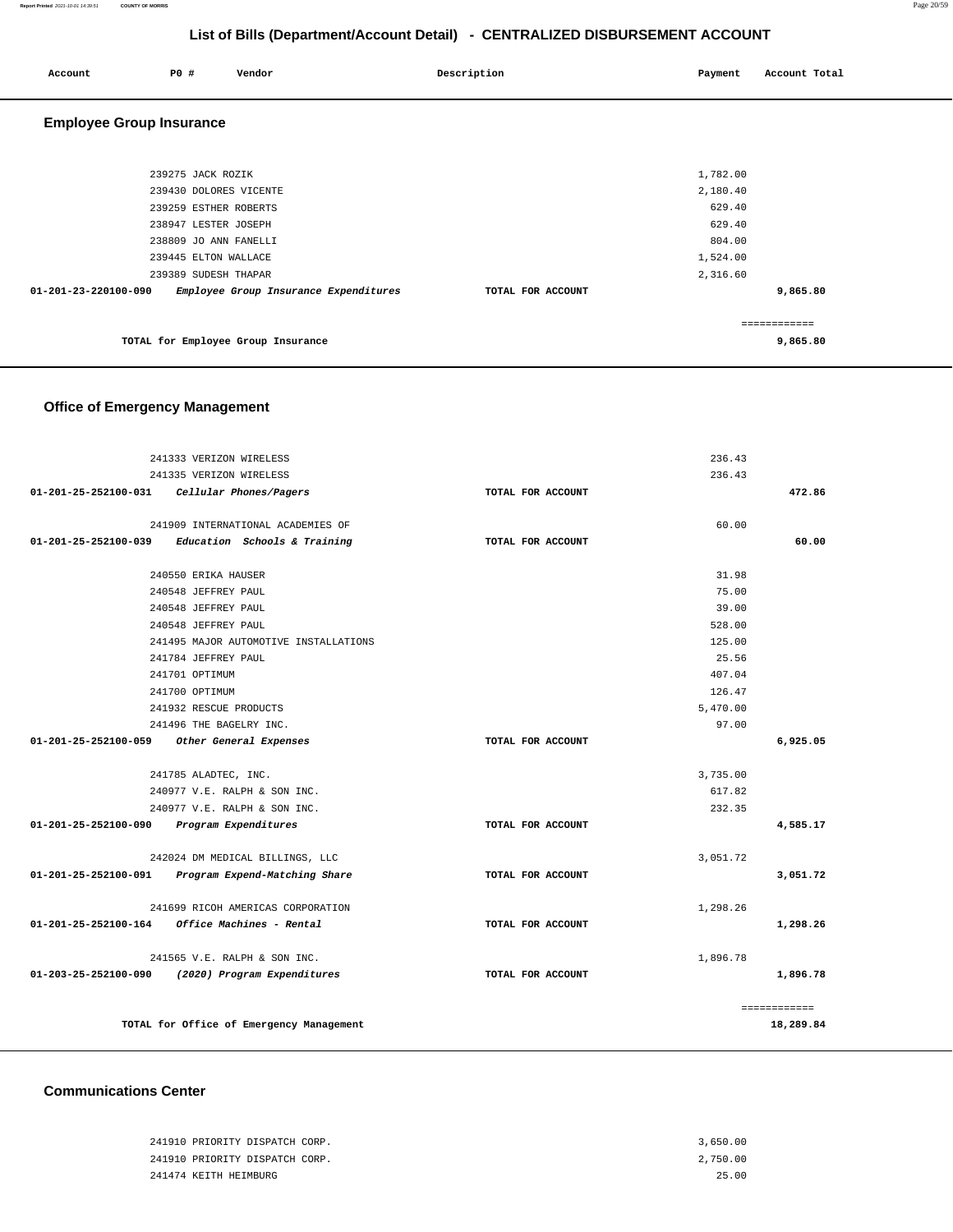| Account<br>. | P0 # | Vendor | Description | Payment | Account Total |
|--------------|------|--------|-------------|---------|---------------|
|              |      |        |             |         |               |

### **Communications Center**

| 241654 DENNIS L. SNYDER                              |                   | 25.00    |
|------------------------------------------------------|-------------------|----------|
| 241655 INTERNATIONAL ACADEMIES OF                    |                   | 30.00    |
| 241791 INTERNATIONAL ACADEMIES OF                    |                   | 30.00    |
| 242041 PRIORITY DISPATCH CORP.                       |                   | 500.00   |
| 242041 PRIORITY DISPATCH CORP.                       |                   | 8.00     |
| 01-201-25-252105-039<br>Education Schools & Training | TOTAL FOR ACCOUNT | 7,018.00 |
| 241903 EMERGENCY REPORTING                           |                   | 115.00   |
| 240663 KEYSTONE PUBLIC SAFETY INC.                   |                   | 750.00   |
| 01-201-25-252105-078<br>Software Maintenance         | TOTAL FOR ACCOUNT | 865.00   |
| 241680 INSTITUTE FOR FORENSIC PSYCHOLOGY             |                   | 182.75   |
| $01 - 201 - 25 - 252105 - 189$<br>Medical            | TOTAL FOR ACCOUNT | 182.75   |
| 241207 W.B. MASON COMPANY INC                        |                   | 121.75   |
| $01 - 201 - 25 - 252105 - 258$<br>Equipment          | TOTAL FOR ACCOUNT | 121.75   |
|                                                      |                   |          |
| TOTAL for Communications Center                      |                   | 8,187.50 |
|                                                      |                   |          |

#### **County Medical Examiner Office**

|                      | 241697 MAYO MEDICAL LABORATORIES                                    |                   | 238.80   |              |
|----------------------|---------------------------------------------------------------------|-------------------|----------|--------------|
| 01-201-25-254100-035 | <i>Consultation Fee</i>                                             | TOTAL FOR ACCOUNT |          | 238.80       |
|                      |                                                                     |                   |          |              |
|                      | 241696 LORA K RAYNER                                                |                   | 500.00   |              |
| 01-201-25-254100-036 | Contracted Services                                                 | TOTAL FOR ACCOUNT |          | 500.00       |
|                      | 241783 DI WANG                                                      |                   | 850.00   |              |
|                      | 01-201-25-254100-039 Education, Schools & Training                  | TOTAL FOR ACCOUNT |          | 850.00       |
|                      | 241506 W.B. MASON COMPANY INC                                       |                   | 332.46   |              |
|                      | $01-201-25-254100-058$ Office Supplies & Stationery                 | TOTAL FOR ACCOUNT |          | 332.46       |
|                      | 241635 ILIFF-RUGGIERO FUNERAL HOME INC.                             |                   | 3,500.00 |              |
|                      | 241635 ILIFF-RUGGIERO FUNERAL HOME INC.                             |                   | 5,200.00 |              |
| 01-201-25-254100-059 | Other General Expenses                                              | TOTAL FOR ACCOUNT |          | 8,700.00     |
|                      |                                                                     |                   |          |              |
|                      | 241494 FEDEX                                                        |                   | 210.70   |              |
|                      | 242275 COUNTY OF MORRIS                                             |                   | 11.21    |              |
|                      | 01-201-25-254100-068 Postage & Metered Mail                         | TOTAL FOR ACCOUNT |          | 221.91       |
|                      | 241588 NMS LABS                                                     |                   | 2,643.00 |              |
|                      | 241588 NMS LABS                                                     |                   | 2,868.20 |              |
|                      | 241588 NMS LABS                                                     |                   | 1,431.00 |              |
|                      | 01-201-25-254100-084 Other Outside Services                         | TOTAL FOR ACCOUNT |          | 6,942.20     |
|                      | 241783 DI WANG                                                      |                   | 420.00   |              |
|                      | $01 - 203 - 25 - 254100 - 039$ (2020) Education, Schools & Training | TOTAL FOR ACCOUNT |          | 420.00       |
|                      |                                                                     |                   |          | ============ |
|                      | TOTAL for County Medical Examiner Office                            |                   |          | 18,205.37    |
|                      |                                                                     |                   |          |              |

**Report Printed** 2021-10-01 14:39:51 **COUNTY OF MORRIS** Page 21/59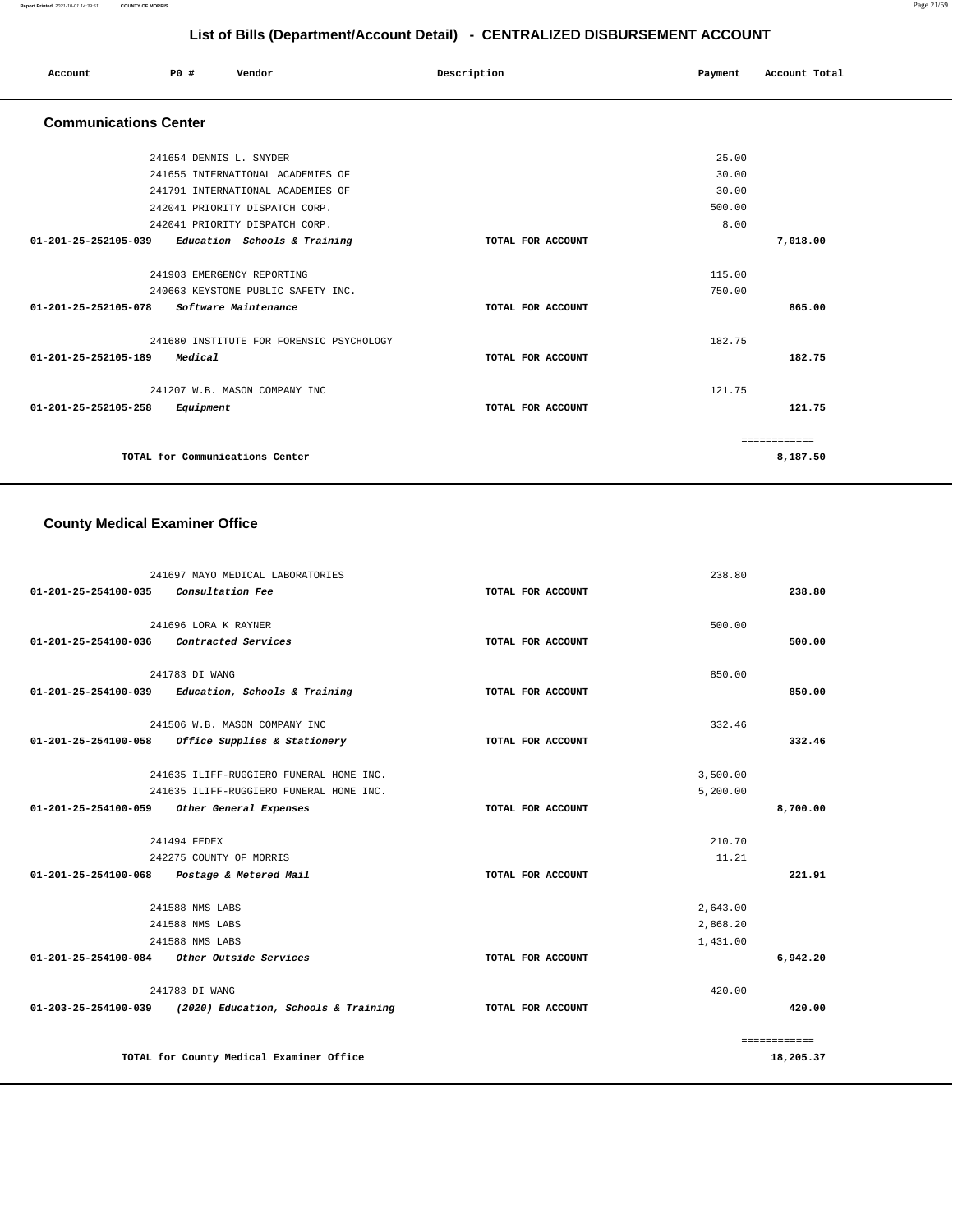| Account | <b>PO #</b> | Vendor | Description | Payment | Account Total |
|---------|-------------|--------|-------------|---------|---------------|
|         |             |        |             |         |               |

# **County Sheriff's Department**

| 241969 RESCUE PRODUCTS                                |                   | 295.00          |          |
|-------------------------------------------------------|-------------------|-----------------|----------|
| 241965 IAN SPITZER                                    |                   | 175.00          |          |
| 242036 RESCUE PRODUCTS                                |                   | 750.00          |          |
| 242036 RESCUE PRODUCTS                                |                   | 750.00          |          |
| $01-201-25-270100-039$ Education Schools & Training   | TOTAL FOR ACCOUNT |                 | 1,970.00 |
| 241108 U-LINE SHIPPING SUPPLY                         |                   | 624.00          |          |
| 241108 U-LINE SHIPPING SUPPLY                         |                   | 1,974.00        |          |
| 241108 U-LINE SHIPPING SUPPLY                         |                   | 154.73          |          |
| 01-201-25-270100-047<br>Identification Equip&Supplies | TOTAL FOR ACCOUNT |                 | 2,752.73 |
|                                                       |                   |                 |          |
| 241428 PRESENTA PLAQUE CORP                           |                   | 129.25          |          |
| 241428 PRESENTA PLAQUE CORP                           |                   | 354.75          |          |
| 241428 PRESENTA PLAQUE CORP                           |                   | 89.74           |          |
| 241475 DENISE THORNTON                                |                   | 42.23           |          |
| 241803 PROJECT LIFESAVER, INC.                        |                   | 1,100.00        |          |
| 241803 PROJECT LIFESAVER, INC.                        |                   | 3,250.00        |          |
| 241803 PROJECT LIFESAVER, INC.                        |                   | 152.00          |          |
| 241803 PROJECT LIFESAVER, INC.                        |                   | 24.42           |          |
| 241235 W.B. MASON COMPANY INC                         |                   | 131.81          |          |
| 241235 W.B. MASON COMPANY INC                         |                   | 27.00           |          |
| 241935 W.B. MASON COMPANY INC                         |                   | 53.64           |          |
| 241935 W.B. MASON COMPANY INC                         |                   | 22.35           |          |
| 01-201-25-270100-059 Other General Expenses           | TOTAL FOR ACCOUNT |                 | 5,377.19 |
| 242275 COUNTY OF MORRIS                               |                   | 219.55          |          |
| 01-201-25-270100-068 Postage & Metered Mail           | TOTAL FOR ACCOUNT |                 | 219.55   |
|                                                       |                   |                 |          |
| 241030 PAPER MART INC                                 |                   | 319.00          |          |
| $01 - 201 - 25 - 270100 - 069$ Printing               | TOTAL FOR ACCOUNT |                 | 319.00   |
|                                                       |                   |                 |          |
|                                                       |                   |                 |          |
| 241722 INVESTIGATIVE FORENSICS CONSULTING             |                   | 513.00          |          |
| 241721 INVESTIGATIVE FORENSICS CONSULTING             |                   | 855.00          |          |
| 242048 INVESTIGATIVE FORENSICS CONSULTING             |                   | 912.00          |          |
| 01-201-25-270100-084 Other Outside Services           | TOTAL FOR ACCOUNT |                 | 2,280.00 |
|                                                       |                   |                 |          |
| 238398 GALLS, LLC                                     |                   | 80.00           |          |
| 238489 GALLS, LLC                                     |                   | 80.00           |          |
| 238397 GALLS, LLC                                     |                   | 169.96          |          |
| 237213 GALLS, LLC                                     |                   | 80.00           |          |
| 237213 GALLS, LLC                                     |                   | 241.00          |          |
| $237213$ GALLS, ${\rm LLC}$                           |                   | 190.44          |          |
| 234726 GALLS, LLC                                     |                   | 210.40          |          |
| 234726 GALLS, LLC                                     |                   | 85.78           |          |
| 238026 GALLS, LLC                                     |                   | 80.00           |          |
| 234958 GALLS, LLC                                     |                   | 70.00           |          |
| 240319 GALLS, LLC                                     |                   | 47.61           |          |
| 235815 GALLS, LLC                                     |                   | 116.50          |          |
| 235815 GALLS, LLC                                     |                   | 70.00           |          |
| 235815 GALLS, LLC                                     |                   | 70.00           |          |
| 237805 GALLS, LLC                                     |                   | 21.00           |          |
| 237805 GALLS, LLC                                     |                   | 88.77           |          |
| 241106 GALLS, LLC                                     |                   | 142.83          |          |
| 237069 GALLS, LLC                                     |                   | 221.00          |          |
| 241234 INTAPOL INDUSTRIES, INC.                       |                   | 569.97          |          |
| 241234 INTAPOL INDUSTRIES, INC.                       |                   | 27.99           |          |
| 241609 GALLS, LLC                                     |                   | 103.00          |          |
| 236375 GALLS, LLC                                     |                   | 68.57           |          |
|                                                       |                   |                 |          |
| 236375 GALLS, LLC                                     |                   | 140.00          |          |
| 236375 GALLS, LLC<br>236375 GALLS, LLC                |                   | 165.38<br>81.88 |          |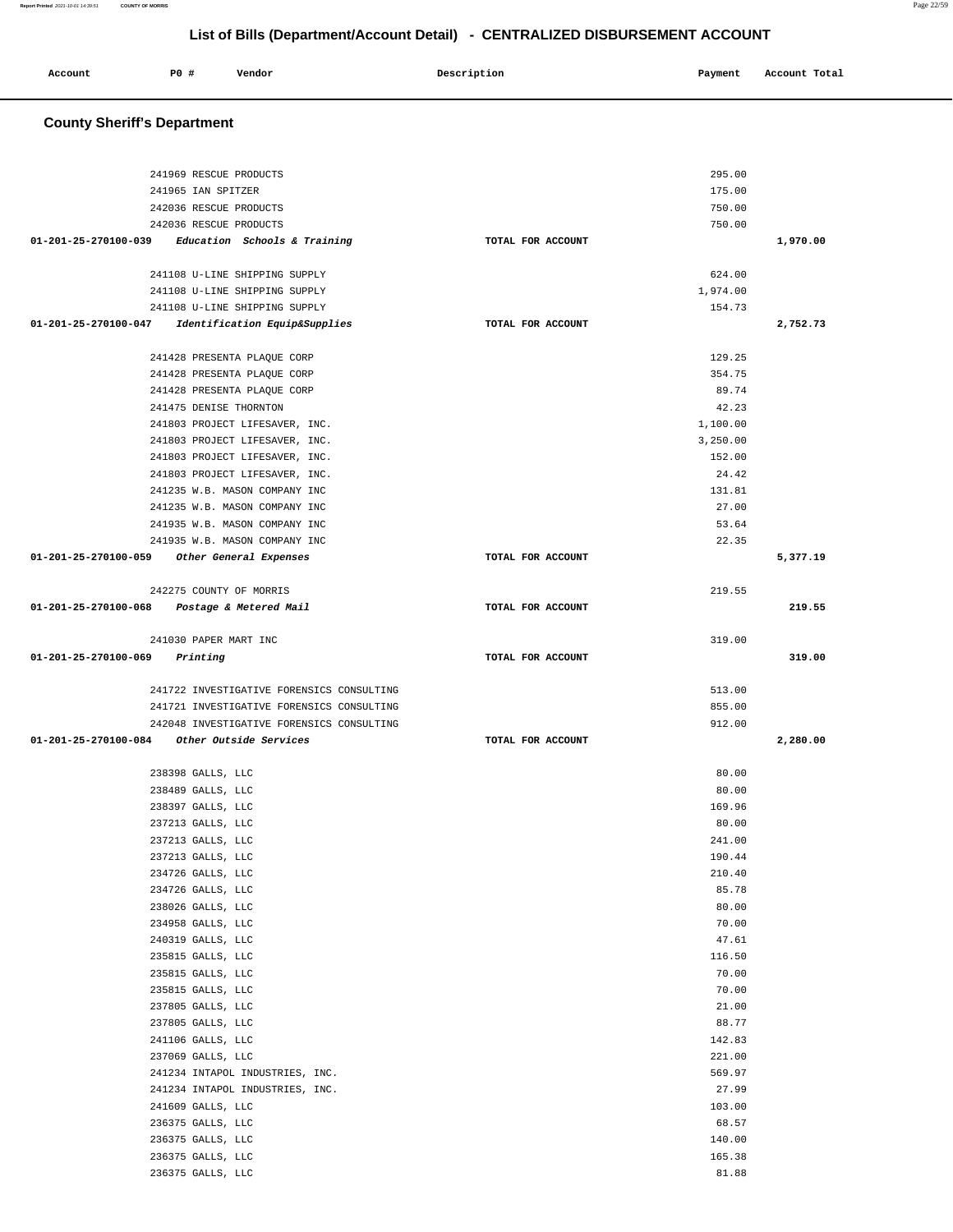| Account                                 | P0 #              | Vendor                                                   | Description       | Payment  | Account Total |  |
|-----------------------------------------|-------------------|----------------------------------------------------------|-------------------|----------|---------------|--|
| <b>County Sheriff's Department</b>      |                   |                                                          |                   |          |               |  |
|                                         | 236375 GALLS, LLC |                                                          |                   | $-68.57$ |               |  |
|                                         | 236375 GALLS, LLC |                                                          |                   | 68.57    |               |  |
|                                         |                   | 01-201-25-270100-202 Uniform And Accessories             | TOTAL FOR ACCOUNT |          | 3,222.08      |  |
|                                         |                   | 239529 FIRST PRIORITY EMERGENCY                          |                   | 275.00   |               |  |
| 01-201-25-270100-291    Vehicle Repairs |                   |                                                          | TOTAL FOR ACCOUNT |          | 275.00        |  |
|                                         |                   | 241968 RESCUE PRODUCTS                                   |                   | 375.00   |               |  |
|                                         |                   | 241968 RESCUE PRODUCTS                                   |                   | 375.00   |               |  |
|                                         |                   | 01-203-25-270100-039 (2020) Education Schools & Training | TOTAL FOR ACCOUNT |          | 750.00        |  |
|                                         |                   | 241935 W.B. MASON COMPANY INC                            |                   | 71.52    |               |  |
|                                         |                   | 241935 W.B. MASON COMPANY INC                            |                   | 22.35    |               |  |
|                                         |                   | 241935 W.B. MASON COMPANY INC                            |                   | 13.41    |               |  |
|                                         |                   | 241935 W.B. MASON COMPANY INC                            |                   | 53.64    |               |  |
|                                         |                   | 241935 W.B. MASON COMPANY INC                            |                   | 53.64    |               |  |
|                                         |                   | 241935 W.B. MASON COMPANY INC                            |                   | 71.52    |               |  |
|                                         |                   | 01-203-25-270100-059 (2020) Other General Expenses       | TOTAL FOR ACCOUNT |          | 286.08        |  |
|                                         |                   |                                                          |                   |          | ============  |  |
|                                         |                   | TOTAL for County Sheriff's Department                    |                   |          | 17,451.63     |  |

# **County Prosecutor's Office**

|                      | 240503 MICHELLE LYNN WALKER                         |                   | 228.70   |          |
|----------------------|-----------------------------------------------------|-------------------|----------|----------|
|                      | 01-201-25-275100-016 Outside Salaries & Wages       | TOTAL FOR ACCOUNT |          | 228.70   |
|                      | 240797 FORENSIC NURSE COORDINATORS'                 |                   | 100.00   |          |
|                      | 240512 AMERICAN BAR ASSOCIATION                     |                   | 150.00   |          |
|                      | 01-201-25-275100-023 Associations and Memberships   | TOTAL FOR ACCOUNT |          | 250.00   |
|                      |                                                     |                   |          |          |
|                      | 238207 CDW GOVERNMENT                               |                   | 3,091.20 |          |
|                      | 01-201-25-275100-037 Data Processing Supplies       | TOTAL FOR ACCOUNT |          | 3,091.20 |
|                      | 241870 JOSEPH SOULIAS                               |                   | 200.00   |          |
|                      | 240506 FBI NATIONAL ACADEMY ASSOC.                  |                   | 900.00   |          |
|                      | 240133 FBI/LEEDA                                    |                   | 2,085.00 |          |
|                      | $01-201-25-275100-039$ Education Schools & Training | TOTAL FOR ACCOUNT |          | 3,185.00 |
|                      | 240330 SIGN-A-RAMA LEDGEWOOD                        |                   | 1,440.00 |          |
|                      | 241253 ALPHAGRAPHICS                                |                   | 35.00    |          |
|                      | 01-201-25-275100-058 Office Supplies & Stationery   | TOTAL FOR ACCOUNT |          | 1,475.00 |
|                      | 241875 FEDEX                                        |                   | 247.22   |          |
|                      | 241645 FEDEX                                        |                   | 131.56   |          |
|                      | 241645 FEDEX                                        |                   | 198.00   |          |
|                      | 242275 COUNTY OF MORRIS                             |                   | 707.52   |          |
|                      | 01-201-25-275100-068 Postage & Metered Mail         | TOTAL FOR ACCOUNT |          | 1,284.30 |
|                      | 242006 SUSAN BOND                                   |                   | 25.45    |          |
| 01-201-25-275100-082 | Travel Expense                                      | TOTAL FOR ACCOUNT |          | 25.45    |
|                      | 241873 OPTIMUM                                      |                   | 202.30   |          |
|                      | 241872 OPTIMUM                                      |                   | 211.80   |          |
|                      | 241871 OPTIMUM                                      |                   | 128.90   |          |
|                      | 241674 T-MOBILE                                     |                   | 120.00   |          |
|                      | 241673 EQUIFAX INFORMATIO SVCS LLC                  |                   | 6.87     |          |
|                      | 240995 SETON HALL UNIVERSITY                        |                   | 75.00    |          |
|                      | 241642 OPTIMUM                                      |                   | 298.91   |          |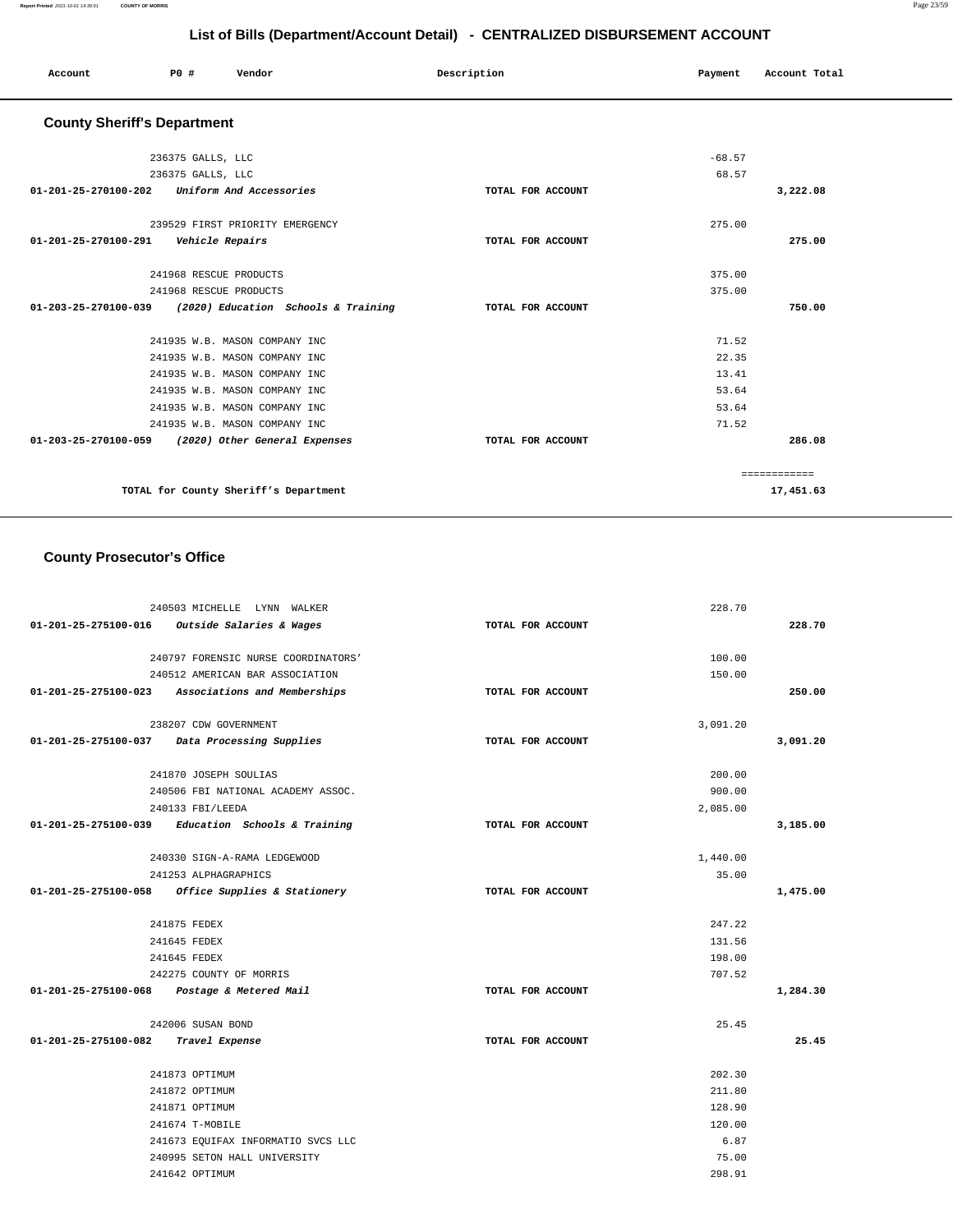| Account                           | PO#                    | Vendor                               | Description       | Payment  | Account Total |
|-----------------------------------|------------------------|--------------------------------------|-------------------|----------|---------------|
| <b>County Prosecutor's Office</b> |                        |                                      |                   |          |               |
|                                   | 241643 OPTIMUM         |                                      |                   | 236.18   |               |
|                                   | 241453 SASHA GOULD     |                                      |                   | 471.42   |               |
|                                   |                        | 241467 THOMAS P MCENROE              |                   | 3,120.98 |               |
| 01-201-25-275100-118              |                        | Investigation Expense                | TOTAL FOR ACCOUNT |          | 4,872.36      |
|                                   |                        | 241264 ESSEX TRAVEL SERVICE          |                   | 1,355.40 |               |
|                                   |                        | 241264 ESSEX TRAVEL SERVICE          |                   | 1,595.37 |               |
| 01-201-25-275100-121              |                        | Witness Fees And Mileage             | TOTAL FOR ACCOUNT |          | 2,950.77      |
|                                   |                        | 241232 MEDIA SUPPLY, INC.            |                   | 689.00   |               |
| 01-201-25-275100-126              |                        | Court Expenses-Extradition           | TOTAL FOR ACCOUNT |          | 689.00        |
|                                   | 241222 RICOH USA, INC. |                                      |                   | 7,905.71 |               |
|                                   | 241222 RICOH USA, INC. |                                      |                   | 837.77   |               |
| $01 - 201 - 25 - 275100 - 164$    |                        | Office Machines - Rental             | TOTAL FOR ACCOUNT |          | 8,743.48      |
|                                   |                        | 237523 FLEMINGTON DEPT STORE INC     |                   | 1,325.30 |               |
| 01-201-25-275100-202              |                        | Uniform And Accessories              | TOTAL FOR ACCOUNT |          | 1,325.30      |
|                                   | 240511 FBI/LEEDA       |                                      |                   | 695.00   |               |
| 01-203-25-275100-039              |                        | (2020) Education Schools & Training  | TOTAL FOR ACCOUNT |          | 695.00        |
|                                   |                        |                                      |                   |          | ============  |
|                                   |                        | TOTAL for County Prosecutor's Office |                   |          | 28,815.56     |

 **County Jail** 

| 241070 MEDICAL STAFFING SERVICES, INC.               |                   | 2,581.25 |           |
|------------------------------------------------------|-------------------|----------|-----------|
| 241070 MEDICAL STAFFING SERVICES, INC.               |                   | 1,968.75 |           |
| 241578 DELTA-T GROUP NORTH JERSEY, INC.              |                   | 974.32   |           |
| 241262 DELTA-T GROUP NORTH JERSEY, INC.              |                   | 985.34   |           |
| 241023 DELTA-T GROUP NORTH JERSEY, INC.              |                   | 1,004.34 |           |
| 241023 DELTA-T GROUP NORTH JERSEY, INC.              |                   | 959.88   |           |
| 241023 DELTA-T GROUP NORTH JERSEY, INC.              |                   | 946.96   |           |
| 241023 DELTA-T GROUP NORTH JERSEY, INC.              |                   | 960.26   |           |
| 241023 DELTA-T GROUP NORTH JERSEY, INC.              |                   | 929.86   |           |
| 01-201-25-280100-011 Salaries & Wages-Full Time      | TOTAL FOR ACCOUNT |          | 11,310.96 |
| 233095 FRED PRYOR SEMINARS                           |                   | 149.00   |           |
| 241359 MIKE CHERECHES                                |                   | 241.07   |           |
| 238029 FRED PRYOR SEMINARS                           |                   | 179.00   |           |
| 241012 ALLIED 100, LLC                               |                   | 100.00   |           |
| $01-201-25-280100-039$ Education Schools & Training  | TOTAL FOR ACCOUNT |          | 669.07    |
| 241076 JOHNSON CONTROLS INC.                         |                   | 450.90   |           |
| 01-201-25-280100-044<br>Equipment Service Agreements | TOTAL FOR ACCOUNT |          | 450.90    |
| 240950 GILL ID SYSTEMS                               |                   | 320.00   |           |
| 240950 GILL ID SYSTEMS                               |                   | 22.00    |           |
| 240950 GILL ID SYSTEMS                               |                   | 130.00   |           |
| 01-201-25-280100-047 Identification Equip&Supplies   | TOTAL FOR ACCOUNT |          | 472.00    |
| 241357 W.B. MASON COMPANY INC                        |                   | 329.57   |           |
| 241078 W.B. MASON COMPANY INC                        |                   | 79.67    |           |
| 01-201-25-280100-058 Office Supplies & Stationery    | TOTAL FOR ACCOUNT |          | 409.24    |
| 235083 AGWAY MORRISTOWN                              |                   | 657.53   |           |
| 240205 HIPPO FACILITY MANAGEMENT INC.                |                   | 1,753.75 |           |
| 01-201-25-280100-059<br>Other General Expenses       | TOTAL FOR ACCOUNT |          | 2.411.28  |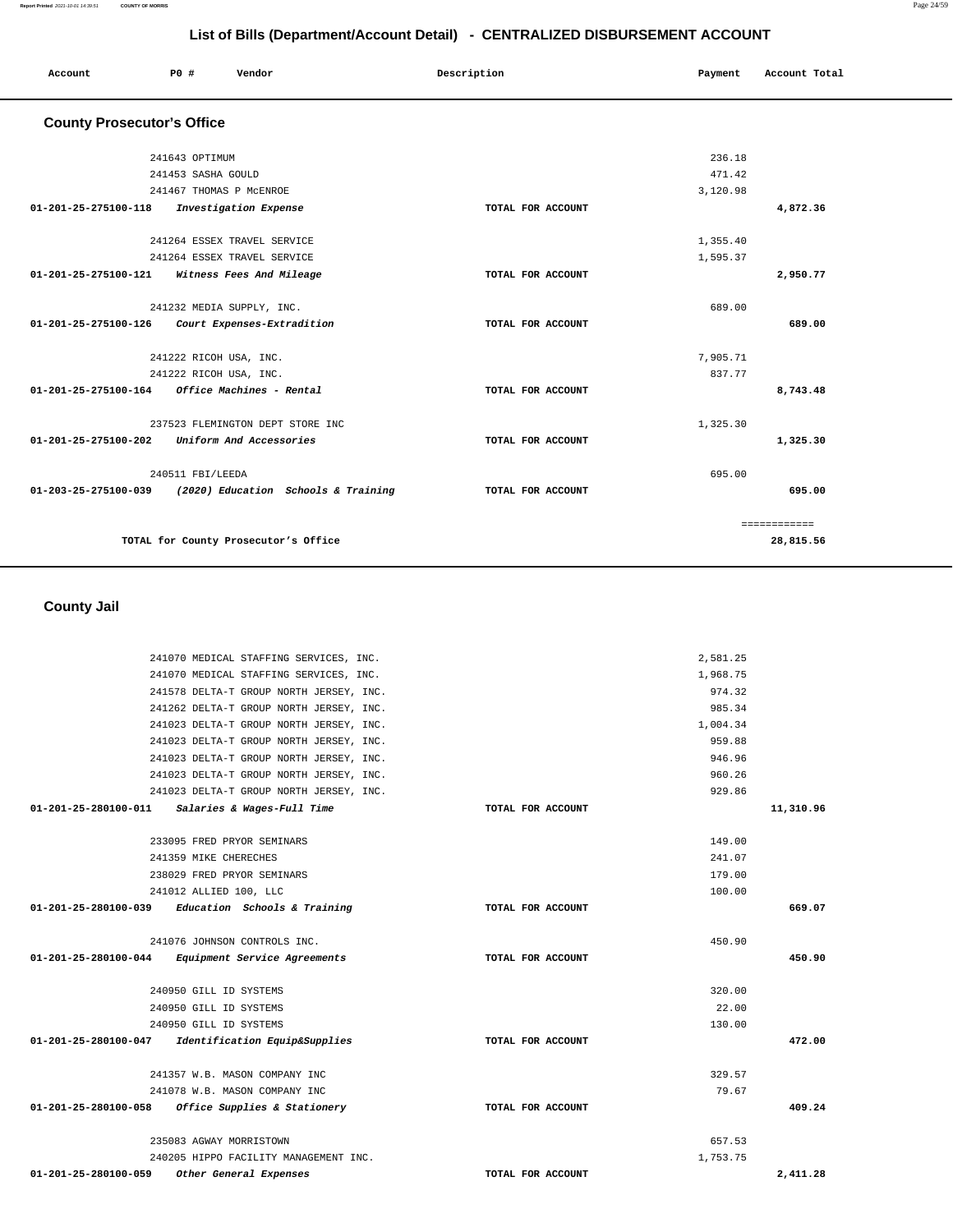**County Jail**  242275 COUNTY OF MORRIS **01-201-25-280100-068 Postage & Metered Mail TOTAL FOR ACCOUNT**  84.42 **84.42** 236953 OXFORD ELECTRICAL CONTRACTORS INC. 241018 MCCLOSKEY MECHANICAL INC. 241077 MCCLOSKEY MECHANICAL INC. 241077 MCCLOSKEY MECHANICAL INC. 240971 MCCLOSKEY MECHANICAL INC. 240951 MCCLOSKEY MECHANICAL INC. **01-201-25-280100-084 Other Outside Services TOTAL FOR ACCOUNT**  3,707.48 2,203.71 177.60 1,564.80 1,885.36 1,707.76 **11,246.71** 237960 CDW GOVERNMENT **01-201-25-280100-128 Security Equipment TOTAL FOR ACCOUNT**  280.05 **280.05** 234215 POWER PLACE INC 234215 POWER PLACE INC 234215 POWER PLACE INC 234215 POWER PLACE INC **01-201-25-280100-130 SLAP TOTAL FOR ACCOUNT**  367.57 895.09 567.88 46.89 **1,877.43** 241362 ARAMARK DALLAS LOCKBOX 241362 ARAMARK DALLAS LOCKBOX 241362 ARAMARK DALLAS LOCKBOX 241362 ARAMARK DALLAS LOCKBOX 241362 ARAMARK DALLAS LOCKBOX **01-201-25-280100-185 Food TOTAL FOR ACCOUNT**  92.00 125.00 300.00 156.25 11,253.18 **11,926.43** 241072 MEDICAL STAFFING SERVICES, INC. 241452 STEVE PIATTI 241257 DAWN STIFTER 241026 BOUND TREE MEDICAL LLC 241026 BOUND TREE MEDICAL LLC 240947 STERICYCLE INC 240945 STERICYCLE INC **01-201-25-280100-189 Medical TOTAL FOR ACCOUNT**  975.00 11.49 22.56 34.68 34.44 354.80 354.80 **1,787.77** 240952 JOHNSTONE SUPPLY 240199 GRAINGER 240199 GRAINGER 240199 GRAINGER 240176 GRAINGER 240176 GRAINGER 241075 SHERWIN WILLIAMS 231581 GRAINGER **01-201-25-280100-249 Bldg Maintenance Supplies TOTAL FOR ACCOUNT**  282.52 587.77 1,140.89 -568.65 1,047.78 75.28 372.03 555.59 **3,493.21** 240265 ARAMSCO 240265 ARAMSCO 241074 HOME DEPOT USA, INC. 241074 HOME DEPOT USA, INC. 241074 HOME DEPOT USA, INC. 241358 W.B. MASON COMPANY INC **01-201-25-280100-252 Janitorial Supplies TOTAL FOR ACCOUNT**  2,738.94 54.18 3,750.14 1,788.80 -1,680.64 901.36 **7,552.78** 229039 W.B. MASON COMPANY INC 229038 W.B. MASON COMPANY INC **01-203-25-280100-058 (2020) Office Supplies & Stationery TOTAL FOR ACCOUNT**  1,611.73 1,238.26 **2,849.99** ============

**TOTAL for County Jail 56,822.24** 

**Report Printed** 2021-10-01 14:39:51 **COUNTY OF MORRIS** Page 25/59

#### **List of Bills (Department/Account Detail) - CENTRALIZED DISBURSEMENT ACCOUNT**

 **Account P0 # Vendor Description Payment Account Total**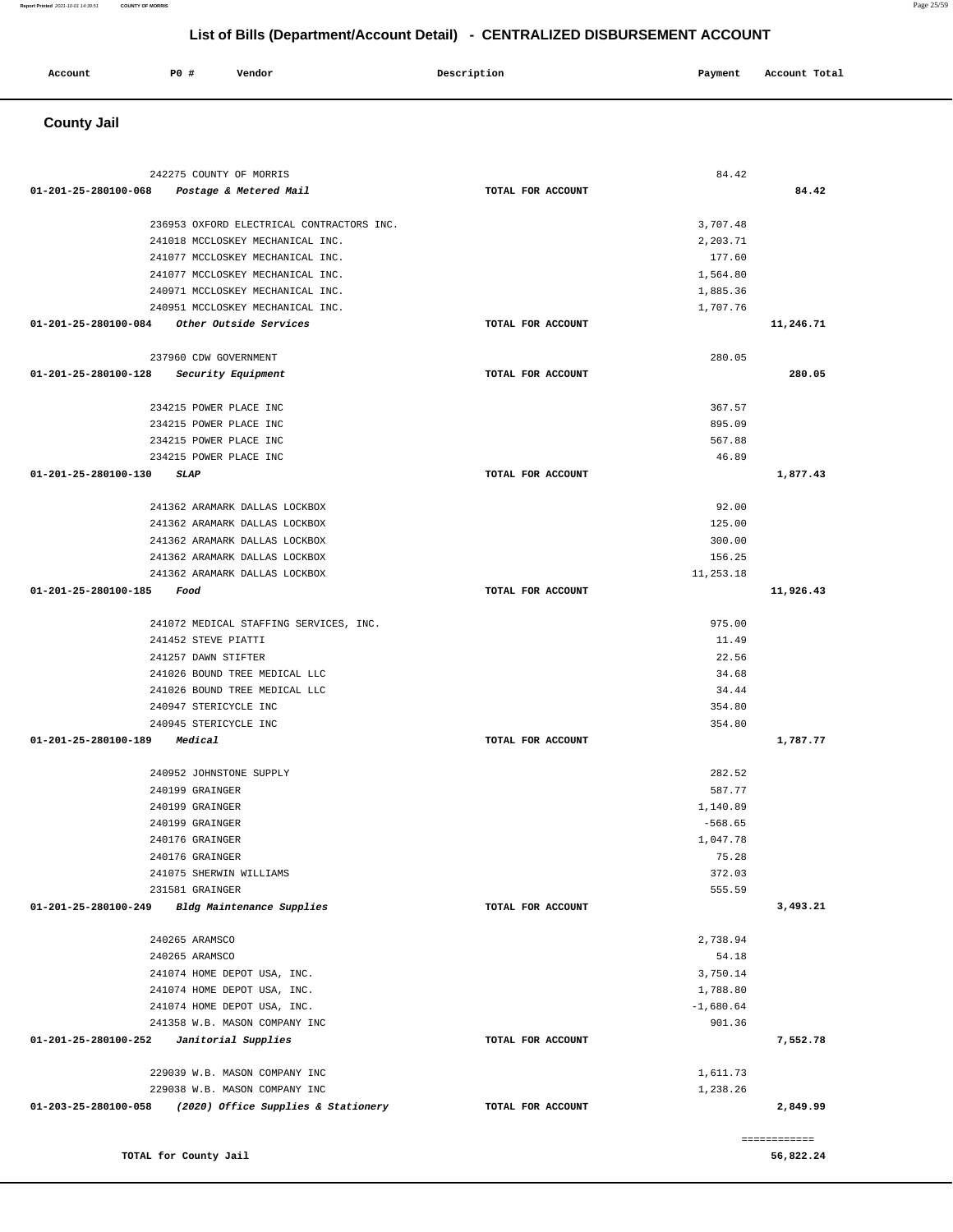| Account<br>. | P0 | --<br>Vendor<br>. | Description | Pavment<br>. . | Account Total |
|--------------|----|-------------------|-------------|----------------|---------------|
|              |    |                   |             |                |               |

# **County Youth Detention Facilit**

|                                            |                                                   | 22.90             |              |
|--------------------------------------------|---------------------------------------------------|-------------------|--------------|
|                                            | 241720 JACQUELINE MONDERO                         |                   |              |
|                                            | 241051 LIFESAVERS INC                             | 325.00            |              |
|                                            | 241964 KARL ZELIFF                                | 247.06            |              |
|                                            | 241964 KARL ZELIFF                                | 5.00              |              |
|                                            | 241964 KARL ZELIFF                                | 19.27             |              |
|                                            | 241964 KARL ZELIFF                                | 20.00             |              |
|                                            | 01-201-25-281100-039 Education Schools & Training | TOTAL FOR ACCOUNT | 639.23       |
|                                            | 241896 W.B. MASON COMPANY INC.                    | 653.73            |              |
|                                            | 241719 OFFICE CONCEPTS GROUP, INC.                | 108.70            |              |
|                                            | 241709 OFFICE CONCEPTS GROUP, INC.                | 301.41            |              |
| 01-201-25-281100-058                       | Office Supplies & Stationery                      | TOTAL FOR ACCOUNT | 1,063.84     |
|                                            | 242275 COUNTY OF MORRIS                           | 6.36              |              |
| 01-201-25-281100-068                       | Postage & Metered Mail                            | TOTAL FOR ACCOUNT | 6.36         |
|                                            | 241964 KARL ZELIFF                                | 98.00             |              |
|                                            | 241964 KARL ZELIFF                                | 12.00             |              |
| 01-201-25-281100-082                       | Travel Expense                                    | TOTAL FOR ACCOUNT | 110.00       |
|                                            | 241216 NU-WAY CONCESSIONAIRES INC                 | 3,177.30          |              |
|                                            | 241668 W.B. MASON COMPANY INC                     | 47.98             |              |
| 01-201-25-281100-185 Food                  |                                                   | TOTAL FOR ACCOUNT | 3,225.28     |
|                                            | 241960 CORE PROMOTIONS, LLC                       | 239.00            |              |
|                                            | 01-201-25-281100-202 Uniform And Accessories      | TOTAL FOR ACCOUNT | 239.00       |
|                                            | 241560 KYLE DORR                                  | 14.84             |              |
| $01-201-25-281100-252$ Janitorial Supplies |                                                   | TOTAL FOR ACCOUNT | 14.84        |
|                                            | 241899 TOM POLLIO                                 | 49.09             |              |
| 01-201-25-281100-262                       | <i>Machinery Repairs &amp; Parts</i>              | TOTAL FOR ACCOUNT | 49.09        |
|                                            |                                                   |                   | ============ |
|                                            | TOTAL for County Youth Detention Facilit          |                   | 5,347.64     |

#### **Road Repairs**

| 240864 DEER CARCASS REMOVAL SERVICE, LLC              | 2,784.00          |            |
|-------------------------------------------------------|-------------------|------------|
| $01 - 201 - 26 - 290100 - 036$<br>Contracted Services | TOTAL FOR ACCOUNT | 2,784.00   |
|                                                       |                   |            |
| 241670 BOB BICKLEY                                    | 79.99             |            |
| 241636 DARREN COSTANZA                                | 90.00             |            |
| 241444 WAYNE SPEARS                                   | 90.00             |            |
| 241775 SCOTT CRAWFORD                                 | 59.00             |            |
| Uniform & Clothing Allowance<br>01-201-26-290100-207  | TOTAL FOR ACCOUNT | 318.99     |
|                                                       |                   |            |
| 240848 DENVILLE LINE PAINTING INC                     | 89,302.05         |            |
| 240848 DENVILLE LINE PAINTING INC                     | 1,210.50          |            |
| 240848 DENVILLE LINE PAINTING INC                     | 105,106.31        |            |
| 240848 DENVILLE LINE PAINTING INC                     | 1,459.50          |            |
| 240848 DENVILLE LINE PAINTING INC                     | 519.00            |            |
| 240848 DENVILLE LINE PAINTING INC                     | 2,430.00          |            |
| 240848 DENVILLE LINE PAINTING INC                     | 1,300.00          |            |
| 240848 DENVILLE LINE PAINTING INC                     | 720.00            |            |
| 01-201-26-290100-221<br><b>Beads &amp; Paints</b>     | TOTAL FOR ACCOUNT | 202,047.36 |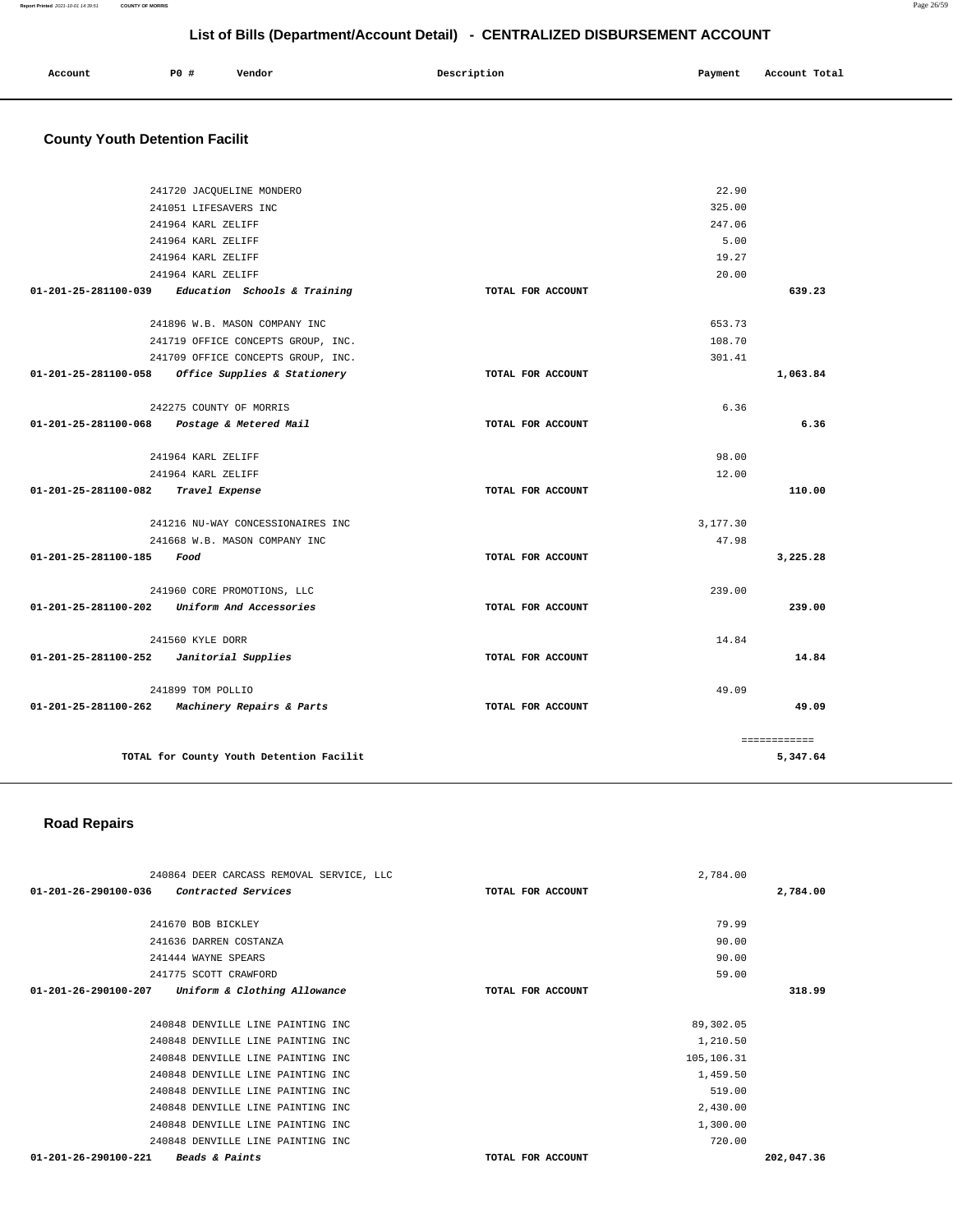| 240283 ROAD SAFETY SYSTEMS LLC          |                   | 4,080.00 |
|-----------------------------------------|-------------------|----------|
| 240283 ROAD SAFETY SYSTEMS LLC          |                   | 325.00   |
| 240283 ROAD SAFETY SYSTEMS LLC          |                   | 675.00   |
| 01-201-26-292100-230<br>Guard Rails     | TOTAL FOR ACCOUNT | 5,080.00 |
|                                         |                   |          |
| 240963 SHERWIN WILLIAMS                 |                   | 64.87    |
| 240963 SHERWIN WILLIAMS                 |                   | 64.87    |
| 01-201-26-292100-234<br>Paint           | TOTAL FOR ACCOUNT | 129.74   |
| 241325 WHITE CAP, L.P.                  |                   | 1,500.00 |
| 241325 WHITE CAP, L.P.                  |                   | 1,399.50 |
| 01-201-26-292100-237<br>Sand/Cement Mix | TOTAL FOR ACCOUNT | 2,899.50 |

**TOTAL for Road Repairs 210,353.22**

# **Bridges and Culverts**

| <b>Road Repairs</b>                                      |                   |              |
|----------------------------------------------------------|-------------------|--------------|
| 240849 TILCON NEW YORK INC.                              |                   | 86.01        |
| 240849 TILCON NEW YORK INC.                              |                   | 85.17        |
| 240849 TILCON NEW YORK INC.                              |                   | 167.84       |
| 240849 TILCON NEW YORK INC.                              |                   | 83.50        |
| 240849 TILCON NEW YORK INC.                              |                   | 164.50       |
| 240849 TILCON NEW YORK INC.                              |                   | 166.17       |
| 240849 TILCON NEW YORK INC.                              |                   | 126.09       |
| 240849 TILCON NEW YORK INC.                              |                   | 211.18       |
| 240849 TILCON NEW YORK INC.                              |                   | 266.49       |
| 240849 TILCON NEW YORK INC.                              |                   | 36.31        |
| 240849 TILCON NEW YORK INC.                              |                   | 62.86        |
| 241171 TILCON NEW YORK INC.                              |                   | 85.50        |
| 241171 TILCON NEW YORK INC.                              |                   | 171.00       |
| 241171 TILCON NEW YORK INC.                              |                   | 88.07        |
| 241171 TILCON NEW YORK INC.                              |                   | 427.50       |
| 241171 TILCON NEW YORK INC.                              |                   | 86.36        |
| 241171 TILCON NEW YORK INC.                              |                   | 67.84        |
| 241171 TILCON NEW YORK INC.                              |                   | 24.06        |
| 241171 TILCON NEW YORK INC.                              |                   | 35.88        |
| 241171 TILCON NEW YORK INC.                              |                   | 5.91         |
| 240862 TILCON NEW YORK INC.                              |                   | 257.36       |
| 240862 TILCON NEW YORK INC.                              |                   | 86.36        |
| 240862 TILCON NEW YORK INC.                              |                   | 84.65        |
| 240862 TILCON NEW YORK INC.                              |                   | 211.90       |
| 240862 TILCON NEW YORK INC.                              |                   | 16.11        |
| 240862 TILCON NEW YORK INC.                              |                   | 29.91        |
| 01-201-26-290100-222<br>Bituminous Concrete              | TOTAL FOR ACCOUNT | 3,134.53     |
| 240817 NORTHEASTERN HARDWARE CO INC                      |                   | 107.90       |
| 240993 MORRISTOWN LUMBER &                               |                   | 42.99        |
| 241649 SUSSEX COUNTY MUA                                 |                   | 194.10       |
| 241649 SUSSEX COUNTY MUA                                 |                   | 246.00       |
| 241649 SUSSEX COUNTY MUA                                 |                   | 197.10       |
| 241649 SUSSEX COUNTY MUA                                 |                   | 210.15       |
| 241649 SUSSEX COUNTY MUA                                 |                   | 192.00       |
| 241729 SUSSEX COUNTY MUA                                 |                   | 256.20       |
| 241729 SUSSEX COUNTY MUA                                 |                   | 241.05       |
| 241729 SUSSEX COUNTY MUA                                 |                   | 135.15       |
| 241729 SUSSEX COUNTY MUA                                 |                   | 245.70       |
| $01 - 201 - 26 - 290100 - 260$<br>Construction Materials | TOTAL FOR ACCOUNT | 2,068.34     |
|                                                          |                   | ============ |

# **Account 1988** PO **# Vendor Description Payment Payment Account Total**

# **List of Bills (Department/Account Detail) - CENTRALIZED DISBURSEMENT ACCOUNT**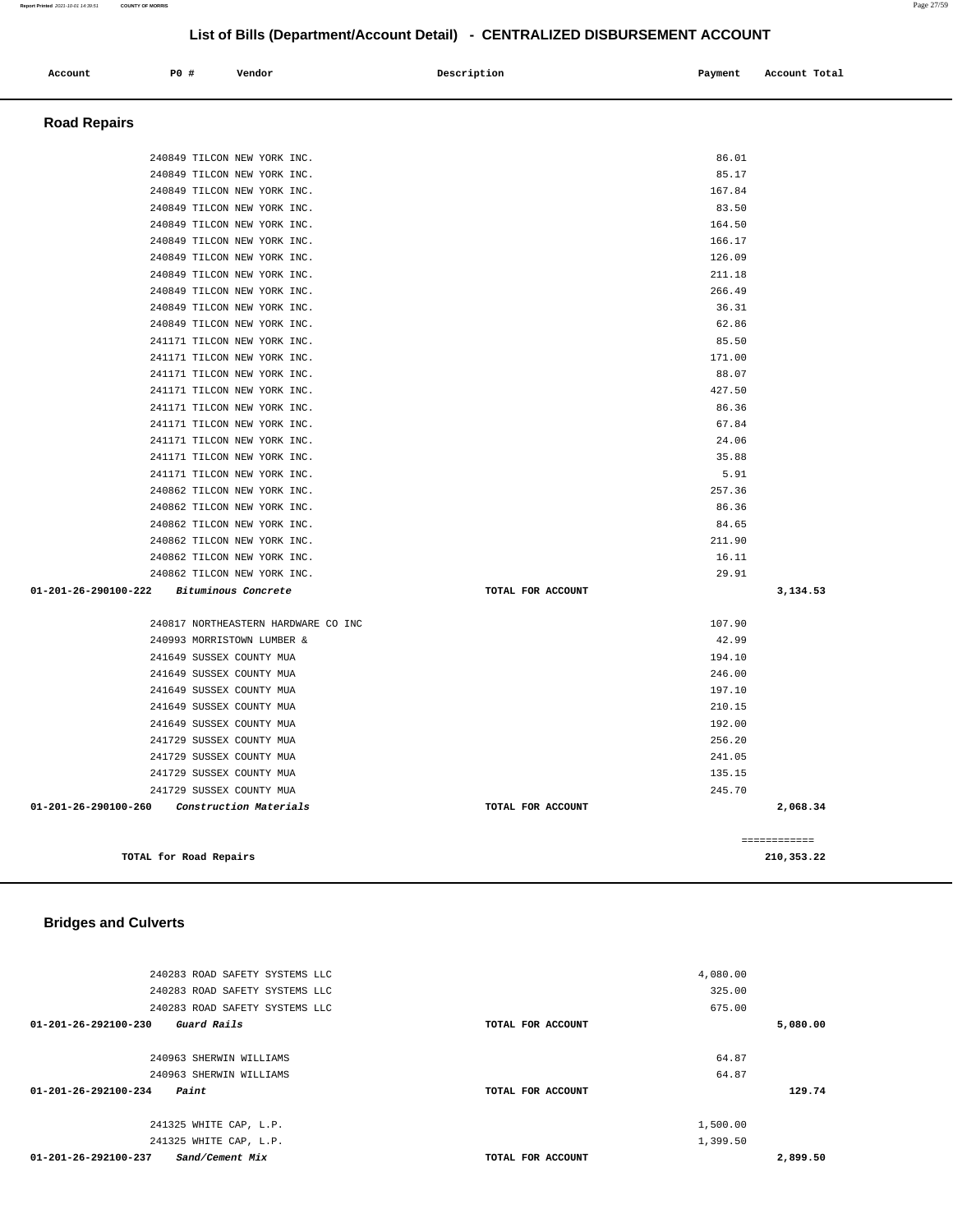| Account | <b>PO #</b> | Vendor | Description | Payment | Account Total |
|---------|-------------|--------|-------------|---------|---------------|
|         |             |        |             |         |               |

# **Bridges and Culverts**

| 240804 METALS USA PLATES &                    |                   | 5,145.00 |              |
|-----------------------------------------------|-------------------|----------|--------------|
| 01-201-26-292100-243<br>Steel                 | TOTAL FOR ACCOUNT |          | 5,145.00     |
|                                               |                   |          |              |
| 241211 KENVIL POWER EOUIPMENT, INC.           |                   | 9.00     |              |
| 241211 KENVIL POWER EQUIPMENT, INC.           |                   | 3.50     |              |
| 241211 KENVIL POWER EOUIPMENT, INC.           |                   | 2.91     |              |
| 241211 KENVIL POWER EQUIPMENT, INC.           |                   | 6.44     |              |
| 241211 KENVIL POWER EOUIPMENT, INC.           |                   | 1.74     |              |
| 241211 KENVIL POWER EOUIPMENT, INC.           |                   | 3.99     |              |
| 241211 KENVIL POWER EQUIPMENT, INC.           |                   | 2.91     |              |
| 241211 KENVIL POWER EOUIPMENT, INC.           |                   | 29.24    |              |
| 241211 KENVIL POWER EOUIPMENT, INC.           |                   | 53.81    |              |
| 241211 KENVIL POWER EOUIPMENT, INC.           |                   | 71.25    |              |
| 241211 KENVIL POWER EQUIPMENT, INC.           |                   | 7.00     |              |
| 241211 KENVIL POWER EOUIPMENT, INC.           |                   | 39.95    |              |
| 241211 KENVIL POWER EQUIPMENT, INC.           |                   | 5.25     |              |
| 01-201-26-292100-246<br><i>Tools - Others</i> | TOTAL FOR ACCOUNT |          | 236.99       |
| 240997 PARK UNION LUMBER COMPANY LLC          |                   | 218.85   |              |
| 240997 PARK UNION LUMBER COMPANY LLC          |                   | 59.31    |              |
| 240997 PARK UNION LUMBER COMPANY LLC          |                   | 56.72    |              |
| 01-201-26-292100-260 Construction Materials   | TOTAL FOR ACCOUNT |          | 334.88       |
| 241097 METALS USA PLATES &                    |                   | 1,240.00 |              |
| 01-203-26-292100-243 (2020) Steel             | TOTAL FOR ACCOUNT |          | 1,240.00     |
|                                               |                   |          | ============ |
| TOTAL for Bridges and Culverts                |                   |          | 15,066.11    |

### **Shade Tree Commission**

| 241299 LEVITT'S LLC                                 |                   | 39.00           |
|-----------------------------------------------------|-------------------|-----------------|
| 241299 LEVITT'S LLC<br>241299 LEVITT'S LLC          |                   | 36.00<br>117.40 |
| Ground Maintenance Supplies<br>01-201-26-300100-251 | TOTAL FOR ACCOUNT | 192.40          |
|                                                     |                   | ----------      |
| TOTAL for Shade Tree Commission                     |                   | 192.40          |

# **Buildings & Grounds**

| 241613 VERNAY MOVING INC                                       |                   | 712.50   |  |
|----------------------------------------------------------------|-------------------|----------|--|
| 01-201-26-310100-030<br>Cartage                                | TOTAL FOR ACCOUNT | 712.50   |  |
|                                                                |                   |          |  |
| 241364 SLADE INDUSTRIES, INC.                                  |                   | 2,703.00 |  |
| Contracted Services<br>01-201-26-310100-036                    | TOTAL FOR ACCOUNT | 2,703.00 |  |
|                                                                |                   |          |  |
| 241600 TRANE                                                   |                   | 516.89   |  |
| 241603 TRUGREEN                                                |                   | 335.87   |  |
| 241633 AC & R INC                                              |                   | 1,469.30 |  |
| 241665 SCIENTIFIC BOILER WATER                                 |                   | 2,283.00 |  |
| 241666 TBS CONTROLS LLC                                        |                   | 3,186.00 |  |
| $01 - 201 - 26 - 310100 - 044$<br>Equipment Service Agreements | TOTAL FOR ACCOUNT | 7,791.06 |  |
| 242076 MORRISTOWN PARKING AUTHORITY                            |                   | 5,882.00 |  |
| 01-201-26-310100-062<br>Parking Lot Rental                     | TOTAL FOR ACCOUNT | 5,882.00 |  |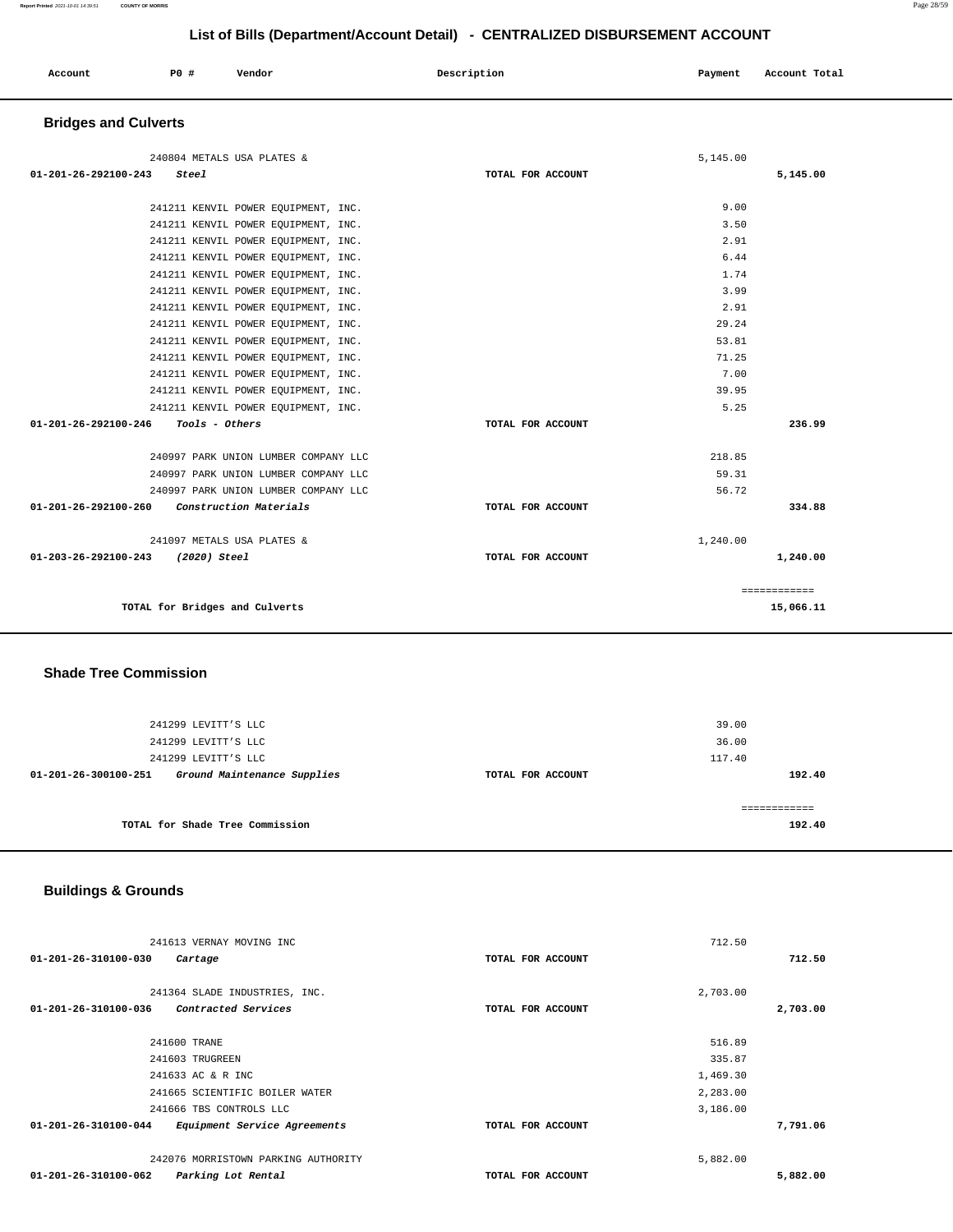| Account | <b>PO #</b> | Vendor | Description | Payment | Account Total |
|---------|-------------|--------|-------------|---------|---------------|
|         |             |        |             |         |               |

# **Buildings & Grounds**

| 241364 SLADE INDUSTRIES, INC.                       | 318.00            |           |
|-----------------------------------------------------|-------------------|-----------|
| 241364 SLADE INDUSTRIES, INC.                       | 1,908.00          |           |
| 241364 SLADE INDUSTRIES, INC.                       | 1,266.00          |           |
| 241364 SLADE INDUSTRIES, INC.                       | 318.00            |           |
| 241364 SLADE INDUSTRIES, INC.                       | 318.00            |           |
| 241364 SLADE INDUSTRIES, INC.                       | 778.00            |           |
| 241364 SLADE INDUSTRIES, INC.                       | 752.00            |           |
| 241364 SLADE INDUSTRIES, INC.                       | 636.00            |           |
| 241364 SLADE INDUSTRIES, INC.                       | 318.00            |           |
| 241364 SLADE INDUSTRIES, INC.                       | 408.00            |           |
| 241360 SIGN A RAMA LEDGEWOOD                        | 329.00            |           |
| 241991 ALL COUNTY RENTAL CENTER                     | 2,132.50          |           |
| 241592 SIGN A RAMA LEDGEWOOD                        | 42.15             |           |
| 241612 UNITED SITE SERVICES NORTHEAST, INC.         |                   |           |
|                                                     | 819.45            |           |
| 241996 EMPLOYMENT HORIZONS ENTERPRISES INC          | 397.54            |           |
| 241818 EMERGENCY PEST CONTROL                       | 85.00             |           |
| 241818 EMERGENCY PEST CONTROL                       | 85.00             |           |
| 241818 EMERGENCY PEST CONTROL                       | 85.00             |           |
| 241818 EMERGENCY PEST CONTROL                       | 55.00             |           |
| 241818 EMERGENCY PEST CONTROL                       | 85.00             |           |
| 241818 EMERGENCY PEST CONTROL                       | 85.00             |           |
| 241818 EMERGENCY PEST CONTROL                       | 85.00             |           |
| 241818 EMERGENCY PEST CONTROL                       | 85.00             |           |
| 241818 EMERGENCY PEST CONTROL                       | 85.00             |           |
| 241818 EMERGENCY PEST CONTROL                       | 85.00             |           |
| 241818 EMERGENCY PEST CONTROL                       | 85.00             |           |
| 241818 EMERGENCY PEST CONTROL                       | 85.00             |           |
| 241818 EMERGENCY PEST CONTROL                       | 85.00             |           |
| 241818 EMERGENCY PEST CONTROL                       | 85.00             |           |
| 241818 EMERGENCY PEST CONTROL                       | 110.00            |           |
| 241123 LOVEYS PIZZA & GRILL                         | 420.00            |           |
| 01-201-26-310100-084     Other Outside Services     | TOTAL FOR ACCOUNT | 12,430.64 |
|                                                     |                   |           |
| 241492 FLOORMAT MANAGEMENT, INC.                    | 125.01            |           |
| 241786 GRAINGER                                     | 184.08            |           |
| 239821 W.B. MASON COMPANY INC                       | 11.55             |           |
| 239821 W.B. MASON COMPANY INC                       | 21.98             |           |
| 239821 W.B. MASON COMPANY INC                       | 107.46            |           |
| 01-201-26-310100-098 Other Operating&Repair Supply  | TOTAL FOR ACCOUNT | 450.08    |
|                                                     |                   |           |
| 241786 GRAINGER                                     | 193.83            |           |
| $01 - 201 - 26 - 310100 - 162$ Furniture & Fixtures | TOTAL FOR ACCOUNT | 193.83    |
|                                                     |                   |           |
| 241363 R & J CONTROL, INC.                          | 754.50            |           |
| 241363 R & J CONTROL, INC.                          | 754.50            |           |
| 01-201-26-310100-204 Plant Operations               | TOTAL FOR ACCOUNT | 1,509.00  |
|                                                     |                   |           |
| 241766 KEITH LARSEN                                 | 90.00             |           |
| 241658 JUAN MOLINA                                  | 74.99             |           |
| 242021 SONIA PALACIOS                               | 90.00             |           |
| 241786 GRAINGER                                     | 148.45            |           |
| 242018 GREGORIO RONDON                              | 90.00             |           |
| 01-201-26-310100-207 Uniform & Clothing Allowance   | TOTAL FOR ACCOUNT | 493.44    |
|                                                     |                   |           |
|                                                     | 253.94            |           |
| 241377 RICCIARDI BROTHERS, INC                      |                   |           |
| 241377 RICCIARDI BROTHERS, INC                      | 83.97             |           |
| 241377 RICCIARDI BROTHERS, INC                      | 382.76            |           |
| $01 - 201 - 26 - 310100 - 234$<br>Paint             | TOTAL FOR ACCOUNT | 720.67    |
| 241599 FASTENAL COMPANY                             |                   |           |
|                                                     |                   |           |
| 241597 CROSSTOWN PLUMBING SUPPLY INC.               | 989.98<br>589.27  |           |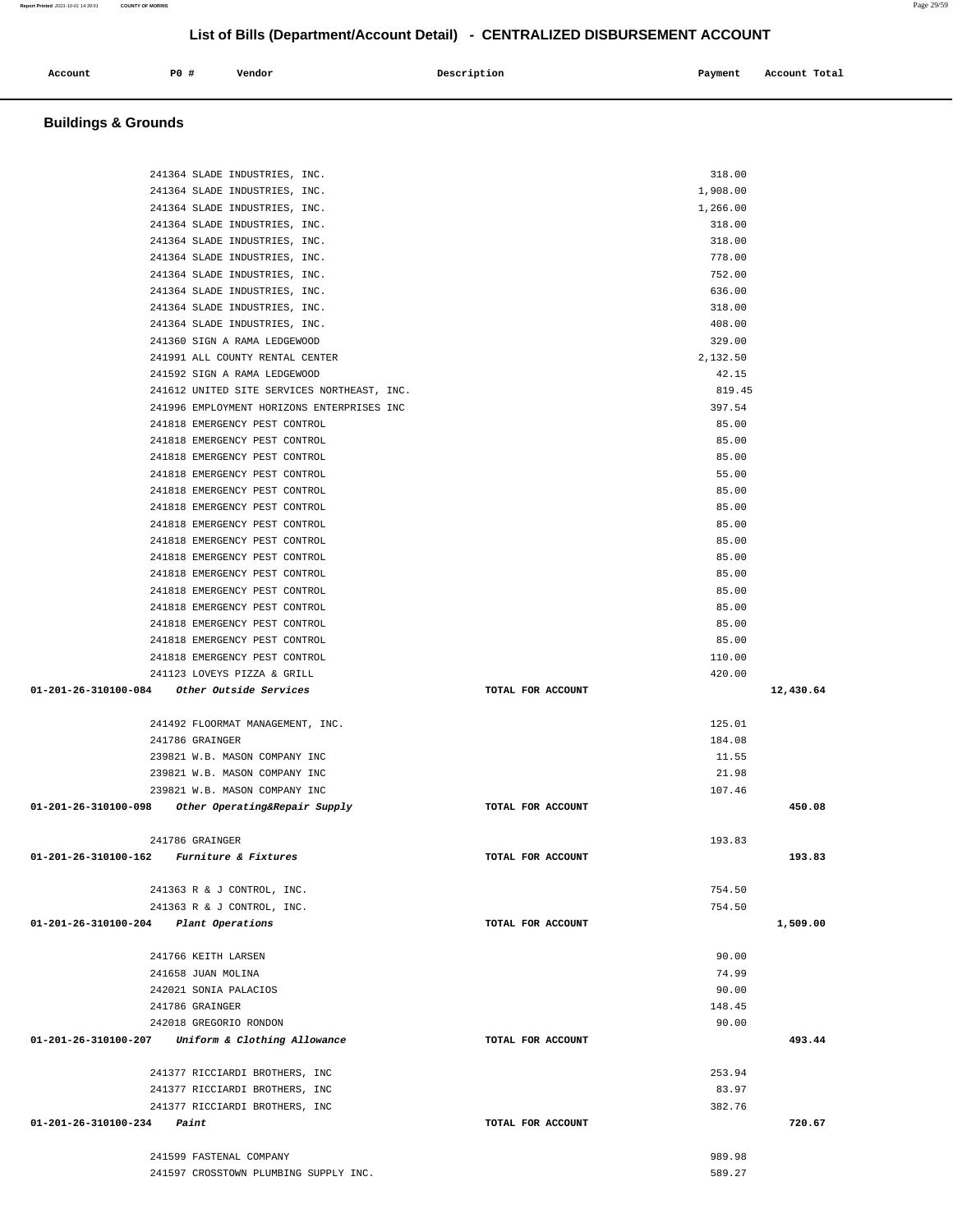| Account                        | P0 #                           | Vendor                               | Description       | Payment  | Account Total |  |  |
|--------------------------------|--------------------------------|--------------------------------------|-------------------|----------|---------------|--|--|
|                                | <b>Buildings &amp; Grounds</b> |                                      |                   |          |               |  |  |
|                                |                                | 241819 GENERAL PLUMBING SUPPLY INC.  |                   | 111.42   |               |  |  |
|                                |                                | 241819 GENERAL PLUMBING SUPPLY INC.  |                   | 6.17     |               |  |  |
|                                | 241786 GRAINGER                |                                      |                   | 826.36   |               |  |  |
| 01-201-26-310100-235           |                                | Pipes - Others                       | TOTAL FOR ACCOUNT |          | 2,523.20      |  |  |
|                                |                                |                                      |                   |          |               |  |  |
|                                | 241600 TRANE                   |                                      |                   | 441.24   |               |  |  |
|                                |                                | 241491 SHEAFFER SUPPLY, INC.         |                   | 289.00   |               |  |  |
|                                |                                | 241505 HOME DEPOT CREDIT SERVICES    |                   | 29.33    |               |  |  |
| 01-201-26-310100-239           |                                | Small Tools                          | TOTAL FOR ACCOUNT |          | 759.57        |  |  |
|                                |                                |                                      |                   |          |               |  |  |
|                                |                                | 241595 MORRISTOWN LUMBER &           |                   | 92.56    |               |  |  |
|                                |                                | 241505 HOME DEPOT CREDIT SERVICES    |                   | 776.41   |               |  |  |
|                                | 241664 GRAINGER                |                                      |                   | 1,457.10 |               |  |  |
|                                | 241664 GRAINGER                |                                      |                   | 167.58   |               |  |  |
|                                | 241664 GRAINGER                |                                      |                   | 135.58   |               |  |  |
|                                | 241664 GRAINGER                |                                      |                   | 814.07   |               |  |  |
|                                | 241664 GRAINGER                |                                      |                   | 981.33   |               |  |  |
|                                | 241664 GRAINGER                |                                      |                   | 43.26    |               |  |  |
|                                | 241786 GRAINGER                |                                      |                   | 2,509.72 |               |  |  |
|                                | 241786 GRAINGER                |                                      |                   | 131.00   |               |  |  |
| 01-201-26-310100-249           |                                | Bldg Maintenance Supplies            | TOTAL FOR ACCOUNT |          | 7,108.61      |  |  |
|                                |                                | 241611 GRASS ROOTS TURF PRODUCTS INC |                   | 250.80   |               |  |  |
|                                |                                | 241773 AGWAY MORRISTOWN              |                   | 35.94    |               |  |  |
|                                |                                | 241773 AGWAY MORRISTOWN              |                   | 215.77   |               |  |  |
|                                |                                | 241772 POWER PLACE INC               |                   | 166.94   |               |  |  |
| $01 - 201 - 26 - 310100 - 251$ |                                | Ground Maintenance Supplies          | TOTAL FOR ACCOUNT |          | 669.45        |  |  |
|                                | 241664 GRAINGER                |                                      |                   | 293.94   |               |  |  |
|                                | 241786 GRAINGER                |                                      |                   | 4,251.00 |               |  |  |
| $01 - 201 - 26 - 310100 - 252$ |                                |                                      | TOTAL FOR ACCOUNT |          | 4,544.94      |  |  |
|                                |                                | Janitorial Supplies                  |                   |          |               |  |  |
|                                |                                | 241614 BINSKY SERVICE LLC            |                   | 975.00   |               |  |  |
|                                | 241664 GRAINGER                |                                      |                   | 34.48    |               |  |  |
| $01 - 201 - 26 - 310100 - 264$ |                                | Heat & $A/C$                         | TOTAL FOR ACCOUNT |          | 1,009.48      |  |  |
|                                |                                | 241505 HOME DEPOT CREDIT SERVICES    |                   | 259.16   |               |  |  |
| $01 - 201 - 26 - 310100 - 265$ |                                | Electrical                           | TOTAL FOR ACCOUNT |          | 259.16        |  |  |
|                                |                                |                                      |                   |          |               |  |  |
|                                |                                |                                      |                   |          | ============  |  |  |
|                                |                                | TOTAL for Buildings & Grounds        |                   |          | 49,760.63     |  |  |
|                                |                                |                                      |                   |          |               |  |  |

# **Motor Services Center**

| 241616 W.B. MASON COMPANY INC                        |                   | 23.48  |       |
|------------------------------------------------------|-------------------|--------|-------|
| 241616 W.B. MASON COMPANY INC                        |                   | 4.25   |       |
| 01-201-26-315100-058<br>Office Supplies & Stationery | TOTAL FOR ACCOUNT |        | 27.73 |
|                                                      |                   |        |       |
| 241732 WURTH USA INC.                                |                   | 9.02   |       |
| 241732 WURTH USA INC.                                |                   | 610.50 |       |
| 241728 WURTH USA INC.                                |                   | 251.92 |       |
| 241054 MORRISTOWN LUMBER &                           |                   | 14.99  |       |
| 241328 W.B. MASON COMPANY INC                        |                   | 11.99  |       |
| 240065 GRAINGER                                      |                   | 319.29 |       |
| 240065 GRAINGER                                      |                   | 56.62  |       |
| 240700 J & D SALES & SERVICE LLC                     |                   | 250.00 |       |
| 240700 J & D SALES & SERVICE LLC                     |                   | 125.00 |       |
| 241436 CY DRAKE LOCKSMITHS, INC.                     |                   | 19.98  |       |
| 241436 CY DRAKE LOCKSMITHS, INC.                     |                   | 13.98  |       |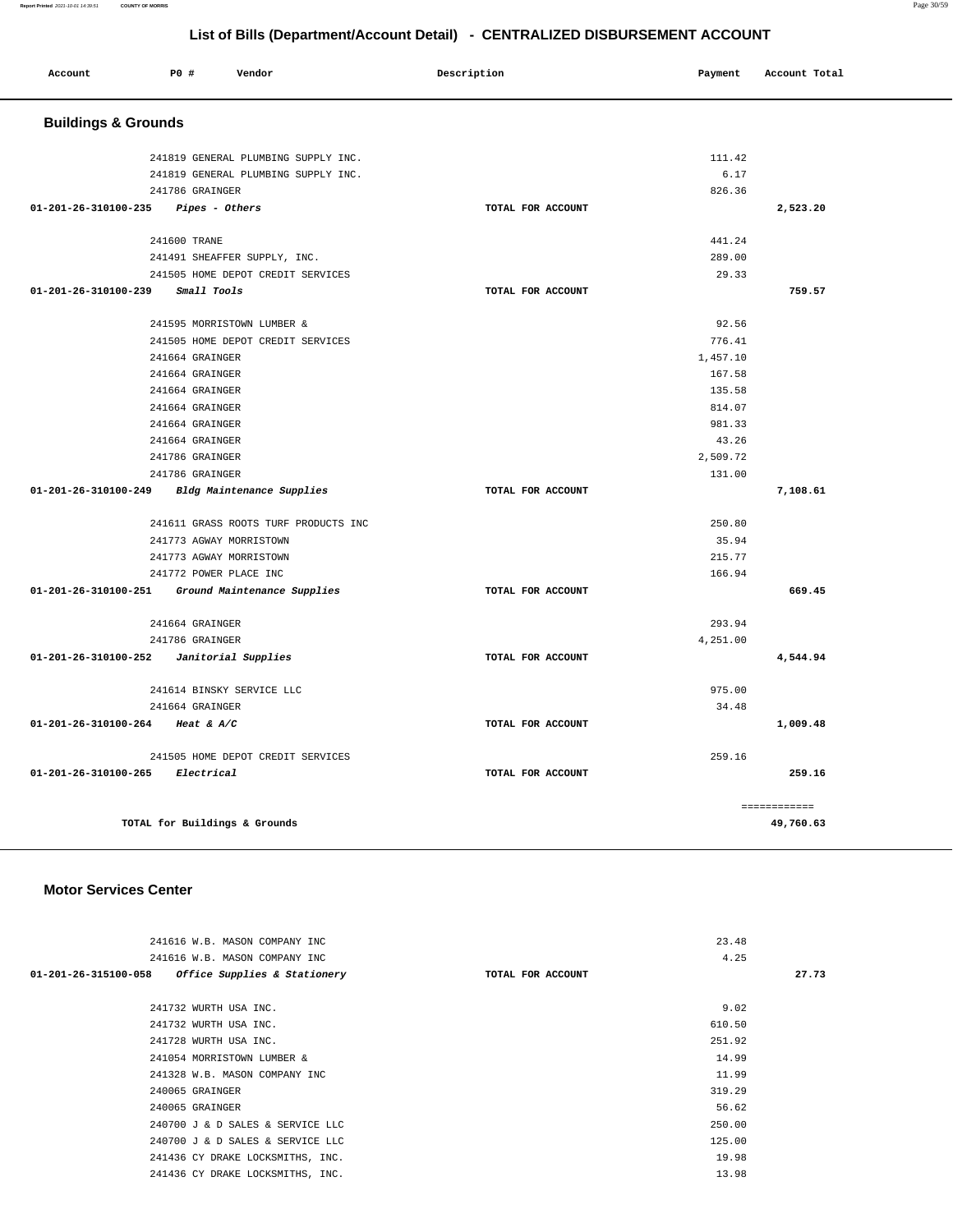| Account<br>. | P0 # | Vendor | Description | Payment | Account Total |
|--------------|------|--------|-------------|---------|---------------|
|              |      |        |             |         |               |

# **Motor Services Center**

| 241437 CY DRAKE LOCKSMITHS, INC.                                             | 10.00             |           |
|------------------------------------------------------------------------------|-------------------|-----------|
| 241009 GRAINGER                                                              | 31.86             |           |
| 241009 GRAINGER                                                              | 27.16             |           |
| 240679 GRAINGER                                                              | 33.69             |           |
| 240679 GRAINGER                                                              | 190.76            |           |
| 240679 GRAINGER                                                              | 47.24             |           |
| 240619 GRAINGER                                                              | 60.48             |           |
| 240619 GRAINGER                                                              | 19.32             |           |
| 240619 GRAINGER                                                              | 11.83             |           |
| 240619 GRAINGER                                                              | 20.17             |           |
| 240619 GRAINGER                                                              | 8.36              |           |
| 241056 ONE SOURCE OF NEW JERSEY LLC                                          | 690.07            |           |
| 241292 BOONTON AUTO PARTS                                                    | 67.85             |           |
| 241295 D&B AUTO SUPPLY                                                       | 37.21             |           |
| 241321 NESTLE WATERS NORTH AMERICA INC.                                      | 107.97            |           |
| 241321 NESTLE WATERS NORTH AMERICA INC.                                      | 67.98             |           |
| 241320 WURTH USA INC.                                                        | 379.80            |           |
| 241320 WURTH USA INC.                                                        | 379.80            |           |
|                                                                              |                   |           |
| 241312 MID-ATLANTIC TRUCK CENTRE INC<br>241312 MID-ATLANTIC TRUCK CENTRE INC | 2,350.40          |           |
|                                                                              | 839.80            |           |
| 241916 DAN CARTER                                                            | 360.00            |           |
| 241916 DAN CARTER                                                            | 89.61             |           |
| 01-201-26-315100-098 Other Operating&Repair Supply                           | TOTAL FOR ACCOUNT | 7,514.65  |
| 240712 AMERICAN WEAR INC.                                                    | 209.11            |           |
| 242056 KENNETH THEILER                                                       | 90.00             |           |
| 241109 AMERICAN WEAR INC.                                                    | 239.25            |           |
| 241037 AMERICAN WEAR INC.                                                    | 244.04            |           |
| 01-201-26-315100-207 Uniform & Clothing Allowance                            | TOTAL FOR ACCOUNT | 782.40    |
|                                                                              |                   |           |
| 240680 D & M AUTO BODY                                                       | 3,480.31          |           |
| 240680 D & M AUTO BODY                                                       | 1,710.50          |           |
| 240680 D & M AUTO BODY                                                       | 147.00            |           |
| 240680 D & M AUTO BODY                                                       | 58.50             |           |
| 241105 D & M AUTO BODY                                                       | 4,103.60          |           |
|                                                                              | 1,782.00          |           |
| 241105 D & M AUTO BODY                                                       |                   |           |
| 241105 D & M AUTO BODY                                                       | 336.60            |           |
| 241105 D & M AUTO BODY                                                       | 40.80             |           |
| $01 - 201 - 26 - 315100 - 234$ Paint                                         | TOTAL FOR ACCOUNT | 11,659.31 |
| 241052 D&B AUTO SUPPLY                                                       | 43.90             |           |
| 241052 D&B AUTO SUPPLY                                                       |                   |           |
|                                                                              | 39.59             |           |
| 241484 D&B AUTO SUPPLY                                                       | $-6.30$           |           |
| 241484 D&B AUTO SUPPLY                                                       | 22.22             |           |
| 241010 GRAINGER                                                              | 109.82            |           |
| 240642 GRAINGER                                                              | 216.30            |           |
| 240642 GRAINGER                                                              | 21.57             |           |
| $01 - 201 - 26 - 315100 - 239$ Small Tools                                   | TOTAL FOR ACCOUNT | 447.10    |
| 241512 A & K EQUIPMENT CO INC                                                | 652.80            |           |
| 01-201-26-315100-241 Snow Plowing Parts                                      | TOTAL FOR ACCOUNT | 652.80    |
|                                                                              |                   |           |
| 241287 BARNWELL HOUSE OF TIRES, INC.                                         | 998.58            |           |
| 241287 BARNWELL HOUSE OF TIRES, INC.                                         | 464.08            |           |
| 241287 BARNWELL HOUSE OF TIRES, INC.                                         | 839.85            |           |
|                                                                              | 640.38            |           |
| 241039 BARNWELL HOUSE OF TIRES, INC.                                         |                   |           |
| 241038 BARNWELL HOUSE OF TIRES, INC.                                         | 464.24            |           |
| 241511 BARNWELL HOUSE OF TIRES, INC.                                         | 576.08            |           |
| 241511 BARNWELL HOUSE OF TIRES, INC.                                         | 468.32            |           |
| 241511 BARNWELL HOUSE OF TIRES, INC.                                         | 1,453.91          |           |
| 241511 BARNWELL HOUSE OF TIRES, INC.                                         | 337.00            |           |
| 241511 BARNWELL HOUSE OF TIRES, INC.                                         | 230.04            |           |

**Report Printed** 2021-10-01 14:39:51 **COUNTY OF MORRIS** Page 31/59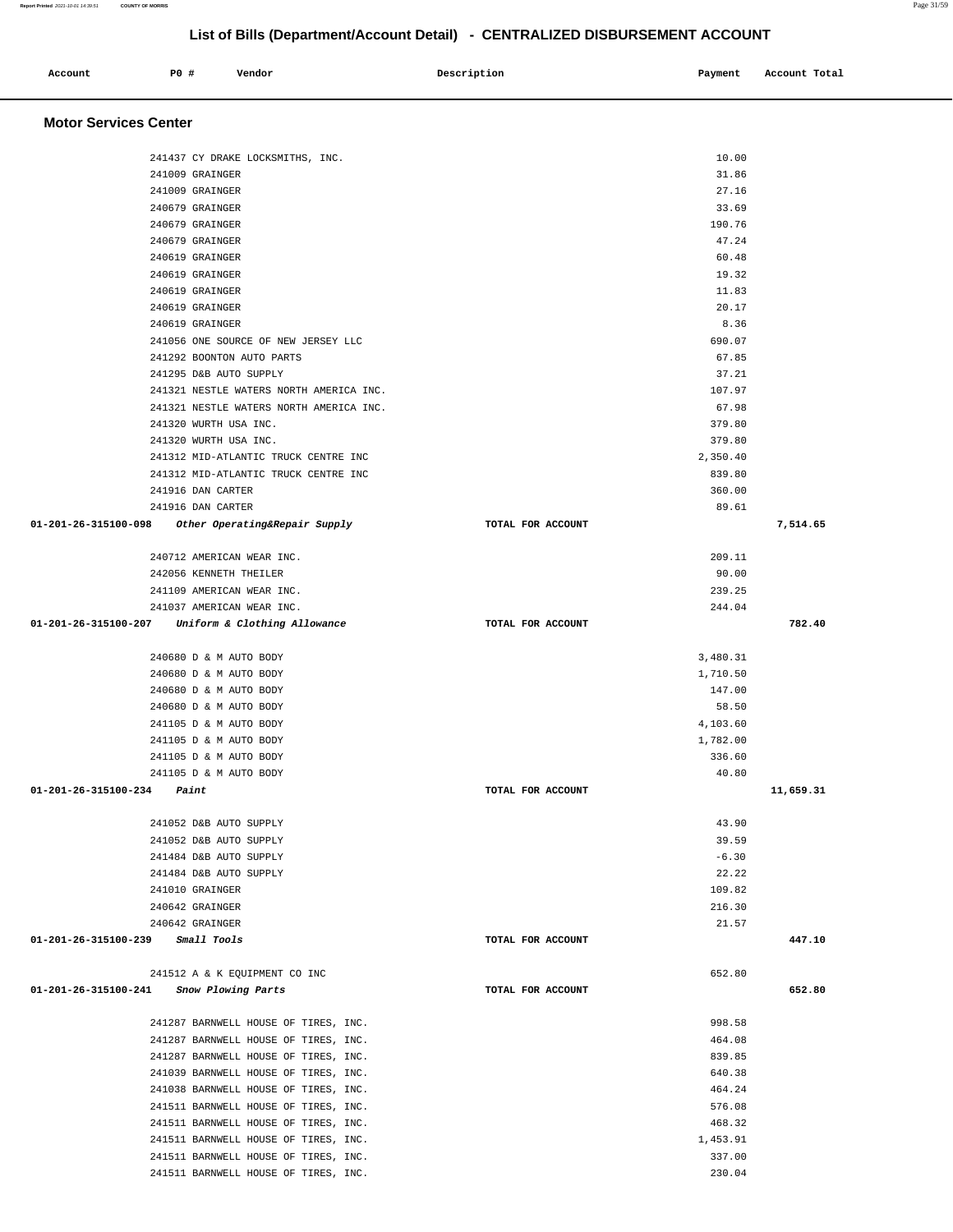| Account<br>. | PO# | Vendor | Description | Payment | Account Total |
|--------------|-----|--------|-------------|---------|---------------|
|              |     |        |             |         |               |

# **Motor Services Center**

| 01-201-26-315100-245 | Tires                                                 | TOTAL FOR ACCOUNT | 6,472.48 |
|----------------------|-------------------------------------------------------|-------------------|----------|
|                      |                                                       |                   |          |
|                      | 241326 PRAXAIR DISTRIBUTION                           | 335.01            |          |
| 01-201-26-315100-248 | Welding-Oxygen-Acetylene Etc                          | TOTAL FOR ACCOUNT | 335.01   |
|                      | 241327 STORR TRACTOR CO.                              | 1,379.13          |          |
|                      | 241311 DOVER BRAKE & CLUTCH CO INC                    | 1,149.67          |          |
|                      | 241313 HOOVER TRUCK CENTERS INC                       | 152.55            |          |
|                      | 241310 DOVER BRAKE & CLUTCH CO INC                    | 11.35             |          |
|                      | 241310 DOVER BRAKE & CLUTCH CO INC                    | 53.19             |          |
|                      | 241290 BEYER FORD                                     | 93.56             |          |
|                      | 241290 BEYER FORD                                     | 5.00              |          |
|                      | 241288 BEYER FORD                                     | 39.96             |          |
|                      | 241289 BEYER FORD                                     | 39.96             |          |
|                      | 241285 BARNWELL HOUSE OF TIRES, INC.                  | 32.00             |          |
|                      | 241041 AMERICAN HOSE & HYDRAULICS                     | 83.41             |          |
|                      | 240721 JESCO, INC.                                    | 27.44             |          |
|                      | 240703 ONE SOURCE OF NEW JERSEY LLC                   | 169.80            |          |
|                      | 241059 ROBERT & SON, INC.                             | 385.00            |          |
|                      | 241059 ROBERT & SON, INC.                             | 189.00            |          |
|                      | 240792 AMERICAN HOSE & HYDRAULICS                     | 79.48             |          |
|                      | 240684 BEYER FORD                                     | 521.50            |          |
|                      | 240684 BEYER FORD                                     | 204.22            |          |
|                      | 240684 BEYER FORD                                     | 12.70             |          |
|                      | 240716 BEYER FORD<br>240662 BEYER FORD                | 67.99<br>81.13    |          |
|                      | 240715 BEYER FORD                                     | 5.64              |          |
|                      | 240705 POWER PLACE INC                                | 115.18            |          |
|                      | 240734 MCMASTER-CARR SUPPLY CO                        | 20.20             |          |
|                      | 240734 MCMASTER-CARR SUPPLY CO                        | 40.38             |          |
|                      | 240734 MCMASTER-CARR SUPPLY CO                        | 8.55              |          |
|                      | 241481 DOVER BRAKE & CLUTCH CO INC                    | 244.08            |          |
|                      | 241479 INTER CITY TIRE                                | 589.01            |          |
|                      | 241714 MID-ATLANTIC TRUCK CENTRE INC                  | $-399.00$         |          |
|                      | 241714 MID-ATLANTIC TRUCK CENTRE INC                  | 47.41             |          |
|                      | 241714 MID-ATLANTIC TRUCK CENTRE INC                  | 59.90             |          |
|                      | 241714 MID-ATLANTIC TRUCK CENTRE INC                  | 301.92            |          |
|                      | 241322 TRIUS, INC.                                    | 31.40             |          |
|                      | 241066 TRIUS, INC.                                    | 3,214.00          |          |
|                      | 240710 TRIUS, INC.                                    | 32.66             |          |
|                      | 240710 TRIUS, INC.                                    | 30.34             |          |
|                      | 240710 TRIUS, INC.                                    | 154.00            |          |
|                      | 240710 TRIUS, INC.                                    | 11.02             |          |
|                      | 240710 TRIUS, INC.                                    | 7.50              |          |
|                      | 240710 TRIUS, INC.                                    | 2.32              |          |
|                      | 240710 TRIUS, INC.                                    | 11.50             |          |
|                      | 240710 TRIUS, INC.                                    | 7.50              |          |
|                      | 240710 TRIUS, INC.                                    | 837.83            |          |
|                      | 240710 TRIUS, INC.<br>241053 HOOVER TRUCK CENTERS INC | 507.60            |          |
|                      | 241053 HOOVER TRUCK CENTERS INC                       | 300.87<br>126.20  |          |
|                      | 241053 HOOVER TRUCK CENTERS INC                       | 483.90            |          |
|                      | 241057 POWER PLACE INC                                | 2.09              |          |
|                      | 241057 POWER PLACE INC                                | 10.32             |          |
|                      | 241015 SMITH MOTOR CO., INC.                          | 43.32             |          |
|                      | 241015 SMITH MOTOR CO., INC.                          | 366.18            |          |
|                      | 241015 SMITH MOTOR CO., INC.                          | 23.08             |          |
|                      | 241015 SMITH MOTOR CO., INC.                          | 36.82             |          |
|                      | 241015 SMITH MOTOR CO., INC.                          | 110.20            |          |
|                      | 241015 SMITH MOTOR CO., INC.                          | 53.36             |          |
|                      | 241061 SMITH TRACTOR & EQUIPMENT INC.                 | 310.50            |          |
|                      | 241061 SMITH TRACTOR & EQUIPMENT INC.                 | 63.90             |          |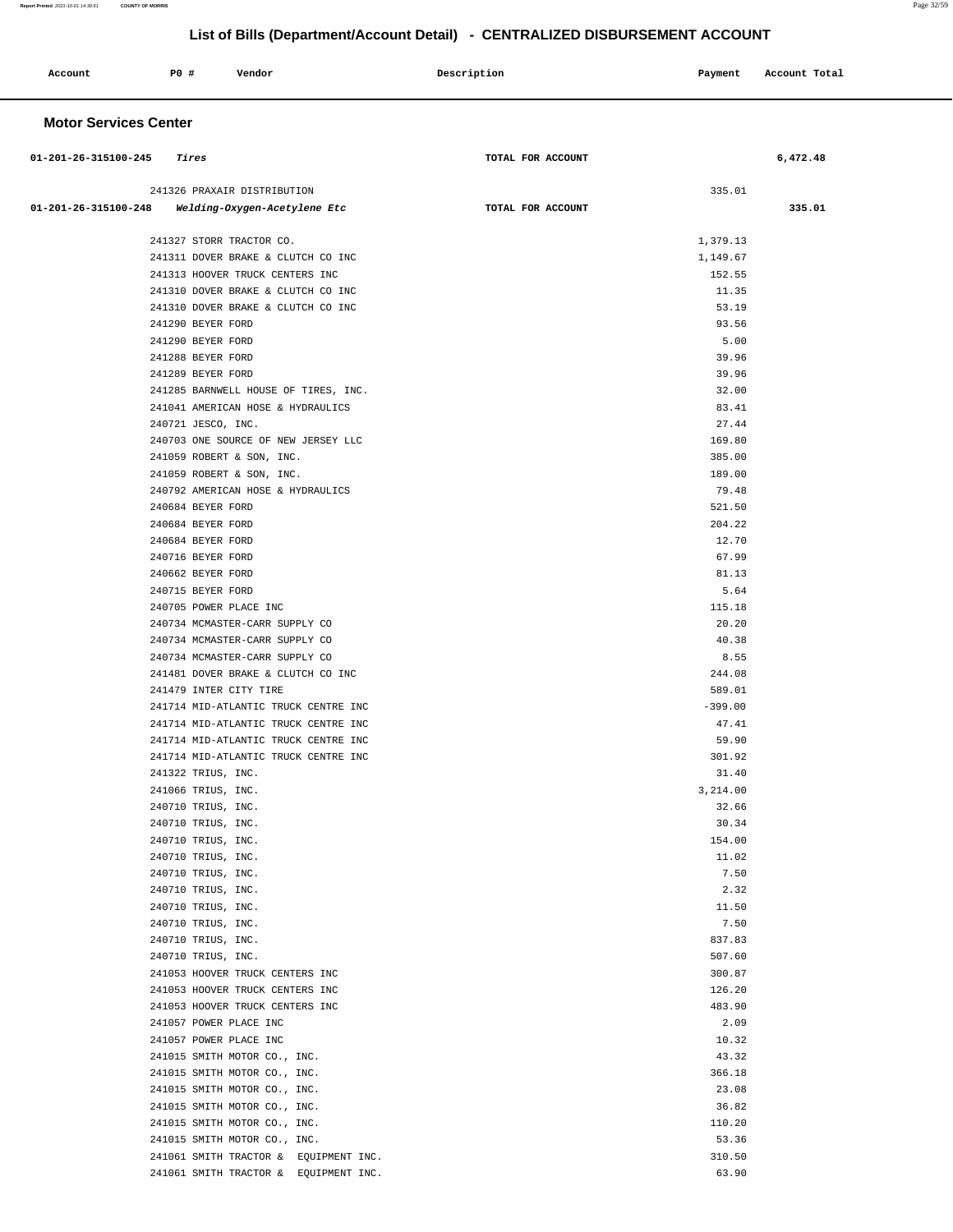| Account                      | P0 # | Vendor                                                                         | Description       | Payment        | Account Total |
|------------------------------|------|--------------------------------------------------------------------------------|-------------------|----------------|---------------|
| <b>Motor Services Center</b> |      |                                                                                |                   |                |               |
|                              |      | 241061 SMITH TRACTOR & EQUIPMENT INC.                                          |                   | 6.84<br>37.80  |               |
|                              |      | 241061 SMITH TRACTOR & EQUIPMENT INC.<br>241061 SMITH TRACTOR & EQUIPMENT INC. |                   | 9.62           |               |
|                              |      | 241065 TONY SANCHEZ LTD                                                        |                   | 356.18         |               |
|                              |      | 241014 SHEAFFER SUPPLY, INC.                                                   |                   | 65.85          |               |
|                              |      | 241014 SHEAFFER SUPPLY, INC.                                                   |                   | 26.85          |               |
|                              |      | 241014 SHEAFFER SUPPLY, INC.                                                   |                   | 95.70          |               |
|                              |      | 241014 SHEAFFER SUPPLY, INC.                                                   |                   | 77.70          |               |
|                              |      | 241314 MID-ATLANTIC TRUCK CENTRE INC                                           |                   | 142.08         |               |
|                              |      | 241315 MID-ATLANTIC TRUCK CENTRE INC                                           |                   | 354.56         |               |
|                              |      | 241315 MID-ATLANTIC TRUCK CENTRE INC                                           |                   | 75.00          |               |
|                              |      | 241317 NAPA OF ROCKAWAY                                                        |                   | 12.23          |               |
|                              |      | 241317 NAPA OF ROCKAWAY                                                        |                   | 133.27         |               |
|                              |      | 241317 NAPA OF ROCKAWAY                                                        |                   | 106.00         |               |
|                              |      | 241318 NAPA OF ROCKAWAY                                                        |                   | 222.77         |               |
|                              |      | 241318 NAPA OF ROCKAWAY                                                        |                   | 24.38<br>28.02 |               |
|                              |      | 241318 NAPA OF ROCKAWAY<br>241063 SMITH MOTOR CO., INC.                        |                   | 106.61         |               |
|                              |      | 241063 SMITH MOTOR CO., INC.                                                   |                   | 4.89           |               |
|                              |      | 241319 SMITH MOTOR CO., INC.                                                   |                   | 124.53         |               |
|                              |      | 241319 SMITH MOTOR CO., INC.                                                   |                   | 227.12         |               |
|                              |      | 241319 SMITH MOTOR CO., INC.                                                   |                   | 166.01         |               |
| 01-201-26-315100-261         |      | Spare Parts for Equipment                                                      | TOTAL FOR ACCOUNT |                | 14,993.73     |
|                              |      | 240733 REDICARE LLC                                                            |                   | 8.04           |               |
|                              |      | 240733 REDICARE LLC                                                            |                   | 6.17           |               |
|                              |      | 237235 SWAG ENVY                                                               |                   | 130.00         |               |
|                              |      | 237235 SWAG ENVY                                                               |                   | 50.00          |               |
|                              |      | 237235 SWAG ENVY                                                               |                   | 20.00          |               |
| 01-201-26-315100-266         |      | Safety Items                                                                   | TOTAL FOR ACCOUNT |                | 214.21        |
|                              |      | 241731 WURTH USA INC.                                                          |                   | 36.50          |               |
|                              |      | 241731 WURTH USA INC.                                                          |                   | 65.00          |               |
|                              |      | 241731 WURTH USA INC.                                                          |                   | 109.50         |               |
|                              |      | 241731 WURTH USA INC.                                                          |                   | 49.50          |               |
|                              |      | 238277 WURTH USA INC.                                                          |                   | 402.00         |               |
|                              |      | 241291 BEYER FORD                                                              |                   | 33.98          |               |
|                              |      | 241291 BEYER FORD                                                              |                   | 70.49          |               |
|                              |      | 241291 BEYER FORD                                                              |                   | 28.78          |               |
|                              |      | 241291 BEYER FORD<br>241291 BEYER FORD                                         |                   | 2.16<br>6.16   |               |
|                              |      | 241048 D&B AUTO SUPPLY                                                         |                   | 1,147.70       |               |
|                              |      | 241048 D&B AUTO SUPPLY                                                         |                   | 169.10         |               |
|                              |      | 241048 D&B AUTO SUPPLY                                                         |                   | 1,402.65       |               |
|                              |      | 241048 D&B AUTO SUPPLY                                                         |                   | 1,390.97       |               |
|                              |      | 241048 D&B AUTO SUPPLY                                                         |                   | 92.12          |               |
|                              |      | 241047 FLEMINGTON BUICK CHEVROLET                                              |                   | 153.75         |               |
|                              |      | 241055 NIELSEN DODGE - C-J-R                                                   |                   | 55.66          |               |
|                              |      | 240714 BEYER FORD                                                              |                   | 85.84          |               |
|                              |      | 240683 BEYER FORD                                                              |                   | $-60.00$       |               |
|                              |      | 240683 BEYER FORD                                                              |                   | 32.20          |               |
|                              |      | 240683 BEYER FORD                                                              |                   | 116.01         |               |
|                              |      | 240683 BEYER FORD                                                              |                   | 54.18          |               |
|                              |      | 240683 BEYER FORD                                                              |                   | 263.52         |               |
|                              |      | 240683 BEYER FORD                                                              |                   | 219.71         |               |
|                              |      | 241509 BEYER FORD                                                              |                   | 16.43          |               |
|                              |      | 241931 D&B AUTO SUPPLY                                                         |                   | $-18.00$       |               |

 241931 D&B AUTO SUPPLY -123.46 241931 D&B AUTO SUPPLY -27.00 241931 D&B AUTO SUPPLY 926.67 241931 D&B AUTO SUPPLY 2,004.37

241931 D&B AUTO SUPPLY 1,344.55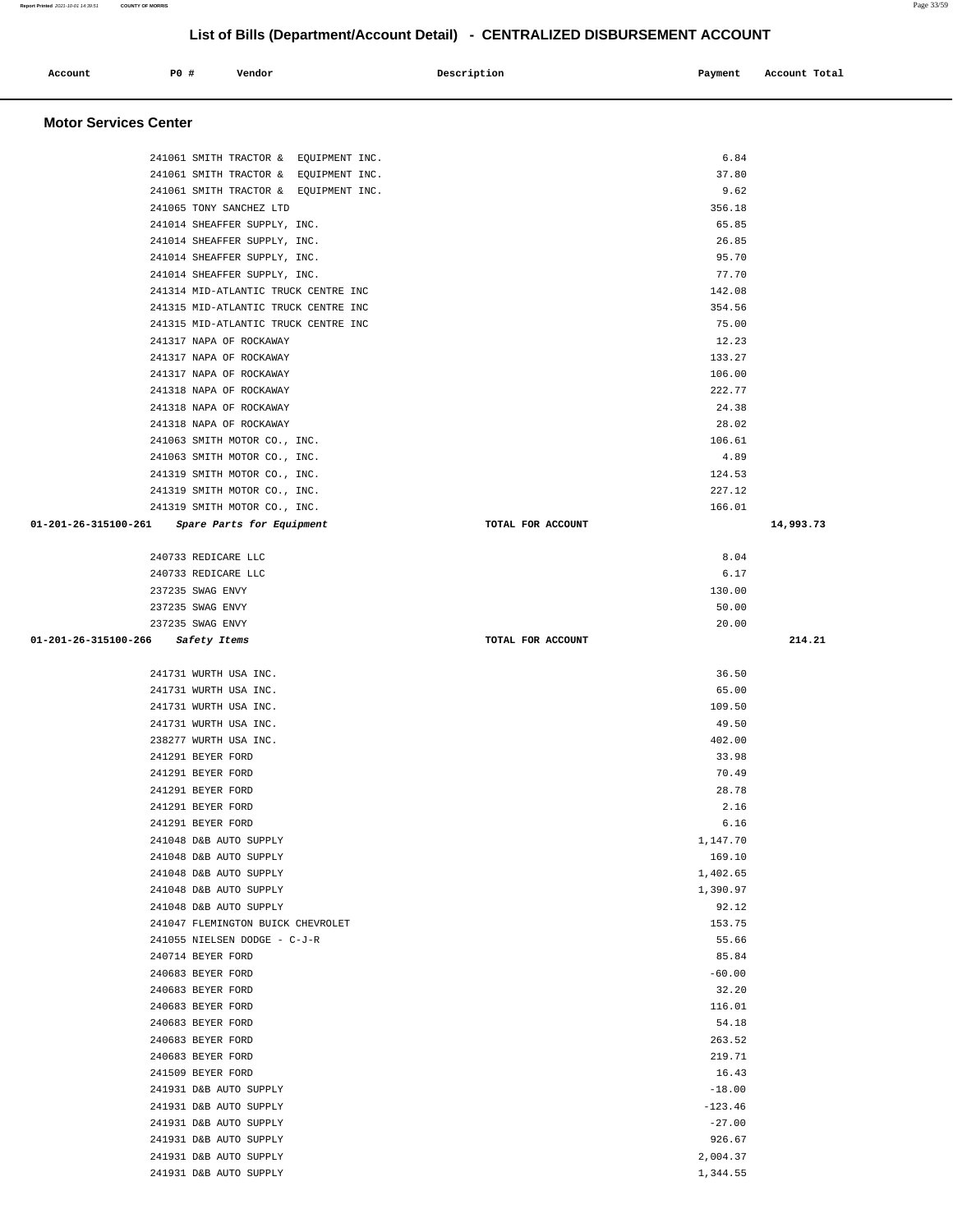| Account | PO# | Vendor | Description | Payment | Account Total |
|---------|-----|--------|-------------|---------|---------------|
|         |     |        |             |         |               |
|         |     |        |             |         |               |

#### **Motor Services Center**

|                                         | TOTAL for Motor Services Center                              |                   | 67,934.80    |
|-----------------------------------------|--------------------------------------------------------------|-------------------|--------------|
|                                         |                                                              |                   | ------------ |
|                                         |                                                              |                   |              |
| 01-201-26-315100-291    Vehicle Repairs |                                                              | TOTAL FOR ACCOUNT | 24,835.38    |
|                                         | 241062 SMITH MOTOR CO., INC.                                 | 23.58             |              |
|                                         | 241062 SMITH MOTOR CO., INC.                                 | 22.26             |              |
|                                         | 241062 SMITH MOTOR CO., INC.                                 | 58.66             |              |
|                                         | 241062 SMITH MOTOR CO., INC.                                 | 65.66             |              |
|                                         | 241064 SMITH MOTOR CO., INC.                                 | 17.73             |              |
|                                         | 240809 SMITH MOTOR CO., INC.<br>241064 SMITH MOTOR CO., INC. | 39.86<br>232.47   |              |
|                                         | 240809 SMITH MOTOR CO., INC.                                 | 54.75             |              |
|                                         | 241316 NIELSEN DODGE - C-J-R                                 | 17.25             |              |
|                                         | 241316 NIELSEN DODGE - C-J-R                                 | 3,395.00          |              |
|                                         | 241316 NIELSEN DODGE - C-J-R                                 | 111.75            |              |
|                                         | 241309 D&B AUTO SUPPLY                                       | 275.20            |              |
|                                         | 241309 D&B AUTO SUPPLY                                       | 351.05            |              |
|                                         | 241309 D&B AUTO SUPPLY                                       | 490.02            |              |
|                                         | 241309 D&B AUTO SUPPLY                                       | 927.16            |              |
|                                         | 241309 D&B AUTO SUPPLY                                       | $-46.01$          |              |
|                                         | 241309 D&B AUTO SUPPLY                                       | $-62.45$          |              |
|                                         | 241309 D&B AUTO SUPPLY                                       | $-236.00$         |              |
|                                         | 241046 CY DRAKE LOCKSMITHS, INC.                             | 169.00            |              |
|                                         | 240685 BUY WISE AUTO PARTS                                   | 507.39            |              |
|                                         | 240685 BUY WISE AUTO PARTS                                   | $-48.00$          |              |
|                                         | 241044 BEYER FORD                                            | 386.86            |              |
|                                         | 241044 BEYER FORD                                            | 121.00            |              |
|                                         | 241044 BEYER FORD                                            | 39.96             |              |
|                                         | 241042 BEYER FORD                                            | 916.30            |              |
|                                         | 241042 BEYER FORD                                            | 34.72             |              |
|                                         | 241042 BEYER FORD                                            | 32.96             |              |
|                                         | 241482 D&B AUTO SUPPLY                                       | 743.69            |              |
|                                         | 241482 D&B AUTO SUPPLY                                       | 1,705.41          |              |
|                                         | 241482 D&B AUTO SUPPLY                                       | 863.13            |              |
|                                         | 241482 D&B AUTO SUPPLY                                       | 1,252.85          |              |
|                                         | 241482 D&B AUTO SUPPLY                                       | 277.20            |              |
|                                         | 241482 D&B AUTO SUPPLY                                       | 803.34            |              |
|                                         | 241480 FLEMINGTON BUICK CHEVROLET                            | 79.45             |              |
|                                         | 241480 FLEMINGTON BUICK CHEVROLET                            | 110.26            |              |
|                                         | 241480 FLEMINGTON BUICK CHEVROLET                            | 162.29            |              |
|                                         | 241480 FLEMINGTON BUICK CHEVROLET                            | 79.45             |              |
|                                         | 241931 D&B AUTO SUPPLY                                       | 809.14            |              |
|                                         |                                                              |                   |              |

# **Mosquito Extermination**

| 241241 FORESTRY SUPPLIERS, INC.                        |                   | 21.95     |       |
|--------------------------------------------------------|-------------------|-----------|-------|
| 241241 FORESTRY SUPPLIERS, INC.                        |                   | 24.99     |       |
| 241241 FORESTRY SUPPLIERS, INC.                        |                   | 12.42     |       |
| <i>Administrative Services</i><br>01-201-26-320100-021 | TOTAL FOR ACCOUNT |           | 59.36 |
|                                                        |                   |           |       |
| 240840 GRAINGER                                        |                   | 251.60    |       |
| 240307 4 IMPRINT INC.                                  |                   | 930.00    |       |
| 240307 4 IMPRINT INC.                                  |                   | $-98.00$  |       |
| 240307 4 IMPRINT INC.                                  |                   | 50.00     |       |
| 240307 4 IMPRINT INC.                                  |                   | 37.02     |       |
| 240307 4 IMPRINT INC.                                  |                   | 950.00    |       |
| 240307 4 IMPRINT INC.                                  |                   | $-100.00$ |       |
| 240307 4 IMPRINT INC.                                  |                   | 50.00     |       |
| 240307 4 IMPRINT INC.                                  |                   | 30.54     |       |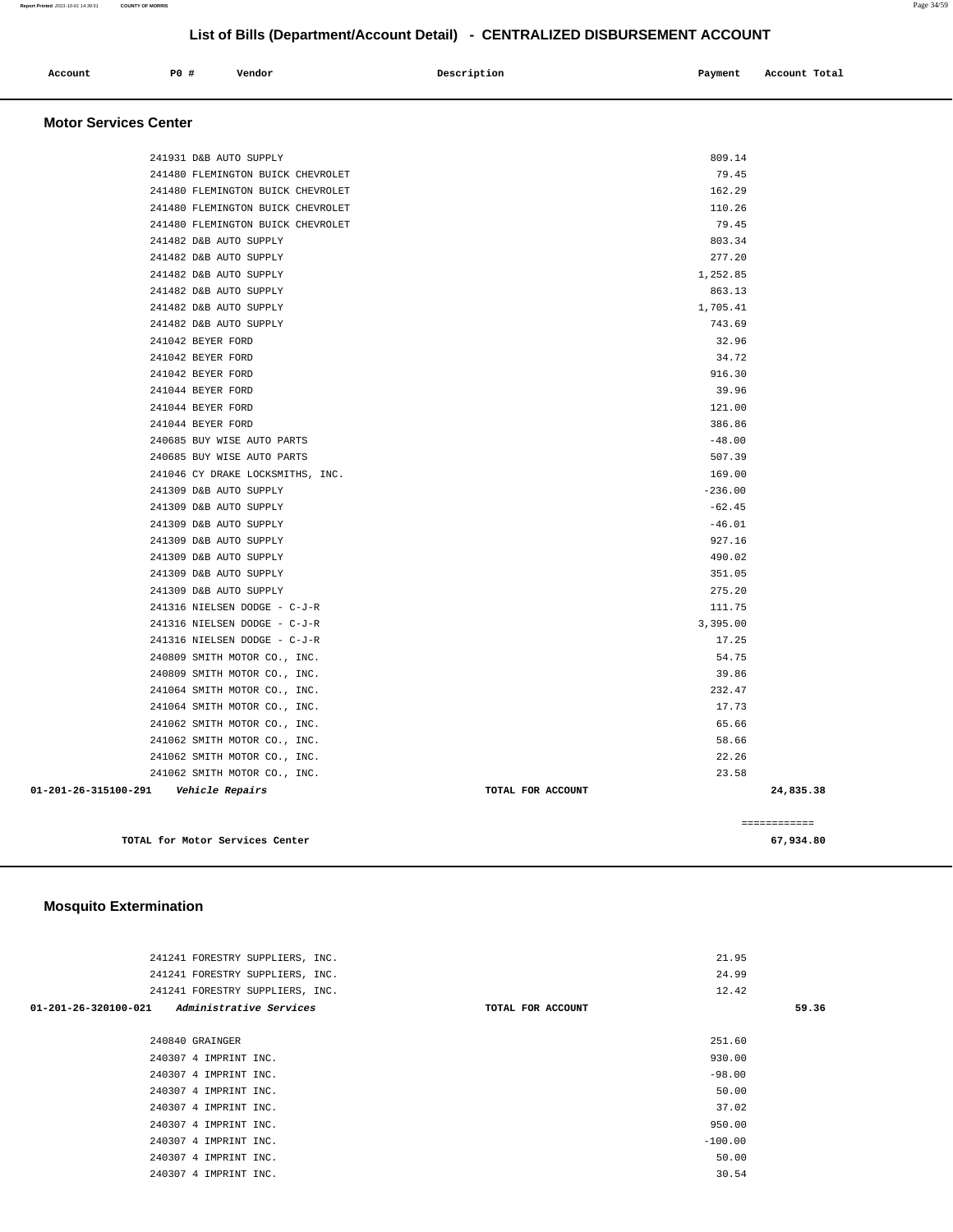| Account | P0 # | Vendor | Description | Payment | Account Total |
|---------|------|--------|-------------|---------|---------------|
|         |      |        |             |         |               |

# **Mosquito Extermination**

|                            | 240307 4 IMPRINT INC.                               |                   | 270.00     |           |
|----------------------------|-----------------------------------------------------|-------------------|------------|-----------|
|                            | 240307 4 IMPRINT INC.                               |                   | $-26.50$   |           |
|                            | 240307 4 IMPRINT INC.                               |                   | 15.00      |           |
|                            | 240307 4 IMPRINT INC.                               |                   | $-20.00$   |           |
|                            | 240307 4 IMPRINT INC.                               |                   | 11.25      |           |
|                            |                                                     |                   |            |           |
|                            | 240307 4 IMPRINT INC.                               |                   | 270.00     |           |
|                            | 240307 4 IMPRINT INC.                               |                   | $-25.00$   |           |
|                            | 240307 4 IMPRINT INC.                               |                   | 15.00      |           |
|                            | 240307 4 IMPRINT INC.                               |                   | $-20.00$   |           |
|                            | 240307 4 IMPRINT INC.                               |                   | $-15.00$   |           |
|                            |                                                     |                   |            |           |
|                            | 240307 4 IMPRINT INC.                               |                   | 11.25      |           |
|                            | 240307 4 IMPRINT INC.                               |                   | 270.00     |           |
|                            | 240307 4 IMPRINT INC.                               |                   | $-25.00$   |           |
|                            | 240307 4 IMPRINT INC.                               |                   | 15.00      |           |
|                            | 240307 4 IMPRINT INC.                               |                   | $-20.00$   |           |
|                            |                                                     |                   |            |           |
|                            | 240307 4 IMPRINT INC.                               |                   | $-15.00$   |           |
|                            | 240307 4 IMPRINT INC.                               |                   | 11.25      |           |
|                            | 240307 4 IMPRINT INC.                               |                   | 870.00     |           |
|                            | 240307 4 IMPRINT INC.                               |                   | $-94.50$   |           |
|                            | 240307 4 IMPRINT INC.                               |                   | 35.00      |           |
|                            |                                                     |                   |            |           |
|                            | 240307 4 IMPRINT INC.                               |                   | 40.00      |           |
|                            | 240307 4 IMPRINT INC.                               |                   | 25.08      |           |
|                            | 240307 4 IMPRINT INC.                               |                   | 590.00     |           |
|                            | 240307 4 IMPRINT INC.                               |                   | $-60.00$   |           |
|                            | 240307 4 IMPRINT INC.                               |                   | 10.00      |           |
|                            |                                                     |                   |            |           |
|                            | 240307 4 IMPRINT INC.                               |                   | 17.78      |           |
|                            | 240307 4 IMPRINT INC.                               |                   | 660.00     |           |
|                            | 240307 4 IMPRINT INC.                               |                   | $-71.50$   |           |
|                            | 240307 4 IMPRINT INC.                               |                   | 55.00      |           |
|                            | 240307 4 IMPRINT INC.                               |                   | 44.52      |           |
|                            |                                                     |                   |            |           |
|                            |                                                     |                   |            |           |
|                            | $01-201-26-320100-039$ Education Schools & Training | TOTAL FOR ACCOUNT |            | 4,944.79  |
|                            |                                                     |                   |            |           |
|                            | 241742 NJ ADVANCE MEDIA                             |                   | 128.80     |           |
| 01-201-26-320100-051 Legal |                                                     | TOTAL FOR ACCOUNT |            | 128.80    |
|                            |                                                     |                   |            |           |
|                            |                                                     |                   |            |           |
|                            | 241743 RICOH AMERICAS CORPORATION                   |                   | 897.53     |           |
|                            | 01-201-26-320100-163 Office Machines                | TOTAL FOR ACCOUNT |            | 897.53    |
|                            |                                                     |                   |            |           |
|                            | 238355 CLARKE MOSQUITO CONTROL                      |                   | 3,881.35   |           |
|                            | 240841 CLARKE MOSQUITO CONTROL                      |                   | 5,118.00   |           |
|                            | 237904 CLARKE MOSQUITO CONTROL                      |                   | 3,881.35   |           |
|                            |                                                     |                   |            |           |
|                            | 240836 ADAPCO, INC.                                 |                   | 14, 112.00 |           |
|                            | 241220 ADAPCO, INC.                                 |                   | 2,416.00   |           |
|                            | 241220 ADAPCO, INC.                                 |                   | 6,388.75   |           |
| 01-201-26-320100-225       | <i>Chemicals &amp; Sprays</i>                       | TOTAL FOR ACCOUNT |            | 35,797.45 |
|                            |                                                     |                   |            |           |
|                            |                                                     |                   |            |           |
|                            | 241200 AMERICAN WEAR INC.                           |                   | 73.21      |           |
|                            | 241200 AMERICAN WEAR INC.                           |                   | 73.21      |           |
|                            | 241200 AMERICAN WEAR INC.                           |                   | 73.21      |           |
|                            | 241200 AMERICAN WEAR INC.                           |                   | 73.21      |           |
|                            | 241638 ESPOSITO'S ICE SERVICE                       |                   | 52.00      |           |
|                            | 241638 ESPOSITO'S ICE SERVICE                       |                   | 48.00      |           |
|                            | 241638 ESPOSITO'S ICE SERVICE                       |                   | 48.00      |           |
|                            |                                                     |                   |            |           |
|                            | 241638 ESPOSITO'S ICE SERVICE                       |                   | 52.00      |           |
| 01-201-26-320100-251       | Ground Maintenance Supplies                         | TOTAL FOR ACCOUNT |            | 492.84    |
|                            |                                                     |                   |            |           |
|                            | 240840 GRAINGER                                     |                   | 58.52      |           |
|                            | 240840 GRAINGER                                     |                   | 87.78      |           |
|                            |                                                     |                   |            |           |
|                            | 240840 GRAINGER                                     |                   | 29.51      |           |
|                            | 240840 GRAINGER                                     |                   | 16.69      |           |
|                            | 238555 FLEMINGTON DEPT STORE INC                    |                   | 132.90     |           |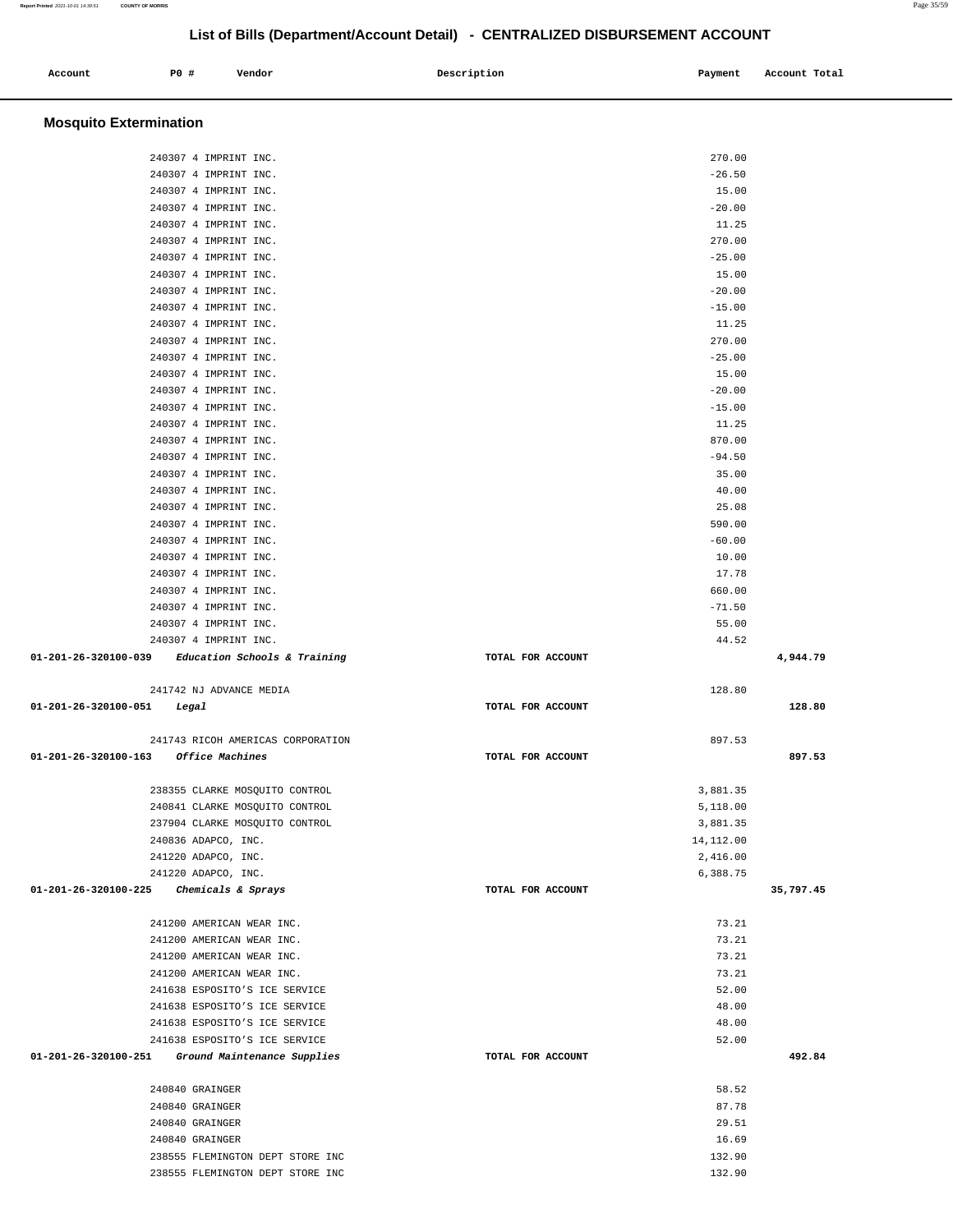| Account<br>. | P0 # | Vendor | Description | Payment | Account Total |
|--------------|------|--------|-------------|---------|---------------|
|              |      |        |             |         |               |

# **Mosquito Extermination**

| TOTAL for Mosquito Extermination                      |                                  |                   |        | 44,430.23    |
|-------------------------------------------------------|----------------------------------|-------------------|--------|--------------|
|                                                       |                                  |                   |        | ============ |
| 01-201-26-320100-291<br><i><b>Vehicle Repairs</b></i> |                                  | TOTAL FOR ACCOUNT |        | 306.50       |
|                                                       | 238071 HANOVER POWER SPORTS      |                   | 101.98 |              |
| 240309 BEYER FORD                                     |                                  |                   | 65.32  |              |
|                                                       | 241142 NIELSEN DODGE - C-J-R     |                   | 139.20 |              |
| 01-201-26-320100-258<br>Equipment                     |                                  | TOTAL FOR ACCOUNT |        | 1,802.96     |
|                                                       | 240472 TOMAR INDUSTRIES INC      |                   | 12.00  |              |
|                                                       | 240472 TOMAR INDUSTRIES INC      |                   | 61.00  |              |
|                                                       | 240472 TOMAR INDUSTRIES INC      |                   | 59.00  |              |
|                                                       | 240472 TOMAR INDUSTRIES INC      |                   | 360.00 |              |
|                                                       | 240472 TOMAR INDUSTRIES INC      |                   | 340.00 |              |
|                                                       | 240839 MORRISTOWN LUMBER &       |                   | 10.78  |              |
|                                                       | 240839 MORRISTOWN LUMBER &       |                   | 3.98   |              |
|                                                       | 240839 MORRISTOWN LUMBER &       |                   | 7.98   |              |
|                                                       | 240839 MORRISTOWN LUMBER &       |                   | 24.99  |              |
|                                                       | 240839 MORRISTOWN LUMBER &       |                   | 1.69   |              |
|                                                       | 240839 MORRISTOWN LUMBER &       |                   | 14.99  |              |
|                                                       | 240839 MORRISTOWN LUMBER &       |                   | 7.99   |              |
|                                                       | 240839 MORRISTOWN LUMBER &       |                   | 14.99  |              |
|                                                       | 240839 MORRISTOWN LUMBER &       |                   | 4.99   |              |
|                                                       | 240839 MORRISTOWN LUMBER &       |                   | 7.59   |              |
|                                                       | 240839 MORRISTOWN LUMBER &       |                   | 13.99  |              |
|                                                       | 238555 FLEMINGTON DEPT STORE INC |                   | 398.70 |              |

# **Health Management**

| 241333 VERIZON WIRELESS        |                                       |                   | 1,052.07 |              |
|--------------------------------|---------------------------------------|-------------------|----------|--------------|
| 241335 VERIZON WIRELESS        |                                       |                   | 1,052.07 |              |
| $01 - 201 - 27 - 330100 - 031$ | Cellular Phone/Pagers                 | TOTAL FOR ACCOUNT |          | 2,104.14     |
|                                |                                       |                   |          |              |
|                                | 241789 MARIO'S FAMOUS ITALIAN         |                   | 185.75   |              |
| 01-201-27-330100-039           | Education Schools & Training          | TOTAL FOR ACCOUNT |          | 185.75       |
|                                |                                       |                   |          |              |
| 241143 GRAINGER                |                                       |                   | 106.22   |              |
|                                | 238530 NORTHEAST COMMUNICATIONS, INC. |                   | 135.00   |              |
|                                | 234186 PINE ENVIRONMENTAL SERVICES    |                   | 270.00   |              |
|                                | 234186 PINE ENVIRONMENTAL SERVICES    |                   | 10.00    |              |
|                                | 234186 PINE ENVIRONMENTAL SERVICES    |                   | 260.50   |              |
|                                | 237555 PINE ENVIRONMENTAL SERVICES    |                   | 536.00   |              |
| 242275 COUNTY OF MORRIS        |                                       |                   | 10.12    |              |
| $01 - 201 - 27 - 330100 - 210$ | Environmental Compliance              | TOTAL FOR ACCOUNT |          | 1,327.84     |
|                                |                                       |                   |          |              |
|                                |                                       |                   |          | ------------ |
| TOTAL for Health Management    |                                       |                   |          | 3,617.73     |
|                                |                                       |                   |          |              |

#### **Human Services**

| 241098 W.B. MASON COMPANY INC                        |                   | 343.50 |        |
|------------------------------------------------------|-------------------|--------|--------|
| Office Supplies & Stationery<br>01-201-27-331100-058 | TOTAL FOR ACCOUNT |        | 343.50 |
| 241781 MENTAL HEALTH ASSOCIATION OF                  |                   | 150.00 |        |
| 01-201-27-331100-059<br>Other General Expenses       | TOTAL FOR ACCOUNT |        | 150.00 |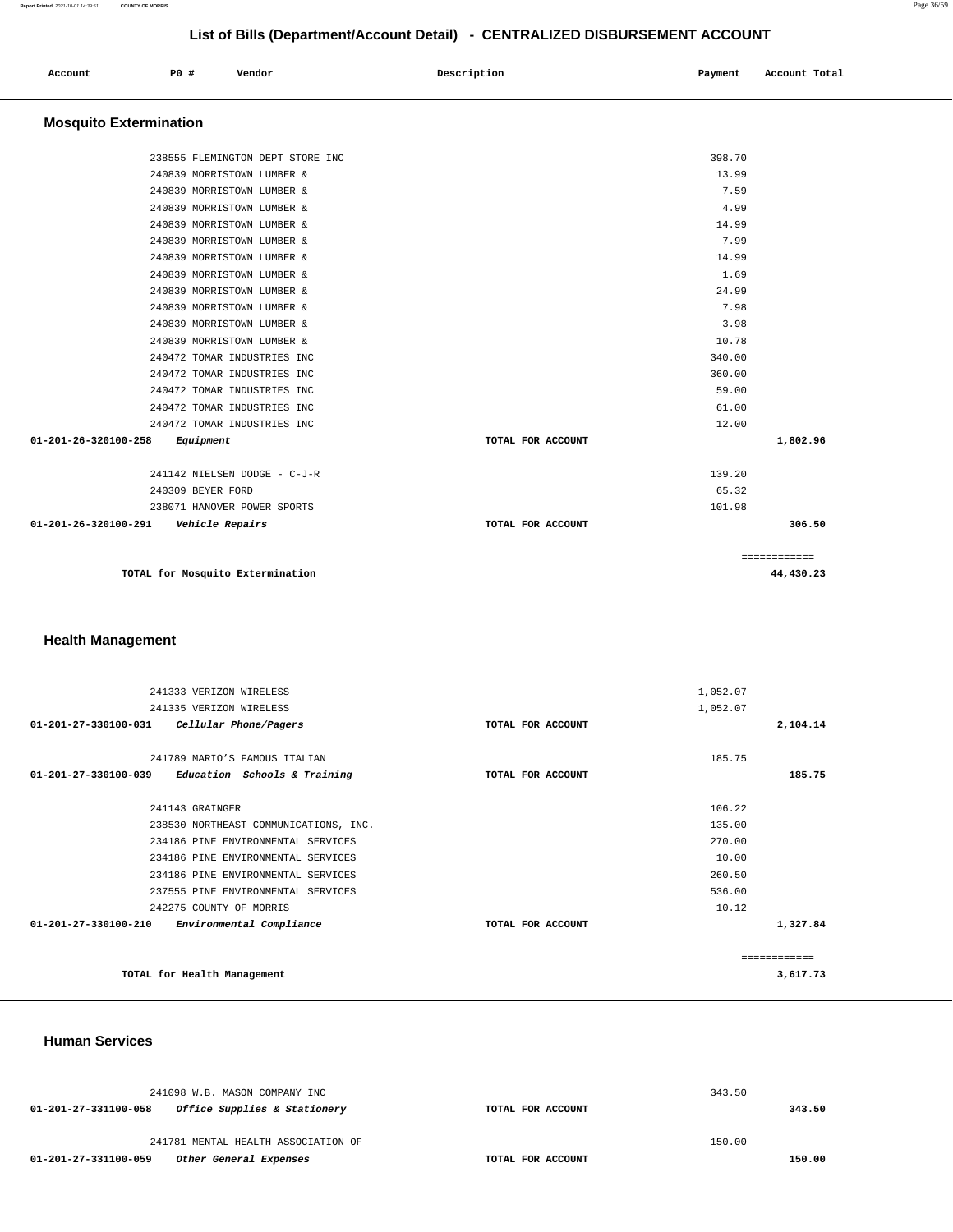| Account                        | <b>PO #</b>              | Vendor                                      | Description       | Payment   | Account Total |
|--------------------------------|--------------------------|---------------------------------------------|-------------------|-----------|---------------|
| <b>Human Services</b>          |                          |                                             |                   |           |               |
|                                | 242275 COUNTY OF MORRIS  |                                             |                   | 52.94     |               |
| 01-201-27-331100-068           |                          | Postage & Metered Mail                      | TOTAL FOR ACCOUNT |           | 52.94         |
|                                |                          | 241767 NJ HOUSING & MORTGAGE FINANCE AGENCY |                   | 13,000.00 |               |
| $01 - 201 - 27 - 331100 - 084$ |                          | Other Outside Services                      | TOTAL FOR ACCOUNT |           | 13,000.00     |
|                                |                          | 240673 LONGFELLOWS SANDWICH DELI            |                   | 76.00     |               |
|                                | 241796 AMY ARCHER        |                                             |                   | 116.05    |               |
| 01-201-27-331100-088           |                          | Meeting Exp Advisory Board Etc              | TOTAL FOR ACCOUNT |           | 192.05        |
|                                |                          |                                             |                   |           | ---------     |
|                                | TOTAL for Human Services |                                             |                   |           | 13,738.49     |

**Report Printed** 2021-10-01 14:39:51 **COUNTY OF MORRIS** Page 37/59

#### **Youth Shelter**

| 241943 ALLEN PAPER & SUPPLY CO                |                   | 270.00        |
|-----------------------------------------------|-------------------|---------------|
| 241698 OFFICE CONCEPTS GROUP, INC.            |                   | 125.74        |
| 241698 OFFICE CONCEPTS GROUP, INC.            |                   | 50.97         |
| 01-201-27-331110-059 Other General Expenses   | TOTAL FOR ACCOUNT | 446.71        |
|                                               |                   |               |
| 242275 COUNTY OF MORRIS                       |                   | 2.12          |
| 01-201-27-331110-068 Postage and Metered Mail | TOTAL FOR ACCOUNT | 2.12          |
|                                               |                   | 499.80        |
| 241223 NU-WAY CONCESSIONAIRES INC             |                   |               |
| 241223 NU-WAY CONCESSIONAIRES INC             |                   | 145.28        |
| 241223 NU-WAY CONCESSIONAIRES INC             |                   | 257.37        |
| 241216 NU-WAY CONCESSIONAIRES INC             |                   | 334.33        |
| 241216 NU-WAY CONCESSIONAIRES INC             |                   | 481.76        |
| 241216 NU-WAY CONCESSIONAIRES INC             |                   | 360.99        |
| 241216 NU-WAY CONCESSIONAIRES INC             |                   | 784.68        |
| $01 - 201 - 27 - 331110 - 185$ Food           | TOTAL FOR ACCOUNT | 2,864.21      |
| 241755 HENRY SCHEIN INC                       |                   | 53.99         |
| 241755 HENRY SCHEIN INC                       |                   | 14.25         |
| 241943 ALLEN PAPER & SUPPLY CO                |                   | 169.80        |
| 241466 ATLANTIC CORPORATE HEALTH              |                   | 8,792.00      |
| 241897 HENRY SCHEIN INC                       |                   | 1,481.96      |
| 241897 HENRY SCHEIN INC                       |                   | 7.97          |
| 240531 TOWNE PHARMACY & SURGICAL              |                   | 166.00        |
| 01-201-27-331110-189 Medical                  | TOTAL FOR ACCOUNT | 10,685.97     |
|                                               |                   |               |
| 240865 CORE PROMOTIONS, LLC                   |                   | 85.50         |
| 240865 CORE PROMOTIONS, LLC                   |                   | 70.50         |
| 240865 CORE PROMOTIONS, LLC                   |                   | 102.00        |
| 240865 CORE PROMOTIONS, LLC                   |                   | 39.00         |
| 240865 CORE PROMOTIONS, LLC                   |                   | 57.00         |
| 240865 CORE PROMOTIONS, LLC                   |                   | 52.00         |
| 01-201-27-331110-202 Uniform And Accessories  | TOTAL FOR ACCOUNT | 406.00        |
|                                               |                   |               |
| 241898 ALLEN PAPER & SUPPLY CO                |                   | 59.80         |
| 240535 W.B. MASON COMPANY INC                 |                   | 23.99         |
| 241723 OFFICE CONCEPTS GROUP, INC.            |                   | 15.62         |
| 241723 OFFICE CONCEPTS GROUP, INC.            |                   | 24.30         |
| $01-201-27-331110-252$ Janitorial Supplies    | TOTAL FOR ACCOUNT | 123.71        |
|                                               |                   |               |
|                                               |                   | ============= |

**TOTAL for Youth Shelter** 

**14,528.72**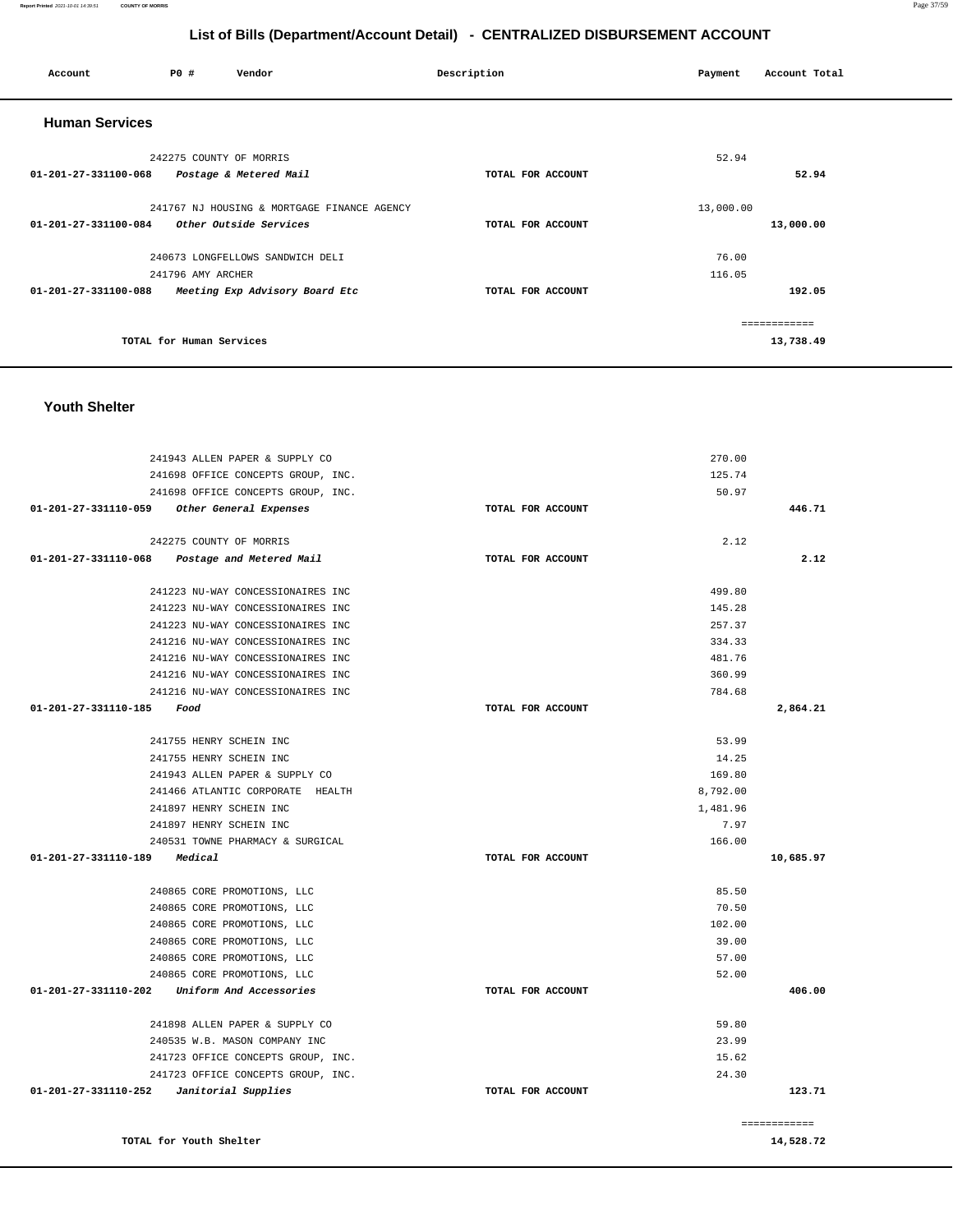| Account | <b>PO #</b> | Vendor | Description | Payment | Account Total |
|---------|-------------|--------|-------------|---------|---------------|
|         |             |        |             |         |               |

# **Office on Aging**

 **DEPARTMENT 342400** 

| 241246 W.B. MASON COMPANY INC                      |                   | 21.06    |               |
|----------------------------------------------------|-------------------|----------|---------------|
| 241246 W.B. MASON COMPANY INC                      |                   | 7.72     |               |
| 241246 W.B. MASON COMPANY INC                      |                   | 13.90    |               |
| 241246 W.B. MASON COMPANY INC                      |                   | 20.08    |               |
| 241246 W.B. MASON COMPANY INC                      |                   | 20.02    |               |
| 241246 W.B. MASON COMPANY INC                      |                   | 6.26     |               |
| 241246 W.B. MASON COMPANY INC                      |                   | 8.00     |               |
| 241246 W.B. MASON COMPANY INC                      |                   | 20.41    |               |
| 241246 W.B. MASON COMPANY INC                      |                   | 6.98     |               |
| 241246 W.B. MASON COMPANY INC                      |                   | 10.92    |               |
| 241251 W.B. MASON COMPANY INC                      |                   | 27.80    |               |
| 241464 W.B. MASON COMPANY INC                      |                   | 17.88    |               |
| 241464 W.B. MASON COMPANY INC                      |                   | $-17.88$ |               |
| 241464 W.B. MASON COMPANY INC                      |                   | 17.88    |               |
| 241464 W.B. MASON COMPANY INC                      |                   | $-4.47$  |               |
| 241569 W.B. MASON COMPANY INC                      |                   | 0.95     |               |
| 241446 W.B. MASON COMPANY INC                      |                   | 23.31    |               |
| 241446 W.B. MASON COMPANY INC                      |                   | 4.51     |               |
| 241446 W.B. MASON COMPANY INC                      |                   | 52.16    |               |
| 01-201-27-333100-058 Office Supplies & Stationery  | TOTAL FOR ACCOUNT |          | 257.49        |
|                                                    |                   |          |               |
| 241246 W.B. MASON COMPANY INC                      |                   | 21.99    |               |
| 241246 W.B. MASON COMPANY INC                      |                   | 7.99     |               |
| 241246 W.B. MASON COMPANY INC                      |                   | 10.98    |               |
| 241712 PATRICIA PETRILLO                           |                   | 42.97    |               |
| 239799 W.B. MASON COMPANY INC                      |                   | 24.45    |               |
| 241465 PATRICIA PETRILLO                           |                   | 29.83    |               |
| 241465 PATRICIA PETRILLO                           |                   | 12.67    |               |
| 01-201-27-333100-059 Other General Expenses        | TOTAL FOR ACCOUNT |          | 150.88        |
|                                                    |                   |          |               |
| 242275 COUNTY OF MORRIS                            | TOTAL FOR ACCOUNT | 55.58    | 55.58         |
| 01-201-27-333100-068 Postage & Metered Mail        |                   |          |               |
|                                                    |                   |          |               |
| 242065 DOUGLAS A. BALLAN                           | TOTAL FOR ACCOUNT | 700.00   | 700.00        |
|                                                    |                   |          |               |
| 241568 RICOH AMERICAS CORPORATION                  |                   | 970.21   |               |
|                                                    | TOTAL FOR ACCOUNT |          | 970.21        |
|                                                    |                   |          |               |
| 240602 4 IMPRINT INC.                              |                   | 671.06   |               |
| 01-203-27-333100-059 (2020) Other General Expenses | TOTAL FOR ACCOUNT |          | 671.06        |
|                                                    |                   |          |               |
| 242053 JUST JIM CLEANING SERVICE                   |                   | 275.00   |               |
| 01-203-27-333100-084 (2020) Other Outside Services | TOTAL FOR ACCOUNT |          | 275.00        |
|                                                    |                   |          |               |
|                                                    |                   |          | ============= |
| TOTAL for Office on Aging                          |                   |          | 3,080.22      |
|                                                    |                   |          |               |

241777 NEW HOPE FOUNDATION INC. **01-201-27-342400-491 GIA-Ch 51 Match-New Hope Foundation TOTAL FOR ACCOUNT**  2,800.00 **2,800.00 TOTAL for DEPARTMENT 342400**  ============

**2,800.00**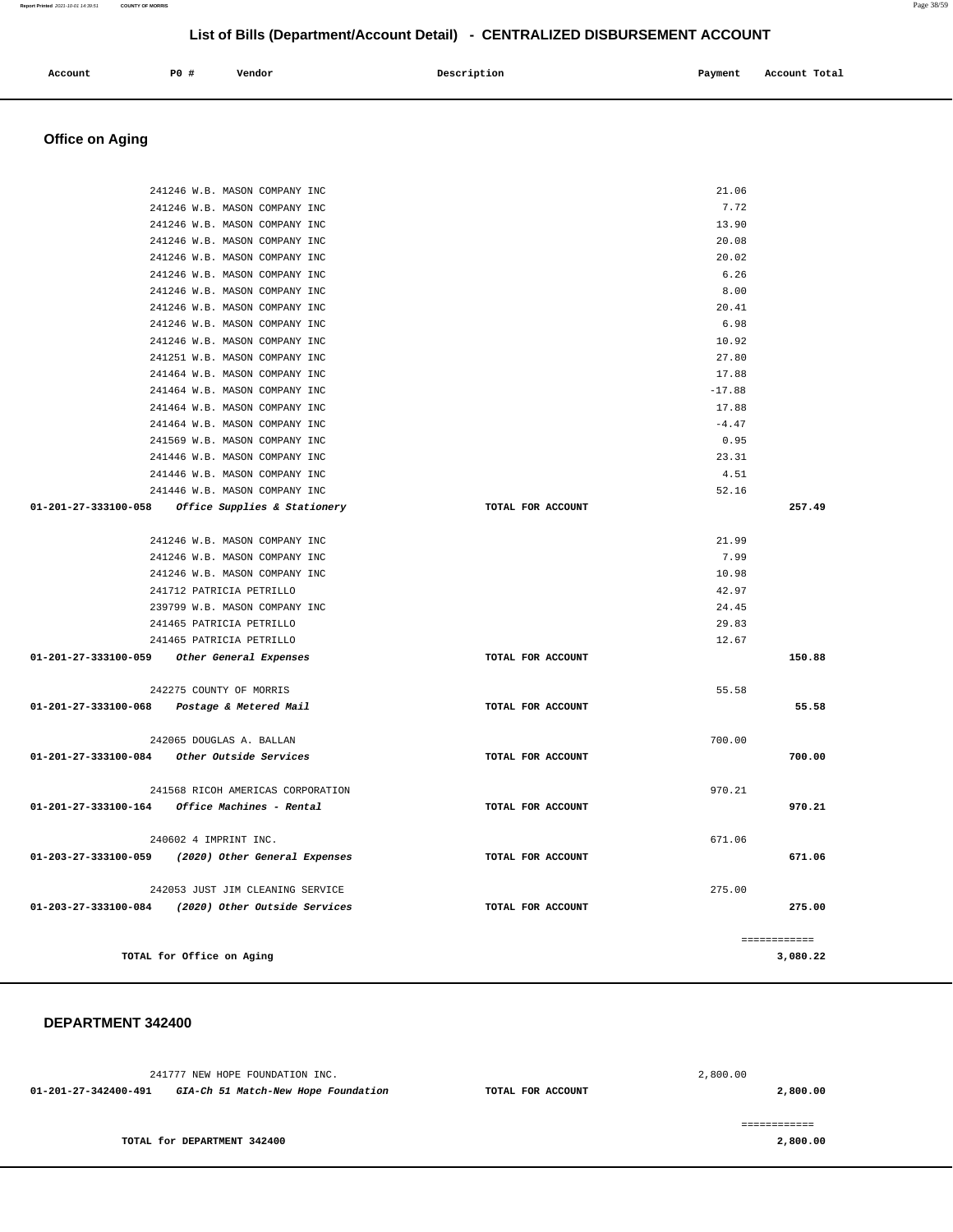**Report Printed** 2021-10-01 14:39:51 **COUNTY OF MORRIS** Page 39/59

# **List of Bills (Department/Account Detail) - CENTRALIZED DISBURSEMENT ACCOUNT**

| Account              | <b>PO #</b>                 | Vendor                             | Description       | Payment  | Account Total |
|----------------------|-----------------------------|------------------------------------|-------------------|----------|---------------|
| DEPARTMENT 342500    |                             |                                    |                   |          |               |
|                      |                             | 241988 DAWN CENTER FOR INDEPENDENT |                   | 9,482.00 |               |
|                      |                             | 241986 DAWN CENTER FOR INDEPENDENT |                   | 81.00    |               |
|                      |                             | 241985 DAWN CENTER FOR INDEPENDENT |                   | 903.00   |               |
|                      |                             | 241938 DAWN CENTER FOR INDEPENDENT |                   | 5,868.00 |               |
| 01-201-27-342500-473 |                             | GIA-Agng&Dsbld-DAWN Center         | TOTAL FOR ACCOUNT |          | 16,334.00     |
|                      |                             |                                    |                   |          | ------------  |
|                      | TOTAL for DEPARTMENT 342500 |                                    |                   |          | 16,334.00     |

# **Seniors, Disabled & Veterans**

| TOTAL for Seniors, Disabled & Veterans               |                   | 391.33       |
|------------------------------------------------------|-------------------|--------------|
|                                                      |                   | ============ |
| 01-201-27-343100-058<br>Office Supplies & Stationery | TOTAL FOR ACCOUNT | 391.33       |
| 241447 W.B. MASON COMPANY INC                        | 3.40              |              |
| 241447 W.B. MASON COMPANY INC                        | 15.52             |              |
| 241250 W.B. MASON COMPANY INC                        | 1.52              |              |
| 241250 W.B. MASON COMPANY INC                        | 22.96             |              |
| 241250 W.B. MASON COMPANY INC                        | 45.36             |              |
| 241250 W.B. MASON COMPANY INC                        | 7.96              |              |
| 241250 W.B. MASON COMPANY INC                        | 16.28             |              |
| 241250 W.B. MASON COMPANY INC                        | 18.20             |              |
| 241250 W.B. MASON COMPANY INC                        | 50.68             |              |
| 241250 W.B. MASON COMPANY INC                        | 95.54             |              |
| 241250 W.B. MASON COMPANY INC                        | 13.10             |              |
| 241250 W.B. MASON COMPANY INC                        | 17.33             |              |
| 241250 W.B. MASON COMPANY INC                        | 12.08             |              |
| 241250 W.B. MASON COMPANY INC                        | 8.64              |              |
| 241250 W.B. MASON COMPANY INC                        | 31.70             |              |
| 241250 W.B. MASON COMPANY INC                        | 10.03             |              |
| 241250 W.B. MASON COMPANY INC                        | 5.47              |              |
| 241250 W.B. MASON COMPANY INC                        | 15.56             |              |
|                                                      |                   |              |

#### **County Board of Social Service**

| 242231 COUNTY OF MORRIS                           | 19,350.30         |           |
|---------------------------------------------------|-------------------|-----------|
| 242231 COUNTY OF MORRIS                           | 4,976.00          |           |
| 242231 COUNTY OF MORRIS                           | 8,336.00          |           |
| 242231 COUNTY OF MORRIS                           | 5,936.00          |           |
| 242231 COUNTY OF MORRIS                           | 8,608.00          |           |
| 242231 COUNTY OF MORRIS                           | 6, 240.00         |           |
| 242231 COUNTY OF MORRIS                           | 9,120.00          |           |
| $01-201-27-345100-011$ Salaries & Wages-Full Time | TOTAL FOR ACCOUNT | 62,566.30 |
|                                                   |                   |           |
| 241019 OFFICE CONCEPTS GROUP, INC.                | 363.90            |           |
| 241019 OFFICE CONCEPTS GROUP, INC.                | 27.92             |           |
| 241019 OFFICE CONCEPTS GROUP, INC.                | 57.82             |           |
| 240620 MGL PRINTING SOLUTIONS                     | 89.00             |           |
| 240620 MGL PRINTING SOLUTIONS                     | 149.00            |           |
| 240620 MGL PRINTING SOLUTIONS                     | 195.00            |           |
| 240620 MGL PRINTING SOLUTIONS                     | 195.00            |           |
| 240620 MGL PRINTING SOLUTIONS                     | 339.00            |           |
| 240620 MGL PRINTING SOLUTIONS                     | 68.00             |           |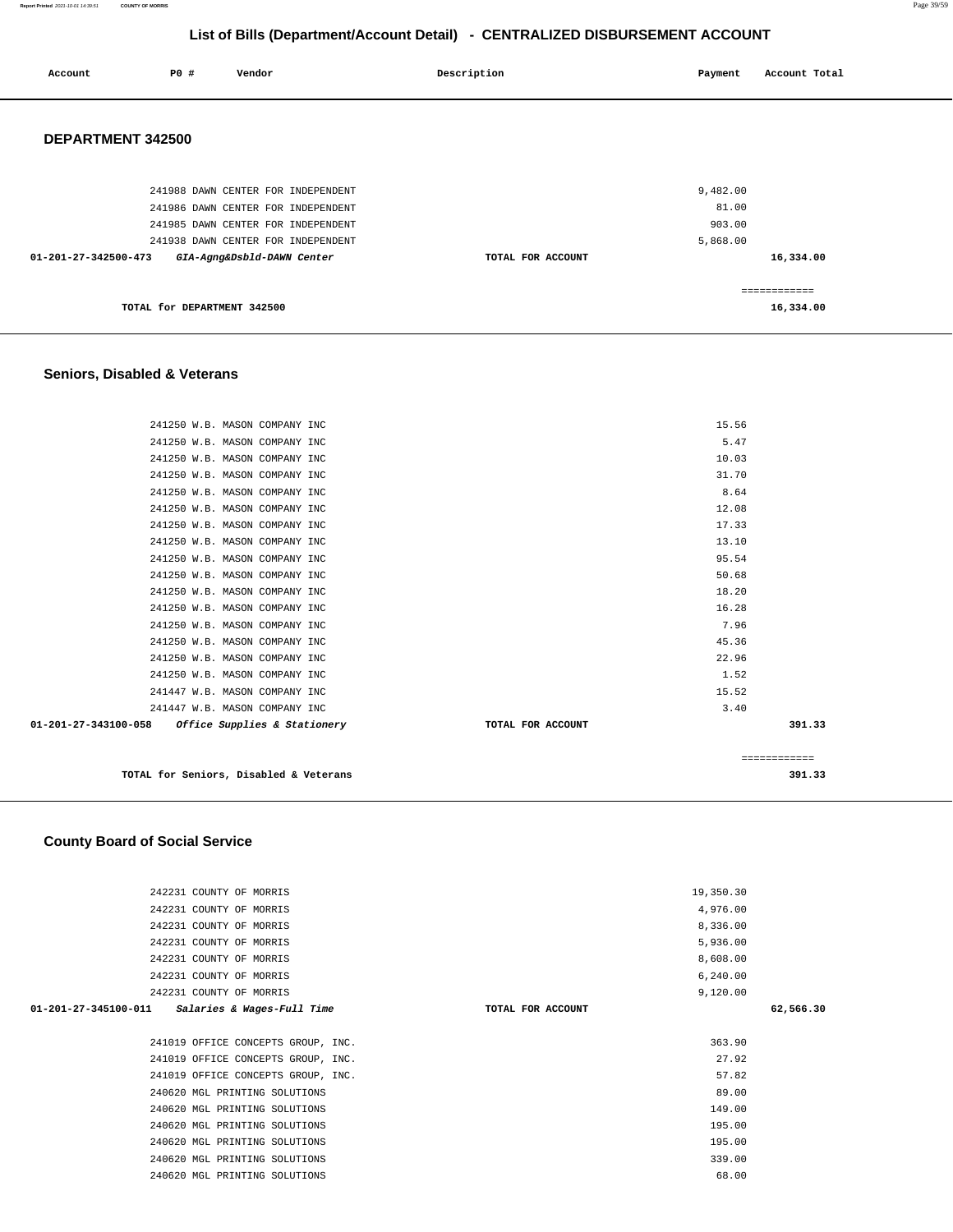| Account                               | P0 #         | Vendor                                                         | Description       | Payment         | Account Total |
|---------------------------------------|--------------|----------------------------------------------------------------|-------------------|-----------------|---------------|
| <b>County Board of Social Service</b> |              |                                                                |                   |                 |               |
|                                       |              |                                                                |                   |                 |               |
|                                       |              | 240620 MGL PRINTING SOLUTIONS                                  |                   | 422.50          |               |
|                                       |              | 240620 MGL PRINTING SOLUTIONS<br>240620 MGL PRINTING SOLUTIONS |                   | 43.00<br>695.00 |               |
|                                       |              | 240620 MGL PRINTING SOLUTIONS                                  |                   | 74.00           |               |
|                                       |              | 241387 OFFICE CONCEPTS GROUP, INC.                             |                   | 680.76          |               |
|                                       |              | 241596 LANGUAGE LINE SERVICES                                  |                   | 314.50          |               |
|                                       |              | 240649 LANGUAGE LINE SERVICES                                  |                   | 212.50          |               |
| 01-201-27-345100-058                  |              | Office Supplies & Stationery                                   | TOTAL FOR ACCOUNT |                 | 3,926.90      |
|                                       |              | 241750 CABLEVISION LIGHTPATH NJ LLC                            |                   | 718.36          |               |
|                                       |              | 241751 CABLEVISION LIGHTPATH NJ LLC                            |                   | 1,065.76        |               |
|                                       |              | 241333 VERIZON WIRELESS                                        |                   | 802.59          |               |
|                                       |              | 241335 VERIZON WIRELESS                                        |                   | 802.26          |               |
| 01-201-27-345100-146                  |              | Telephone                                                      | TOTAL FOR ACCOUNT |                 | 3,388.97      |
|                                       |              | 241629 N.J. NATURAL GAS COMPANY                                |                   | 34.85           |               |
|                                       |              | 241602 DOVER WATER COMMISSIONERS                               |                   | 31.67           |               |
|                                       |              | 242192 JERSEY CENTRAL POWER & LIGHT                            |                   | 11.13           |               |
|                                       |              | 242192 JERSEY CENTRAL POWER & LIGHT                            |                   | 11.13           |               |
|                                       |              | 242201 WILLIAM F. BARNISH                                      |                   | 4,342.43        |               |
|                                       |              | 242201 WILLIAM F. BARNISH                                      |                   | 607.33          |               |
| 01-201-27-345100-257                  |              | 241752 CITYSIDE ARCHIVES, LLC                                  |                   | 768.71          |               |
|                                       |              | Rental - Other                                                 | TOTAL FOR ACCOUNT |                 | 5,807.25      |
|                                       |              | 239604 JOHNSON & JOHNSON, ESQS                                 |                   | 2,526.50        |               |
|                                       |              | 239604 JOHNSON & JOHNSON, ESQS                                 |                   | 1,286.50        |               |
|                                       |              | 241386 U.S. SECURITY ASSOCIATES                                |                   | 822.80          |               |
|                                       |              | 241386 U.S. SECURITY ASSOCIATES                                |                   | 647.96          |               |
|                                       |              | 241632 UNITRONIX DATA SYSTEMS INC                              |                   | 9,195.55        |               |
|                                       |              | 240774 UNITRONIX DATA SYSTEMS INC                              |                   | 9,195.55        |               |
| 01-201-27-345100-325                  |              | Special Services                                               | TOTAL FOR ACCOUNT |                 | 23,674.86     |
|                                       |              | 242231 COUNTY OF MORRIS                                        |                   | 1,809.06        |               |
|                                       |              | 242231 COUNTY OF MORRIS                                        |                   | 465.21          |               |
|                                       |              | 242231 COUNTY OF MORRIS                                        |                   | 779.33          |               |
|                                       |              | 242231 COUNTY OF MORRIS                                        |                   | 554.96          |               |
|                                       |              | 242231 COUNTY OF MORRIS                                        |                   | 804.76          |               |
|                                       |              | 242231 COUNTY OF MORRIS                                        |                   | 583.38          |               |
|                                       |              | 242231 COUNTY OF MORRIS                                        |                   | 852.63          |               |
| 01-201-27-345100-328 FICA             |              |                                                                | TOTAL FOR ACCOUNT |                 | 5,849.33      |
|                                       | 241389 CHLIC |                                                                |                   | 379, 456.65     |               |
|                                       |              | 241380 DELTA DENTAL INSURANCE COMPANY                          |                   | 61.55           |               |
|                                       |              | 241380 DELTA DENTAL INSURANCE COMPANY                          |                   | 2,639.26        |               |
|                                       |              | 241383 DELTA DENTAL OF NEW JERSEY, INC.                        |                   | 762.72          |               |
|                                       |              | 241383 DELTA DENTAL OF NEW JERSEY, INC.                        |                   | 839.50          |               |
|                                       |              | 241384 FLAGSHIP HEALTH SYSTEMS, INC.                           |                   | 354.75          |               |
| 01-201-27-345100-329                  |              | Hospital Insurance Premiums                                    | TOTAL FOR ACCOUNT |                 | 384, 114.43   |
|                                       |              | 230900 DELL MARKETING L.P.                                     |                   | 2,914.68        |               |
|                                       |              | 230900 DELL MARKETING L.P.                                     |                   | 29, 161.44      |               |
|                                       |              | 01-201-27-345100-334 Minor Equipment Purchases                 | TOTAL FOR ACCOUNT |                 | 32,076.12     |
|                                       | 236394 BFI   |                                                                |                   | 1,458.98        |               |
|                                       |              | 241451 HHH SERVICES                                            |                   | 75.00           |               |
|                                       |              | 241451 HHH SERVICES                                            |                   | 75.00           |               |
|                                       |              | 241451 HHH SERVICES                                            |                   | 75.00           |               |
|                                       |              | 01-201-27-345100-336 Repairs & Alterations                     | TOTAL FOR ACCOUNT |                 | 1,683.98      |
|                                       |              | 241024 LABCORP OF AMERICA HOLDINGS                             |                   | 339.50          |               |
| 01-201-27-345100-351                  |              | Paternity Expenses                                             | TOTAL FOR ACCOUNT |                 | 339.50        |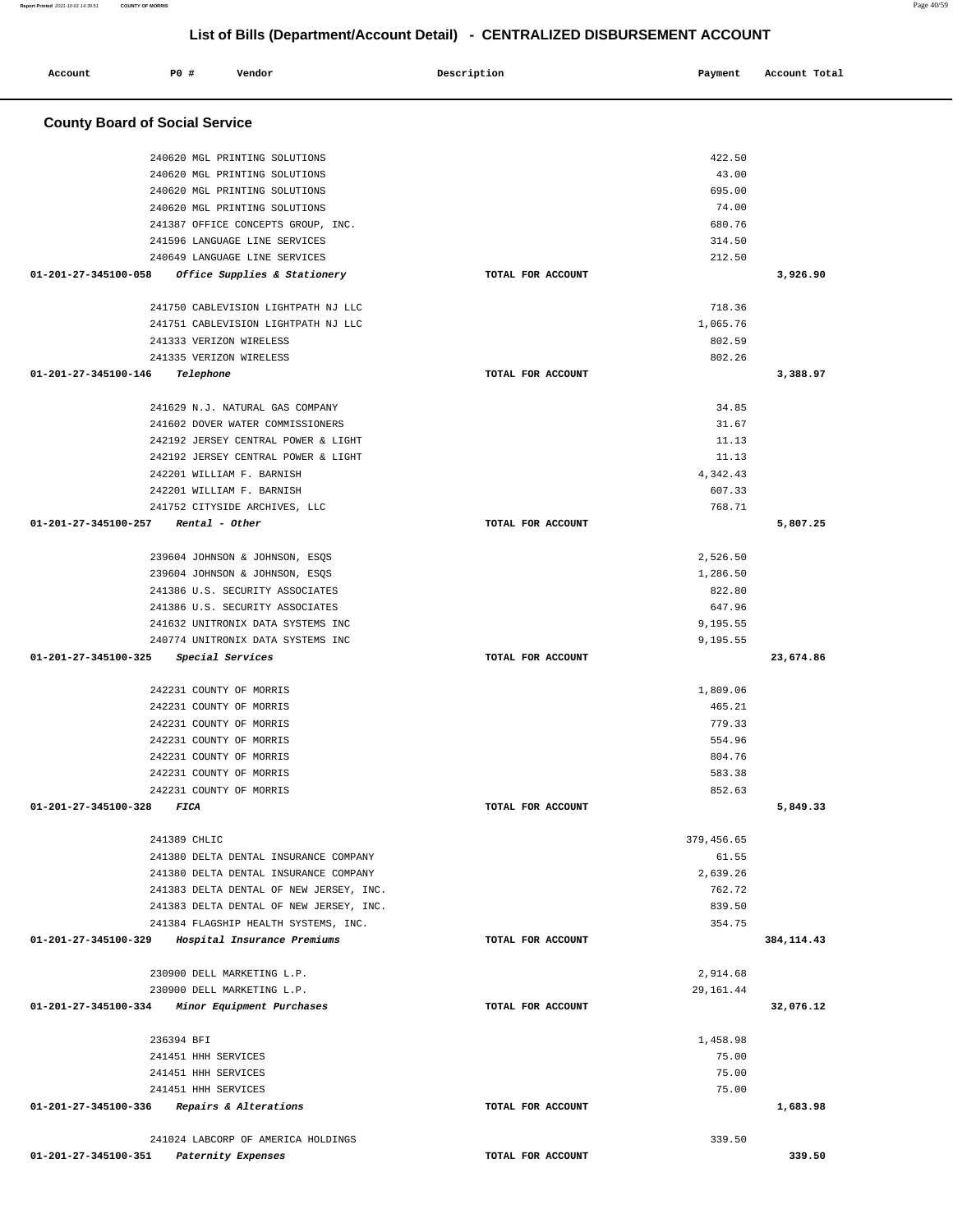**Report Printed** 2021-10-01 14:39:51 **COUNTY OF MORRIS** Page 41/59

# **List of Bills (Department/Account Detail) - CENTRALIZED DISBURSEMENT ACCOUNT**

| Account                               | PO#                   | Vendor                                   | Description       | Payment | Account Total |
|---------------------------------------|-----------------------|------------------------------------------|-------------------|---------|---------------|
| <b>County Board of Social Service</b> |                       |                                          |                   |         |               |
|                                       | 228220 CDW GOVERNMENT |                                          |                   | 506.40  |               |
| 01-203-27-345100-058                  |                       | (2020) Office Supplies & Stationery      | TOTAL FOR ACCOUNT |         | 506.40        |
|                                       |                       |                                          |                   |         | ------------- |
|                                       |                       | TOTAL for County Board of Social Service |                   |         | 523,934.04    |

#### **MV:Administration**

| 241634 SODEXO INC & AFFILIATES                 |                   | 53,134.00    |
|------------------------------------------------|-------------------|--------------|
| 241237 INGLESINO, WEBSTER,                     |                   | 5,912.61     |
| 01-201-27-350100-036<br>Contracted Services    | TOTAL FOR ACCOUNT | 59,046.61    |
|                                                |                   |              |
| 237105 U.S. SECURITY ASSOCIATES                |                   | 13,854.60    |
| 236354 U.S. SECURITY ASSOCIATES                |                   | 13,767.29    |
| 239920 U.S. SECURITY ASSOCIATES                |                   | 14,806.92    |
| $01 - 201 - 27 - 350100 - 266$<br>Safety Items | TOTAL FOR ACCOUNT | 42,428.81    |
|                                                |                   | ------------ |
| TOTAL for MV:Administration                    |                   | 101,475.42   |

#### **Assistance Dep Child:Local Shr**

| 241627 OFFICE OF TEMPORARY ASSISTANCE |                                           |                   | 6,000.00 |
|---------------------------------------|-------------------------------------------|-------------------|----------|
| 01-201-27-354100-091                  | Assistance Dep Child:Local Shr Program E  | TOTAL FOR ACCOUNT | 6,000.00 |
|                                       |                                           |                   |          |
|                                       | TOTAL for Assistance Dep Child: Local Shr |                   | 6,000.00 |

#### **Assistance SSI Income Recipien**

| 241628 OFFICE OF TEMPORARY ASSISTANCE                            |                   | 70,000.00 |
|------------------------------------------------------------------|-------------------|-----------|
| Assistance SSI Income Recipien Expenditu<br>01-201-27-355100-090 | TOTAL FOR ACCOUNT | 70,000.00 |
|                                                                  |                   |           |
|                                                                  |                   |           |
| TOTAL for Assistance SSI Income Recipien                         |                   | 70,000.00 |

#### **County Adjuster**

| 241605 W.B. MASON COMPANY INC                        |                   | 8.19  |
|------------------------------------------------------|-------------------|-------|
| Office Supplies & Stationery<br>01-201-27-357100-058 | TOTAL FOR ACCOUNT | 8.19  |
| 242275 COUNTY OF MORRIS                              |                   | 58.38 |
| Postage & Metered Mail<br>01-201-27-357100-068       | TOTAL FOR ACCOUNT | 58.38 |
|                                                      |                   |       |
| TOTAL for County Adjuster                            |                   | 66.57 |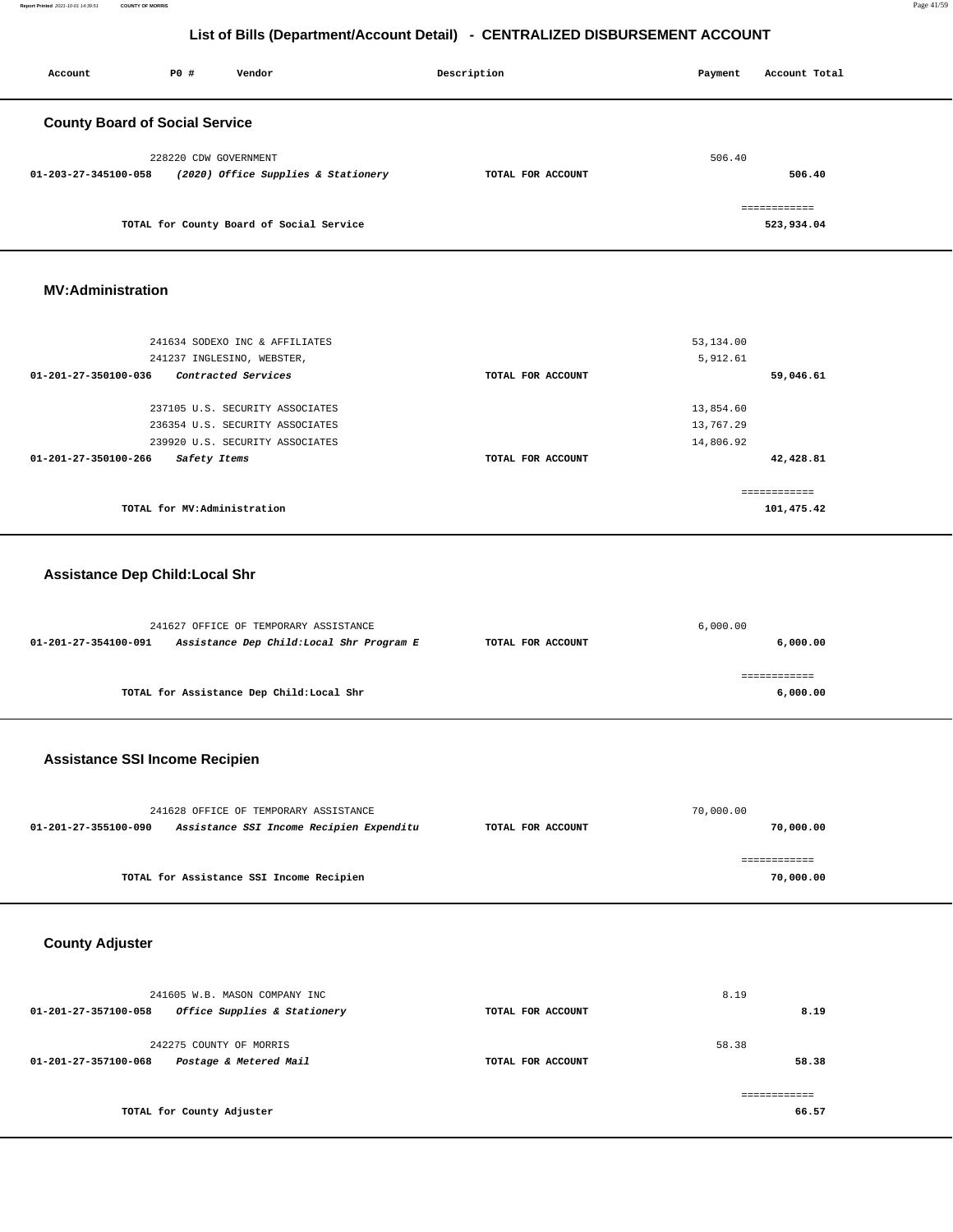| 241460 INGRAM LIBRARY SERVICES                                   |                   | 292.63         |
|------------------------------------------------------------------|-------------------|----------------|
| 241460 INGRAM LIBRARY SERVICES                                   |                   | 298.36         |
| 241460 INGRAM LIBRARY SERVICES                                   |                   | 109.74         |
| 241460 INGRAM LIBRARY SERVICES                                   |                   | 134.30         |
| 241461 INGRAM LIBRARY SERVICES                                   |                   | 885.68         |
| 241461 INGRAM LIBRARY SERVICES                                   |                   | 60.54          |
| 241461 INGRAM LIBRARY SERVICES                                   |                   | 174.38         |
| 241461 INGRAM LIBRARY SERVICES                                   |                   | 772.94         |
| 241461 INGRAM LIBRARY SERVICES                                   |                   | 14.99          |
| 241462 INGRAM LIBRARY SERVICES                                   |                   | 22.65          |
| 241462 INGRAM LIBRARY SERVICES                                   |                   | 22.65          |
| 241462 INGRAM LIBRARY SERVICES                                   |                   | 45.73          |
| 241462 INGRAM LIBRARY SERVICES                                   |                   | 23.25          |
| 241462 INGRAM LIBRARY SERVICES                                   |                   | 14.25          |
| 241462 INGRAM LIBRARY SERVICES                                   |                   | 38.09          |
| 241462 INGRAM LIBRARY SERVICES                                   |                   | 783.34         |
| 241462 INGRAM LIBRARY SERVICES                                   |                   | 708.11         |
| 241462 INGRAM LIBRARY SERVICES                                   |                   | 168.66         |
| 241463 INGRAM LIBRARY SERVICES                                   |                   | 67.77          |
| 241463 INGRAM LIBRARY SERVICES                                   |                   | 16.05          |
| 241463 INGRAM LIBRARY SERVICES                                   |                   | 22.65          |
| 241463 INGRAM LIBRARY SERVICES                                   |                   | 16.04          |
| 241463 INGRAM LIBRARY SERVICES                                   |                   | 13.64          |
| 241546 INGRAM LIBRARY SERVICES                                   |                   | 71.97<br>55.33 |
| 241546 INGRAM LIBRARY SERVICES                                   |                   | 22.65          |
| 241546 INGRAM LIBRARY SERVICES<br>241546 INGRAM LIBRARY SERVICES |                   | 371.56         |
| 241546 INGRAM LIBRARY SERVICES                                   |                   | 31.48          |
| 241546 INGRAM LIBRARY SERVICES                                   |                   | 101.67         |
| 241546 INGRAM LIBRARY SERVICES                                   |                   | 22.05          |
| 241546 INGRAM LIBRARY SERVICES                                   |                   | 68.55          |
| 241546 INGRAM LIBRARY SERVICES                                   |                   | 99.00          |
| 241546 INGRAM LIBRARY SERVICES                                   |                   | 377.45         |
| 241547 INGRAM LIBRARY SERVICES                                   |                   | 81.43          |
| 241547 INGRAM LIBRARY SERVICES                                   |                   | 41.39          |
| 241547 INGRAM LIBRARY SERVICES                                   |                   | 518.16         |
| 241547 INGRAM LIBRARY SERVICES                                   |                   | 50.28          |
| 241547 INGRAM LIBRARY SERVICES                                   |                   | 32.97          |
| 241351 INFORMATION TODAY INC                                     |                   | 689.53         |
| 239639 INFORMATION TODAY INC                                     |                   | 407.53         |
| 239640 THOMSON REUTERS-WEST                                      |                   | 1,549.99       |
| 01-201-29-390100-028<br>Books & Periodicals                      | TOTAL FOR ACCOUNT | 15,908.33      |
|                                                                  |                   |                |
| 241349 ENVISIONWARE, INC.                                        |                   | 2,481.75       |
| 01-201-29-390100-044<br><i>Equipment Service Agreements</i>      | TOTAL FOR ACCOUNT | 2,481.75       |
|                                                                  |                   |                |
| 239893 W.B. MASON COMPANY INC                                    |                   | 2.48           |
| 237293 JANWAY COMPANY                                            |                   | 1,564.80       |
| 237293 JANWAY COMPANY                                            |                   | 15.00          |
| 237293 JANWAY COMPANY                                            |                   | 39.88          |
| 237293 JANWAY COMPANY                                            |                   | $-78.24$       |
| 241460 INGRAM LIBRARY SERVICES                                   |                   | 3.80           |
| 241460 INGRAM LIBRARY SERVICES                                   |                   | 22.72          |
| 241460 INGRAM LIBRARY SERVICES                                   |                   | 8.02           |
| 241460 INGRAM LIBRARY SERVICES                                   |                   | 6.48           |
| 241461 INGRAM LIBRARY SERVICES                                   |                   | 56.45<br>1.44  |
| 241461 INGRAM LIBRARY SERVICES<br>241461 INGRAM LIBRARY SERVICES |                   | 15.20          |
|                                                                  |                   |                |
|                                                                  |                   |                |
|                                                                  |                   |                |

| Account | P0 # | Vendor | Description | Payment | Account Total |
|---------|------|--------|-------------|---------|---------------|

239644 ROWMAN & LITTLEFIELD 384.31 239643 ROWMAN & LITTLEFIELD 141.33 240538 BIBLIOTHECA, LLC 6,083.26

#### **County Library**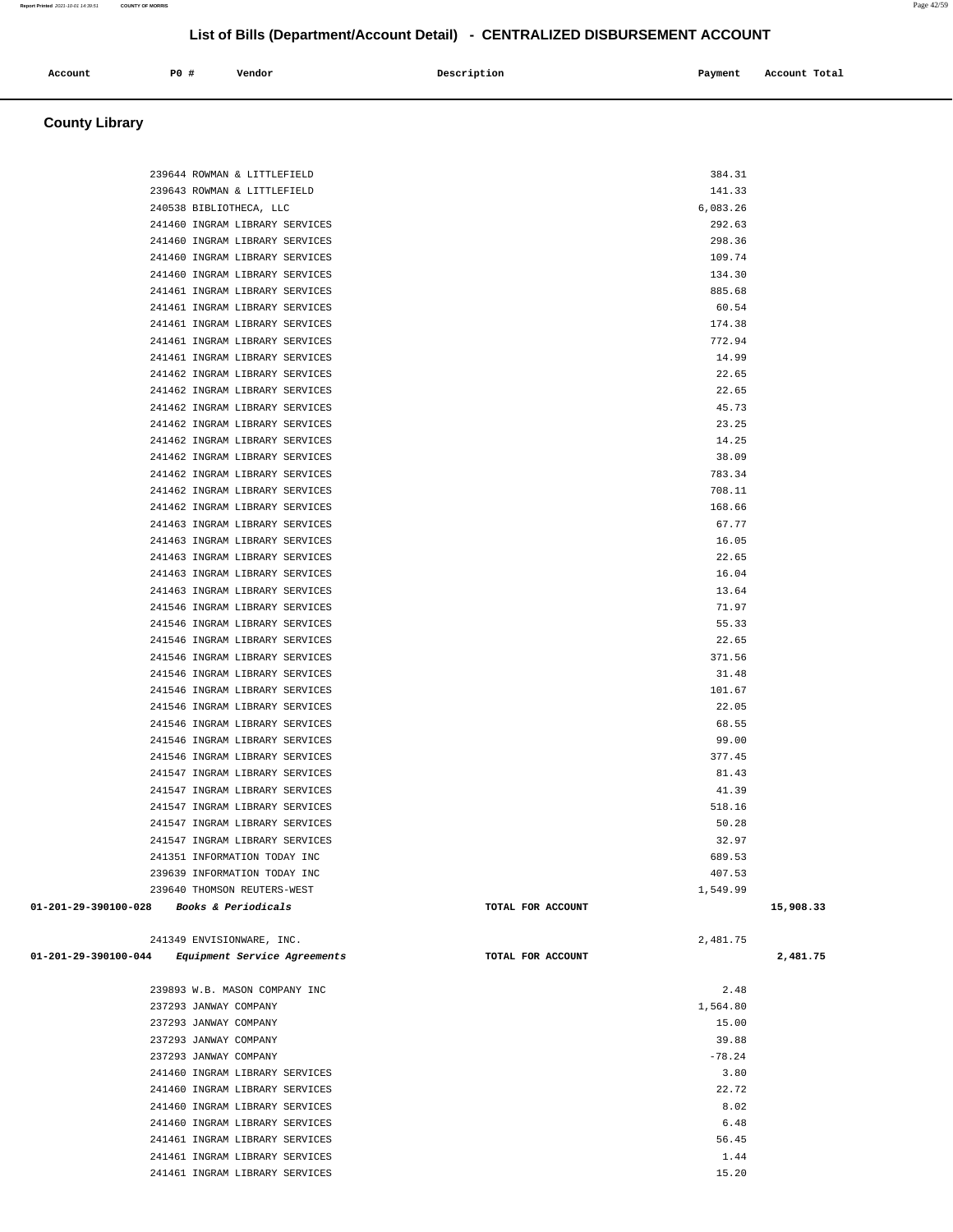#### **County Superintendent of Schoo**

| 241462 INGRAM LIBRARY SERVICES                                  |                   | 40.10    |              |
|-----------------------------------------------------------------|-------------------|----------|--------------|
| 241462 INGRAM LIBRARY SERVICES                                  |                   | 36.71    |              |
| 241462 INGRAM LIBRARY SERVICES                                  |                   | 7.71     |              |
| 241463 INGRAM LIBRARY SERVICES                                  |                   | 2.88     |              |
| 241463 INGRAM LIBRARY SERVICES                                  |                   | 66.50    |              |
| 241463 INGRAM LIBRARY SERVICES                                  |                   | 57.00    |              |
| 241463 INGRAM LIBRARY SERVICES                                  |                   | 28.50    |              |
| 241546 INGRAM LIBRARY SERVICES                                  |                   | 3.80     |              |
| 241547 INGRAM LIBRARY SERVICES                                  |                   | 5.14     |              |
| 241547 INGRAM LIBRARY SERVICES                                  |                   | 3.29     |              |
| 241547 INGRAM LIBRARY SERVICES                                  |                   | 34.20    |              |
| 241547 INGRAM LIBRARY SERVICES                                  |                   | 22.21    |              |
| 241547 INGRAM LIBRARY SERVICES                                  |                   | 1.44     |              |
| 239901 W.B. MASON COMPANY INC                                   |                   | 72.41    |              |
| 01-201-29-390100-058<br><i>Office Supplies &amp; Stationery</i> | TOTAL FOR ACCOUNT |          | 2,039.92     |
| 242275 COUNTY OF MORRIS                                         |                   | 580.08   |              |
| 01-201-29-390100-068<br>Postage & Metered Mail                  | TOTAL FOR ACCOUNT |          | 580.08       |
| 241460 INGRAM LIBRARY SERVICES                                  |                   | 16.49    |              |
| 241461 INGRAM LIBRARY SERVICES                                  |                   | 79.71    |              |
| 241463 INGRAM LIBRARY SERVICES                                  |                   | 389.27   |              |
| 241463 INGRAM LIBRARY SERVICES                                  |                   | 332.68   |              |
| 241463 INGRAM LIBRARY SERVICES                                  |                   | 190.78   |              |
| 241546 INGRAM LIBRARY SERVICES                                  |                   | 21.99    |              |
| 241547 INGRAM LIBRARY SERVICES                                  |                   | 192.41   |              |
| 01-201-29-390100-083    Video & Film Materials                  | TOTAL FOR ACCOUNT |          | 1,223.33     |
| 241708 TELE-MEASUREMENTS, INC.                                  |                   | 270.00   |              |
| 01-201-29-390100-084 Other Outside Services                     | TOTAL FOR ACCOUNT |          | 270.00       |
|                                                                 |                   |          |              |
| 235042 DEMCO                                                    |                   | 76.92    |              |
| 241342 ORIENTAL TRADING COMPANY INC.                            |                   | 314.72   |              |
| 241342 ORIENTAL TRADING COMPANY INC.                            |                   | 31.47    |              |
| 01-201-29-390100-090 Program Expenditures                       | TOTAL FOR ACCOUNT |          | 423.11       |
| 239893 W.B. MASON COMPANY INC                                   |                   | 469.03   |              |
| 239893 W.B. MASON COMPANY INC                                   |                   | $-33.97$ |              |
| 240518 OFFICE CONCEPTS GROUP, INC.                              |                   | 44.93    |              |
| 237290 DICK BLICK                                               |                   | 8.97     |              |
| 237290 DICK BLICK                                               |                   | 15.21    |              |
| 237290 DICK BLICK                                               |                   | 170.76   |              |
| 237290 DICK BLICK                                               |                   | 7.03     |              |
| 237290 DICK BLICK                                               |                   | 9.22     |              |
| 237290 DICK BLICK                                               |                   | 12.28    |              |
| 237290 DICK BLICK                                               |                   | 9.00     |              |
| 241660 OFFICE CONCEPTS GROUP, INC.                              |                   | 187.80   |              |
| 01-201-29-390100-095<br>Other Administrative Supplies           | TOTAL FOR ACCOUNT |          | 900.26       |
| 241367 RICOH USA, INC.                                          |                   | 2,826.22 |              |
| 01-201-29-390100-164<br>Office Machines - Rental                | TOTAL FOR ACCOUNT |          | 2,826.22     |
|                                                                 |                   |          | ============ |
| TOTAL for County Library                                        |                   |          | 26,653.00    |

 **County Library** 

**List of Bills (Department/Account Detail) - CENTRALIZED DISBURSEMENT ACCOUNT Account P0 # Vendor Description Payment Account Total**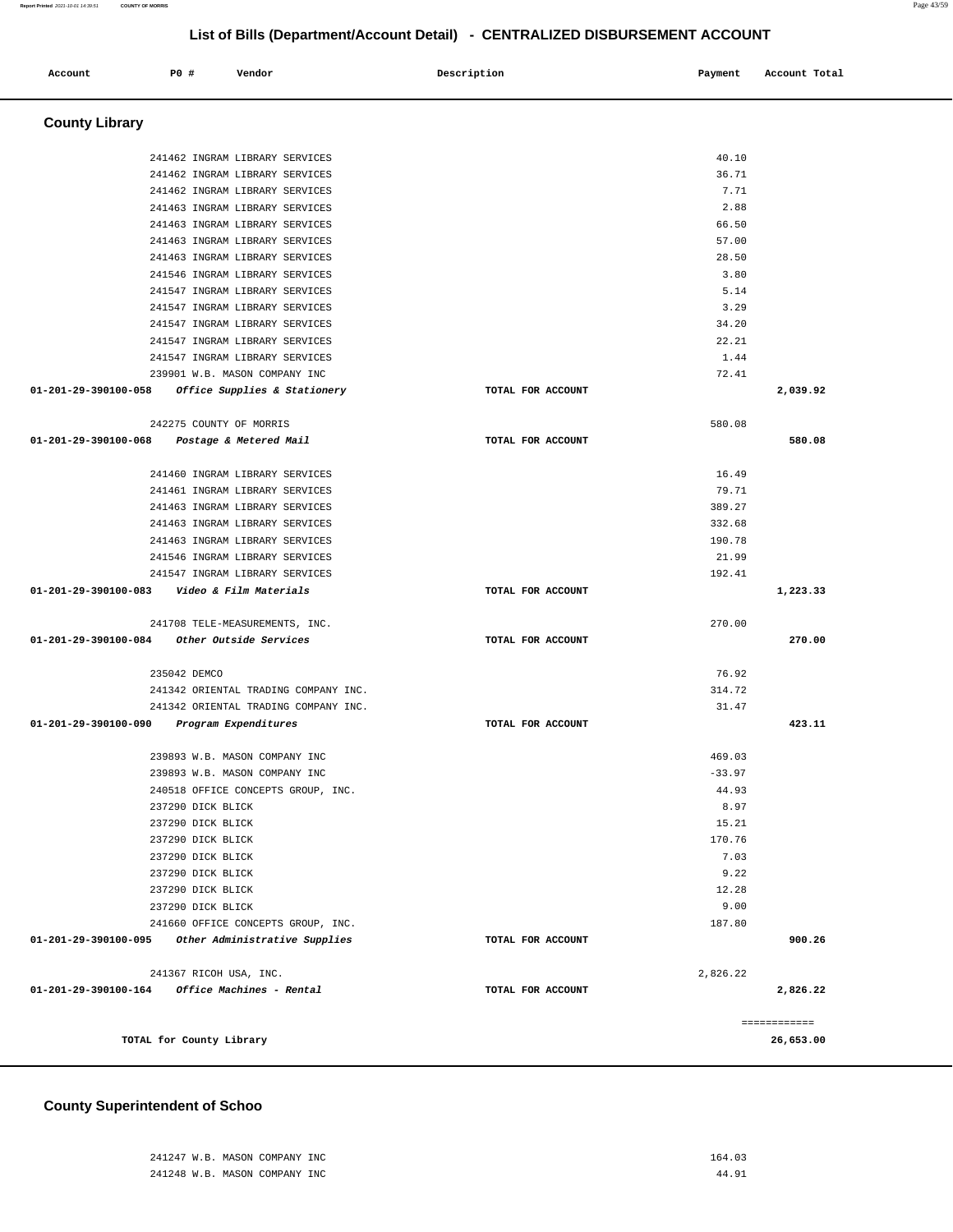| Account                               | <b>PO #</b><br>Vendor         |                                          | Description       | Payment | Account Total |
|---------------------------------------|-------------------------------|------------------------------------------|-------------------|---------|---------------|
| <b>County Superintendent of Schoo</b> |                               |                                          |                   |         |               |
| 01-201-29-392100-058                  |                               | Office Supplies & Stationery             | TOTAL FOR ACCOUNT |         | 208.94        |
|                                       | 241249 W.B. MASON COMPANY INC |                                          |                   | 24.95   |               |
| 01-201-29-392100-059                  | Other General Expenses        |                                          | TOTAL FOR ACCOUNT |         | 24.95         |
|                                       | 242275 COUNTY OF MORRIS       |                                          |                   | 40.59   |               |
| 01-201-29-392100-068                  | Postage & Metered Mail        |                                          | TOTAL FOR ACCOUNT |         | 40.59         |
|                                       |                               |                                          |                   |         | ============  |
|                                       |                               | TOTAL for County Superintendent of Schoo |                   |         | 274.48        |

#### **Contribution to County College**

| 242271 COUNTY COLLEGE OF MORRIS          | 417,576.59        |            |  |
|------------------------------------------|-------------------|------------|--|
| Expenditures<br>01-201-29-395100-090     | TOTAL FOR ACCOUNT | 417,576.59 |  |
|                                          |                   |            |  |
|                                          |                   |            |  |
| TOTAL for Contribution to County College |                   | 417,576.59 |  |
|                                          |                   |            |  |

#### **Rutgers Extension Service**

| 242275 COUNTY OF MORRIS                                         |                   | 9.44     |          |
|-----------------------------------------------------------------|-------------------|----------|----------|
| Postage & Metered Mail<br>01-201-29-396100-068                  | TOTAL FOR ACCOUNT |          | 9.44     |
|                                                                 |                   |          |          |
| 241333 VERIZON WIRELESS                                         |                   | 28.66    |          |
| 241335 VERIZON WIRELESS                                         |                   | 28.66    |          |
| $01 - 201 - 29 - 396100 - 095$<br>Other Administrative Supplies | TOTAL FOR ACCOUNT |          | 57.32    |
| 227860 CDW GOVERNMENT                                           |                   | 1,022.07 |          |
| (2020) Office Supplies & Stationery<br>01-203-29-396100-058     | TOTAL FOR ACCOUNT |          | 1,022.07 |
|                                                                 |                   |          |          |
| TOTAL for Rutgers Extension Service                             |                   |          | 1,088.83 |

#### **Rmb Out of Cty Two Yr Coll**

| 242264 RARITAN VALLEY COMMUNITY                                 |                   | 545.60   |
|-----------------------------------------------------------------|-------------------|----------|
| 242264 RARITAN VALLEY COMMUNITY                                 |                   | 5.00     |
| 242265 BROOKDALE COMMUNITY                                      |                   | 1,671.75 |
| Rmb Out of Cty Two Yr Coll Expenditures<br>01-201-29-397100-090 | TOTAL FOR ACCOUNT | 2,222.35 |
| TOTAL for Rmb Out of Cty Two Yr Coll                            |                   | 2,222.35 |

#### **Cont M.C. School of Tech**

242266 MC VOCATIONAL SCHOOL DISTRICT **01-201-29-400100-090 Cont M.C. School of Tech Expenditures TOTAL FOR ACCOUNT** 

143,404.00

**143,404.00**

============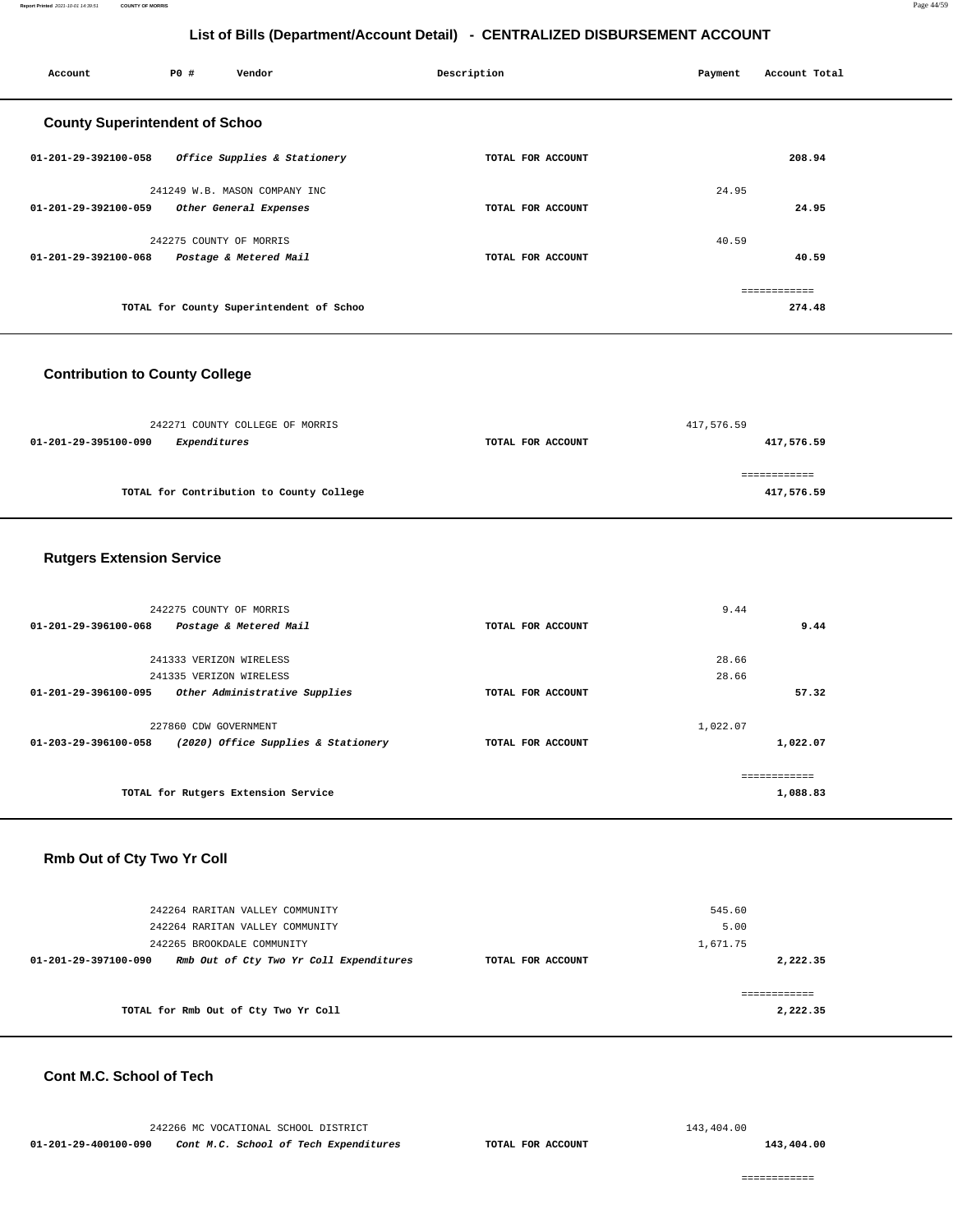| Account                         | PO# | Vendor | Description | Payment | Account Total |
|---------------------------------|-----|--------|-------------|---------|---------------|
| <b>Cont M.C. School of Tech</b> |     |        |             |         |               |

**TOTAL for Cont M.C. School of Tech [143,404.00](https://143,404.00)** 

#### **Fire and Police Academy**

| 241571 NECI, INC.                                         |                   | 3,125.00     |
|-----------------------------------------------------------|-------------------|--------------|
| 241571 NECI, INC.                                         |                   | 152.14       |
| Books & Periodicals<br>01-201-29-407100-028               | TOTAL FOR ACCOUNT | 3,277.14     |
|                                                           |                   |              |
| 242275 COUNTY OF MORRIS                                   |                   | 56.94        |
| 01-201-29-407100-068<br>Postage & Metered Mail            | TOTAL FOR ACCOUNT | 56.94        |
|                                                           |                   |              |
| 241570 AIRPOWER INTERNATIONAL INC.                        |                   | 105.00       |
| <b>Building Repairs</b><br>$01 - 201 - 29 - 407100 - 223$ | TOTAL FOR ACCOUNT | 105.00       |
|                                                           |                   |              |
| 240799 SPEEDWELL TARGETS                                  |                   | 234.00       |
| 235850 TRI-DIM FILTER CORPORATION                         |                   | 818.00       |
| 01-201-29-407100-231 Hazardous Material Disposal          | TOTAL FOR ACCOUNT | 1,052.00     |
|                                                           |                   |              |
| 240374 WITMER-PUBLIC SAFETY GROUP                         |                   | 296.56       |
| $01 - 201 - 29 - 407100 - 258$<br>Equipment               | TOTAL FOR ACCOUNT | 296.56       |
|                                                           |                   |              |
|                                                           |                   | ============ |
| TOTAL for Fire and Police Academy                         |                   | 4,787.64     |
|                                                           |                   |              |

#### **Utilities**

|                                  | 241624 U.S. BANK OPERATIONS CENTER     |                   | 13,393.84    |            |
|----------------------------------|----------------------------------------|-------------------|--------------|------------|
|                                  | 241650 AES-NJ COGEN CO INC             |                   | 3,450.92     |            |
|                                  | 241648 JERSEY CENTRAL POWER & LIGHT    |                   | 653.98       |            |
|                                  | 241769 JERSEY CENTRAL POWER & LIGHT    |                   | 941.30       |            |
|                                  | 241653 CHAMPION ENERGY                 |                   | 43,866.72    |            |
|                                  | 241166 JERSEY CENTRAL POWER & LIGHT    |                   | 96.86        |            |
|                                  | 241744 JERSEY CENTRAL POWER & LIGHT    |                   | 14,814.98    |            |
|                                  | 241604 JERSEY CENTRAL POWER & LIGHT    |                   | 16,054.21    |            |
|                                  | 241610 TIOGA SOLAR MORRIS COUNTY 1 LLC |                   | 2,310.11     |            |
|                                  | 241607 JERSEY CENTRAL POWER & LIGHT    |                   | 25,972.83    |            |
|                                  | 241607 JERSEY CENTRAL POWER & LIGHT    |                   | $-1, 186.78$ |            |
|                                  | 241502 JERSEY CENTRAL POWER & LIGHT    |                   | 2,643.16     |            |
|                                  | 241998 DIRECT ENERGY BUSINESS          |                   | 417.35       |            |
|                                  | 241998 DIRECT ENERGY BUSINESS          |                   | 76.12        |            |
|                                  | 241998 DIRECT ENERGY BUSINESS          |                   | 0.78         |            |
|                                  | 241998 DIRECT ENERGY BUSINESS          |                   | 4.76         |            |
|                                  | 241998 DIRECT ENERGY BUSINESS          |                   | 667.02       |            |
|                                  | 242030 DIRECT ENERGY BUSINESS          |                   | 6,343.28     |            |
|                                  | 242030 DIRECT ENERGY BUSINESS          |                   | 4,623.96     |            |
|                                  | 241619 JERSEY CENTRAL POWER & LIGHT    |                   | 37.72        |            |
|                                  | 241442 JERSEY CENTRAL POWER & LIGHT    |                   | 47.73        |            |
|                                  | 241694 JERSEY CENTRAL POWER & LIGHT    |                   | 52.48        |            |
|                                  | 241443 JERSEY CENTRAL POWER & LIGHT    |                   | 14.62        |            |
|                                  | 241489 DIRECT ENERGY BUSINESS          |                   | 23,807.41    |            |
| 01-201-31-430100-137 Electricity |                                        | TOTAL FOR ACCOUNT |              | 159,105.36 |
|                                  | 241639 N.J. NATURAL GAS COMPANY        |                   | 38.50        |            |
|                                  | 241647 N.J. NATURAL GAS COMPANY        |                   | 34.85        |            |
|                                  |                                        |                   |              |            |

 241646 N.J. NATURAL GAS COMPANY 328.35 241644 N.J. NATURAL GAS COMPANY 273.48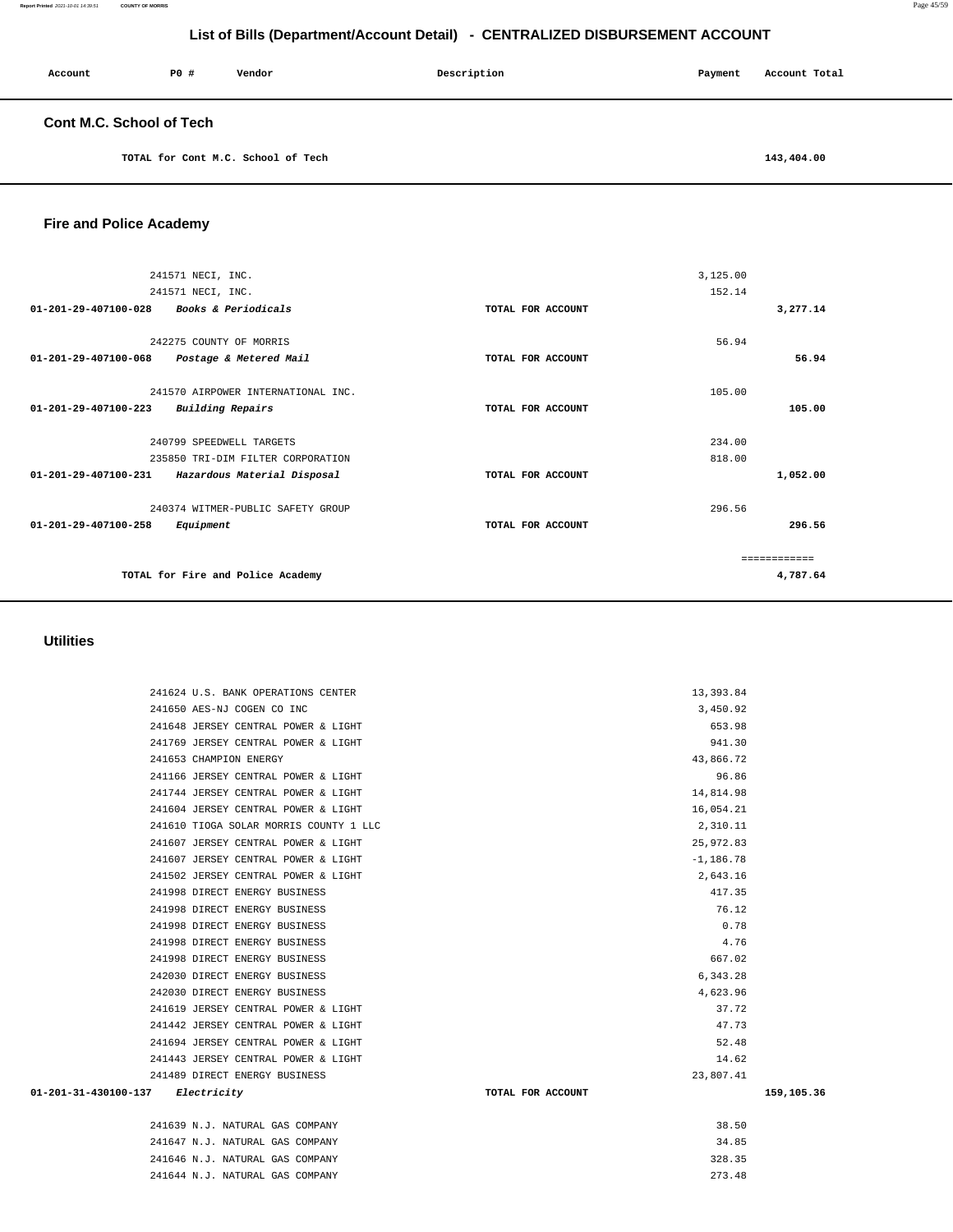**Account** 20 **P P**  $\uparrow$  **Payment** Payment Account Total

241640 N.J. NATURAL GAS COMPANY 34.85 241641 N.J. NATURAL GAS COMPANY 36.08 241488 PSE&G CO 4,190.61 241768 ELIZABETHTOWN GAS COMPANY 27.88 241572 SUBURBAN PROPANE -2347 196.46 241572 SUBURBAN PROPANE -2347 4.93

 **Utilities** 

|                      | 241572 SUBURBAN PROPANE -2347       |                   | 9.92       |              |
|----------------------|-------------------------------------|-------------------|------------|--------------|
|                      | 241997 N.J. NATURAL GAS COMPANY     |                   | 278.99     |              |
| 01-201-31-430100-141 | Natural Gas                         | TOTAL FOR ACCOUNT |            | 5,454.90     |
|                      |                                     |                   |            |              |
|                      | 241750 CABLEVISION LIGHTPATH NJ LLC |                   | 4,307.53   |              |
|                      | 241751 CABLEVISION LIGHTPATH NJ LLC |                   | 7,326.02   |              |
|                      | 241904 CABLEVISION LIGHTPATH INC.   |                   | 5,081.21   |              |
|                      | 238590 SHI INTERNATIONAL CORP       |                   | 11,017.39  |              |
|                      | 241695 VERIZON CABS                 |                   | 839.89     |              |
|                      | 241333 VERIZON WIRELESS             |                   | 27, 161.67 |              |
|                      | 241335 VERIZON WIRELESS             |                   | 28,066.60  |              |
| 01-201-31-430100-146 | Telephone                           | TOTAL FOR ACCOUNT |            | 83,800.31    |
|                      |                                     |                   |            |              |
|                      | 241652 SOUTHEAST MORRIS COUNTY      |                   | 3,771.37   |              |
|                      | 241652 SOUTHEAST MORRIS COUNTY      |                   | 1,468.84   |              |
|                      | 241652 SOUTHEAST MORRIS COUNTY      |                   | 1,468.84   |              |
|                      |                                     |                   |            |              |
|                      | 241652 SOUTHEAST MORRIS COUNTY      |                   | 541.81     |              |
|                      | 241651 SOUTHEAST MORRIS COUNTY      |                   | 3,378.59   |              |
|                      | 241651 SOUTHEAST MORRIS COUNTY      |                   | 1,489.79   |              |
|                      | 241651 SOUTHEAST MORRIS COUNTY      |                   | 489.44     |              |
|                      | 241671 SOUTHEAST MORRIS COUNTY      |                   | 1,060.35   |              |
|                      | 241590 SOUTHEAST MORRIS COUNTY      |                   | 4, 143. 11 |              |
|                      | 241589 SOUTHEAST MORRIS COUNTY      |                   | 9,511.12   |              |
|                      | 241435 DOVER WATER COMMISSIONERS    |                   | 21.23      |              |
|                      | 241435 DOVER WATER COMMISSIONERS    |                   | 21.23      |              |
| 01-201-31-430100-147 | Water                               | TOTAL FOR ACCOUNT |            | 27,365.72    |
|                      |                                     |                   |            |              |
|                      |                                     |                   |            | ============ |
|                      | TOTAL for Utilities                 |                   |            | 275,726.29   |
|                      |                                     |                   |            |              |
|                      |                                     |                   |            |              |
|                      |                                     |                   |            |              |
| <b>Nutrition</b>     |                                     |                   |            |              |
|                      |                                     |                   |            |              |
|                      |                                     |                   |            |              |
|                      | 241540 JESSICA JIMENEZ              |                   | 12.00      |              |
|                      | 242176 RHEA YOUNG                   |                   | 12.00      |              |
|                      | 242177 RHEA YOUNG                   |                   | 12.00      |              |
| 01-201-41-716100-048 | Insurance                           | TOTAL FOR ACCOUNT |            | 36.00        |
|                      |                                     |                   |            |              |
|                      | 241449 W.B. MASON COMPANY INC       |                   | 4.51       |              |
| 01-201-41-716100-058 | Office Supplies & Stationery        | TOTAL FOR ACCOUNT |            | 4.51         |
|                      |                                     |                   |            |              |
|                      | 241540 JESSICA JIMENEZ              |                   | 35.98      |              |
|                      | 242177 RHEA YOUNG                   |                   | 5.60       |              |
|                      |                                     |                   |            | 41.58        |
| 01-201-41-716100-082 | <i>Travel Expense</i>               | TOTAL FOR ACCOUNT |            |              |
|                      |                                     |                   |            |              |
|                      | 241385 PATRICIA W. GIBBONS          |                   | 26.25      |              |
|                      | 241385 PATRICIA W. GIBBONS          |                   | 255.36     |              |
| 01-201-41-716100-084 | <i>Other Outside Services</i>       | TOTAL FOR ACCOUNT |            | 281.61       |
|                      |                                     |                   |            |              |
|                      | 241567 RICOH AMERICAS CORPORATION   |                   | 221.66     |              |
| 01-201-41-716100-164 | <i>Office Machines - Rental</i>     | TOTAL FOR ACCOUNT |            | 221.66       |
|                      |                                     |                   |            |              |
|                      | 241663 NU-WAY CONCESSIONAIRES INC   |                   | 2,152.71   |              |
|                      | 241663 NU-WAY CONCESSIONAIRES INC   |                   | 114,581.39 |              |
|                      |                                     |                   |            |              |
|                      |                                     |                   |            |              |
|                      |                                     |                   |            |              |
|                      |                                     |                   |            |              |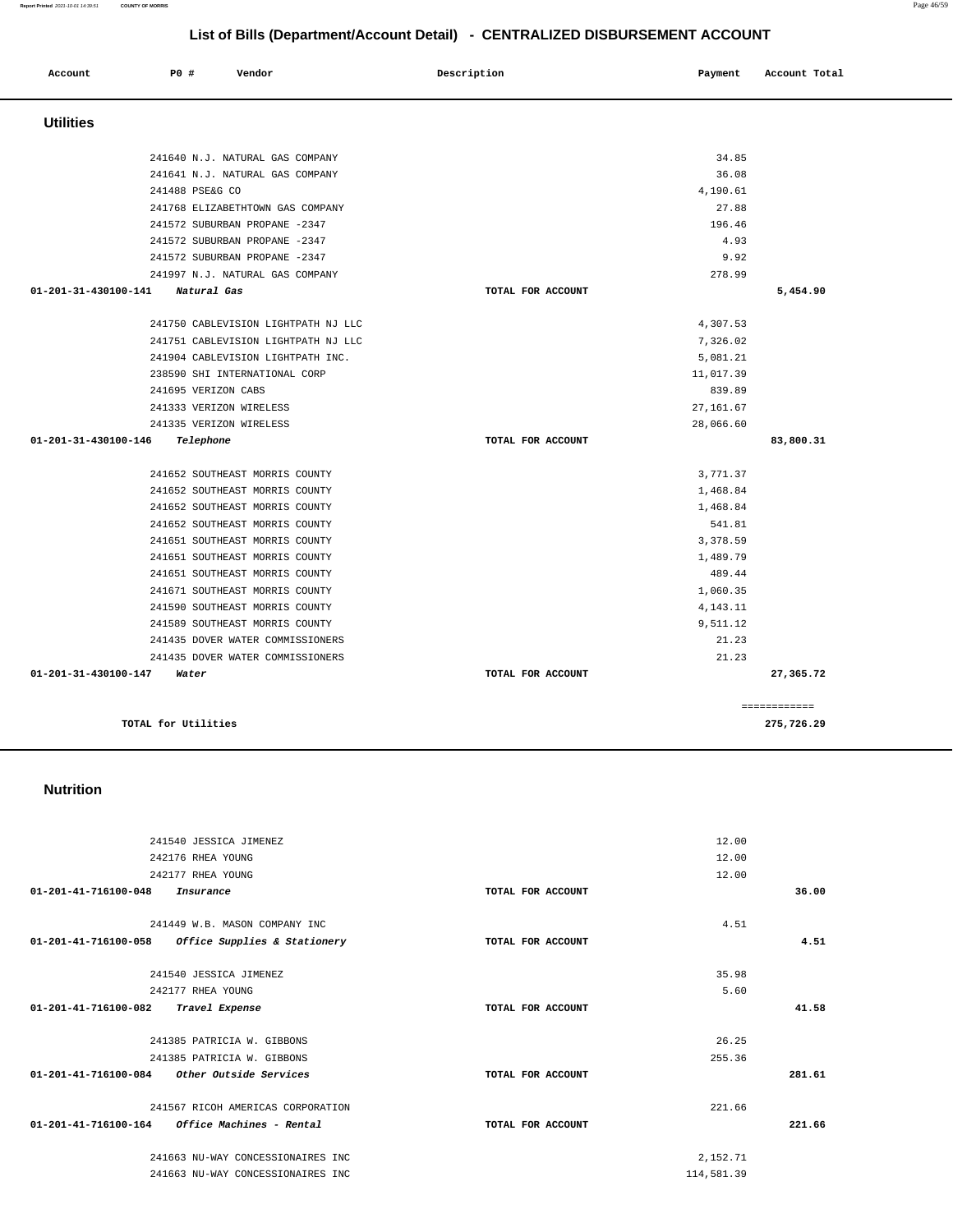#### **Report Printed** 2021-10-01 14:39:51 **COUNTY OF MORRIS** Page 47/59

# **List of Bills (Department/Account Detail) - CENTRALIZED DISBURSEMENT ACCOUNT**

| Account                | PO#                 | Vendor                             | Description       | Payment    | Account Total |
|------------------------|---------------------|------------------------------------|-------------------|------------|---------------|
| <b>Nutrition</b>       |                     |                                    |                   |            |               |
|                        |                     | 241663 NU-WAY CONCESSIONAIRES INC  |                   | 10,688.51  |               |
|                        |                     | 241663 NU-WAY CONCESSIONAIRES INC  |                   | 102.70     |               |
|                        |                     | 241661 NU-WAY CONCESSIONAIRES INC  |                   | 7,616.56   |               |
|                        |                     | 241657 NU-WAY CONCESSIONAIRES INC  |                   | 21, 217.56 |               |
| 01-201-41-716100-185   | Food                |                                    | TOTAL FOR ACCOUNT |            | 156,359.43    |
|                        |                     |                                    |                   |            | ============  |
|                        | TOTAL for Nutrition |                                    |                   |            | 156,944.79    |
|                        |                     |                                    |                   |            |               |
| <b>Area Plan Grant</b> |                     |                                    |                   |            |               |
|                        |                     |                                    |                   |            |               |
|                        |                     | 241937 NEWBRIDGE SERVICES INC      |                   | 451.00     |               |
|                        |                     | 242102 DAWN CENTER FOR INDEPENDENT |                   | 1,300.00   |               |
| 01-203-41-716110-090   |                     | (2020) Expenditures                | TOTAL FOR ACCOUNT |            | 1,751.00      |
|                        |                     |                                    |                   |            |               |

**TOTAL for Area Plan Grant** 

============ **1,751.00**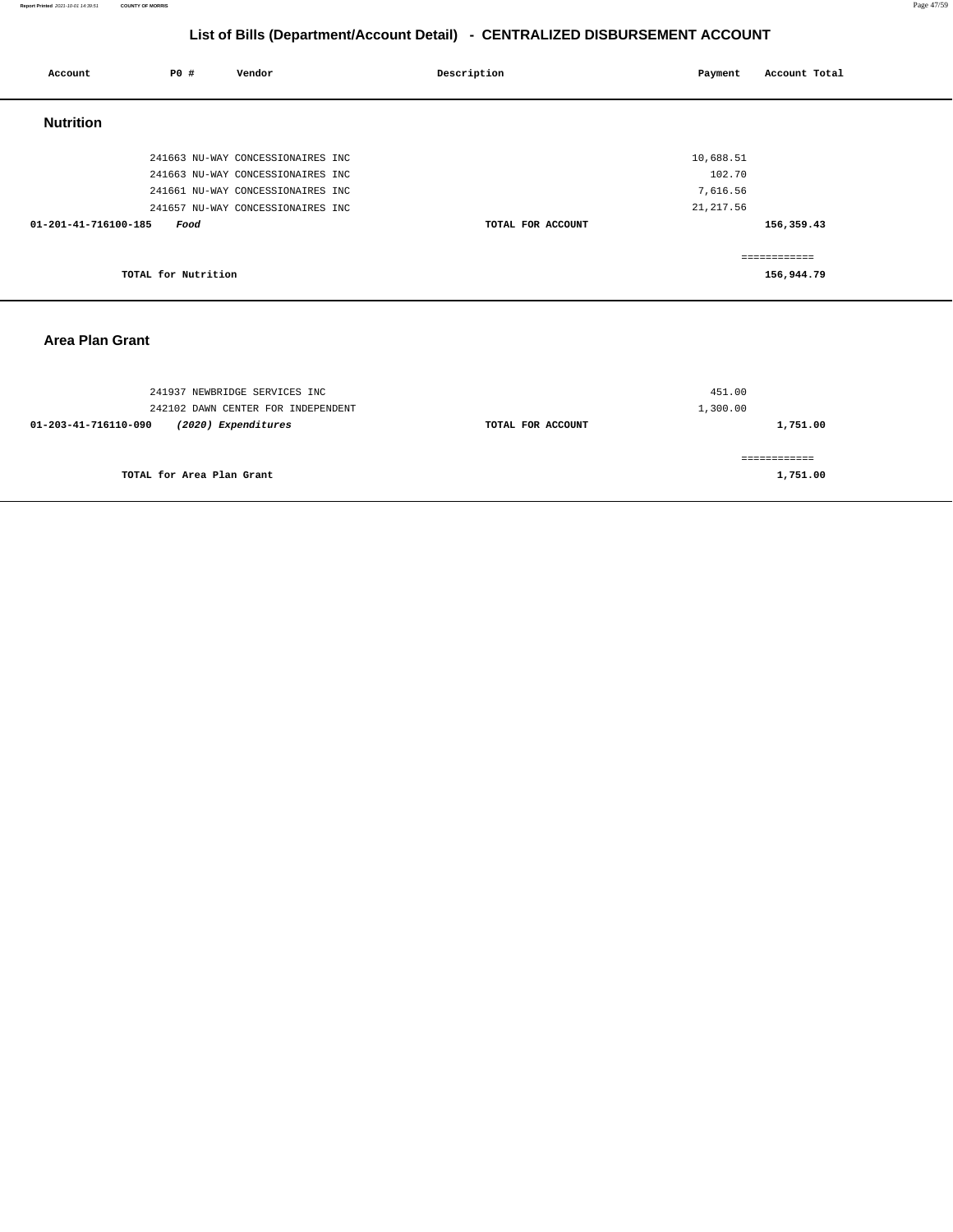#### **Report Printed** 2021-10-01 14:39:51 **COUNTY OF MORRIS** Page 48/59

# **List of Bills (Department/Account Detail) - CENTRALIZED DISBURSEMENT ACCOUNT**

| Account                                | P0 #                                                                 | Vendor                                                                                                               |                                          | Description       |  | Payment                             | Account Total            |
|----------------------------------------|----------------------------------------------------------------------|----------------------------------------------------------------------------------------------------------------------|------------------------------------------|-------------------|--|-------------------------------------|--------------------------|
| <b>Grant Fund</b><br>DEPARTMENT 718205 |                                                                      |                                                                                                                      |                                          |                   |  |                                     |                          |
| 02-213-41-718205-391                   | 241504 CAROLE A. HUDSON<br>241503 OPTIMUM<br>242278 COUNTY OF MORRIS |                                                                                                                      | Public Health Emer Grant(7/1/21-6/30/22) | TOTAL FOR ACCOUNT |  | 2,590.00<br>347.12<br>160.00        | 3,097.12                 |
|                                        | TOTAL for DEPARTMENT 718205                                          |                                                                                                                      |                                          |                   |  |                                     | ============<br>3,097.12 |
| <b>TANF</b>                            |                                                                      |                                                                                                                      |                                          |                   |  |                                     |                          |
|                                        |                                                                      | 236807 DELL MARKETING L.P.<br>236807 DELL MARKETING L.P.<br>236807 DELL MARKETING L.P.<br>236807 DELL MARKETING L.P. |                                          |                   |  | 1,589.46<br>37.99<br>44.39<br>39.59 |                          |

| TOTAL for TANF                                      |                   | 2,498.69 |
|-----------------------------------------------------|-------------------|----------|
|                                                     |                   |          |
| 02-213-41-741115-392<br>WFNJ-TANF (7/1/20-12/31/21) | TOTAL FOR ACCOUNT | 2,498.69 |
| 236807 DELL MARKETING L.P.                          |                   | 18.21    |
| 236807 DELL MARKETING L.P.                          |                   | 20.42    |
| 236807 DELL MARKETING L.P.                          |                   | 17.48    |
| 236807 DELL MARKETING L.P.                          |                   | 731.15   |
|                                                     |                   |          |

#### **General Assistance**

| 236807 DELL MARKETING L.P.                                       |                   | 1,589.46      |  |
|------------------------------------------------------------------|-------------------|---------------|--|
| 236807 DELL MARKETING L.P.                                       |                   | 37.99         |  |
| 236807 DELL MARKETING L.P.                                       |                   | 44.39         |  |
| 236807 DELL MARKETING L.P.                                       |                   | 39.59         |  |
| 236807 DELL MARKETING L.P.                                       |                   | 858.31        |  |
| 236807 DELL MARKETING L.P.                                       |                   | 20.51         |  |
| 236807 DELL MARKETING L.P.                                       |                   | 23.97         |  |
| 236807 DELL MARKETING L.P.                                       |                   | 21.38         |  |
| 02-213-41-741120-392<br>WFNJ-General Assistance(7/1/20-12/31/21) | TOTAL FOR ACCOUNT | 2,635.60      |  |
|                                                                  |                   |               |  |
|                                                                  |                   | ------------- |  |
| TOTAL for General Assistance                                     |                   | 2,635.60      |  |

### **TANF**

| 02-213-41-741215-392<br>WFNJ-TANF (7/1/21-12/31/22) | TOTAL FOR ACCOUNT |        | 523.56 |
|-----------------------------------------------------|-------------------|--------|--------|
| 241736 BETH ROGERS                                  |                   | 13.61  |        |
| 241535 TELESEARCH INC                               |                   | 45.03  |        |
| 241535 TELESEARCH INC                               |                   | 380.24 |        |
| 241535 TELESEARCH INC                               |                   | 10.30  |        |
| 241532 RICOH USA, INC.                              |                   | 41.92  |        |
| 241532 RICOH USA, INC.                              |                   | 15.30  |        |
| 240557 TELESEARCH INC                               |                   | 17.16  |        |
|                                                     |                   |        |        |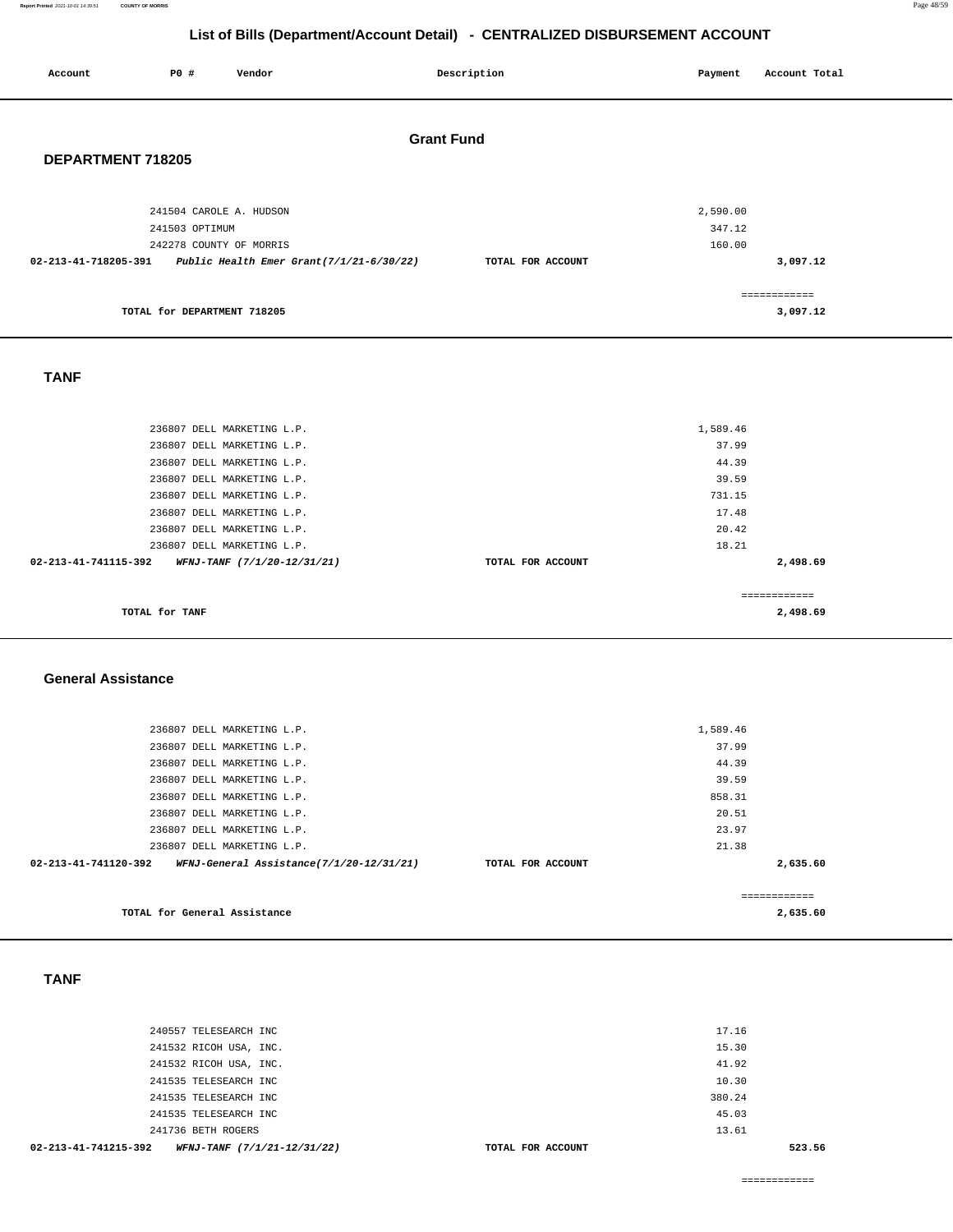| Account     | P0 #           | Vendor | Description | Payment | Account Total |
|-------------|----------------|--------|-------------|---------|---------------|
| <b>TANF</b> |                |        |             |         |               |
|             | TOTAL for TANF |        |             |         | 523.56        |

#### **GENERAL ASSISTANCE**

| 240557 TELESEARCH INC                                            |                   | 27.45  |
|------------------------------------------------------------------|-------------------|--------|
| 241532 RICOH USA, INC.                                           |                   | 24.48  |
| 241532 RICOH USA, INC.                                           |                   | 67.08  |
| 241535 TELESEARCH INC                                            |                   | 16.47  |
| 241535 TELESEARCH INC                                            |                   | 570.36 |
| 241535 TELESEARCH INC                                            |                   | 72.04  |
| 241736 BETH ROGERS                                               |                   | 21.77  |
| 02-213-41-741220-392<br>WFNJ-General Assistance(7/1/21-12/31/22) | TOTAL FOR ACCOUNT | 799.65 |
|                                                                  |                   |        |
| TOTAL for GENERAL ASSISTANCE                                     |                   | 799.65 |

 **WIA: Adult** 

| TOTAL for WIA: Adult                             |                   |          | ============<br>10,762.63 |
|--------------------------------------------------|-------------------|----------|---------------------------|
| 02-213-41-742205-391 WIOA Adult (7/1/20-6/30/22) | TOTAL FOR ACCOUNT |          | 10,762.63                 |
| 241736 BETH ROGERS                               |                   | 62.59    |                           |
| 241329 AVTECH INSTITUTE                          |                   | 800.00   |                           |
| 241526 RUTGERS CENTER FOR CONTINUING             |                   | 675.00   |                           |
| 241535 TELESEARCH INC                            |                   | 207.13   |                           |
| 241535 TELESEARCH INC                            |                   | 47.36    |                           |
| 241738 EZ WHEELS DRIVING SCHOOL                  |                   | 714.00   |                           |
| 241618 DeBOER'S AUTO, INC.                       |                   | 2,660.00 |                           |
| 241521 EZ WHEELS DRIVING SCHOOL                  |                   | 2,815.00 |                           |
| 241515 EZ WHEELS DRIVING SCHOOL                  |                   | 1,546.28 |                           |
| 241532 RICOH USA, INC.                           |                   | 192.85   |                           |
| 241532 RICOH USA, INC.                           |                   | 70.38    |                           |
| 240557 TELESEARCH INC                            |                   | 78.94    |                           |
| 240533 ROSETTA STONE LTD                         |                   | 893.10   |                           |
|                                                  |                   |          |                           |

#### **WIA: Disclocated Worker**

| 240533 ROSETTA STONE LTD              | 1,396.90 |
|---------------------------------------|----------|
| 240557 TELESEARCH INC                 | 123.55   |
| 241518 RUTGERS CENTER FOR CONTINUING  | 2,696.00 |
| 241531 EZ WHEELS DRIVING SCHOOL       | 2,915.00 |
| 241532 RICOH USA, INC.                | 110.15   |
| 241532 RICOH USA, INC.                | 301.85   |
| 241516 LASCOMP INSTITUTE OF IT        | 3,200.00 |
| 241519 LASCOMP INSTITUTE OF IT        | 3,200.00 |
| 241514 AVTECH INSTITUTE               | 1,662.23 |
| 241523 CUTTING EDGE ACADEMY           | 1,026.78 |
| 241739 ACE HEALTHCARE TRAINING        | 3,200.00 |
| 241740 DeBOER'S AUTO, INC.            | 1,890.00 |
| 241538 LASCOMP INSTITUTE OF IT        | 3,200.00 |
| 241520 SUSSEX CTY CHAMBER OF COMMERCE | 4.999.95 |
| 241529 EZ WHEELS DRIVING SCHOOL       | 714.00   |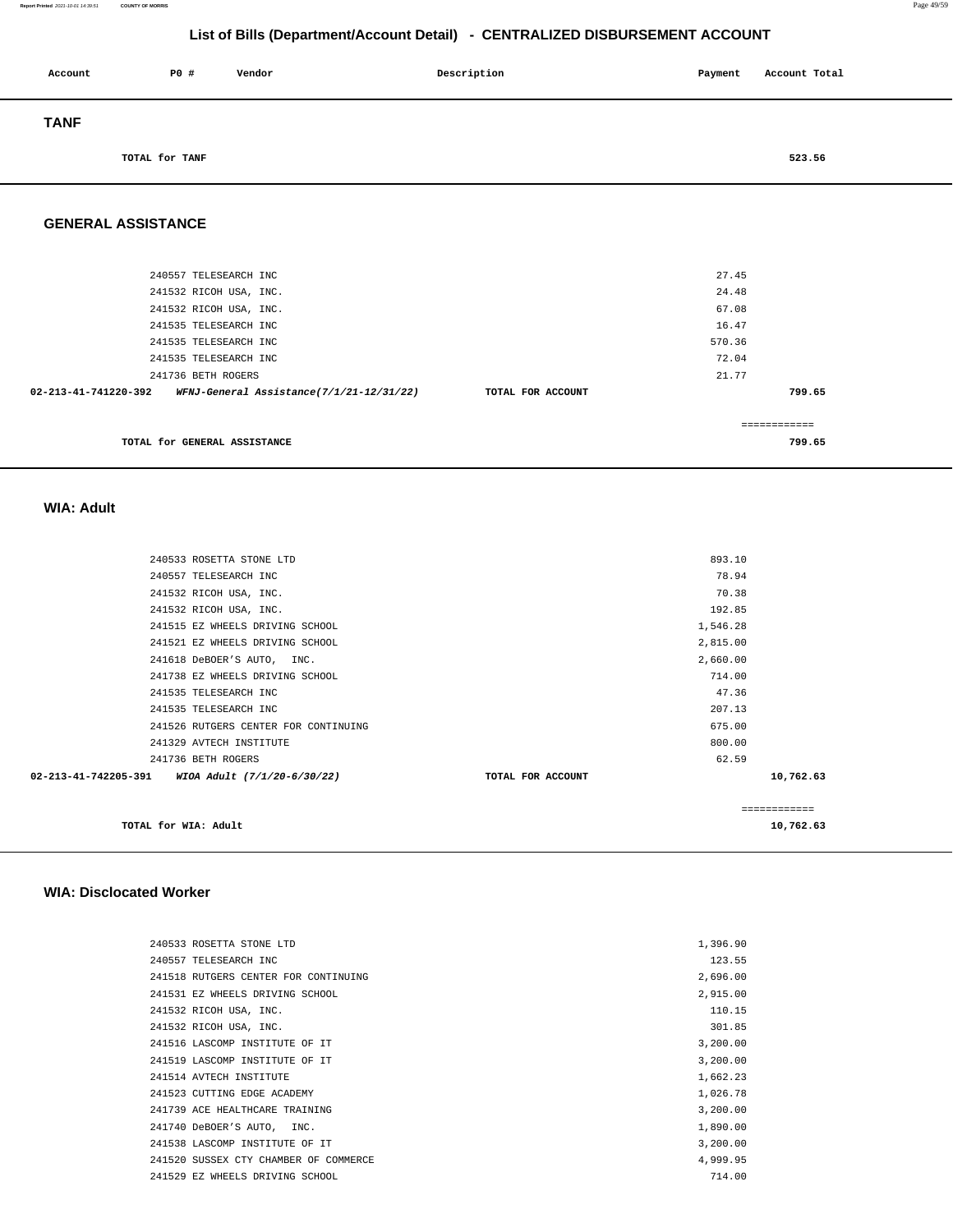#### **Report Printed** 2021-10-01 14:39:51 **COUNTY OF MORRIS** Page 50/59

# **List of Bills (Department/Account Detail) - CENTRALIZED DISBURSEMENT ACCOUNT**

| Account                        | PO#                     | Vendor                                    | Description       | Payment  | Account Total |
|--------------------------------|-------------------------|-------------------------------------------|-------------------|----------|---------------|
| <b>WIA: Disclocated Worker</b> |                         |                                           |                   |          |               |
|                                | 241535 TELESEARCH INC   |                                           |                   | 74.13    |               |
|                                | 241535 TELESEARCH INC   |                                           |                   | 324.20   |               |
|                                | 241517 AVTECH INSTITUTE |                                           |                   | 1,920.00 |               |
|                                |                         | 241524 EZ WHEELS DRIVING SCHOOL           |                   | 1,652.92 |               |
|                                |                         | 241525 EZ WHEELS DRIVING SCHOOL           |                   | 1,428.00 |               |
|                                | 241736 BETH ROGERS      |                                           |                   | 97.97    |               |
|                                | 241737 EVA ANGERMUND    |                                           |                   | 117.00   |               |
|                                | 241737 EVA ANGERMUND    |                                           |                   | 117.00   |               |
|                                | 242278 COUNTY OF MORRIS |                                           |                   | 286.20   |               |
| 02-213-41-742210-391           |                         | WIOA Dislocated Worker $(7/1/20-6/30/22)$ | TOTAL FOR ACCOUNT |          | 36,653.83     |
|                                |                         |                                           |                   |          | ============  |
|                                |                         | TOTAL for WIA: Disclocated Worker         |                   |          | 36,653.83     |

#### **WIA: Youth**

| TOTAL for WIA: Youth                             |                   | 6,374.06     |
|--------------------------------------------------|-------------------|--------------|
|                                                  |                   | ============ |
| 02-213-41-742220-391 WIOA Youth (7/1/20-6/30/22) | TOTAL FOR ACCOUNT | 6,374.06     |
| 241736 BETH ROGERS                               | 76.20             |              |
| 241535 TELESEARCH INC                            | 252.15            |              |
| 241535 TELESEARCH INC                            | 57.66             |              |
| 241528 NEWBRIDGE SERVICES INC                    | 141.25            |              |
| 241527 NEWBRIDGE SERVICES INC                    | 675.00            |              |
| 241527 NEWBRIDGE SERVICES INC                    | 675.00            |              |
| 241527 NEWBRIDGE SERVICES INC                    | 1,275.00          |              |
| 241527 NEWBRIDGE SERVICES INC                    | 1,800.00          |              |
| 241527 NEWBRIDGE SERVICES INC                    | 900.00            |              |
| 241532 RICOH USA, INC.                           | 234.78            |              |
| 241532 RICOH USA, INC.                           | 85.67             |              |
| 240557 TELESEARCH INC                            | 96.10             |              |
| 240525 PHILLIPSBURG SCHOOL BASED                 | 105.25            |              |
|                                                  |                   |              |

#### **DEPARTMENT 742310**

| 241522 RUTGERS CENTER FOR CONTINUING                              |                   | 2,065,00 |
|-------------------------------------------------------------------|-------------------|----------|
| 241530 EZ WHEELS DRIVING SCHOOL                                   |                   | 1,599.60 |
| WIOA Dislocated Worker $(7/1/21-6/30/23)$<br>02-213-41-742310-391 | TOTAL FOR ACCOUNT | 3,664.60 |
|                                                                   |                   |          |
|                                                                   |                   |          |
| TOTAL for DEPARTMENT 742310                                       |                   | 3,664.60 |

#### **Chapter 51, 97-593 ADA**

| 02-213-41-757105-392 | Chapter 51 (1/1/21-12/31/21)    |  | TOTAL FOR ACCOUNT |          | 3,350,00 |
|----------------------|---------------------------------|--|-------------------|----------|----------|
|                      | 241779 NEW HOPE FOUNDATION INC. |  |                   | 50.00    |          |
|                      | 241779 NEW HOPE FOUNDATION INC. |  |                   | 1,400.00 |          |
|                      | 241778 NEW HOPE FOUNDATION INC. |  |                   | 300.00   |          |
|                      | 241778 NEW HOPE FOUNDATION INC. |  |                   | 1,600.00 |          |
|                      |                                 |  |                   |          |          |

**3,350.00**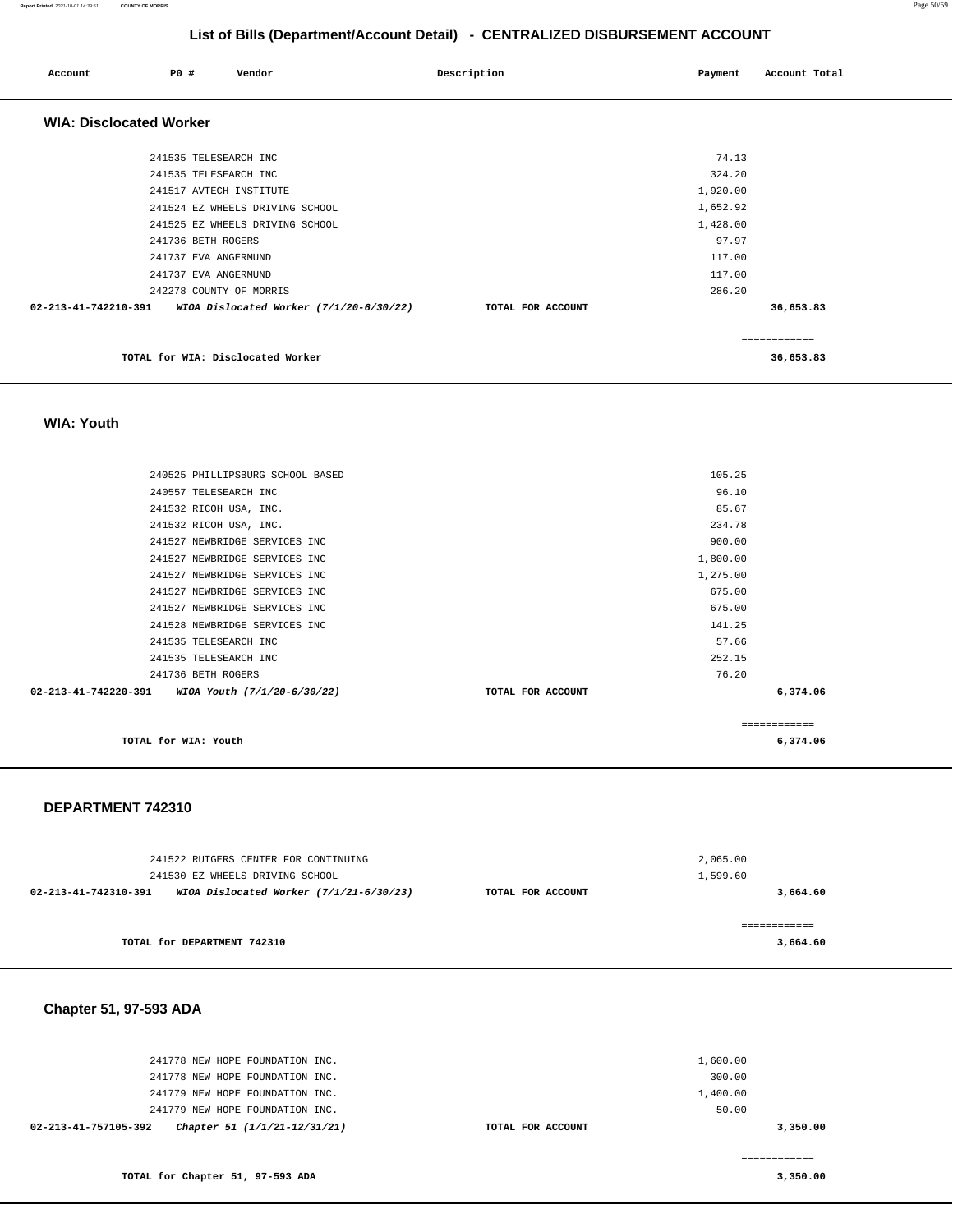#### **Report Printed** 2021-10-01 14:39:51 **COUNTY OF MORRIS** Page 51/59

# **List of Bills (Department/Account Detail) - CENTRALIZED DISBURSEMENT ACCOUNT**

| Account              | <b>PO #</b>                 | Vendor                                                                                                                                                       | Description       | Payment                    | Account Total              |
|----------------------|-----------------------------|--------------------------------------------------------------------------------------------------------------------------------------------------------------|-------------------|----------------------------|----------------------------|
| <b>MAPS</b>          |                             |                                                                                                                                                              |                   |                            |                            |
| 02-213-41-786105-394 |                             | 241448 W.B. MASON COMPANY INC<br>MAPS (1/1/21-12/31/21)                                                                                                      | TOTAL FOR ACCOUNT | 16.00                      | 16.00<br>------------      |
|                      | TOTAL for MAPS              |                                                                                                                                                              |                   |                            | 16.00                      |
| DEPARTMENT 806010    |                             |                                                                                                                                                              |                   |                            |                            |
| 02-213-41-806010-392 |                             | 235097 MORRIS COUNTY AFTER CARE CENTER<br>235097 MORRIS COUNTY AFTER CARE CENTER<br>235097 MORRIS COUNTY AFTER CARE CENTER<br>$SAPT - MAT$ (12/1/19-6/30/20) | TOTAL FOR ACCOUNT | 420.00<br>540.00<br>280.00 | 1,240.00                   |
|                      | TOTAL for DEPARTMENT 806010 |                                                                                                                                                              |                   |                            | ============<br>1,240.00   |
| DEPARTMENT 806210    |                             |                                                                                                                                                              |                   |                            |                            |
| 02-213-41-806210-392 |                             | 241827 CONTRACT PHARMACY SERVICES INC<br>SAPT - MAT (7/1/21-6/30/22)                                                                                         | TOTAL FOR ACCOUNT | 7,796.28                   | 7,796.28<br>============   |
|                      | TOTAL for DEPARTMENT 806210 |                                                                                                                                                              |                   |                            | 7,796.28                   |
| DEPARTMENT 864185    |                             |                                                                                                                                                              |                   |                            |                            |
| 02-213-41-864185-391 |                             | 241445 J.A. ALEXANDER INC.<br>2021 ATP - County Aid (4/15/21-4/15/24)                                                                                        | TOTAL FOR ACCOUNT | 294, 161.32                | 294,161.32<br>============ |
|                      | TOTAL for DEPARTMENT 864185 |                                                                                                                                                              |                   |                            | 294,161.32                 |
| DEPARTMENT 864203    |                             |                                                                                                                                                              |                   |                            |                            |
| 02-213-41-864203-392 |                             | 241559 T.Y. LIN INTERNATIONAL<br>242218 GREENMAN PEDERSEN INC<br>Waterloo Road Bridge (6/29/18-6/29/22)                                                      | TOTAL FOR ACCOUNT | 1,488.88<br>9,137.66       | 10,626.54                  |
|                      | TOTAL for DEPARTMENT 864203 |                                                                                                                                                              |                   |                            | ============<br>10,626.54  |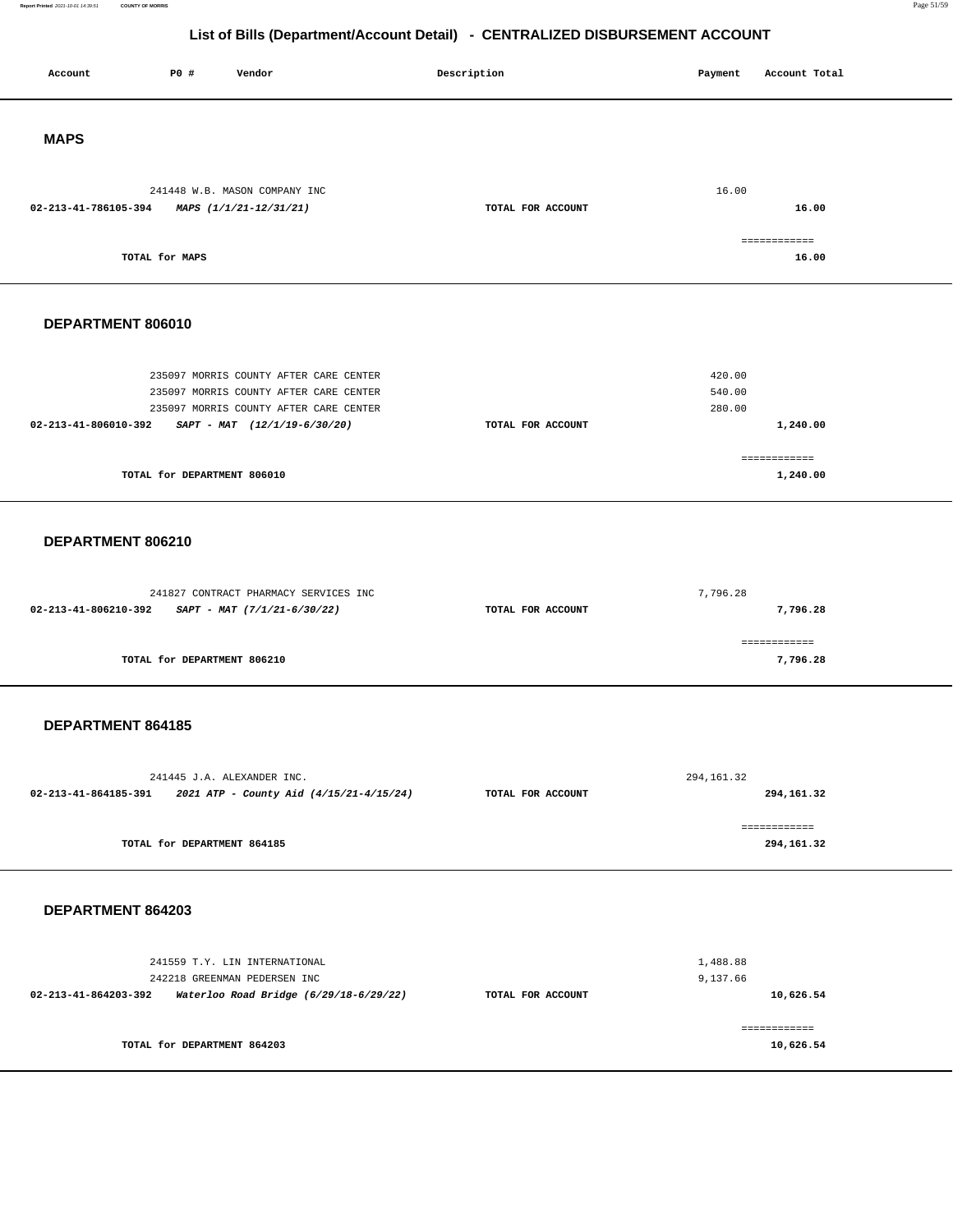| Account<br>. | <b>PO #</b> | Vendor | Description | Payment | Account Total |
|--------------|-------------|--------|-------------|---------|---------------|
|              |             |        |             |         |               |

#### **DEPARTMENT 864250**

| TOTAL for DEPARTMENT 864250                                   | 25,929.50                      |
|---------------------------------------------------------------|--------------------------------|
|                                                               | ============                   |
| 02-213-41-864250-392 Landing Rd Bridge Repl (12/5/19-12/5/22) | 25,929.50<br>TOTAL FOR ACCOUNT |
| 241120 WATERS, MCPHERSON, MCNEILL, P.C.                       | 15.50                          |
| 241120 WATERS, MCPHERSON, MCNEILL, P.C.                       | 139.50                         |
| 241120 WATERS, MCPHERSON, MCNEILL, P.C.                       | 279.00                         |
| 241120 WATERS, MCPHERSON, MCNEILL, P.C.                       | 124.00                         |
| 241120 WATERS, MCPHERSON, MCNEILL, P.C.                       | 77.50                          |
| 241120 WATERS, MCPHERSON, MCNEILL, P.C.                       | 3,456.50                       |
| 241120 WATERS, MCPHERSON, MCNEILL, P.C.                       | 1,317.50                       |
| 241120 WATERS, MCPHERSON, MCNEILL, P.C.                       | 77.50                          |
| 241120 WATERS, MCPHERSON, MCNEILL, P.C.                       | 449.50                         |
| 241120 WATERS, MCPHERSON, MCNEILL, P.C.                       | 108.50                         |
| 241120 WATERS, MCPHERSON, MCNEILL, P.C.                       | 31.00                          |
| 241120 WATERS, MCPHERSON, MCNEILL, P.C.                       | 170.50                         |
| 241120 WATERS, MCPHERSON, MCNEILL, P.C.                       | 372.00                         |
| 241120 WATERS, MCPHERSON, MCNEILL, P.C.                       | 8,724.50                       |
| 241120 WATERS, MCPHERSON, MCNEILL, P.C.                       | 1,875.50                       |
| 241120 WATERS, MCPHERSON, MCNEILL, P.C.                       | 3,720.00                       |
| 241120 WATERS, MCPHERSON, MCNEILL, P.C.                       | 945.50                         |
| 241120 WATERS, MCPHERSON, MCNEILL, P.C.                       | 2,325.00                       |
| 241120 WATERS, MCPHERSON, MCNEILL, P.C.                       | 1,720.50                       |
|                                                               |                                |

#### **DEPARTMENT 864950**

| 241558 T.Y. LIN INTERNATIONAL                                       | 126, 151.41                     |  |
|---------------------------------------------------------------------|---------------------------------|--|
| Landing Rd Bridge Repl $(6/20/17-12/31/20)$<br>02-213-41-864950-392 | 126,151.41<br>TOTAL FOR ACCOUNT |  |
|                                                                     |                                 |  |
|                                                                     |                                 |  |
| TOTAL for DEPARTMENT 864950                                         | 126,151.41                      |  |
|                                                                     |                                 |  |

| 242254 TETRA TECH INC                                         |                   | 17,173.93  |
|---------------------------------------------------------------|-------------------|------------|
| $02 - 213 - 41 - 865702 - 391$ 7.2 Evaluation & Data Analysis | TOTAL FOR ACCOUNT | 17, 173.93 |
|                                                               |                   |            |
| TOTAL for DEPARTMENT 865702                                   |                   | 17,173.93  |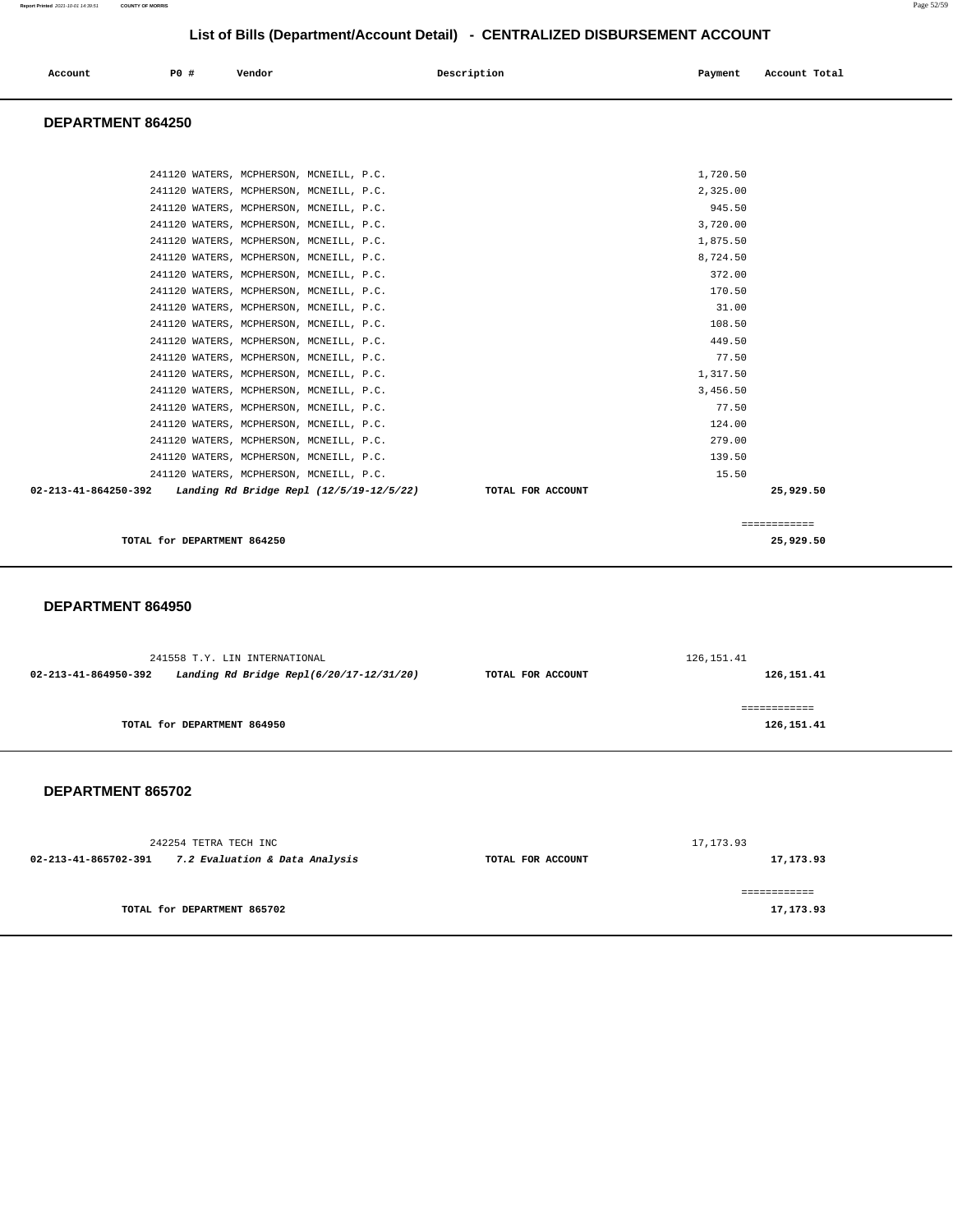#### **Report Printed** 2021-10-01 14:39:51 **COUNTY OF MORRIS** Page 53/59

# **List of Bills (Department/Account Detail) - CENTRALIZED DISBURSEMENT ACCOUNT**

| Account                                    | P0 #                        | Vendor                                                                                                                                                            |  | Description       | Payment                      | Account Total             |
|--------------------------------------------|-----------------------------|-------------------------------------------------------------------------------------------------------------------------------------------------------------------|--|-------------------|------------------------------|---------------------------|
| <b>County Capital</b><br>DEPARTMENT 953269 |                             |                                                                                                                                                                   |  |                   |                              |                           |
| 04-216-55-953269-909                       |                             | 241860 FRENCH & PARRELLO ASSOCIATES<br>241043 WATERS, MCPHERSON, MCNEILL, P.C.<br>241043 WATERS, MCPHERSON, MCNEILL, P.C.<br>Bridge Design/Constr - var locations |  | TOTAL FOR ACCOUNT | 4,980.75<br>718.89<br>356.50 | 6,056.14                  |
|                                            | TOTAL for DEPARTMENT 953269 |                                                                                                                                                                   |  |                   |                              | ============<br>6,056.14  |
|                                            | DEPARTMENT 953323           |                                                                                                                                                                   |  |                   |                              |                           |
| 04-216-55-953323-951                       |                             | 241702 REIVAX CONTRACTING CORP<br>Bridge Design/Constr VarLoc-Public Works                                                                                        |  | TOTAL FOR ACCOUNT | 85, 231.58                   | 85,231.58                 |
|                                            | TOTAL for DEPARTMENT 953323 |                                                                                                                                                                   |  |                   |                              | ============<br>85,231.58 |
| DEPARTMENT 953417                          |                             |                                                                                                                                                                   |  |                   |                              |                           |

#### **DEPARTMENT 953454**

| 232645 FRENCH & PARRELLO ASSOCIATES                              |                   | 5,000.00  |
|------------------------------------------------------------------|-------------------|-----------|
| RoadResurf/IntersectConstr&RR-PublicWrks<br>04-216-55-953454-909 | TOTAL FOR ACCOUNT | 5,000.00  |
|                                                                  |                   |           |
| 241703 TOMCO CONSTRUCTION                                        |                   | 18,791.66 |
| 241445 J.A. ALEXANDER INC.                                       |                   | 28,982.02 |
| RoadResurf/IntersectConstr&RR-PublicWrks<br>04-216-55-953454-940 | TOTAL FOR ACCOUNT | 47,773.68 |
|                                                                  |                   |           |
| TOTAL for DEPARTMENT 953454                                      |                   | 52,773.68 |

#### **DEPARTMENT 953464**

| 04-216-55-953464-951<br>Interior Bldg Upgrades - Bldgs & Grounds<br>TOTAL FOR ACCOUNT |          | 9,576.98 |
|---------------------------------------------------------------------------------------|----------|----------|
| 239821 W.B. MASON COMPANY INC.                                                        | 219.99   |          |
| 239821 W.B. MASON COMPANY INC                                                         | 259.99   |          |
| 241622 HANNON FLOOR COVERING CORPORATION                                              | 8,130.00 |          |
| 241672 COMMERCIAL FURNITURE RESOURCE INC.                                             | 395.00   |          |
| 241376 NEW JERSEY OVERHEAD DOOR LLC                                                   | 572.00   |          |
|                                                                                       |          |          |

============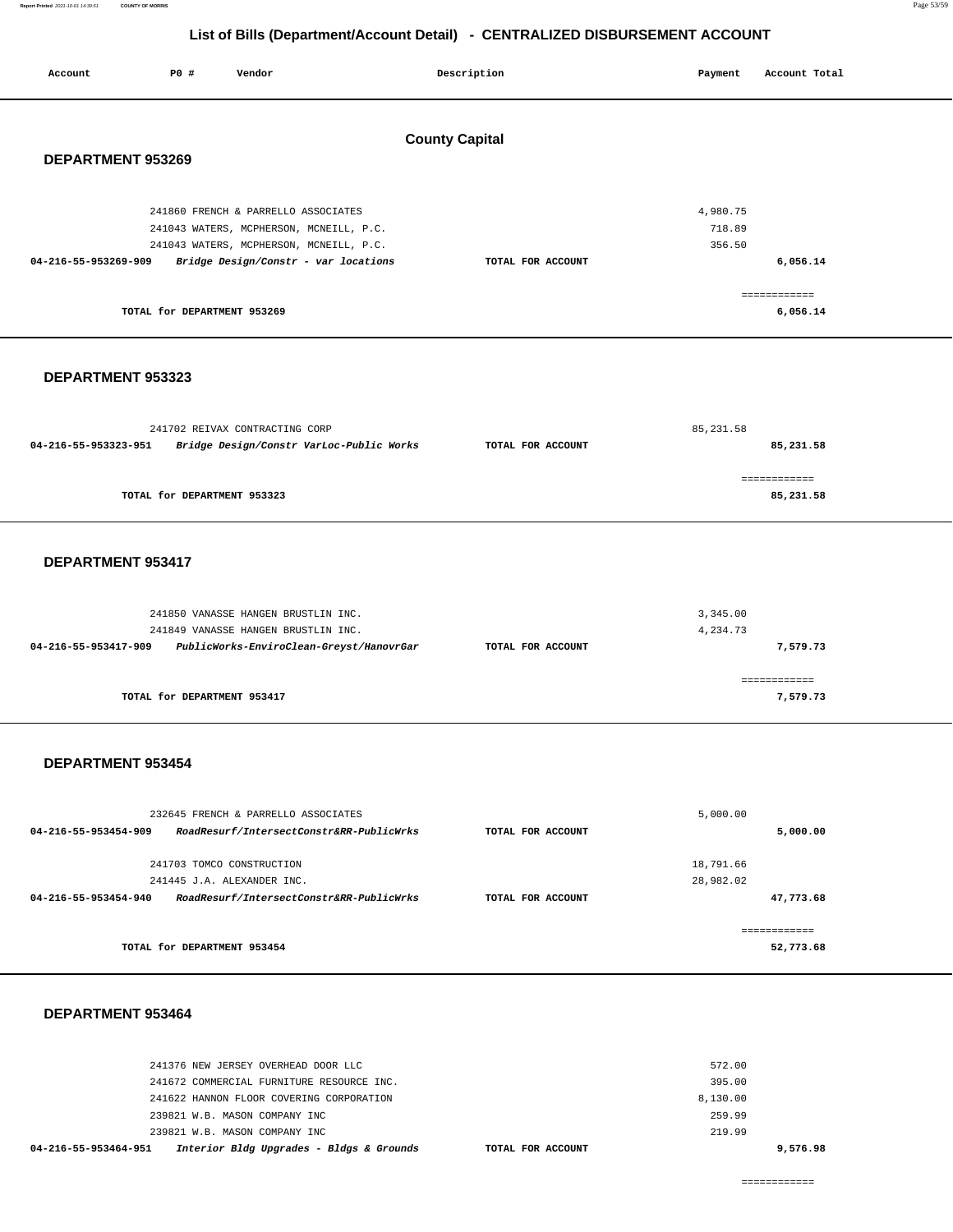| Account                  | P0#                         | Vendor | Description | Payment | Account Total |
|--------------------------|-----------------------------|--------|-------------|---------|---------------|
| <b>DEPARTMENT 953464</b> |                             |        |             |         |               |
|                          | TOTAL for DEPARTMENT 953464 |        |             |         | 9,576.98      |
|                          |                             |        |             |         |               |

**DEPARTMENT 953498** 

|                      | 242109 CMS CONSTRUCTION INC.            | 15, 135.53        |                           |  |
|----------------------|-----------------------------------------|-------------------|---------------------------|--|
| 04-216-55-953498-940 | Bridge & Drainage Design & Contr-PWorks | TOTAL FOR ACCOUNT | 15, 135.53                |  |
|                      | TOTAL for DEPARTMENT 953498             |                   | ============<br>15,135.53 |  |

#### **DEPARTMENT 953524**

| 220119 VAN CLEEF ENGINEERING ASSOC<br>225407 VAN CLEEF ENGINEERING ASSOC | 1,001.82<br>7,245.00 |          |  |
|--------------------------------------------------------------------------|----------------------|----------|--|
| Road Resurfacing/Paving - Engineering<br>04-216-55-953524-909            | TOTAL FOR ACCOUNT    | 8,246.82 |  |
| TOTAL for DEPARTMENT 953524                                              |                      | 8,246.82 |  |

#### **DEPARTMENT 953530**

| 241553 GREENMAN PEDERSEN INC                                     |                   | 2,898.00 |
|------------------------------------------------------------------|-------------------|----------|
| 242172 JOHNSON MIRMIRAN AND THOMPSON, INC.                       |                   | 6,616.17 |
| Rehab/Improv of Roads & RR - Engineering<br>04-216-55-953530-909 | TOTAL FOR ACCOUNT | 9,514.17 |
|                                                                  |                   |          |
|                                                                  |                   |          |
| TOTAL for DEPARTMENT 953530                                      |                   | 9,514.17 |
|                                                                  |                   |          |

#### **DEPARTMENT 953531**

| 241302 NV5           |                                          | 11,386.63         |           |  |
|----------------------|------------------------------------------|-------------------|-----------|--|
| 04-216-55-953531-909 | Bridge&DrainageDesign/Constr-Engineering | TOTAL FOR ACCOUNT | 11,386.63 |  |
|                      |                                          |                   |           |  |
|                      |                                          |                   |           |  |
|                      | TOTAL for DEPARTMENT 953531              |                   | 11,386.63 |  |
|                      |                                          |                   |           |  |

|                                                                  | 220119 VAN CLEEF ENGINEERING ASSOC | 12,347.18         |           |
|------------------------------------------------------------------|------------------------------------|-------------------|-----------|
| IntersectionUpgradesVarLocat-Engineering<br>04-216-55-953555-909 |                                    | TOTAL FOR ACCOUNT | 12,347.18 |
|                                                                  |                                    |                   |           |
|                                                                  | TOTAL for DEPARTMENT 953555        |                   | 12,347.18 |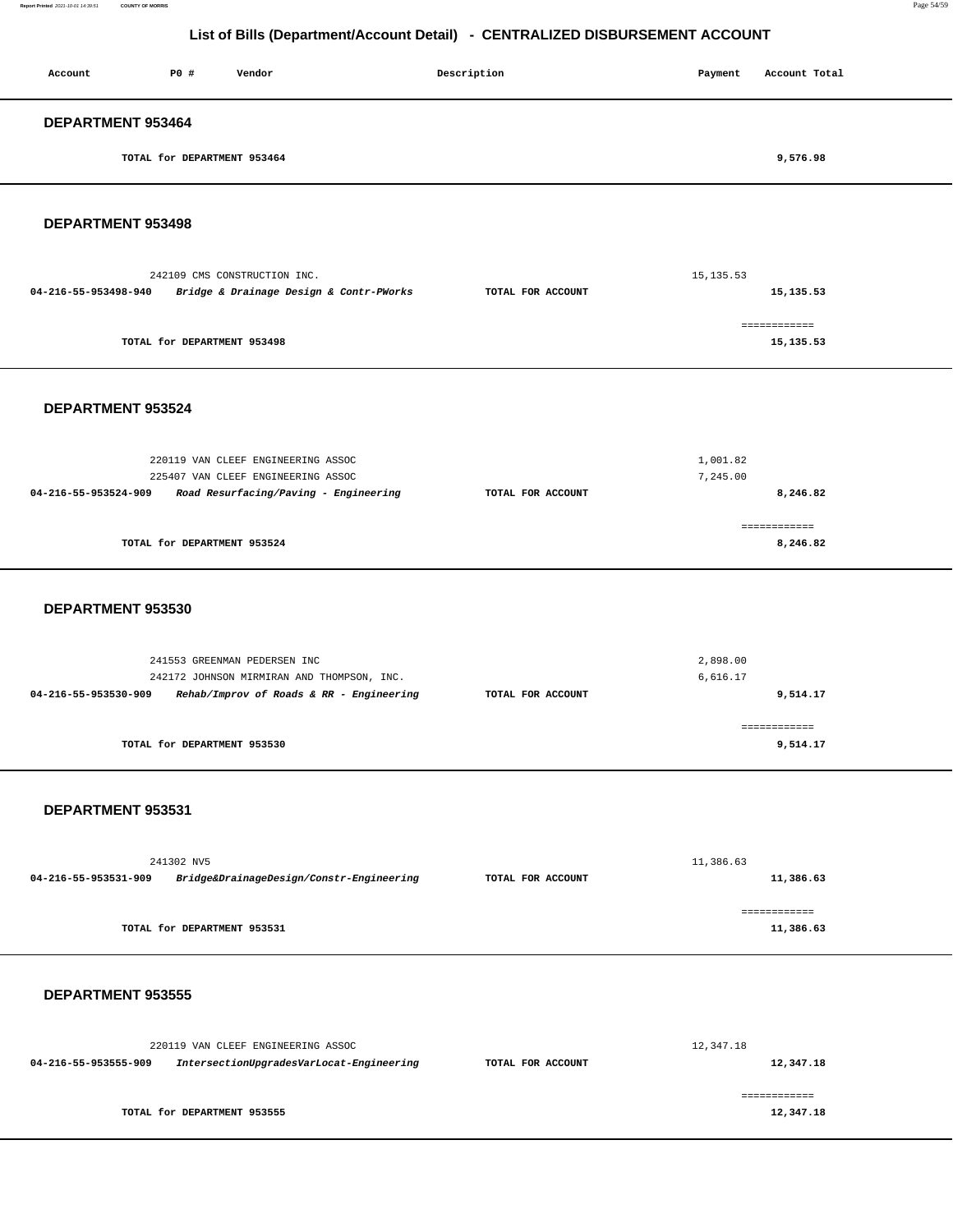| Account              | PO#                         | Vendor                                                                        | Description       | Payment   | Account Total             |  |
|----------------------|-----------------------------|-------------------------------------------------------------------------------|-------------------|-----------|---------------------------|--|
|                      | DEPARTMENT 953556           |                                                                               |                   |           |                           |  |
| 04-216-55-953556-940 |                             | 241542 SPARWICK CONTRACTING, INC.<br>Railroad Rehab & Improvement-Engineering | TOTAL FOR ACCOUNT | 77,469.07 | 77,469.07                 |  |
|                      | TOTAL for DEPARTMENT 953556 |                                                                               |                   |           | ============<br>77,469.07 |  |
| DEPARTMENT 953560    |                             |                                                                               |                   |           |                           |  |
|                      |                             | 241683 VAN CLEEF ENGINEERING ASSOC                                            |                   | 3,975.00  |                           |  |
|                      |                             | 241036 WATERS, MCPHERSON, MCNEILL, P.C.                                       |                   | 108.50    |                           |  |
|                      |                             | 241036 WATERS, MCPHERSON, MCNEILL, P.C.                                       |                   | 1,645.02  |                           |  |
|                      |                             | 241036 WATERS, MCPHERSON, MCNEILL, P.C.                                       |                   | 3,921.50  |                           |  |
| 04-216-55-953560-909 |                             | Bridge Design/Rehab/Drainage-Engineering                                      | TOTAL FOR ACCOUNT |           | 9,650.02                  |  |
|                      |                             | 241501 J FLETCHER CREAMER & SON, INC                                          |                   | 6,700.00  |                           |  |
| 04-216-55-953560-940 |                             | Bridge Design/Rehab/Drainage-Engineering                                      | TOTAL FOR ACCOUNT |           | 6,700.00                  |  |
|                      |                             |                                                                               |                   |           | ============              |  |
|                      | TOTAL for DEPARTMENT 953560 |                                                                               |                   |           | 16,350.02                 |  |

#### **DEPARTMENT 953562**

| 241771 MJM CONTRACTING SERVICES, LLC                         | 5,500.00          |           |
|--------------------------------------------------------------|-------------------|-----------|
| 241822 CONTINENTAL TRADING & HARDWARE, INC.                  | 16,150.87         |           |
| Interior Building Improvements - B&G<br>04-216-55-953562-940 | TOTAL FOR ACCOUNT | 21,650.87 |
|                                                              |                   |           |
|                                                              |                   |           |
| TOTAL for DEPARTMENT 953562                                  |                   | 21,650.87 |
|                                                              |                   |           |

#### **DEPARTMENT 953590**

| 236441 ROUTE 23 AUTOMALL LLC                                    |                   | 47,380.00 |
|-----------------------------------------------------------------|-------------------|-----------|
| 236441 ROUTE 23 AUTOMALL LLC                                    |                   | 974.00    |
| Replace Vehicles/Equipment-MotorSrvcCtr<br>04-216-55-953590-951 | TOTAL FOR ACCOUNT | 48,354.00 |
|                                                                 |                   |           |
|                                                                 |                   |           |
| TOTAL for DEPARTMENT 953590                                     |                   | 48,354.00 |
|                                                                 |                   |           |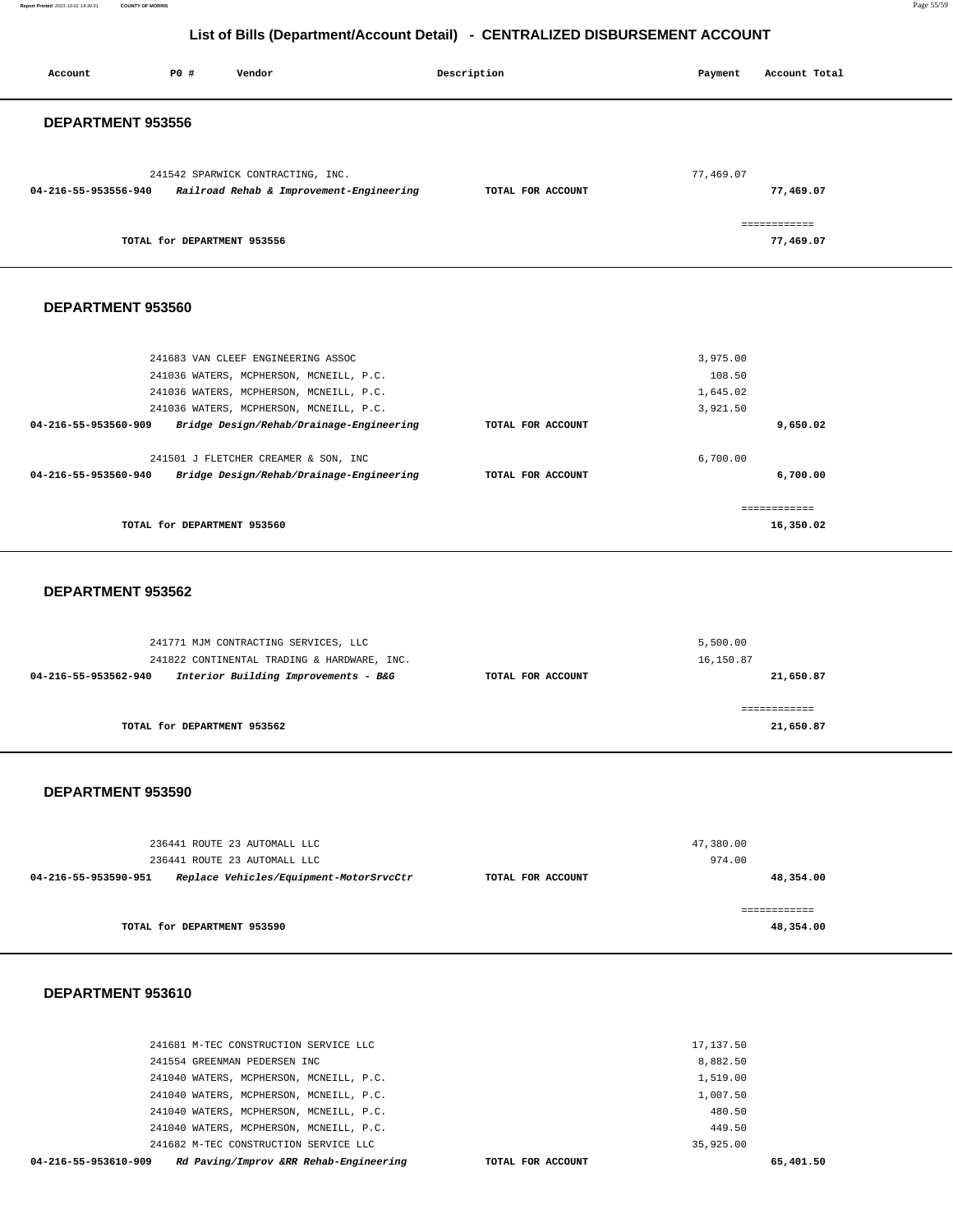| Account           | <b>PO #</b>                 | Vendor | Description | Payment | Account Total |
|-------------------|-----------------------------|--------|-------------|---------|---------------|
| DEPARTMENT 953610 |                             |        |             |         |               |
|                   |                             |        |             |         | ============  |
|                   | TOTAL for DEPARTMENT 953610 |        |             |         | 65,401.50     |

**DEPARTMENT 954589** 

| 241032 LEERBURG ENTERPRISES, INC.                                |                   | 2,519.91     |
|------------------------------------------------------------------|-------------------|--------------|
| 241032 LEERBURG ENTERPRISES, INC.                                |                   | 156.00       |
| 241032 LEERBURG ENTERPRISES, INC.                                |                   | 195.00       |
| 241032 LEERBURG ENTERPRISES, INC.                                |                   | 6.99         |
| 235751 KIRBY K9 LLC                                              |                   | 2,900.00     |
| 233387 STORAGE SYSTEMS USA                                       |                   | 34,918.29    |
| Replace/Upgrade Equip & Vehicles-Sheriff<br>04-216-55-954589-951 | TOTAL FOR ACCOUNT | 40,696.19    |
|                                                                  |                   |              |
|                                                                  |                   | ------------ |
| TOTAL for DEPARTMENT 954589                                      |                   | 40,696.19    |
|                                                                  |                   |              |

#### **DEPARTMENT 957602**

| 240071 ROUTE 23 AUTOMALL LLC                             |                   | 24,452.00  |
|----------------------------------------------------------|-------------------|------------|
| Replace (2) Vehicles - Nutrition<br>04-216-55-957602-957 | TOTAL FOR ACCOUNT | 24,452.00  |
|                                                          |                   |            |
|                                                          |                   | :========= |
| TOTAL for DEPARTMENT 957602                              |                   | 24,452.00  |

#### **DEPARTMENT 962521**

| 240782 EXTEL COMMUNICATIONS                                      | 18.84             |       |
|------------------------------------------------------------------|-------------------|-------|
| 04-216-55-962521-955<br>Technology Upgrades & Equip Var Loc - IT | TOTAL FOR ACCOUNT | 18.84 |
|                                                                  |                   |       |
| TOTAL for DEPARTMENT 962521                                      |                   | 18.84 |

| 240782 EXTEL COMMUNICATIONS                                     |                   | 4,956.16  |           |
|-----------------------------------------------------------------|-------------------|-----------|-----------|
| 237475 TRANSOURCE SERVICES CORP                                 |                   | 15,552.00 |           |
| 237475 TRANSOURCE SERVICES CORP                                 |                   | 1,398.00  |           |
| 237475 TRANSOURCE SERVICES CORP                                 |                   | 1,390.00  |           |
| 237475 TRANSOURCE SERVICES CORP                                 |                   | 2,370.00  |           |
| 237482 DELL MARKETING L.P.                                      |                   | 926.07    |           |
| 237482 DELL MARKETING L.P.                                      |                   | 4,997.80  |           |
| Replace & Upgrade Computers/Equip - OIT<br>04-216-55-962533-955 | TOTAL FOR ACCOUNT |           | 31,590.03 |
|                                                                 |                   |           |           |
|                                                                 |                   |           |           |
| TOTAL for DEPARTMENT 962533                                     |                   |           | 31,590.03 |
|                                                                 |                   |           |           |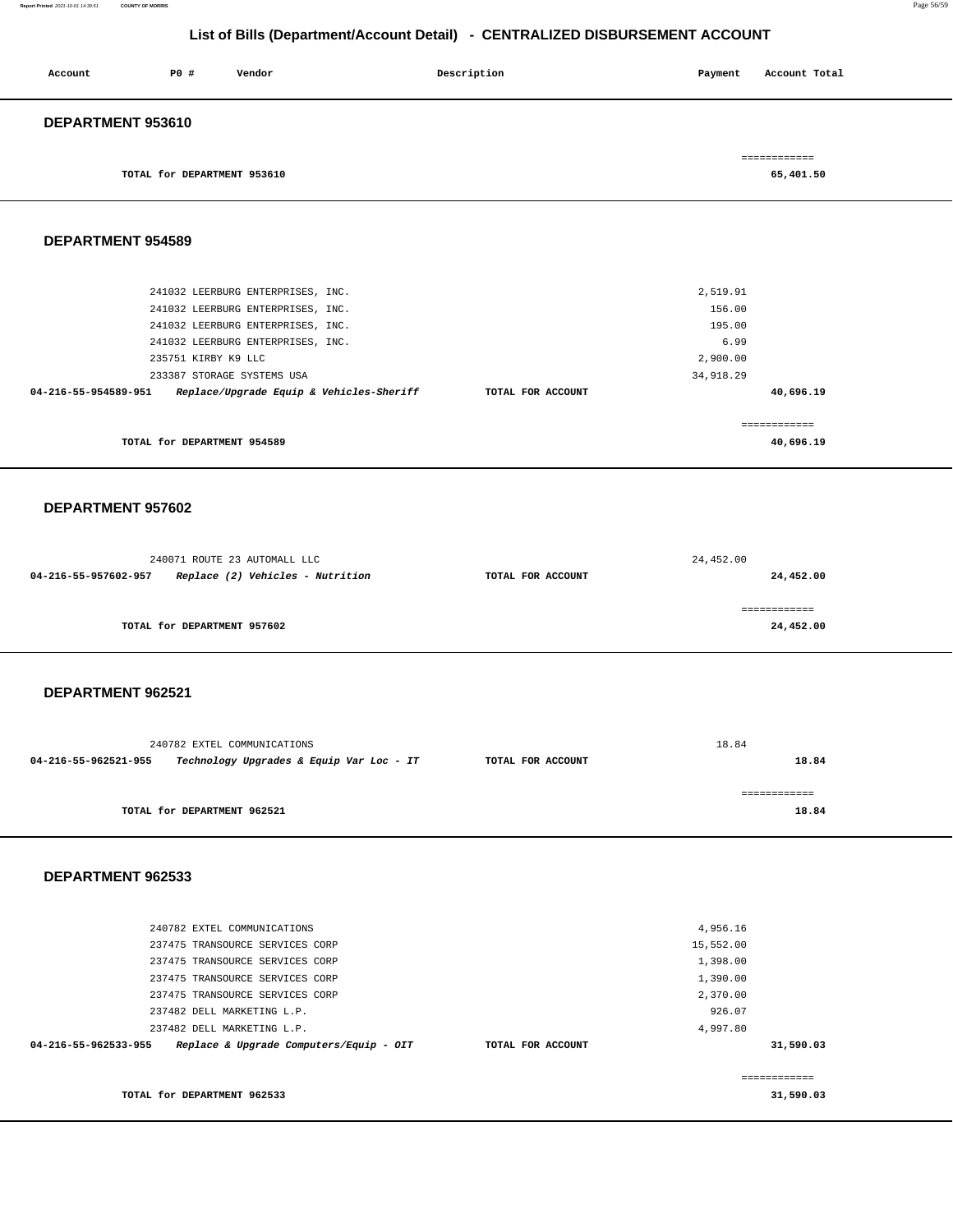**Report Printed** 2021-10-01 14:39:51 **COUNTY OF MORRIS** Page 57/59

# **List of Bills (Department/Account Detail) - CENTRALIZED DISBURSEMENT ACCOUNT**

| Account              | P0 #                        | Vendor                                                                                                                                                                                                                       | Description       | Payment                                              | Account Total             |
|----------------------|-----------------------------|------------------------------------------------------------------------------------------------------------------------------------------------------------------------------------------------------------------------------|-------------------|------------------------------------------------------|---------------------------|
| DEPARTMENT 963587    |                             |                                                                                                                                                                                                                              |                   |                                                      |                           |
| 04-216-55-963587-951 |                             | 241112 NORTHEAST COMMUNICATIONS, INC.<br>241112 NORTHEAST COMMUNICATIONS, INC.<br>Infrastructure Upgrades-Law&PublicSafety                                                                                                   | TOTAL FOR ACCOUNT | 33,166.00<br>500.00                                  | 33,666.00<br>------------ |
|                      | TOTAL for DEPARTMENT 963587 |                                                                                                                                                                                                                              |                   |                                                      | 33,666.00                 |
| DEPARTMENT 964504    |                             |                                                                                                                                                                                                                              |                   |                                                      |                           |
| 04-216-55-964504-909 |                             | 240762 USA ARCHITECTS PLANNERS &<br>240761 USA ARCHITECTS PLANNERS &<br>240594 USA ARCHITECTS PLANNERS &<br>240594 USA ARCHITECTS PLANNERS &<br>240594 USA ARCHITECTS PLANNERS &<br>Instl/Replacemnt Fire Alarm Sys-RiskMgmt | TOTAL FOR ACCOUNT | 186.53<br>7,040.00<br>3,520.00<br>109.97<br>3,875.00 | 14,731.50                 |
|                      | TOTAL for DEPARTMENT 964504 |                                                                                                                                                                                                                              |                   |                                                      | ============<br>14,731.50 |
| DEPARTMENT 964577    |                             |                                                                                                                                                                                                                              |                   |                                                      |                           |
| 04-216-55-964577-953 | 228372 BFI                  | Replace Furniture - Prosecutor                                                                                                                                                                                               | TOTAL FOR ACCOUNT | 1,603.12                                             | 1,603.12                  |
|                      | TOTAL for DEPARTMENT 964577 |                                                                                                                                                                                                                              |                   |                                                      | ============<br>1,603.12  |
| DEPARTMENT 964583    |                             |                                                                                                                                                                                                                              |                   |                                                      |                           |
| 04-216-55-964583-909 |                             | 240593 MAGIC TOUCH CONSTRUCTION CO., INC.<br>Plumbing Fixt Fire Supress Sys-RiskMgmt                                                                                                                                         | TOTAL FOR ACCOUNT | 2,850.00                                             | 2,850.00                  |
|                      | TOTAL for DEPARTMENT 964583 |                                                                                                                                                                                                                              |                   |                                                      | ============<br>2,850.00  |
| DEPARTMENT 968538    |                             |                                                                                                                                                                                                                              |                   |                                                      |                           |
| 04-216-55-968538-909 |                             | 242268 MC VOCATIONAL SCHOOL DISTRICT<br>Various Building Projects - MC VoTech                                                                                                                                                | TOTAL FOR ACCOUNT | 1,404.00                                             | 1,404.00                  |
|                      | TOTAL for DEPARTMENT 968538 |                                                                                                                                                                                                                              |                   |                                                      | ============<br>1,404.00  |
|                      |                             |                                                                                                                                                                                                                              |                   |                                                      |                           |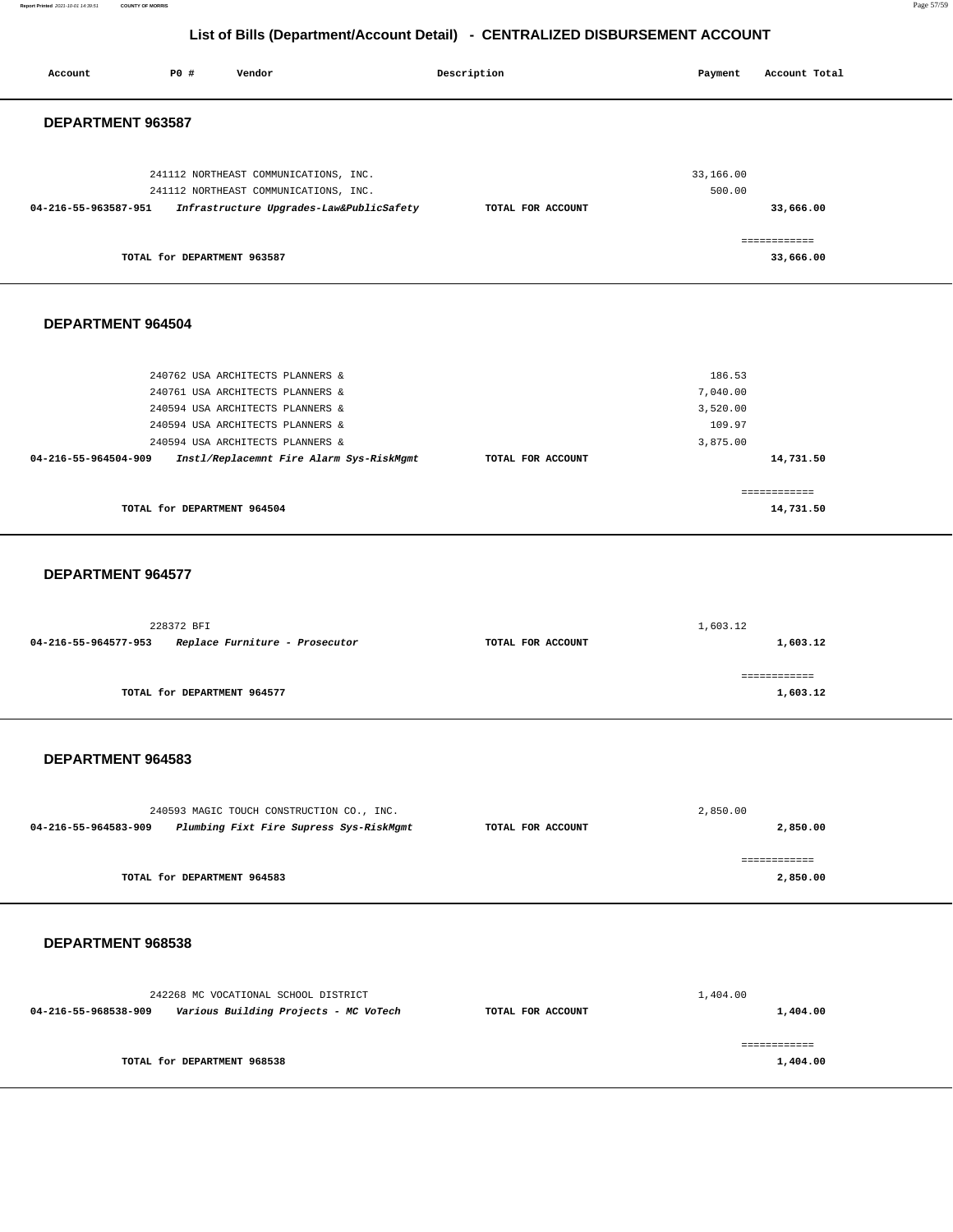| Account              | <b>PO #</b>                 | Vendor                                                                        | Description       | Payment   | Account Total              |
|----------------------|-----------------------------|-------------------------------------------------------------------------------|-------------------|-----------|----------------------------|
| DEPARTMENT 968616    |                             |                                                                               |                   |           |                            |
| 04-216-55-968616-909 |                             | 242267 MC VOCATIONAL SCHOOL DISTRICT<br>Biotech Lab/Upgrades in Bldg 4 - MCST | TOTAL FOR ACCOUNT | 19,450.00 | 19,450.00                  |
| 04-216-55-968616-951 |                             | 242267 MC VOCATIONAL SCHOOL DISTRICT<br>Biotech Lab/Upgrades in Bldg 4 - MCST | TOTAL FOR ACCOUNT | 88,503.44 | 88,503.44                  |
|                      | TOTAL for DEPARTMENT 968616 |                                                                               |                   |           | ============<br>107,953.44 |
| DEPARTMENT 969612    |                             |                                                                               |                   |           |                            |

| 242274 COUNTY COLLEGE OF MORRIS                                  |                   | 2,750.00 |  |
|------------------------------------------------------------------|-------------------|----------|--|
| Imprv Roads/Walks/Parking/Bldg Modif-CCM<br>04-216-55-969612-909 | TOTAL FOR ACCOUNT | 2,750.00 |  |
|                                                                  |                   |          |  |
|                                                                  |                   |          |  |
| TOTAL for DEPARTMENT 969612                                      |                   | 2,750.00 |  |
|                                                                  |                   |          |  |